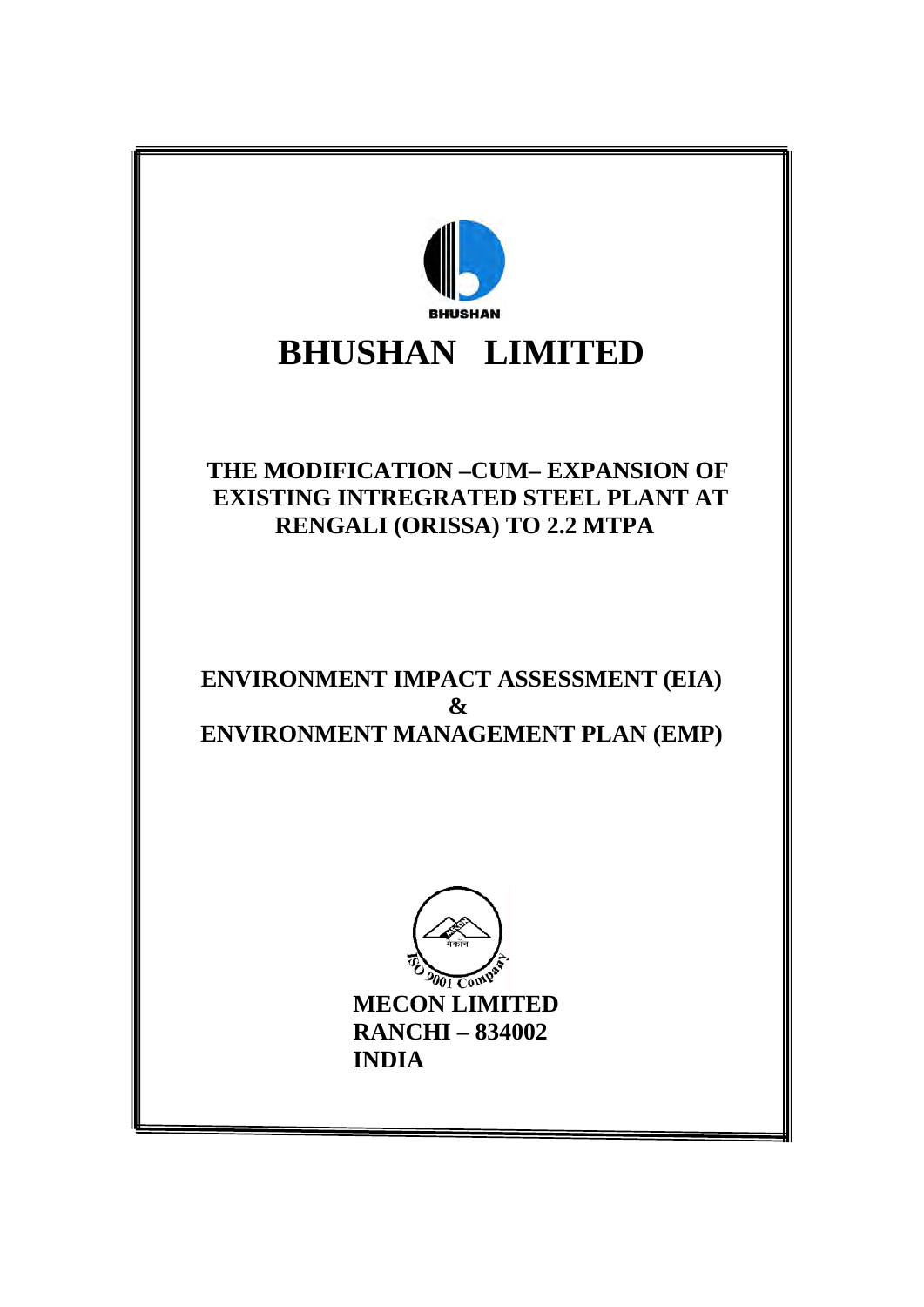## **CONTENTS**

| <b>CHAPTER NO.</b> | <b>TITLE</b>                                       | PAGE NO.    |          |
|--------------------|----------------------------------------------------|-------------|----------|
|                    |                                                    | <b>From</b> | To       |
| 01                 | <b>INTRODUCTION</b>                                | $1-1$       | 1.4      |
| 02                 | <b>PROJECT PROFILE</b>                             | $2 - 1$     | $2 - 21$ |
| 0 <sub>3</sub>     | <b>SCREENING OF IMPACT</b>                         | $3-1$       | $3-3$    |
| 04                 | PRESENT ENVIRONMENTAL<br><b>STATUS</b>             | $4-1$       | $4 - 34$ |
| 0 <sub>5</sub>     | PREDICTION OF IMPACT                               | $5-1$       | $5 - 23$ |
| 06                 | <b>ENVIRONMENTAL MANAGEMENT</b><br><b>PLAN</b>     | $6 - 1$     | $6-9$    |
| 07                 | <b>DISASTER MANAGEMENT PLAN</b>                    | $7-1$       | $7 - 16$ |
| 08                 | <b>EMP IMPLEMENTATION AND</b><br><b>MONITORING</b> | $8-1$       | $8-2$    |
| 09                 | <b>ORGANISATION AND MANPOWER</b>                   | $9-1$       |          |
| 10                 | <b>COST CONSIDERATION</b>                          | $10-1$      |          |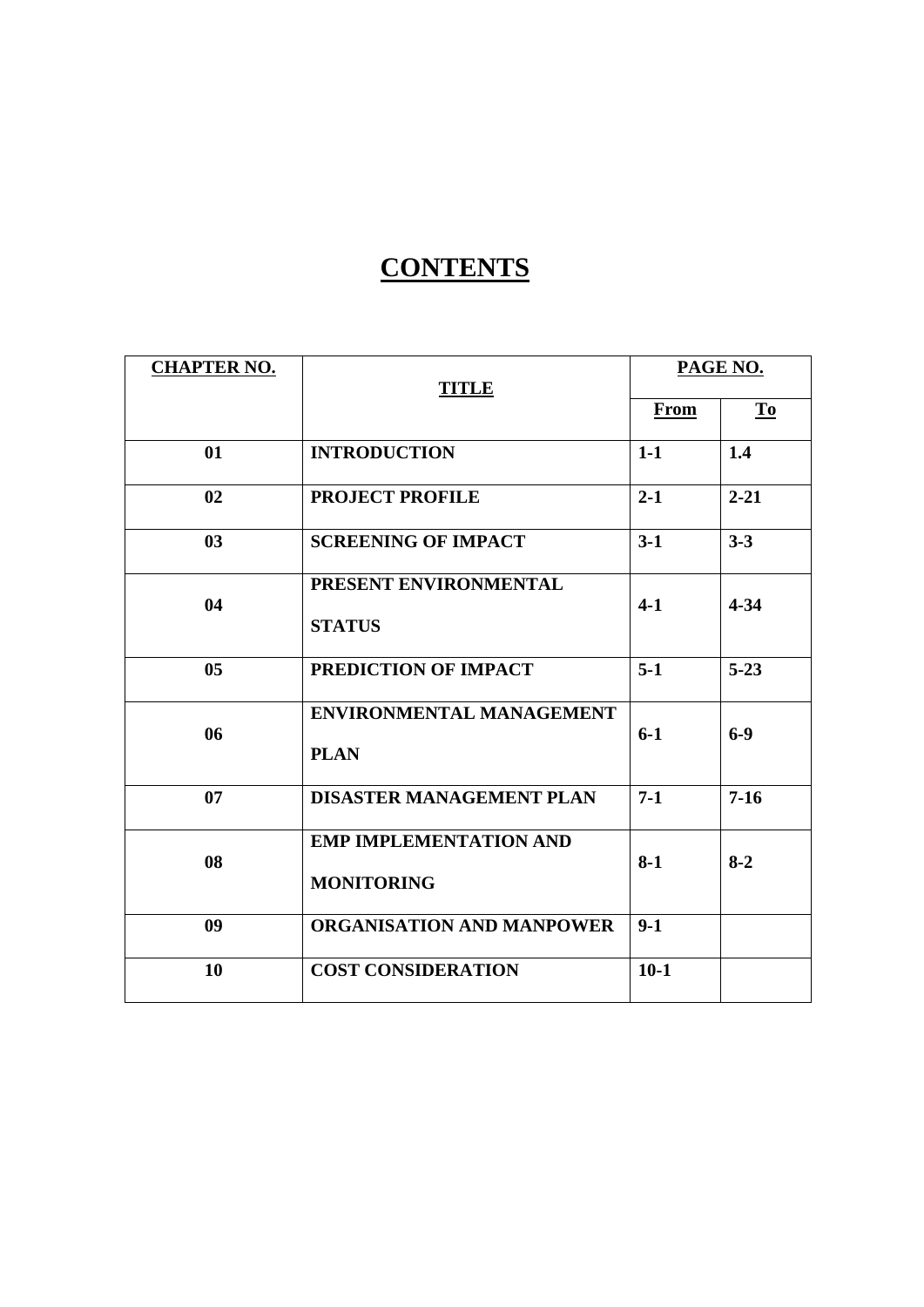

## **BHUSHAN LIMITED EIA & EMP FOR THE MODIFICATION-CUM-EXPANSION TO 2.2**

**MTPA INTEGRATED STEEL PLANT AT RENGALI (ORISSA)**



## 1.0 **INTRODUCTION**

#### 1.1 GENERAL

Iron is perhaps the most important metal to the mankind and its principal alloy, **steel**, is widely used for domestic, agricultural, industrial and defense purposes. Per capita steel consumption is a major indicator of economic status of any country. The growth of the steel industry significantly contributes to economic growth as it generates employment both directly and also due to development of downstream industries.

Industrial process is invariably involving the conversion of raw materials and resources into semi finished and / or finished products. During this process, residues in the form of wastes will be formed. If the residues are not recycled/ re-utilised they become waste and have to be discharged into environment as pollutants. The degree to which the pollutants affect the physical environment depends upon their quantitative and qualitative characteristics as well as the receiving media. However, any industrial development process is accompanied by some environmental problems. Proper planning at the conceptual stages can minimize many of these problems. Once an industry is commissioned it becomes difficult and expensive to retrofit pollution control equipment, as such incorporation of the same at conceptual stage it self is the best alternative.

Setting up of an industry has both positive and negative impacts on the environment. The negative impacts include environmental degradation and adverse socio economic changes. It is the responsibility of scientist and environmentalist to document the likely impacts so that they can be identified and attempts can be made to minimise the effects due to negative impacts and maximise benefits due to the positive impacts. In this regards Environmental Impact Assessment (EIA) and Environmental Management Plan (EMP) has been considered as one of the most important documents for utilisation by all the concerned to understand the environmental implications due to the proposed development activity and take decisions in the best interest of the Environment.

### 1.2 **PROPOSED EXPANSION OF 1.2 Mtpy PLANT**

M/S Bhushan Limited (BL), is a leading company of Bhushan group of companies and is establishing the most modern, technology efficient and eco-friendly integrated steel plant at Rengali, Dist Sambalpur, Orissa. BL is now intends to augment their hot metal production capacity from 1.2 MTPA to 2.2 MTPA in phases. In second phase, BL will augment their hot metal production capacity by installing the following additional facilities:

- One blast furnaces of capacity 1008 m3 instead of 2x350 m3 earlier proposed,
- One sinter plant of capacity 105 m2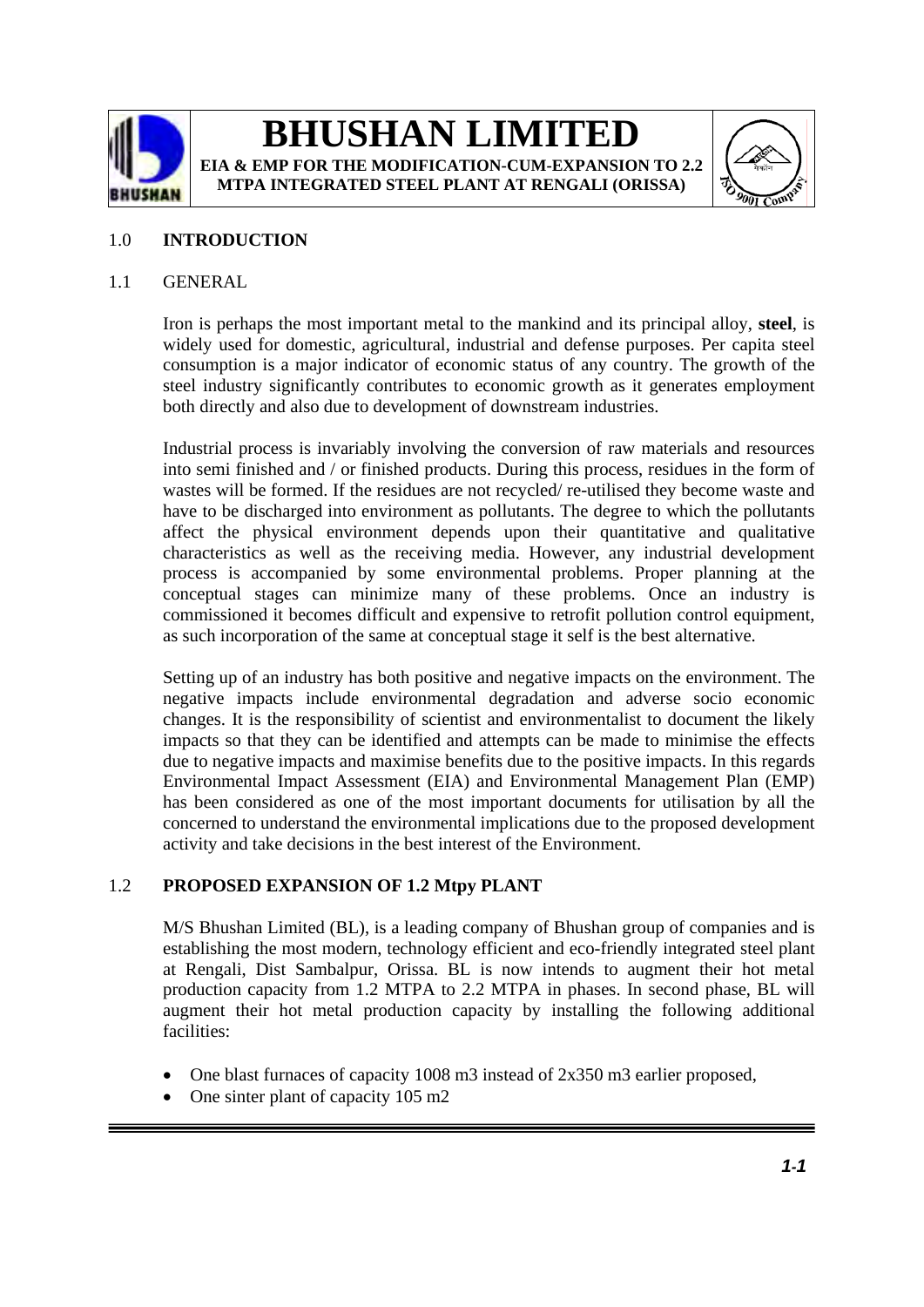

**EIA & EMP FOR THE MODIFICATION-CUM-EXPANSION TO 2.2 MTPA INTEGRATED STEEL PLANT AT RENGALI (ORISSA)**



- One 2.0 Mtpy pellet plant
- Two additional DR kiln of 170000 tpy capacity
- Alloy furnaces (4x16 MVA)
- Two no single strand Continuous Thin slab casters
- Two no. Tunnel furnaces based on BF gas mixed with LPG/Propane
- One additional coal washery of 3.5 Mtpy in place of 1.0Mtpy earlier proposed.
- Two no non-recovery type coke oven battery of 0.45 Mtpy each to meet the coke requirement of steel plant.
- Lime and Dolo kiln to meet the flux requirement.
- 3x110 MW CFBC power plants to utilize the second product of coal washery in addition to existing AFBC boilers.

To supplement the auxiliary demands one 400 tpd Oxygen plant and augmentation of raw material handling facilities is envisaged.

In pursuance of Government of India Policy, under 'The Environment (Protection) Act 1986' and Orissa State Pollution Control Board (OSPCB), the proposed project will require clearance from environmental angle. Bhushan Limited entrusted MECON LIMITED (MECON) to prepare an Environmental Impact Assessment and Environmental Management Plan (EIA/EMP) report for their proposed plant at Thelkoloi, Rengali in Orissa. The present report, an EIA/EMP report is prepared based on monitored data for one season covering three months (summer season). The present report is prepared in accordance with the guideline of MOE&F & OSPCB.

For carrying out the Environmental Impact Assessment (EIA) study, the area falling within 7 km radius of project site at Rengali area has been considered for generation of base line data with respect to present air quality, water quality, noise level, soil quality, ecology, socio-economic and meteorology etc. The site studies were carried-out during summer season in March 2005 to June 2005.

### 1.3 PLANT LOCATION

The plant is located 16 km from Jharsuguda and 45 km from Sambalpur. The plant is located between latitude 21°44' to 21°46' N and longitudes 84°01' to 84°03' E at Rengali block of Sambalpur district of Orissa. Nearest Railway station is Lapanga on SouthEastern railway and nearest port is Paradeep which is more than 400 km away.

Orissa Industrial Infrastructure Development Corporation (IDCO) had earlier acquired the land measuring 1300 acres and transferred to Bhushan Limited to set up 1.2 Mtpy integrated steel plant which is now being expanding to 2.2 Mtpy level.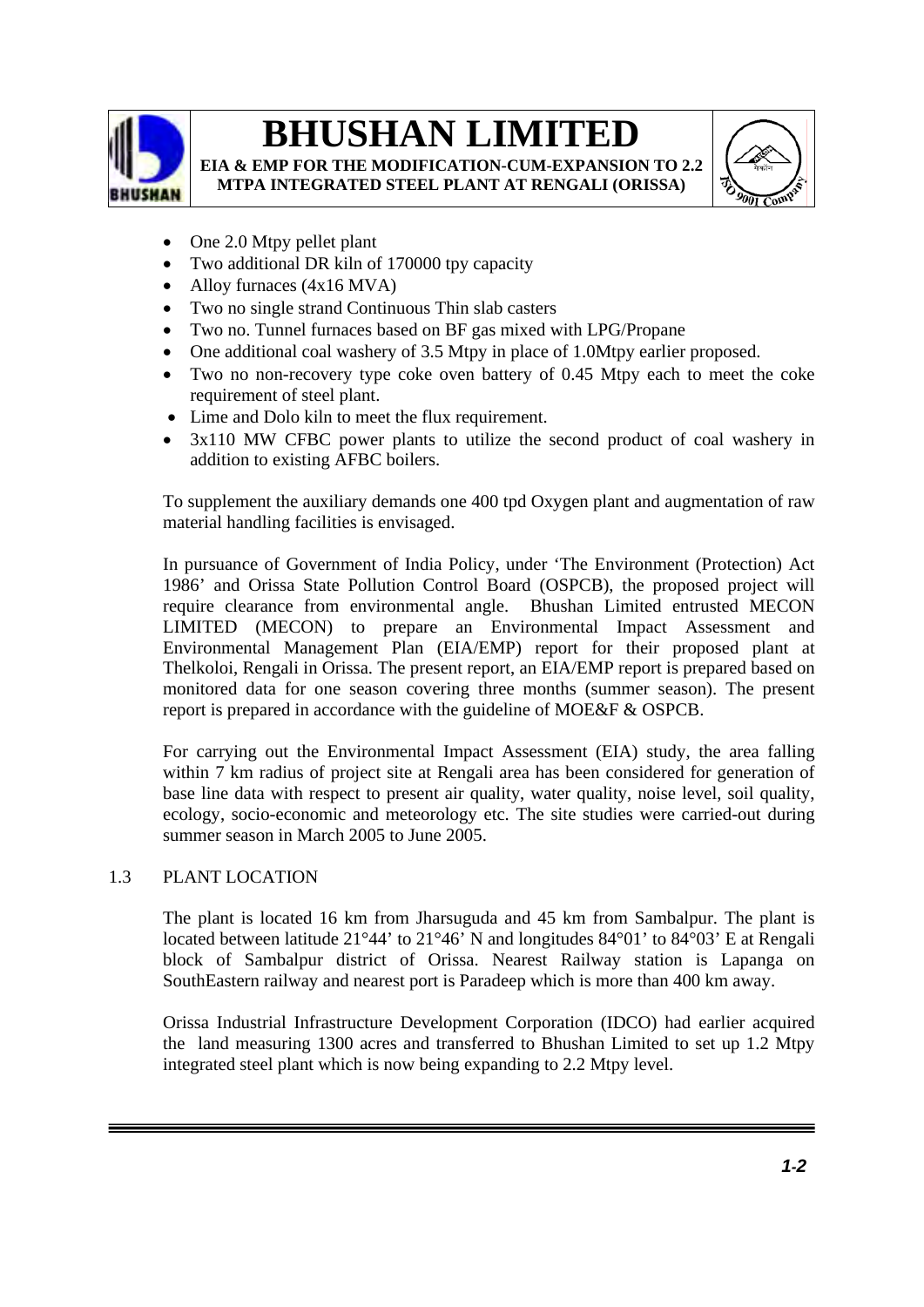



### 1.4 CLIMATE

Maximum temperature in the area is 47.8 $^{\circ}$ C in May and minimum temperature 12 $^{\circ}$ C in December. As per local IMD station at Jharsuguda, the average annual rainfall is 1460.9 mm, and most of it is during the monsoon season, which lasts from June ends to September. The relative humidity varies from 21 to 87%. The prevailing wind direction is SW and, N, NE while mean wind speed is around 5.3 and 5.6 m/s in December and January respectively.

## 1.5 OBJECTIVE OF EIA AND EMP REPORT

The aim of this EIA study report is to take stock of the prevailing quality of environment, to assess the impacts of modification-cum-expansion of integrated steel plant on environment and to build appropriate environmental control measures to minimise adverse impacts and to maximise beneficial impacts. The following major objectives have been considered:

- Assess the existing status of environment.
- Assess the impacts due to the proposed expansion.
- Suggest pollution control and ameliorative measures.
- Prepare an action plan for implementation of suggested ameliorative measures.
- Suggest a monitoring programme to assess the efficacy of the various adopted environmental control measures.
- Assess financial considerations for environmental control plans during expansion.

### 1.6 BASIC DATA AND FIELD STUDIES

This report has been prepared on the basis of environmental data generated in and around the integrated steel plant site during the Summer Season in the month of March 2005 to June 2005. The data regarding meteorological conditions, air quality, water quality, noise levels, soil quality, ecology and socio-economic environment were generated in the study area falling within 7.0 km radius with the existing plant as center.

An in-depth analysis of the baseline environmental data generated by actual field monitoring and collected from various secondary sources has been carried out for identifying and predicting the probable environmental impacts due to the modificationcum-expansion of existing plant. Reasonable assumptions have been made, wherever data is found lacking. Based on the findings a suitable environmental management plan has also been suggested.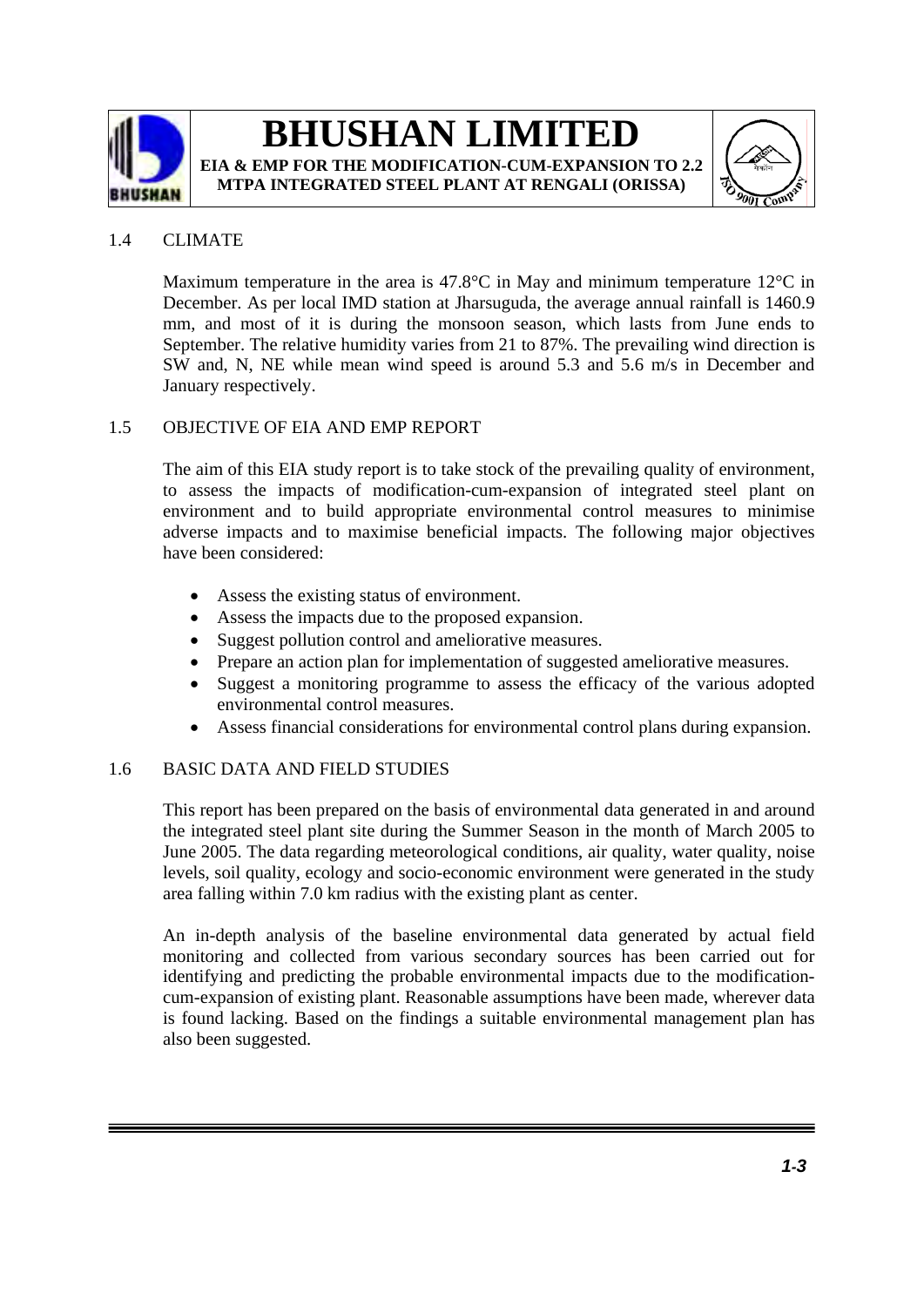



### 1.7 SCOPE OF THE REPORT

This report contains various information's on the existing environmental attributes including air, water, noise, solid waste, soil quality, ecology and socio-economic patterns etc. This report evaluates and predicts the impact of the modification-cum-expansion of plant activities on the environment. It also cover the various remedial measures considered by plant management like air pollution control systems, complete recycling of process cooling water, green belt development plans and reuse of solid waste and other environmental management system which are useful for control of environmental degradation due to the steel plant. A detailed coverage of the emission sources, emission control equipment, background air quality levels, predicted air quality levels, meteorological measurements, dispersion model and all other aspects of pollution have been provided in this report.

The report includes:

Project Profile Screening of impacts Present Environmental Status Prediction of Environmental Impacts Environmental Management Plan(EMP) Disaster Management Plan(DMP) EMP Implementation and Monitoring. Organisation and Manpower Cost considerations

#### 2.2 ACKNOWLEDGMENT

MECON wishes to place on record its deep appreciation for the trust reposed in MECON by BHUSAN LIMITED (BL) for the EIA/EMP study and also for the active interest and the help extended by the concerned officials of BL. The Co-operation extended by the officials of various State and Central Government agencies is also gratefully acknowledged.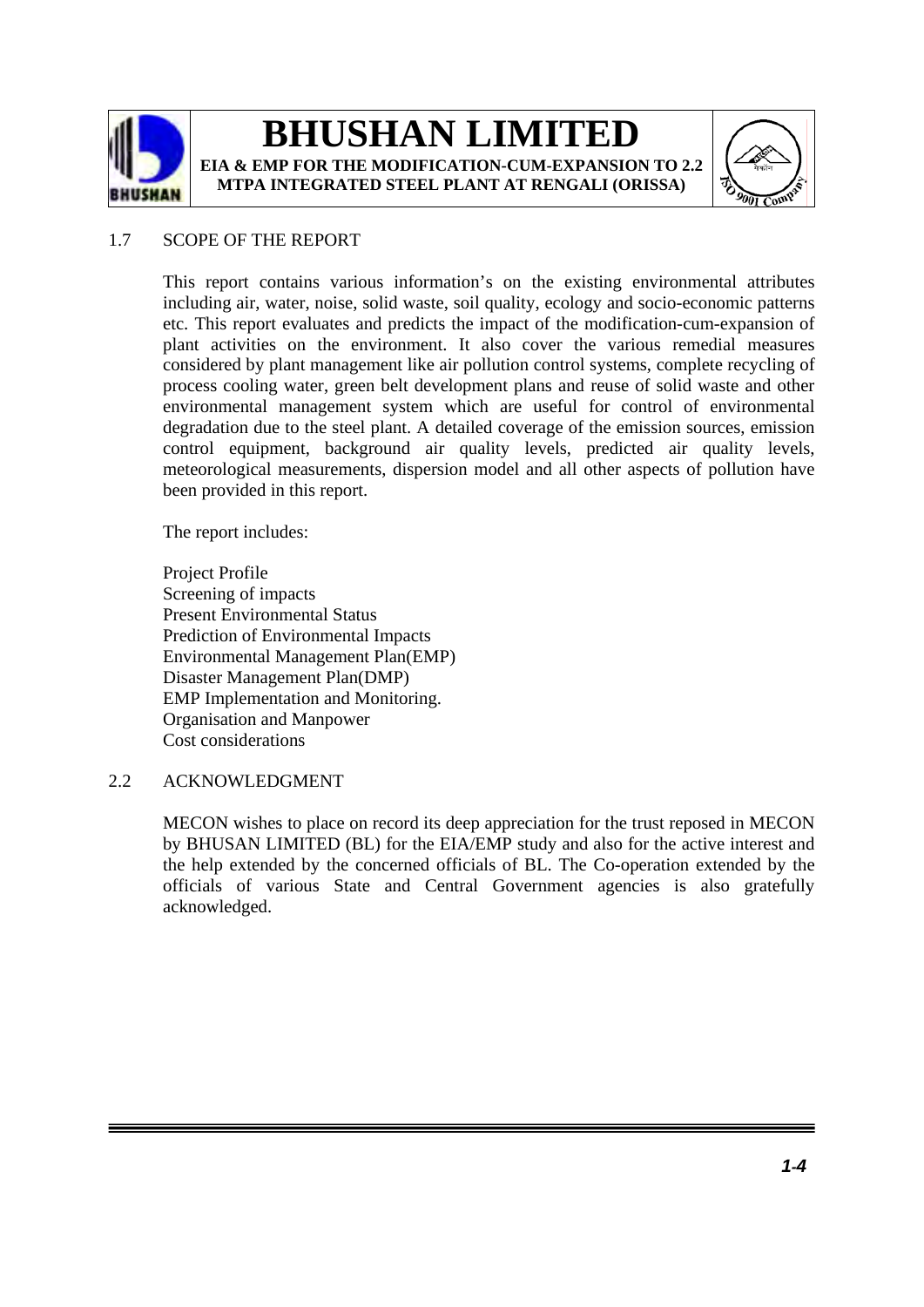

**EIA & EMP FOR THE MODIFICATION-CUM-EXPANSION TO 2.2 MTPA INTEGRATED STEEL PLANT AT RENGALI (ORISSA)**



## **2.0 PROJECT PROFILE**

### GENERAL

M/s Bhushan Limited is proposing to modify/expand the existing 1.2 Mtpy integrated steel plant to 2.2 Mtpy level at Rengali near Jharsuguda in Orissa. The existing steel plant is based on the Directly Reduced Iron (DRI), Blast Furnace - Electric Arc Furnace (EAF),– Continuous casting – rolling mill route with captive power plant for production of about 2,200,000 tpy of finished steel products.

### NEED OF THE EXPANSION

Bhushan Steel has the capacity to consume around 1.8 million tonnes HR steel products per year at their own plants to produce CR, Galvanizing and other steel products. The present steel scenario is also favorable to scale of economy of integrated steel plant, and Bhushan Steel is in advantageous position to go for backward integration with a hot rolled plant upto a capacity of 1.8 million tonnes per year plus 0.4 MT long product. Presently HR coils are procured indigenously as well as imported from foreign countries.

Bhushan Limited has initiated several steps as part of their backward integration and developing economy of scale in production and this is one such step to modify/expand the existing 1.2 Mtpy integrated steel plant into 2.2 Mtpy level to bring economy of scale.

#### PLANT SITE

The site was earlier selected based on comparative parameters considered during establishing the 1.2 Mtpy plant. The proposed modification-cum-expansion will take place at the existing site of Rengali.

The comparative statement for site selection at the 1.2 Mtpy stage showing different locations of Orissa are furnished below:

| Comparable     | Rengali                            | Bamra            | Nayagarh          | Dhamra          |
|----------------|------------------------------------|------------------|-------------------|-----------------|
| factors        |                                    |                  |                   |                 |
| Topography     | Partly flat & partly<br>undulating | Fairly flat      | Fairly flat       | Totally flat    |
| Soil condition | Firm and stable.                   | Firm and stable. | Firm and stable.  | Soft soil       |
|                | Suitable for open                  | Suitable for     | Suitable for open | pilling will be |
|                | foundation.                        | open             | foundation.       | required.       |
|                |                                    | foundation.      |                   |                 |
| Water supply   | From Hirakud                       | Adequate water   | From river        | From river      |
|                | Reservoir at a                     | from nearest     | Baltarani at a    | Baltarani at a  |
|                | distance of 15 km.                 | Sapal river not  | distance of 3 km. | distance of 15  |
|                |                                    | available.       |                   | km.             |

#### Comparison of Salient Features of the Sites in Orissa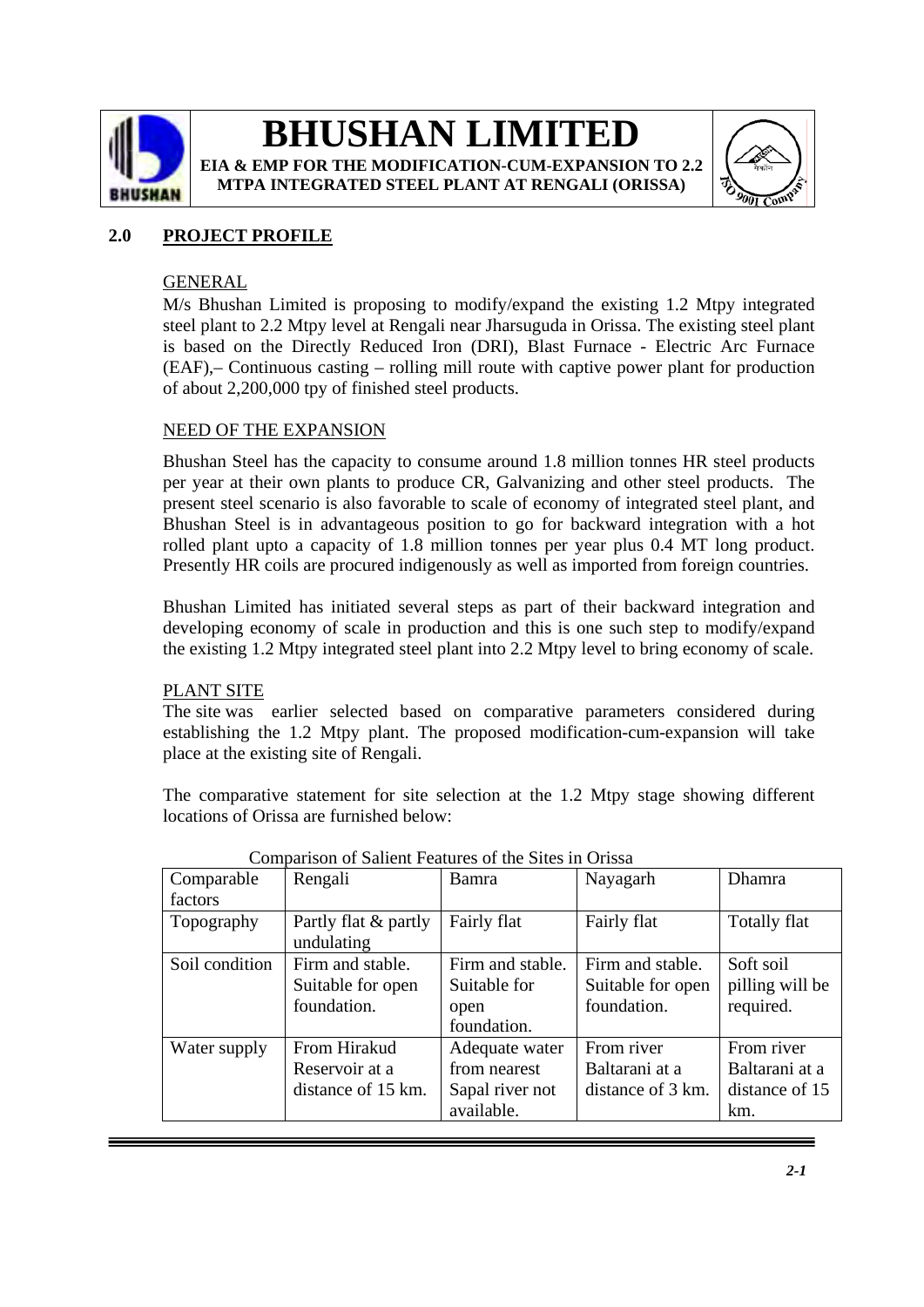

**EIA & EMP FOR THE MODIFICATION-CUM-EXPANSION TO 2.2 MTPA INTEGRATED STEEL PLANT AT RENGALI (ORISSA)**



| Power supply                                        | From Budipadar<br>grid sub-station at<br>about 14 km.<br>distance                  | Budipadar<br>50 Km.                                                              | From Joda grid<br>sub-station at a<br>distance of 21<br>km.                                             | Very far from<br>the site.                                                |
|-----------------------------------------------------|------------------------------------------------------------------------------------|----------------------------------------------------------------------------------|---------------------------------------------------------------------------------------------------------|---------------------------------------------------------------------------|
| Rail facility                                       | Will be served by<br>Lapanga railway<br>station at a<br>distance of about 2<br>km. | Will be served<br>by Bamra<br>railway station<br>at a distance of<br>about 3 km. | Will be Served<br>from Nayagarh<br>railway station<br>on Baspani-<br>Daitari railway<br>line (Proposed) | 60 Km. Rail<br>line from<br><b>Bhadrak</b> to<br>site proposed.           |
| Road facility                                       | L&T road SH-10<br>adjacent to site,                                                | State highway<br>$SH-10$ at a<br>distance of 16<br>km.                           | State highway<br>will have to be<br>strengthened and<br>widened about<br>12 km.                         | Jamjhari<br>Dhamra road<br>(Defence<br>road) at a<br>distance of 3<br>km. |
| Nearest town                                        | Jharsuguda 13 km.<br>Sambalpur 32 km.                                              | Rourkela<br>(Panposh) 70<br>km. Jharsuguda<br>58 km.                             | Bhadrak 80 km.                                                                                          | Balasore 105<br>km. Bhadrak<br>77 km.                                     |
| Land<br>availability<br>and cost<br>(cost per acre) | Yes<br>0.5 Lakh                                                                    | Yes<br>$0.55$ Lakh                                                               | Inadequate land                                                                                         | Land is<br>adequate but<br>back water<br>filling                          |
| Requirement<br>of reservoir                         | <b>Not</b>                                                                         | Yes                                                                              | Yes                                                                                                     | Yes                                                                       |
| Nearest port                                        | Paradeep                                                                           | Paradeep                                                                         | Paradeep                                                                                                | Paradeep                                                                  |

Site survey team analysed that the site at Rengali was the best site as per the availability of Water, Power, Coal, infrastructure facilities and raw materials particularly coal.

Coal is one of the major raw materials for steel and power generation and is available within 50-60 Kms of Rengali site. This was one of the major factors for deciding this site.

## **2.1 PLANT LOCATION**

The site is located between latitude 21°44' to 21°46' N and longitudes 84°01' to 84°03' E at Rengali block of Sambalpur district of Orissa. The location of the plant is shown in Drg. No. MEC/Q633/11/S2/01. The land measuring 1300 acres had been acquired by Bhushan Limited to set up integrated steel plant. The above unit is located at village Thelkoli, block Rengali, Dist. Sambalpur (Orissa). The plant is situated on Jharsuguda -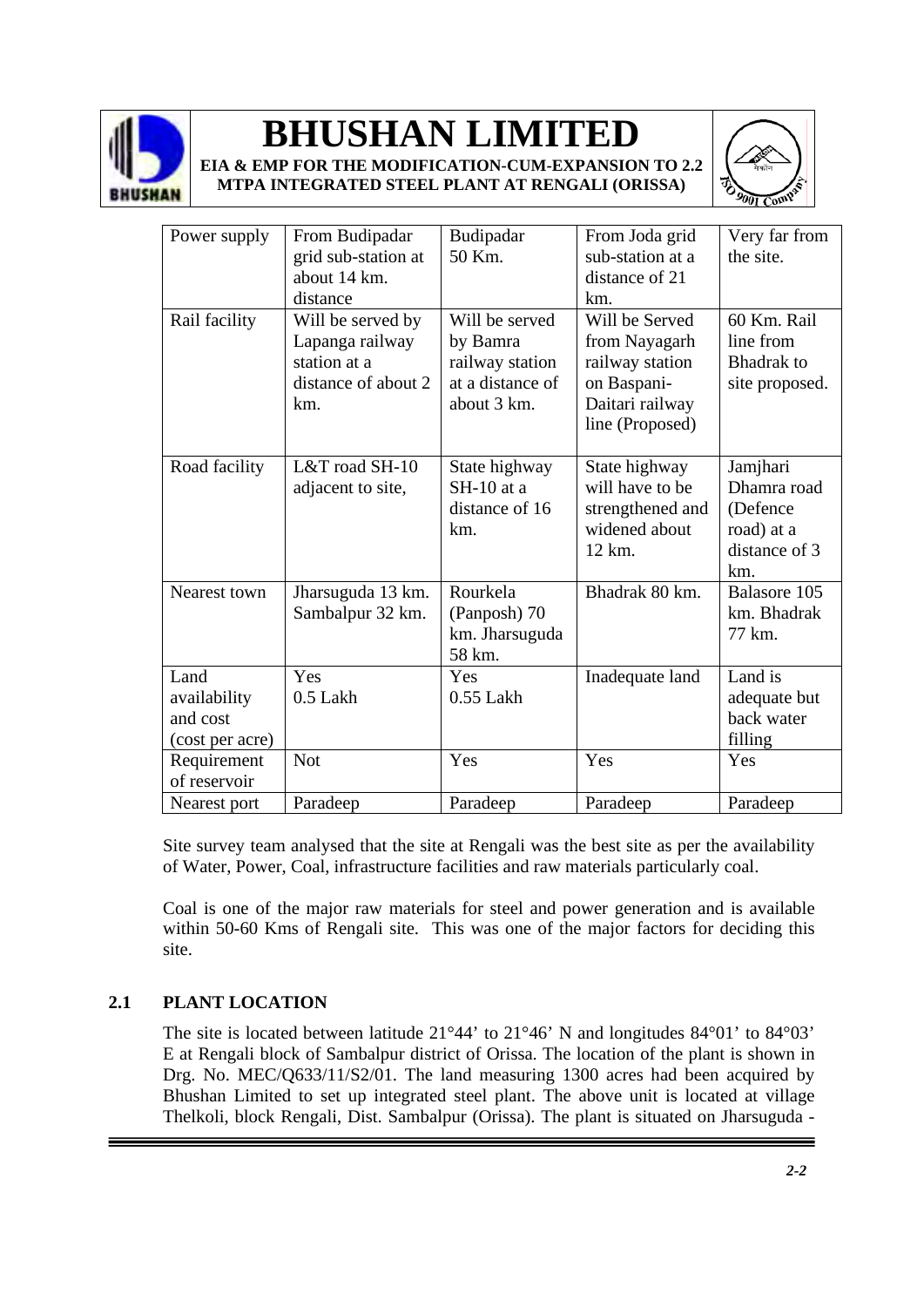

## **BHUSHAN LIMITED EIA & EMP FOR THE MODIFICATION-CUM-EXPANSION TO 2.2**



**MTPA INTEGRATED STEEL PLANT AT RENGALI (ORISSA)**

Sambalpur link road SH 10, where all the desired infrastructure facilities needed for steel plant is available. The proposed 2.2 Mtpy expansion shall be taken-up within the existing plant premises, as such no additional procurement of land is required other than for ash/waste dump.

## **2.2 EXISTING PLANT AND FACILITIES**

The integrated steel plant is being highly capital intensive. So, it was planned to implement the project in two phases. The major technological  $\&$  auxiliary units of the 1.2 Mtpy steel plants for which NOC was granted were as follows:

## **Step-I**

- i) 1.0 Mtpy Coal washery
- ii) 4 x 170,000 tpy DR plant
- iii)  $1 \times 350$  m<sup>3</sup> Blast Furnace
- iv)  $2 \times 40$  MW Power Plant ( approx. 40 MW from kilns hot gases + 40 MW from 1 x 75tph & 1x150 tph AFBC boiler)
- iv) Matching Raw Materials Preparation Plant (RMPP)
- v)  $2 \times 35$  t Electric Arc Furnace + 4 x 15 t Induction Furnace
- vi) 1 x 35 t Ladle Furnace
- vii)  $2 \times 2$  strand Billet Caster
- viii) 330,000 tpy ( approx ) Bar Mill
- ix) Required services and auxiliary facilities

The overall implementation schedule of this step was end of 2004.

## **Step – II**

At this stage, the following production units were planned to be added:

- i) 1.0 Mtpy Coal Washery
- ii) 4 x 170,000 tpy DR Plant
- iii)  $1 \times 350 \text{ m}^3$  Blast Furnace
- iv) 1 x 60 MW Power Plant
- v) Matching RMPP
- vi) 2 x 100/ 130 t Electric Arc Furnace
- vii) 1 x 100/ 130 t Ladle Furnace
- viii) 900,000 tpy Compact Strip Caster shop
- x) Required services facilities

The total plant was expected to be completed by 2005 – 06.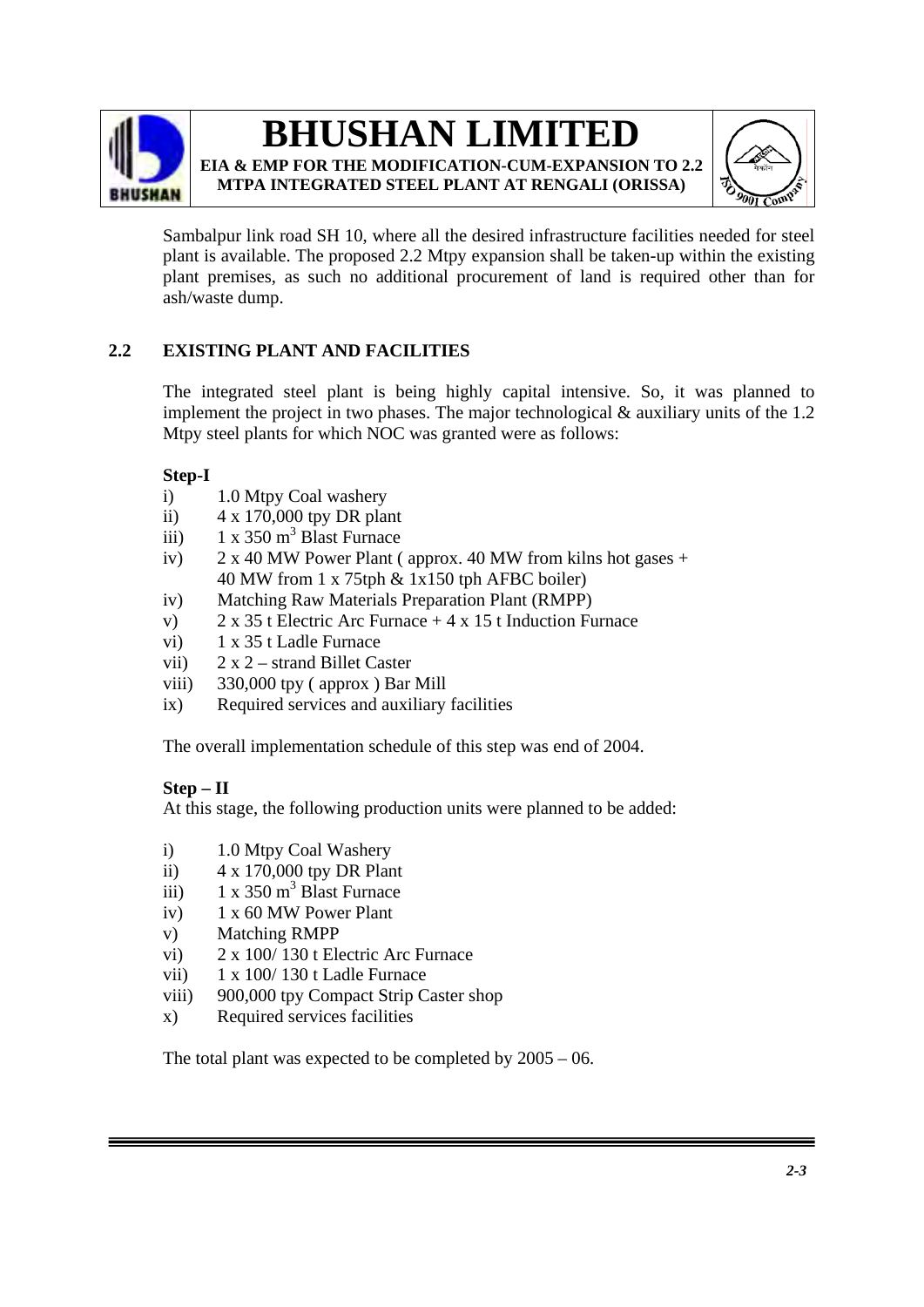

**EIA & EMP FOR THE MODIFICATION-CUM-EXPANSION TO 2.2 MTPA INTEGRATED STEEL PLANT AT RENGALI (ORISSA)**



## **2.3 PROPOSED MODIFICATION-CUM-EXPANSION OF PLANT**

Bhushan Limited is now intends to augment their hot metal production capacity from 1.2 Mtpy to 2.2 Mtpy in phases. During expansion, BL will augment their hot metal production capacity from 1.2 Mtpy to 2.2 Mtpy by installing the following additional facilities:

- One blast furnaces of capacity 1008 m3 instead of 2x350 m3 earlier proposed,
- One sinter plant of capacity  $105 \text{ m}^2$
- Two additional DR kiln of 170000 tpy capacity
- Alloy furnaces (4x16 MVA) to produce 0.85 tpy alloy steel.
- Two no single strand Continuous Thin Slab Casters
- Two no. Tunnel furnaces based on BF gas mixed with LPG/Propane
- One additional coal washery of 3.5 Mtpy in place of 1.0Mtpy earlier proposed in step-II.
- Two non-recovery type coke oven battery of 0.45 Mtpy each to meet the coke requirement of steel plant
- Lime and Dolo kiln to meet the flux requirement.
- 3x110 MW CFBC power plant to utilize the second product of coal washery in addition to existing AFBC boilers.

To supplement the auxiliary demands one 400 tpd Oxygen plant and augmentation of raw material handling facilities is envisaged

## **2.4 ULTIMATE PLANT CONFIGURATION AT 2.2 MTPY STAGE**

The ultimate plant facilities after the modification-cum-expansion shall be as follows:

| Sl.              | <b>DESCRIPTION</b>   | <b>UNITS IN 1.2 MTPY</b> | <b>ULTIMATE PLANT</b>            |
|------------------|----------------------|--------------------------|----------------------------------|
|                  |                      |                          |                                  |
| No.              |                      | STAGE(NOC GRANTED)       | <b>CONFIGURATION AT 2.2 MTPY</b> |
|                  |                      |                          | <b>STAGE</b>                     |
| 1.               | Pellet plant         |                          | 2.0 Mtpy pellet plant            |
| 2.               | Direct Reduction     | 8 kilns x 170000tpy      | 10 kilns x 170,000 tpy           |
|                  | Iron $(DRI)$         |                          |                                  |
| 3.               | <b>Sinter Plant</b>  |                          | $1x105$ m2                       |
| $\overline{4}$ . | <b>Blast Furnace</b> | 2X350 M3                 | $1 \times 1008$ m <sup>3</sup>   |
| 5.               | Coal Washery         | $2X1.0$ Mtpy             | $1.0 + 3.5$ Mtpy                 |
| 6.               | <b>Power Plant</b>   | $1 x 40 + 1x60 MW$ AFBC  | $1 x 40+1x60 +3x110 MW AFBC;$    |
|                  |                      | & WHRB based power       | CFBC &WHRB based power plant     |
|                  |                      | plant                    |                                  |
|                  |                      |                          |                                  |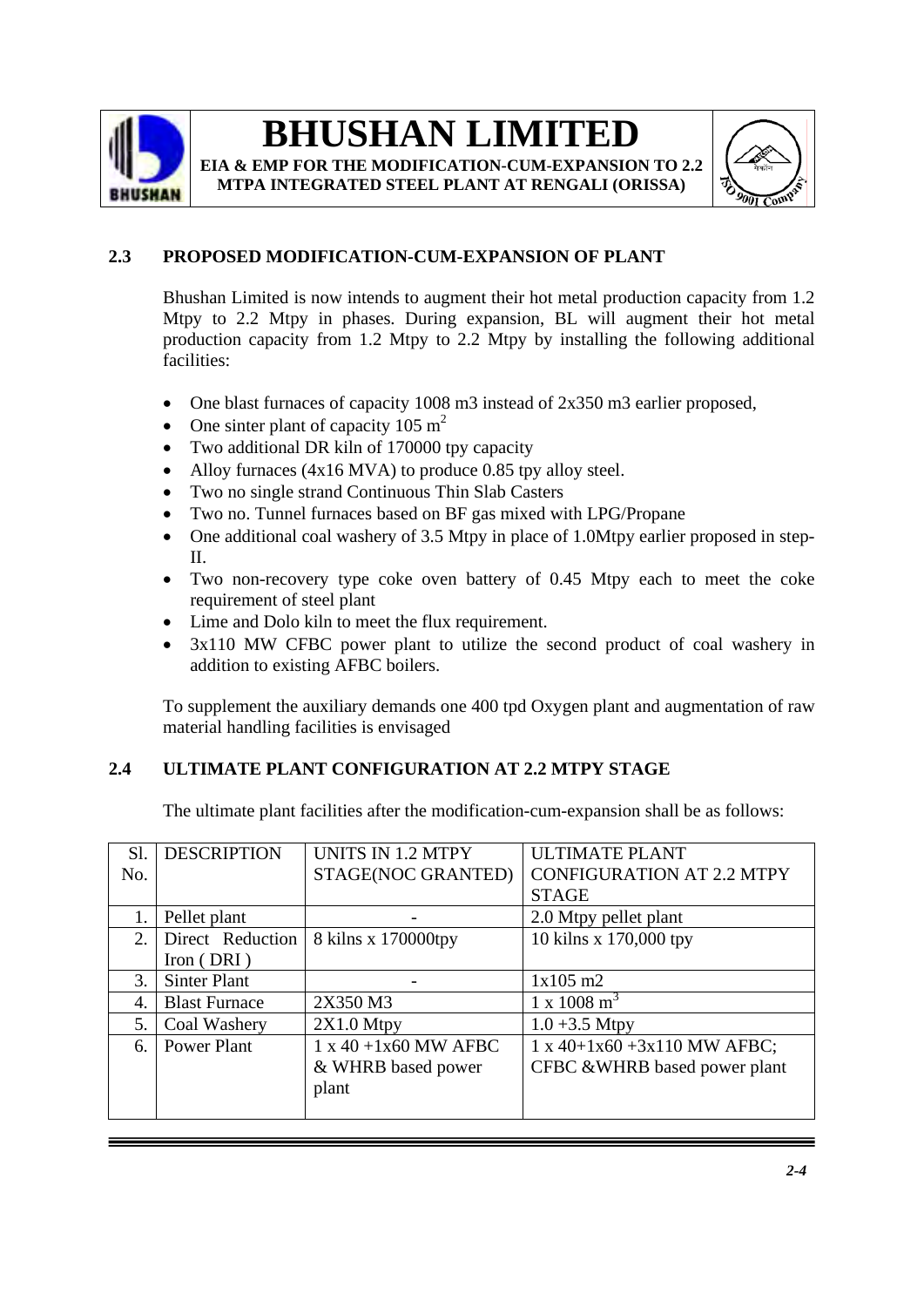





**MTPA INTEGRATED STEEL PLANT AT RENGALI (ORISSA)**

| 7.  | materials<br>Raw<br>Preparation Plant | Matching the production<br>facilities                                                                         | Matching the production facilities                                                                                                                                                                                                |
|-----|---------------------------------------|---------------------------------------------------------------------------------------------------------------|-----------------------------------------------------------------------------------------------------------------------------------------------------------------------------------------------------------------------------------|
|     | (RMPP)                                |                                                                                                               |                                                                                                                                                                                                                                   |
| 8.  | Steel making and<br>Casting unit      | • $2x35+2x100$ t EAF &<br>• $1x35+1x100t$ LF<br>• 8x15 Induction Furnace<br>• $2X2$ – Strand Billet<br>Caster | $\bullet$ 4 x 90 t Electric Arc Furnace (<br>EAF)<br>• $4 \times 15$ t Induction Furnace (IF)<br>• $4 \times 90 + 2 \times 15$ t Ladle Furnace (LF)<br>• 4x16 MVA alloy smelter<br>• $1 \times 2+1 \times 4$ Strand Billet Caster |
| 9.  | <b>CSP</b> Plant                      | 0.9<br><b>Mtpy</b><br>Compact<br><b>Strip Caster</b>                                                          | • 2 no. Single Strand Continuous<br>Thin Slab Casters 1.8 Mtpy                                                                                                                                                                    |
| 10. | Rolling<br>Mill<br>(HSM)              | 0.3Mtpy Bar Mill<br>$\bullet$                                                                                 | 1.8 Mtpy 6 Strands HSM<br>0.1Mtpy Bar Mill<br>٠                                                                                                                                                                                   |
| 11. | <b>Coke Oven Plant</b>                |                                                                                                               | $2x0.45$ Mtpy non recovery type<br>٠<br><b>Coke Oven Batteries</b>                                                                                                                                                                |
| 12. | Lime<br>$\&$<br>Dolo<br>Plant         |                                                                                                               | 400000tpy lime kiln<br>٠<br>100000tpy dolo kiln                                                                                                                                                                                   |
| 13. | Oxygen Plant                          |                                                                                                               | 400 tpd Oxygen Plant                                                                                                                                                                                                              |

The Material Flow Sheet corresponding to the ultimate stage of implementation of the project is given in the Annexure: 2.1 and the major facilities of the respective production units with their technical parameters have been detailed in the following paragraphs.

## **2.4.1 Pallet Plant**

Bhushan Limited is installing a pellet plant to utilise fines generated from mines in the order of 60-70 %. The capacity of the plant will be 2.0 Mtpy. The pellet made will be suitable for use in the DRI unit as well as in Blast Furnace. The plant will produce both Blast furnace grade and Directly Reduction grade pellets. The pellet plant consists of the following areas:

- Material receiving
- Grinding
- Feed preparation
- Balling
- Indurating
- Product handling
- Pollution control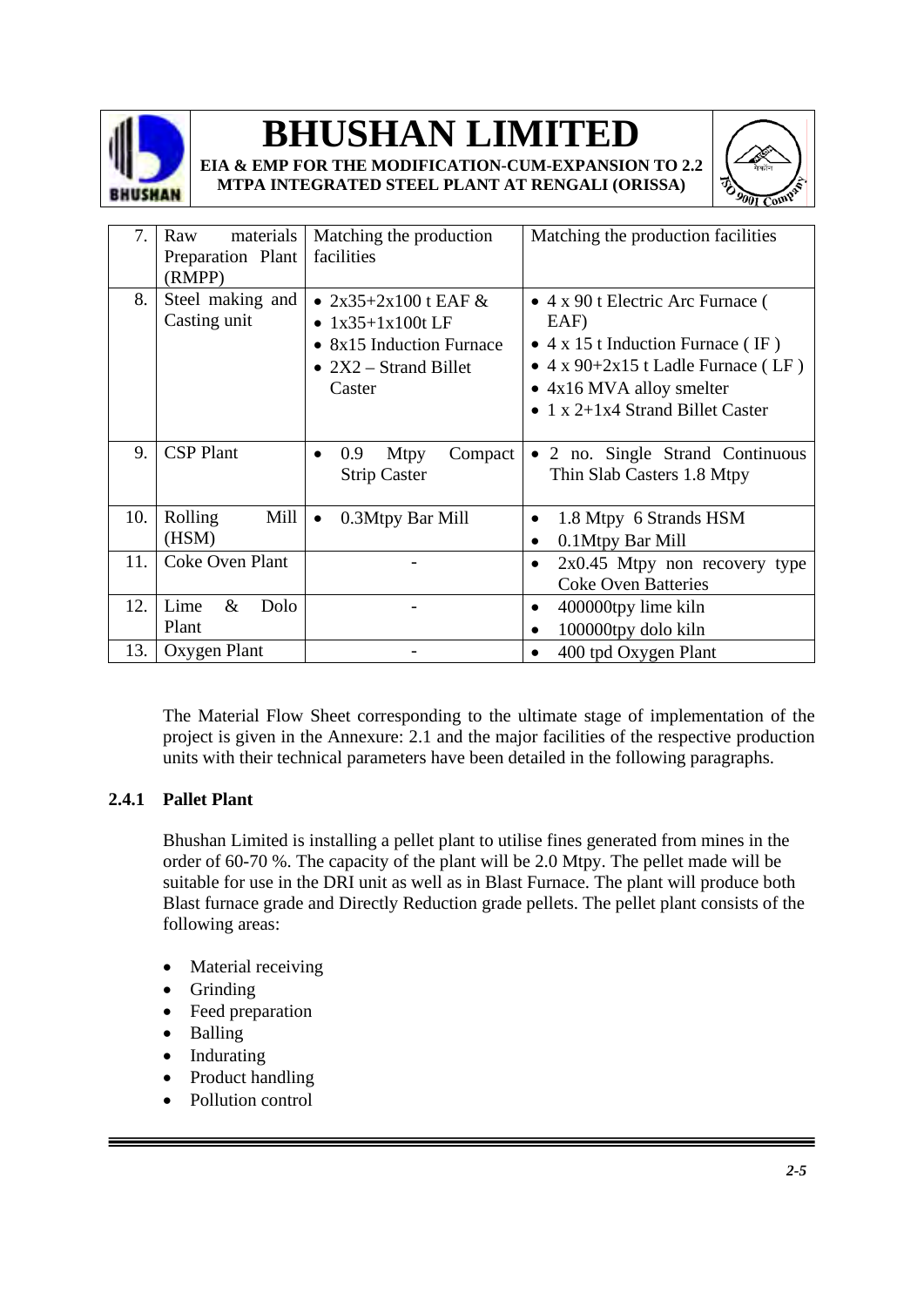



The material receiving area will have storage facilities for lime stone, bentonite, coal etc. Iron ore fines are received from raw material handling yard. The feed ore is dried in rotary kiln dryers and ground in two compartment ball mills to pelletising fineness. Dry grinding was chosen because it permits processing of vide varieties of ore. The ball mill will operate in open circuit and will grind the ore to minus 270 mesh fineness. Bentonite, coke and lime stone will be supplied and ground separately in a bowl mill and pneumatically transferred to the additive feed bins ahead of the mixers.

Feed preparation consists of wetting the ground ore in a high intensity horizontal paddle mixer. The ground ore and additive are metered to the mixer and are wetted with dust collection slurry to balling moisture. The mixer blends in the water and the additives thoroughly producing a uniform, well-mixed feed to the balling disc. The mixed material has moisture content of about 8%.

Balling is done on 7500 mm diameter discs. The product is called green balls and has diameter of 9-16 mm. The off size pellets are screened by roller conveyor ahead of indurating machine and recycle back to the discs.

Pellet indurating takes place on a 4000 mm wide and 464 m2 grate area indurating machine. It consists of an endless chain of pellets, which carry the pellets. The indurating machine is fed continuously from roller conveyor by a wide belt conveyor, which lays down the green pellet across full length of machine on a protective hearth layer. The pellets pass through five heat zones namely updraft drying, downdraft drying, preheating, indurating and cooling.

In the updraft and down draft drying zones, the moisture is removed from the green pellets and their temperature is raised. The heat for the updaft drying zone is supplied from the second cooling zone. Bled gas from the firing (indurating) zone is used for downdraft drying. The pellets are the preheated and led to the firing zone. The firing zone uses coke breeze as fuel and temperature rises to about 1300 C. the fired pellets are then cooled in the cooling zone. The process of cooling is updraft to quickly lower the temperature of the grate components and to recuperate the heat of the pellets at the highest possible temperature in the first cooling zone and heated air is directly supplied to indurating zone. The finished pellets are stacked in a stockpile and reclaimed using front end loader.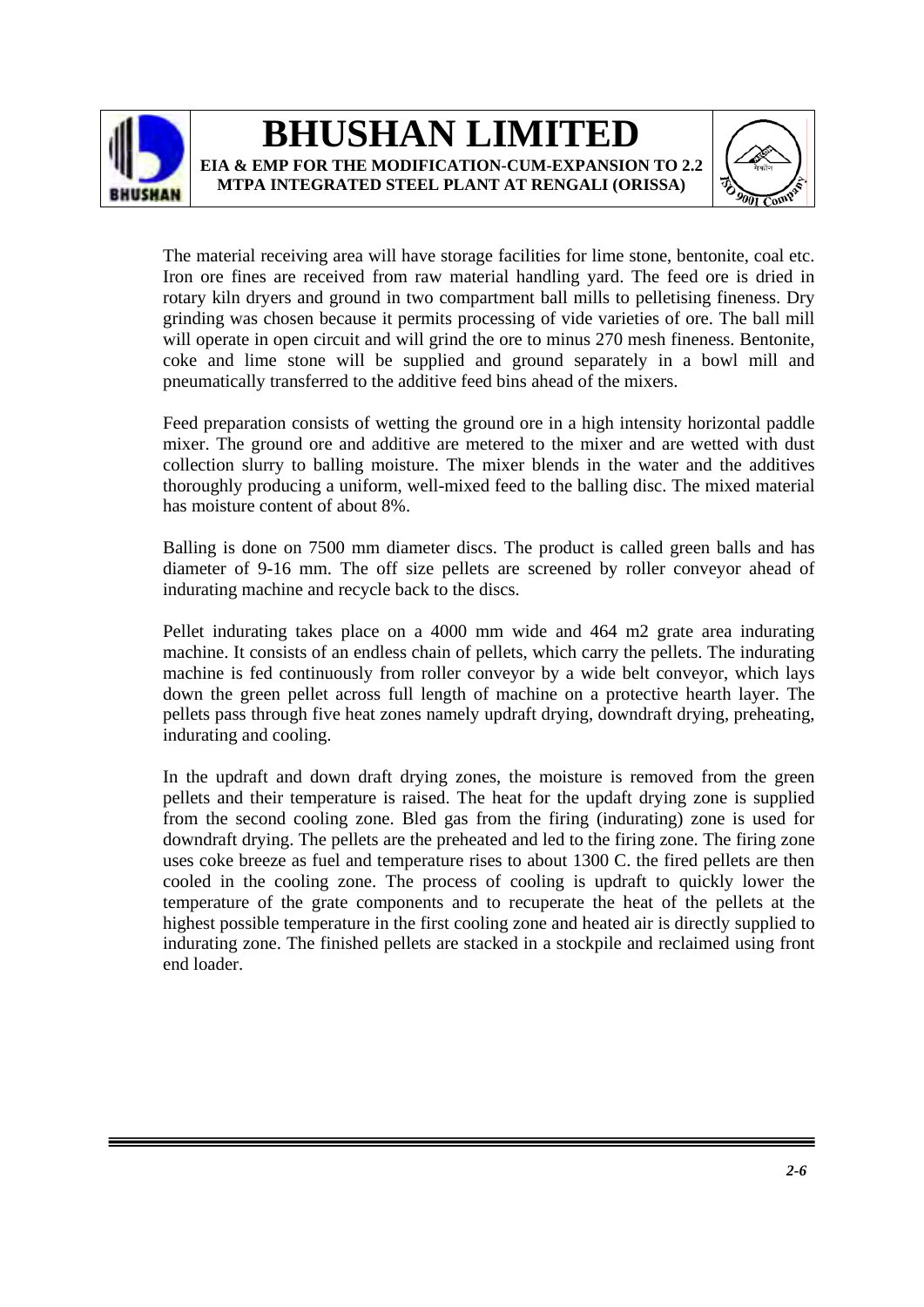

**EIA & EMP FOR THE MODIFICATION-CUM-EXPANSION TO 2.2 MTPA INTEGRATED STEEL PLANT AT RENGALI (ORISSA)**



## **2.4.2 Direct Reduction (DR) plant**

The Direct Reduction (DR) plant shall comprise of ten rotary kilns and related accessories including waste heat power generating units with the final phase of implementation.

The major plant facilities for the sponge iron plant envisaged are as follows:

- Day bins
- Rotary kiln and cooler
- Central control room
- Product processing and product storage
- Off gas system including waste heat power generation

There shall be one day bin building for each set of two kilns. The day bin building shall have separate bins for meeting the raw material requirement of two kilns. These bins will have the storage of about one day's requirement of screened iron ore feed (5-20mm) and feed coal (0-20mm). Dolomite/limestone shall also be separately stored in the respective day bins. Injections coal (0-4mm  $\&$  4-20mm) and iron ore fines (1-5 mm) shall be stored in separate bins in Kiln –cooler transfer building.

Rotary kilns each of 4.8m dia and 80.0m length shall be installed for reduction of iron ore into sponge iron using non-coking coal as reductant. Each kiln will be lined with abrasion resistant refractory bricks and castables throughout its length with dams at feed end and discharge end.

The kiln feed from the charging end will consist of sized iron ore (5-20mm), non-coking coal (0-20mm) and limestone/dolomite (1-4mm). Air will be supplied to the kiln through 8 nos. of shell mounted air fans. A part of the required coal (0-4mm & 4-20 mm) shall be thrown from kiln discharge end. The slinger coal will be withdrawn from the bins and pneumatically injected into the kiln. In the kiln, the iron ore will be dried and heated to the reduction temperature of  $1,000 - 1,050$  °C. The iron oxide of the ore will be reduced to metallic iron by carbon monoxide generated in the kiln from coal. The heat required for the reduction process will also be supplied by the combustion of coal.

The reduced material from the kiln will be cooled indirectly in a rotary cooler by an external water spray. Each kiln will be provided with one rotary cooler. Bypass arrangement will be provided at the discharge end of the cooler for emergency discharge of materials. The cooled product will be conveyed to the product processing building by a system of belt conveyors. The cooling water will be collected in the trough below the cooler and sent to the cooling tower for cooling. The cooled water will be re-circulated.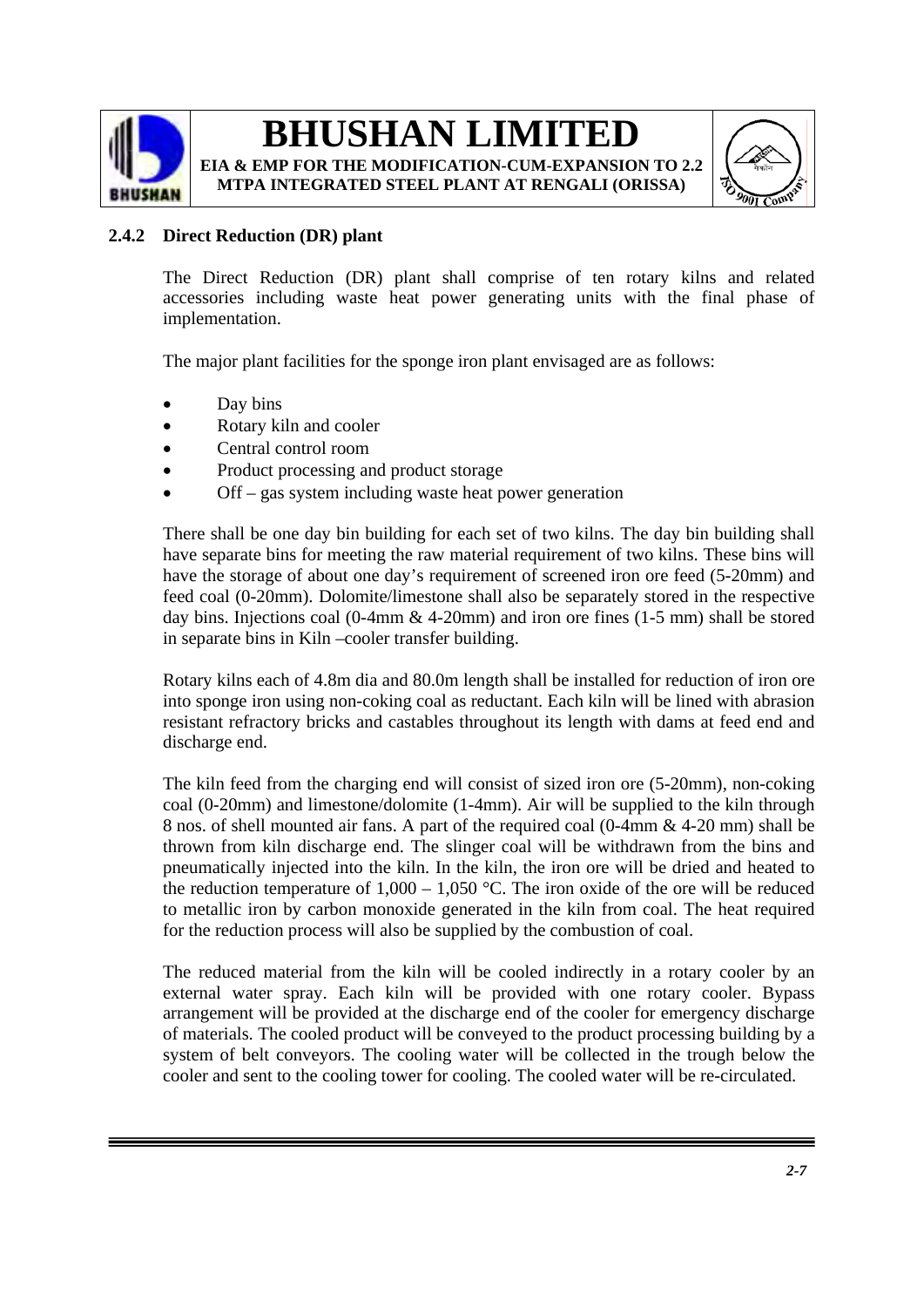



There shall be one product-processing unit for two kilns. The product containing sponge iron, un-burnt coal, char and spent lime, from the cooler discharge end of the two kilns will be discharged to a set of common conveyors and sent to the product processing building. In case of emergency such as break-down in downstream facilities, production of off grade etc., the product will be sent to an intermediate bin of approx. 470 t capacity. Each kiln shall be provided with separate intermediate bin. Provision will also be there to by pass the intermediate bin and stock-pile the product on the ground. In the product processing building, the product will first be screened in a double deck screen having 3mm and 20mm screens. +20mm material shall be dumped as rejects. The screened product i.e. +3-20mm and –3mm fraction shall separately be subjected to magnetic separation. Sponge iron fines (-3mm) shall be suitably stored in the fines bunker provided near the product processing building, whereas lump sponge iron (3-20mm) shall be stored in bunkers in product storage building from where it shall be taken to steel making shop intermediate hopper as per requirement by a set of conveyors. Char generated shall initially be collected in a char bin. From the char bin, char shall be taken by conveyor to a crushing cum secondary magnetic separation unit where char shall be passed through crusher to crush it to 100 % -6 mm size and then subjected to magnetic separation to separate out any trapped magnetic iron fines. Char free from iron particles shall be then conveyed to AFBC power plant through conveyor for its utilisation for power generation.

Hot waste gases leave the rotary kiln at about 800 - 850 °C through kiln feed end housing, dust settling chamber and come to after burning chamber (ABC) where combustibles are burnt completely by supplying excess air. The gases at about 950 – 1,000 °C will then be led to a waste heat boiler to generate steam for waste heat power generation. The gas will then be cleaned in Electro-static precipitator (ESP) before letting them out into the atmosphere through ID fan and stack. Fine dust collected below DSC, Waste heat boiler and ESP shall be suitable disposed off to ash pond area within the plant boundary.

### **2.4.3 Sinter Plant**

BL has proposed to put up blast furnaces with  $1008 \text{ m}^3$  useful volume. To reduce the consumption of coke in the blast furnace, it is proposed to have a sintering plant and about 80% sinter in the blast furnace.

The requirement of burden sinter has been estimated to be 1.088 Mt/yr. To meet this requirement, it is planned to produce 1.106 Mtpy of BF sinter considering the fines generated in transporting sinter from the sinter plant to the blast furnace plant. This production will be achieved on a sintering machine of  $105 \text{ m}^2$  area.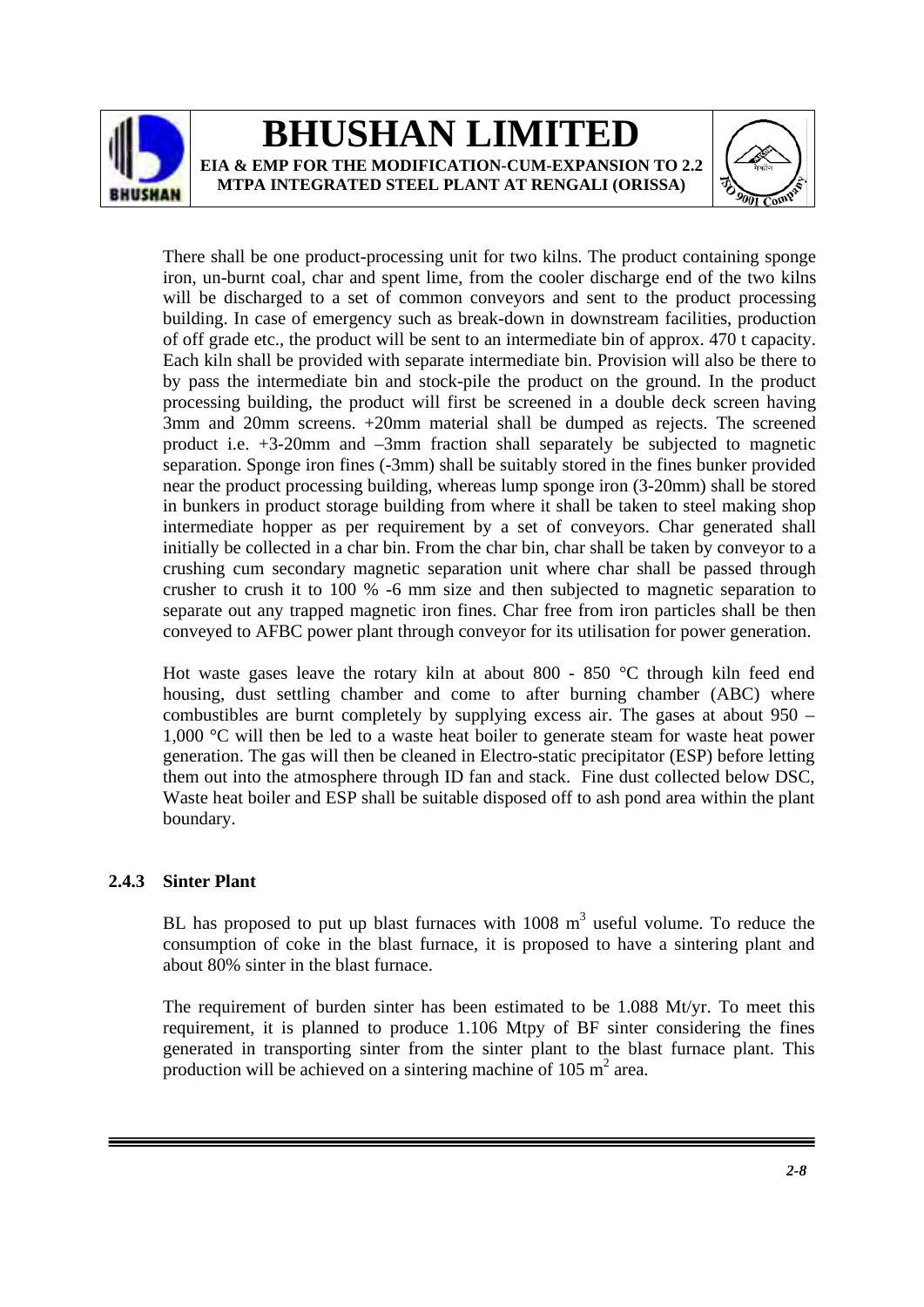

**EIA & EMP FOR THE MODIFICATION-CUM-EXPANSION TO 2.2 MTPA INTEGRATED STEEL PLANT AT RENGALI (ORISSA)**



For achieving the stipulated production capacity, following operating parameters have been envisaged for the sintering plants.

| Sintering area                 | $105 \text{ m}^2$           |
|--------------------------------|-----------------------------|
| Sintering machine productivity | 1.33 $t/m^2$ .h             |
| Number of working days         | 330 per year                |
| Coke breeze in sinter mix      | $70 \text{ kg/t}$ of sinter |
| Moisture in the sinter mix     | 7.0%                        |
| Sinter fines recirculated      | 25%                         |

### **2.4.4 Blast Furnace**

It is proposed to augment production of hot metal by installing one blast furnace with 1008 m<sup>3</sup> useful volume along with auxiliary facilities. The furnace will produce 0.8 Mtpy of hot metal. Coke will be supplied from a non-recovery type coke ovens battery complex proposed to be setup by BL. The blast furnace will be provided with coal dust injection facility to reduce the requirement of coke. It will also be supplied with humidified and oxygen enriched air blast.

The technological parameters of blast furnace operation will be as follows.

| Parameters                            | $\overline{1008 \text{ m}^3}$ BF |
|---------------------------------------|----------------------------------|
| Useful volume, $m3$                   | 1008                             |
| Production, tpy                       | 800000                           |
| Fuel rate, kg/t                       | 600                              |
| Coke rate, kg/t                       | 480                              |
| PC injection rate                     | 120                              |
| Hot blast temp degree C               | 1100-1150                        |
| Slag rate, $kg/t$                     | 300                              |
| BF gas generated, $Nm^3/h$            | 180000                           |
| No. of taps per day                   | $8 - 10$                         |
| Consumption of dry raw materials, tpy |                                  |
| Iron ore lumps                        | 272000                           |
| Iron ore sinter                       | 1088000                          |
| Coke (25 - 75 mm)                     | 420000                           |
| Coal                                  | 96000                            |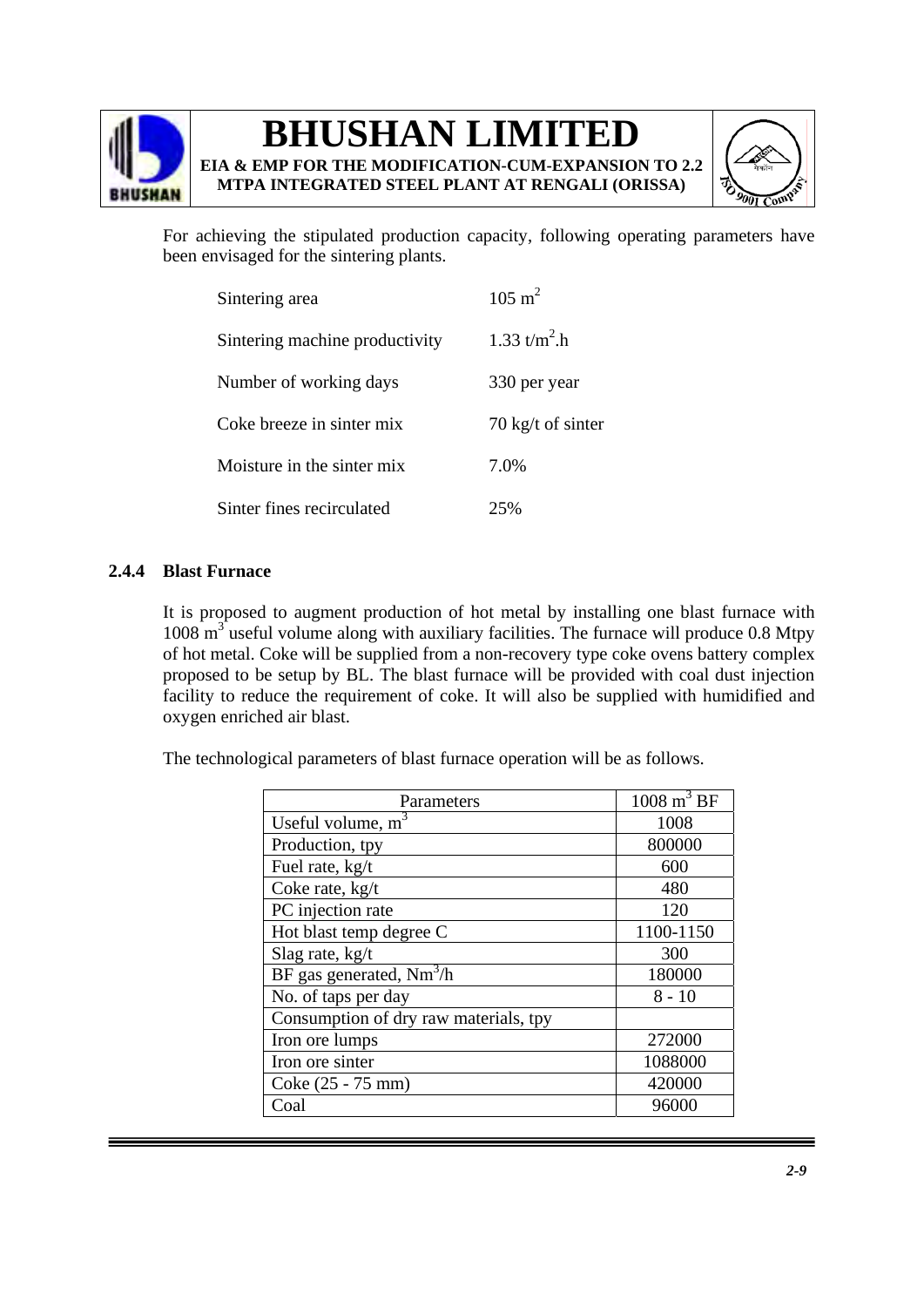



While iron ore will be in the size rang of 10 - 30 mm, fluxes will be 10 - 50 mm sized. The size of coke will be in the range of 25 -75 mm. A small quantity of coke in the range of 6 - 30 mm will be used in blast furnace to reduce consumption of prime coke.

### **2.4.5 Coal Washery**

Coal Washery with annual throughput of about 4.5 Mt/yr shall be set up to meet the clean coal requirement of ten kilns of the proposed DR plant. The requirement of clean coal shall be as follows:

| 1. | Ash Content                  | $: 27.5 \%$       |
|----|------------------------------|-------------------|
| 2. | Moisture                     | : 7.0 %           |
| 3. | Total DRI requirement        | : $1695000$ t/ yr |
| 4. | Size fraction requirement, % |                   |
|    | a) $0 - 20$ mm               | : 65              |
|    | b) $4 - 20$ mm               | : 15              |
|    | c) $0 - 4 mm$                | $\therefore$ 20   |
| 5. | Raw coal requirement         | : $4879350$ t/ yr |

The average analysis of raw coal has been assumed as given below:

| Ash Content             | 45 %  |
|-------------------------|-------|
| Inherent moisture       | 5 %   |
| Yield of clean coal     | .50 % |
| Ash content of middling | 56 %  |

Middling shall be crushed to  $(-)$  6.0 mm size and shall be sent to the proposed power plant.

As the moisture content of the clean coal and middling will be higher than the required moisture of 7%, facilities shall be provided for air-drying. Further, facilities shall be provided in such a manner that the washery can produce clean coal as per the required size fractions.

The washery shall be provided with two – product Batac Jig of 175 t/hr capacity as the main beneficiation equipment. Before feeding, the incoming raw coal shall be deslimed at 0.5 mm size, which shall be recovered and fed to the middling fraction. The separation of  $20 - 4$  mm and  $4 - 0$  mm shall be done at the de-watering screen as per requirement. Separate centrifuges shall be provided for de-watering of  $(-)$  20 mm and  $(-)$  4 mm fractions.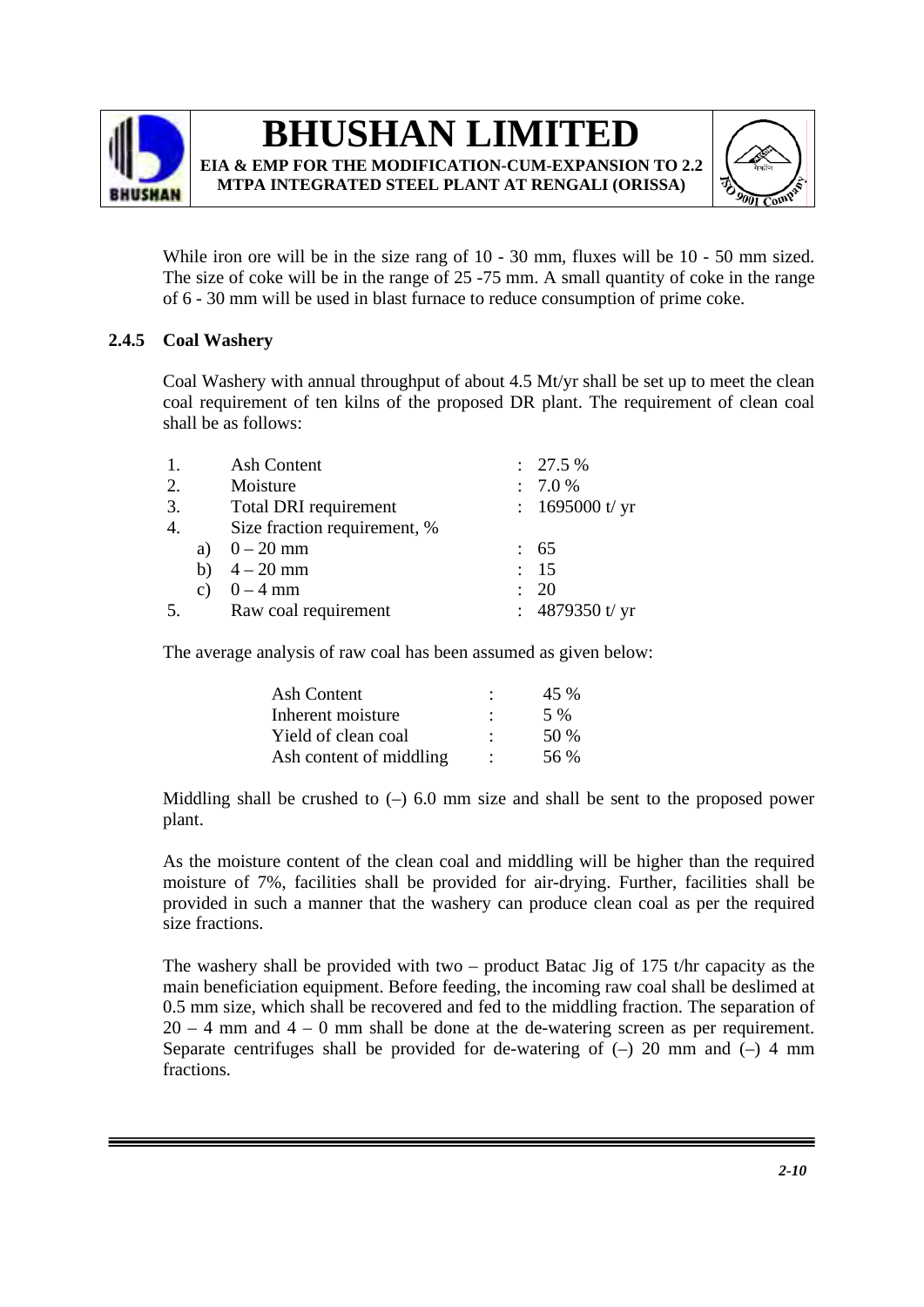



The water treatment section shall comprise an overhead thickener and vacuum filter for recovery and de-watering of  $(-)$  0.5 mm fraction.

A tailing pond shall be provided for emergency measure. The settled water from the pond shall be pumped back to the thickener.

The washery shall be provided with process control facilities. The plant shall be operated from the control room. Adequate number of EOT cranes and electric telphers shall be provided to facilitate maintenance of the equipment.

#### **2.4.6 Captive Power plant**

A captive Power Plant is being installed to meet the power requirement of the plant including category – I load by utilising waste solid fuels and gaseous fuel being generated in various units. Power plant shall have the following units:

 $2 \times 40 + 3 \times 110$  MW Turbo – Generator set (TG) 1 x 75 +1x150 tph Atmospheric Fluidised Bed Boiler (AFBC) 3x350 tph Circulatory Fludised Bed Boiler (CFBC) 10 x 51 tph Waste Heat Recovery Boiler (WHRB)

The high-pressure steam generated in the boilers shall be utilised in TG set to generate electric power, which shall be connected to plant distribution system. AFBC shall use waste product like Char from DR kiln and washery rejects from Coal Washery as fuel for firing in the furnace. The waste flue gas from DR kiln shall be used in WHRB to generate steam through heat recovery. The flue gases after utilisation in both types of boilers shall be cleaned in Electrostatic Precipitator and then released to atmosphere through chimney. The ash generated through bottom hoppers shall be collected in silos by dense phase pneumatic system and subsequently discharged to ash dump area.

#### **2.4.7 Coke Oven Battery Complex**

BL shall set up two non-recovery coke oven battery of 0.45 Mtpy capacity. Non-recovery coke oven operates under negative pressure and as such the emission of gas is completely eliminated. The common flue system ensures practically complete combustion of all volatile hydrocarbons, leaving a clean hot gas. There is no by-product recovery, hence no phenolic effluent is generated.

The non-recovery coke oven battery complex broadly consists of the following units:

- 1. Compacting station
- 2. Coal charge car
- 3. Coke oven battery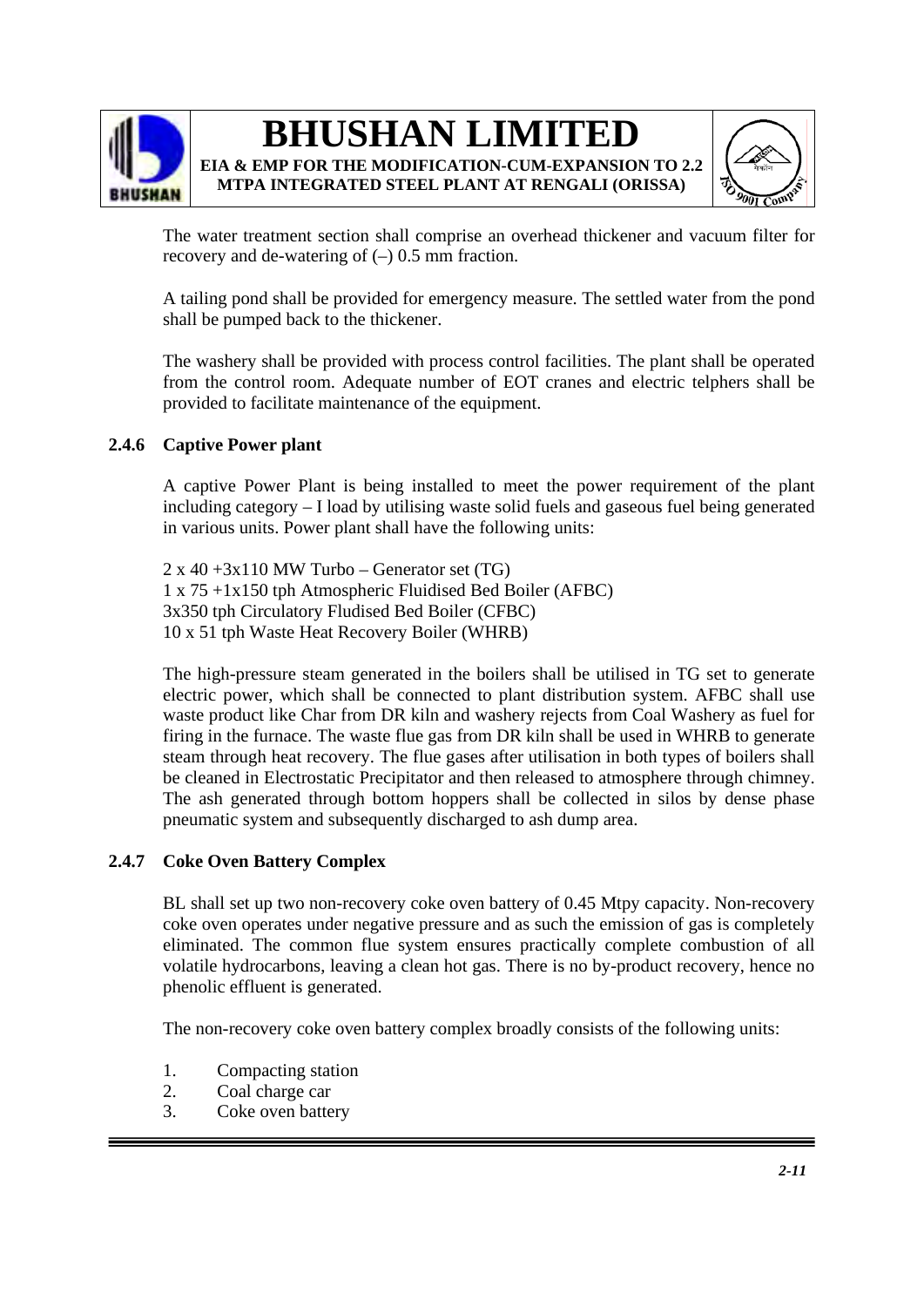

**EIA & EMP FOR THE MODIFICATION-CUM-EXPANSION TO 2.2 MTPA INTEGRATED STEEL PLANT AT RENGALI (ORISSA)**



- 4. Pushing car
- 5. Hot coke car
- 6. Quenching tower
- 7. Coal Crusher
- 8. Coke cutter
- 9. Conveying of coal & Coke into & out of plant

The production programme of the proposed Coke Ovens complex is given below:

Production programme of Coke Oven plant

| Product           | <b>Annual Quantity</b> |
|-------------------|------------------------|
|                   | tpy                    |
| Gross Coke        | 877500                 |
| Coke breeze (dry) |                        |

Technological parameters Coke ovens

The major technological parameters of the coke ovens are given below

| 2x96              |
|-------------------|
| 13.34x3.596x2.758 |
| 45.00 T           |
| 66 Hrs            |
| 7%                |
| 2,27,000 NM3/hr.  |
|                   |

## **2.4.8 Lime Calcination Plants**

BF and DR grade soft burnt lime and calcined dolomite of size 10 - 50 mm are required as flux. The lime plant with 400000tpy capacity is envisaged.

The technological parameters of shaft kiln are as follows.

| $\mathbf{i}$ | Rated capacity for limestone calcination | 300 tpd         |
|--------------|------------------------------------------|-----------------|
| $\rm ii)$    | Maximum output                           | 360 tpd         |
| iii)         | Kiln feed size, mm                       | $30 - 70$       |
| iv)          | Calcination temp., $^{\circ}C$           | $1,100 - 1,150$ |
| V)           | Specific consumption of fuel             | $950$ kcal/kg   |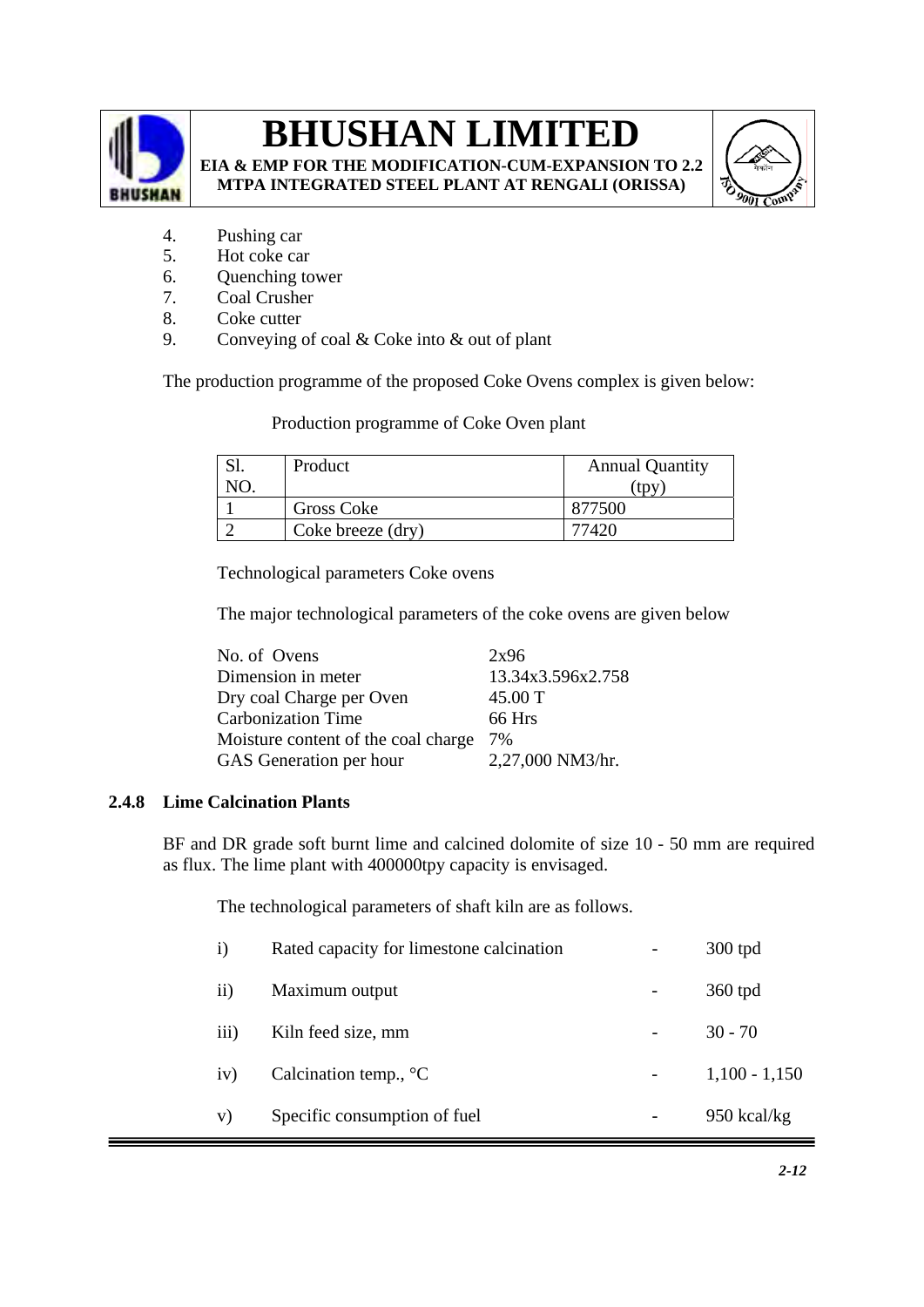



## **2.4.9 Ferro Alloy Plant**

Ferromanganese is produced by smelting manganese ore, quartzite, iron ore(s), dolomite, lime stone, (fluxes) and coke and coal (reductants) in submerged arc furnaces. The raw materials are fed by front end loaders to dump hoppers and conveyors to be crushed and screened. Measured quantities of raw materials are fed into the furnaces by gravity. Alloy tapped from the furnaces is fed to casting machines or to metal bays for layer casting. The slag is poured into ladles and transported to a slag dump station where it is cast and processed. Furnace off gases is scrubbed to remove particulate material and condensate.

### **2.4.10 Raw Material Preparation Plant (RMPP)**

The raw material preparation plant shall deal with the receipt, storage and handling of raw materials required for DR plant, Blast Furnace and coal washery. RMPP shall initially meet the requirement of four DR kilns including coal washery with space provision to accommodate raw materials for another six DR kilns and 4.5 Mtpy capacity coal washery. Similarly it shall meet the requirement of one blast furnace of 1008 m3 capacity.

For DR plant, 15 days storage has been kept for the iron ore/pallets and 10 days for noncoking coal, whereas for blast furnace, one month storage shall be kept for the coke and 15 days for the BF grade iron ore. Fluxes for DR and blast furnace shall have storage of one month.

Bulk of the raw materials shall be received within the plant boundary by rail for which one wagon tippler shall be provided with space provision to install another wagon tippler. A separate provision of truck hopper has also been kept to unload materials coming by truck on to the respective iron ore, coal or coke hopper directly. For stacking and reclaiming of raw materials, separate stacker and reclaimer of adequate capacity shall be provided for DR plant and blast furnaces.

The iron ore required for DR kilns shall be procured as Sized (5-20 mm) or ROM (-150 mm). When sized iron ore is procured, only screening shall be done in the iron ore circuit bypassing the crusher circuit, while for ROM ore, it shall be crushed to -20 mm size. In both the cases, iron ore shall be screened into three fractions of -1 mm, +1-5 mm and 5- 20 mm size iron ore. While -1 mm shall be dumped elsewhere by trucks, the other two fractions shall be utilised in the kilns.

The non-coking coal shall be received as -200 mm size and shall be crushed and screened to -20 mm size in primary and secondary crushing circuits before feeding to coal washery. The clean coal from the coal washery shall be stored and suitably conveyed to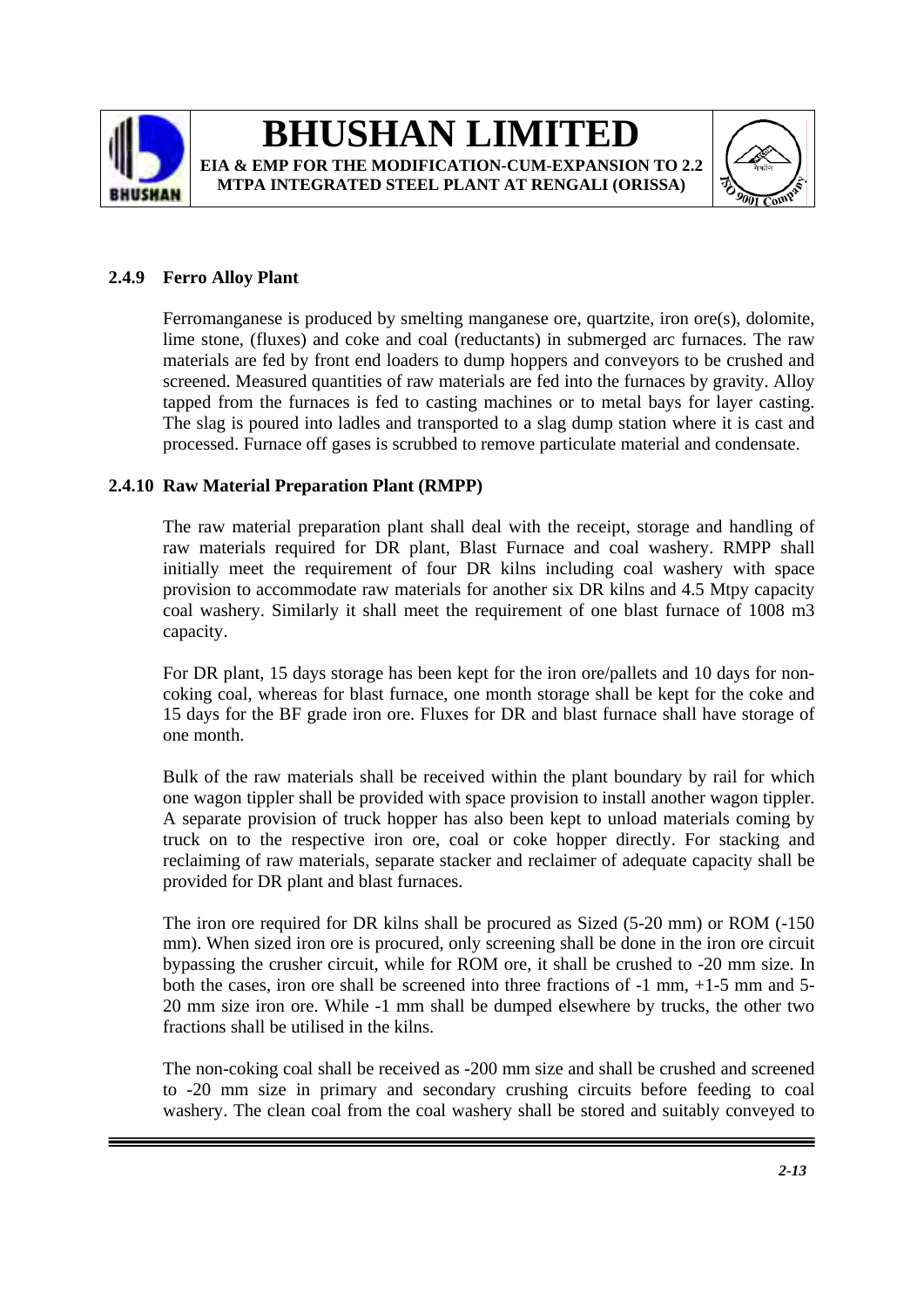



the DR kiln day bins through a set of conveyors as per requirement. The middling, on the other hand, shall be crushed within the washery to -6 mm and shall be separately stored before sending to the captive power plant as per the requirement.

## **2.4.11 Steel making facilities**

The entire quantity of DRI produced in the kilns shall be used for production of steel in the steelmaking shop, which will comprise Electric Arc Furnaces (EAF) and Induction Furnaces (IF).

Steel produced in the primary furnaces shall be refined by passing through Ladle Furnaces, of which 4x90 t capacity unit will be installed.

The casting facility shall comprise two billet casters having a total capacity of about 300,000 t/yr. Billet casters shall be of radial type having about 6 m radius. Billets of size 130 x 130 mm shall be produced in the billet casters. Both the billet casters shall be installed in phase-I, and two single – strand Thin Slab Caster have been planned to be installed in phase – II.

| Sl.<br>No.                       | Parameter                             |                           | Value                                                                                                    |
|----------------------------------|---------------------------------------|---------------------------|----------------------------------------------------------------------------------------------------------|
|                                  | 1. Primary steelmaking furnace        |                           | : Induction Furnace : $4 \times 15$ t<br>Electric Arc Furnace: $4 \times 90$ t &<br>Ladle Furnace: 4x90t |
|                                  | 2. $Tap - to - Tap Time$              |                           | : Induction Furnaces : 120 min<br>Electric Arc Furnaces: 92 min                                          |
| 3.                               | Rating of furnaces                    |                           | : Induction Furnaces : 3 MW<br>Electric Arc Furnaces : 18/75 MVA                                         |
| 4.                               | Availability of furnaces              |                           | $\therefore$ 320 days/ yr                                                                                |
| 5.                               | <b>Rating of Ladle Furnaces</b>       |                           | $\therefore$ 20 MVA for 90t                                                                              |
| 6.                               | <b>Casting time of Billet Casters</b> | $\mathbb{R}^{\mathbb{Z}}$ | 46 min for EAF heats, 40 min for IF heats                                                                |
| $7_{\scriptscriptstyle{\ddots}}$ | Size of cast billets                  |                           | : $130 \times 130$ mm x mm                                                                               |
| 8.                               | Yield of cast billets                 |                           | : 96.5%                                                                                                  |
| 9.                               | Casting time of Strip Caster          |                           | $: 46 \text{ min}$                                                                                       |
| 10.                              | Casting speed of Strip Caster         |                           | $\therefore$ 5.5 (max) m/min                                                                             |
| 11.                              | Size of slab                          |                           | $\therefore$ 50 mm x 900 – 1560 mm                                                                       |
| 12.                              | Yield of thin slabs                   |                           | 97.5 %                                                                                                   |
| 13.                              | Availability of casters               | $\ddot{\phantom{a}}$      | $320 \text{ days/ yr}$                                                                                   |

The main parameters of steelmaking and casting facilities shall be as follows: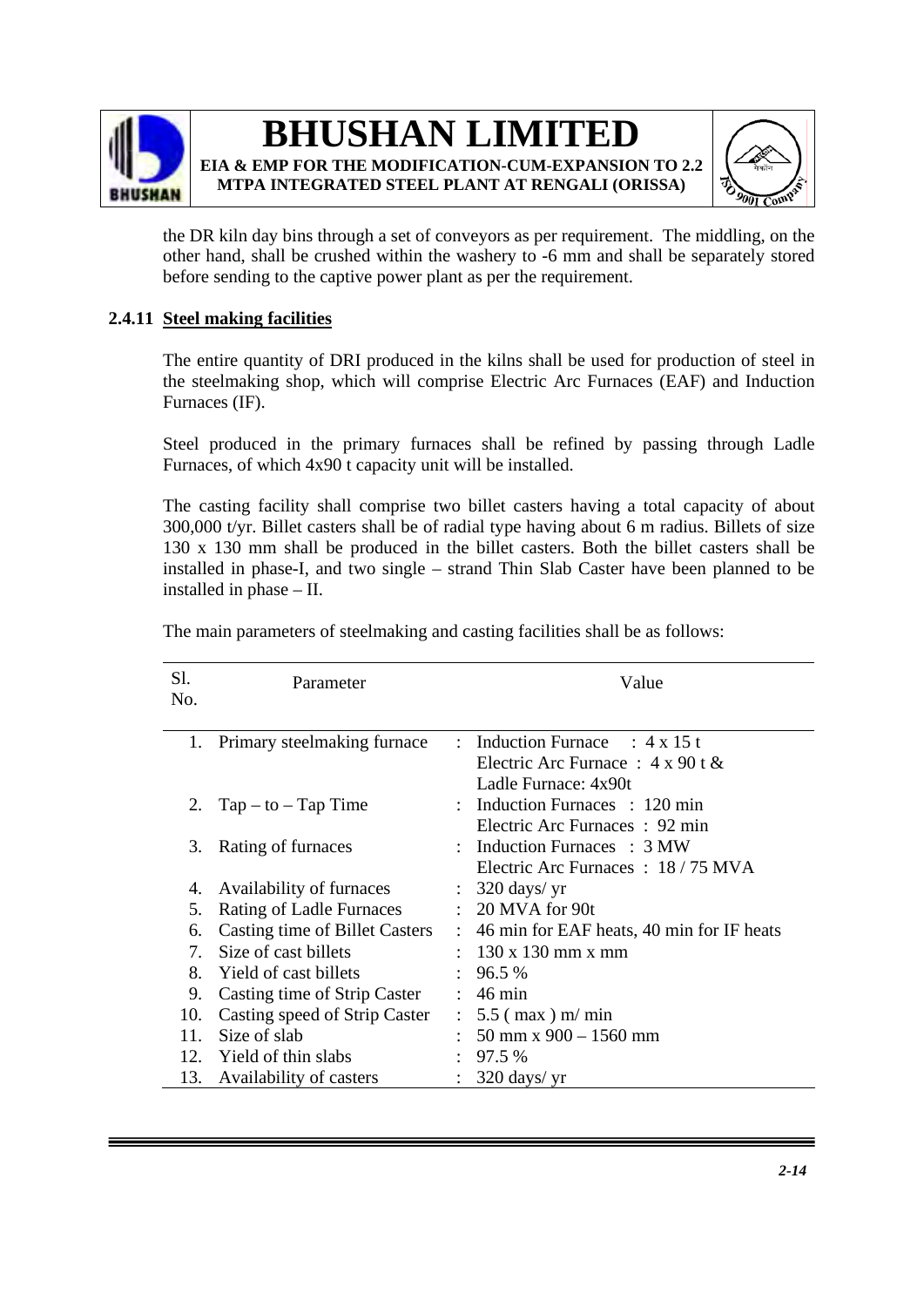

## **BHUSHAN LIMITED EIA & EMP FOR THE MODIFICATION-CUM-EXPANSION TO 2.2**

**MTPA INTEGRATED STEEL PLANT AT RENGALI (ORISSA)**



## **2.4.12 Rolling facilities**

Rolling facilities shall comprise a Bar Mill in Phase – I and an additional Hot Strip Mill in phase – II. The main technical features of the rolling facilities are as follows:

Bar Mill

The main technical details of the proposed mill is given below:

| $\bullet$      | Continuous mill                                                                                                            |
|----------------|----------------------------------------------------------------------------------------------------------------------------|
| $\ddot{\cdot}$ | $100,000$ tpy                                                                                                              |
|                | 130 mm x 130 mm x 12,000 m                                                                                                 |
|                |                                                                                                                            |
|                | 10 mm to 40 mm                                                                                                             |
|                |                                                                                                                            |
| $\ddot{\cdot}$ | Carbon construction steel, Alloy construction<br>steel, spring steel, commercial quality grade,<br>free cutting steel etc. |
|                | As per $IS:1786$                                                                                                           |
|                |                                                                                                                            |
| $\ddot{\cdot}$ | 320 days                                                                                                                   |
| $\ddot{\cdot}$ | 5500 hr                                                                                                                    |
| $\bullet$      | 96%                                                                                                                        |
|                |                                                                                                                            |

One side charging and side discharging type re-heating furnace have been envisaged to reheat input billet to rolling temperature.

The furnace will have the following technological parameters:

| Type                 | $\mathbb{Z}^{\mathbb{Z}}$ | Walking hearth type       |
|----------------------|---------------------------|---------------------------|
| Nominal capacity     |                           | $85$ t/h                  |
| Working regime       |                           | 3 shifts operations daily |
| Input size           | $\ddot{\phantom{a}}$      | 130 x 130 x 12,000 mm     |
| Annual requirement   | $\ddot{\phantom{a}}$      | $364,600$ t / yr          |
| Charging temperature | ٠                         | Room temperature          |
|                      |                           |                           |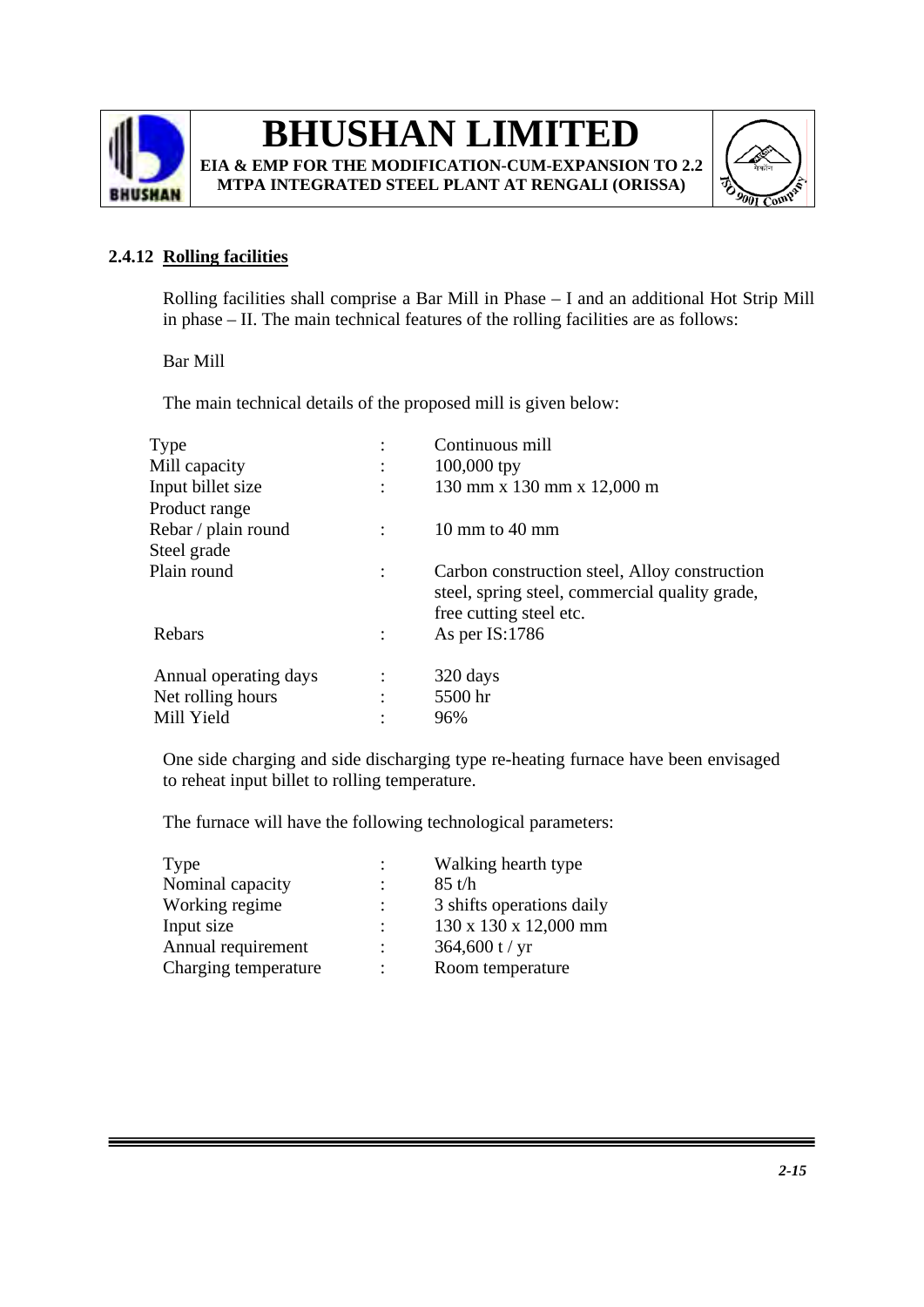



## **2.4.13 Hot Strip Mill (HSM)**

The proposed hot strip mill shall comprise 4 no tunnel – type furnace for heating and soaking of slabs after de-scaling in a rotary descaler. The tunnel furnace shall be designed to hold upto four slabs of nominal length. After heating in the furnace, the slabs shall be fed to the finishing mill area.

The finishing mill area shall comprise the entry side guides, five nos. of  $4 - Hi$  stands, emergency guillotine shear and descaling system. After being rolled in the finishing mill, the material shall pass through the run – out table, equipped with water wall cooling by laminar flow cooling system, to the downcoiler. The downcoiler shall be fully hydraulic with associated hydraulic side guides and hydraulic pinch rolls located at the end of the run – out table.

Finally, the coil handling system shall consist of walking beam coil conveyors, coil strapping machine, coil weighing and marking unit.

The product specifications of the hot strip mill shall be as follows:

- 1. Slab size :  $40 50$  mm thk x  $800 1350$  mm wide
- 2. Strip size :  $1.5 12.5$  mm thk x  $800 1350$  mm wide
- 3. Coil size : 760 1900 mm OD
- 4. Coil weight : 24.3 t ( max )

### **2.5 REQUIREMENT AND SOURCE OF RAW MATERIALS**

The annual requirement of major raw materials is indicated below at 2.2 Mtpy stage:

| S1. | Material                  | Requirement in $t/yr$ |             | Source           | Mode of     |
|-----|---------------------------|-----------------------|-------------|------------------|-------------|
| No. |                           | $($ net $&$ dry)      |             |                  | Transport   |
|     |                           | Size (mm)             | $Qty$ (tpy) |                  |             |
| 1.  | Iron Ore lump (DR grade)  | $-150$                | 700000      | Banspani         | Rail        |
| 2.  | Iron Ore lump (BF grade)  | $8 - 30$              | 136000      | Banspani         | Rail        |
| 3.  | Iron Ore fines            | $0 - 5$               | 3120600     | Banspani/In-     | Rail        |
|     |                           |                       |             | house generation |             |
| 4.  | Non – coking coal $(ROM)$ | $-250$                | 4879350     | Ib valley        | Rail / Road |
| 5.  | <b>Coking Coal</b>        | $21 - 80$             | 1170400     | Imported/ib      | Rail/Road   |
|     |                           |                       |             | valley           |             |
| 6.  | Dolomite (DR grade)       | -6                    | 50250       | Baradwar         | Rail        |
| 7.  | Dolomite (BF grade)       | $0 - 80$              | 48000       | Baradwar         | Rail        |
| 8.  | Limestone (BF grade)      | $0 - 80$              | 202000      | Imported         | Rail / Road |
| 9.  | Quartzite                 | $10-50$               | 33870       | Local            | Road        |
| 10. | <b>Pulverized Coal</b>    |                       | 96000       | Imported         | Rail        |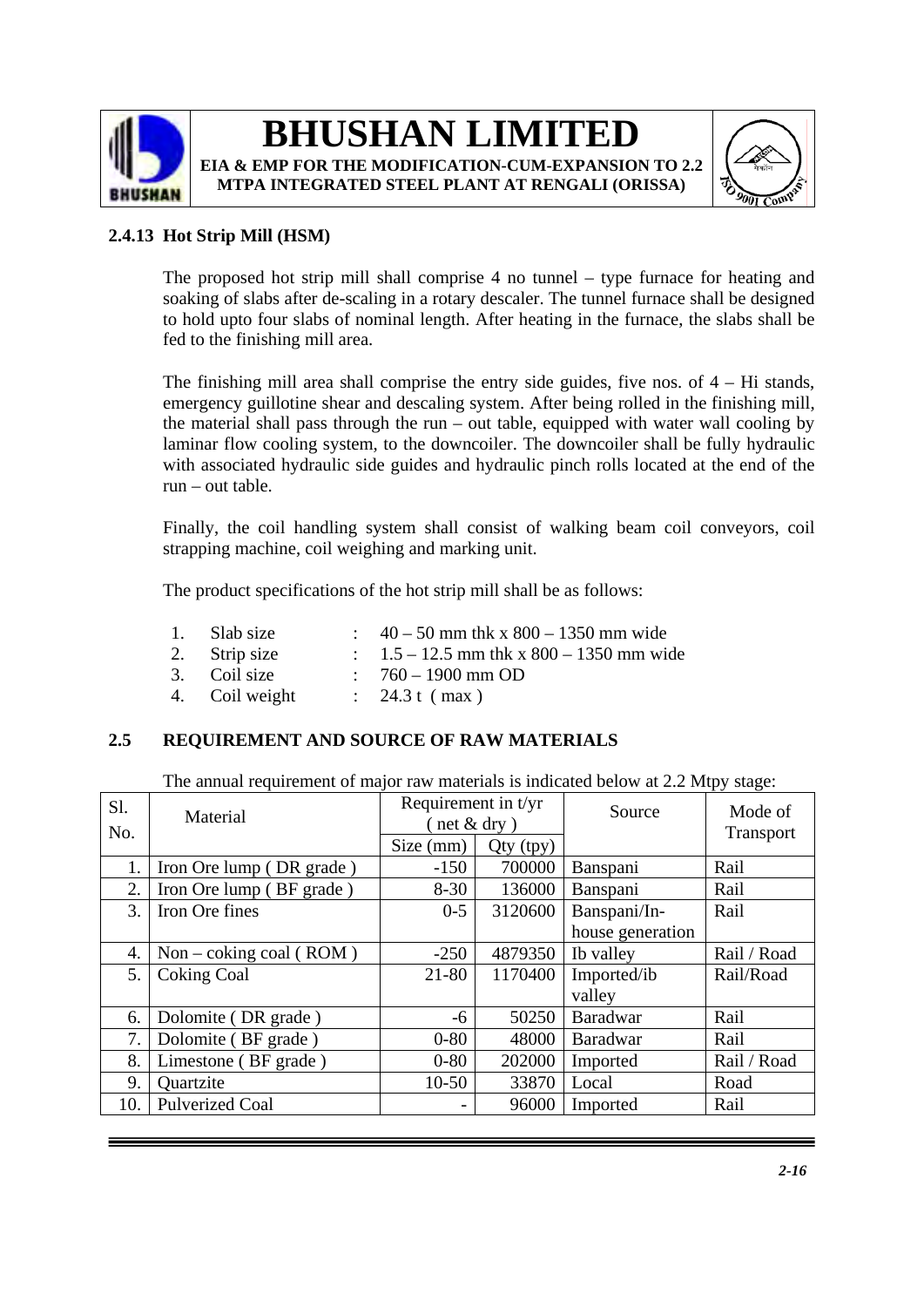

**EIA & EMP FOR THE MODIFICATION-CUM-EXPANSION TO 2.2 MTPA INTEGRATED STEEL PLANT AT RENGALI (ORISSA)**



## **2.6 END PRODUCTS AND THEIR USAGE**

The quantity and end use of different products are indicated below:

| S1.<br>No. | Products            | Quantity in tpy | Remarks                               |
|------------|---------------------|-----------------|---------------------------------------|
|            | DRI                 | 1675000         | - Used in steelmaking                 |
|            |                     |                 | - Can be sold if surplus at any stage |
| $2_{-}$    | <b>Cast Billets</b> | 295000          | - Used for production of bars and     |
|            |                     |                 | rods                                  |
|            |                     |                 | - May be sold if surplus at any stage |
|            |                     |                 | as per requirement                    |
| 3.         | Bars and Rods       | 100,000         | Sold in market by Rail/Road           |
|            | HR coils            | 1,800,000       | Sold/ to be used in other plants of   |
|            |                     |                 | Bhushan Ltd.                          |

| 5.  | Cold Pigs              | 83190   | Partly used in plant And sold  |
|-----|------------------------|---------|--------------------------------|
| 6.  | Middling of Coal       | 2439675 | Used in captive Power Plant    |
|     | Washery                |         |                                |
| 7.  | Coal Char from DR      | 472500  | Used in captive Power Plant    |
|     | plant                  |         |                                |
| 9.  | <b>Granulated Slag</b> | 264000  | <b>Sold to Cement Plants</b>   |
| 10. | Steelmaking slag       | 225,400 | Dump yard/sold for road making |
| 11. | <b>Return Scrap</b>    | 95250   | Recycled in SMS                |
| 12. | from<br>Power<br>Ash.  | 1554578 | To be sold/dump                |
|     | Plant                  |         |                                |

### **2.7 WATER SUPPLY FACILITIES**

The main source of raw water for the integrated steel plant will be the backwaters of Hirakud dam. Water will be pumped from the intake pump house to the raw water reservoir inside the plant through pipeline of approximate length 12 km. The raw water reservoir shall have a storage capacity of 7 days' requirement of the plant. The raw water shall be treated through Settler, Clarifier/ Demineralisation (DM) unit / Softening plant before addition to the system as make – up. The treated water shall be mainly used for the purpose of cooling, steam generation and waste water for dust suppression in different production units of the plant. Apart from this, small quantity of water shall also be used for fire fighting, drinking and sanitary uses. Make-up water requirement for the plant is indicated in the table.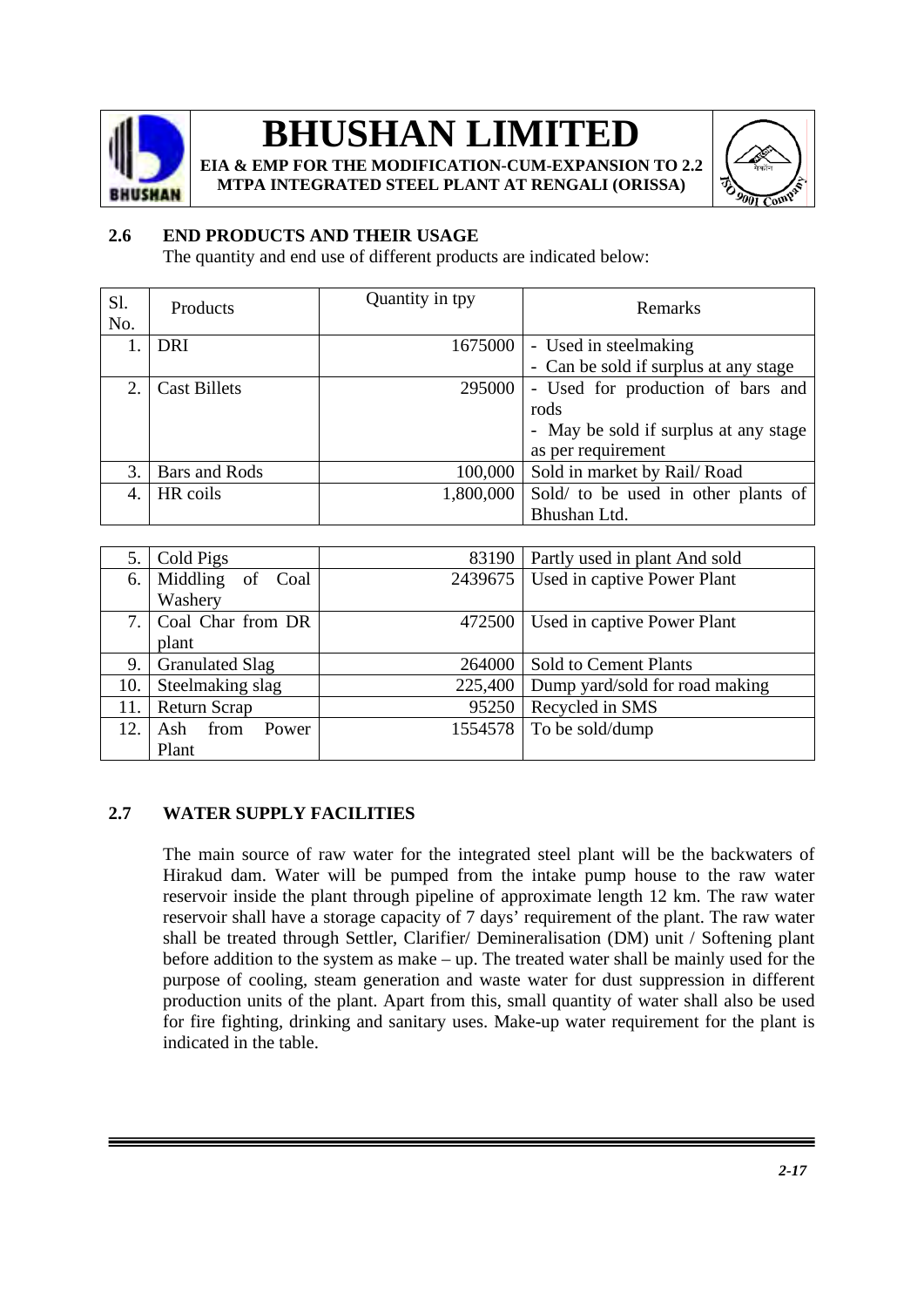

**EIA & EMP FOR THE MODIFICATION-CUM-EXPANSION TO 2.2 MTPA INTEGRATED STEEL PLANT AT RENGALI (ORISSA)**



## **WATER REQUIREMENT**

|                  |                                                                                          |            | <b>Circulating Water</b> | <b>Make up Water</b>      |                     |  |
|------------------|------------------------------------------------------------------------------------------|------------|--------------------------|---------------------------|---------------------|--|
| Sr.<br>NO.       | Consumer                                                                                 | Soft water | Industrial<br>Water      | Soft<br>water/DM<br>water | Industrial<br>Water |  |
|                  |                                                                                          | m3/hr      | m3/hr                    | m3/hr                     | m3/hr               |  |
|                  | Phase-I                                                                                  |            |                          |                           |                     |  |
| 1.               | 4X170000tpy DR Plant                                                                     |            | 3272                     |                           | 206                 |  |
| 2.               | 1x40MW Power Plant-                                                                      |            |                          |                           |                     |  |
|                  | a) Condenser + Aux.Cooler                                                                | 8000       |                          | 170                       |                     |  |
|                  | b) DM Water for Boilers                                                                  |            |                          | 10                        |                     |  |
|                  | c)Losses in water treatment                                                              |            |                          |                           | 8                   |  |
| 3.               | 1x60MW Power Plant-                                                                      |            |                          |                           |                     |  |
|                  | a) Condenser + Aux.Cooler                                                                | 12450      |                          | 275                       |                     |  |
|                  | b) DM Water for Boilers                                                                  |            |                          | 16                        |                     |  |
|                  | c)Losses in water treatment                                                              |            |                          |                           | 13                  |  |
| $\overline{4}$ . | $2x90t$ EAF+2x90tLF + $4x15t$ IF<br>1x4 strand Billet Caster<br>1x2 Strand Billet Caster |            |                          |                           |                     |  |
|                  | a)Soft water closed cooling                                                              | 1980       |                          | 20                        |                     |  |
|                  | b)Indirect PHE cooling                                                                   |            | 3000                     |                           | 90                  |  |
|                  | c)Direct Cooling                                                                         |            | 996                      |                           | 70                  |  |
|                  | d)Losses in water treatment                                                              |            |                          |                           |                     |  |
| 5.               | 1x2 Strand Billet Caster                                                                 |            |                          |                           |                     |  |
|                  | a)Soft water closed cooling                                                              | 360        |                          | $\overline{2}$            |                     |  |
|                  | b)Indirect PHE cooling                                                                   |            | 360                      |                           | 9                   |  |
|                  | c)Direct Cooling                                                                         |            | 240                      |                           | 20                  |  |
|                  | d)PF back washing                                                                        |            |                          |                           |                     |  |
|                  | d)Losses in water treatment                                                              |            |                          |                           | 0.5                 |  |
| 6.               | 0.1 mtpy Bar Mill                                                                        |            |                          |                           |                     |  |
|                  | a)Direct Cooling                                                                         |            | 1170                     |                           | 66                  |  |
|                  | b) PF back washing                                                                       |            |                          |                           | 8                   |  |
|                  | c) Indirect cooling                                                                      |            | 700                      |                           | 18                  |  |
| 7.               | <b>Compressed Air Station</b>                                                            |            | 500                      |                           | 15                  |  |
| 8.               | Laboratory                                                                               |            |                          |                           | 1.5                 |  |
| 9.               | Raw Material P{reparation Plant                                                          |            |                          |                           | 50                  |  |
|                  | 10. Coal Washery                                                                         |            |                          |                           | 33.5                |  |
| 11.              | Misc.(Horticulture, fire fighting, road<br>spray etc.)                                   |            |                          |                           | 10                  |  |
|                  | 12. Common Facilities                                                                    |            |                          |                           |                     |  |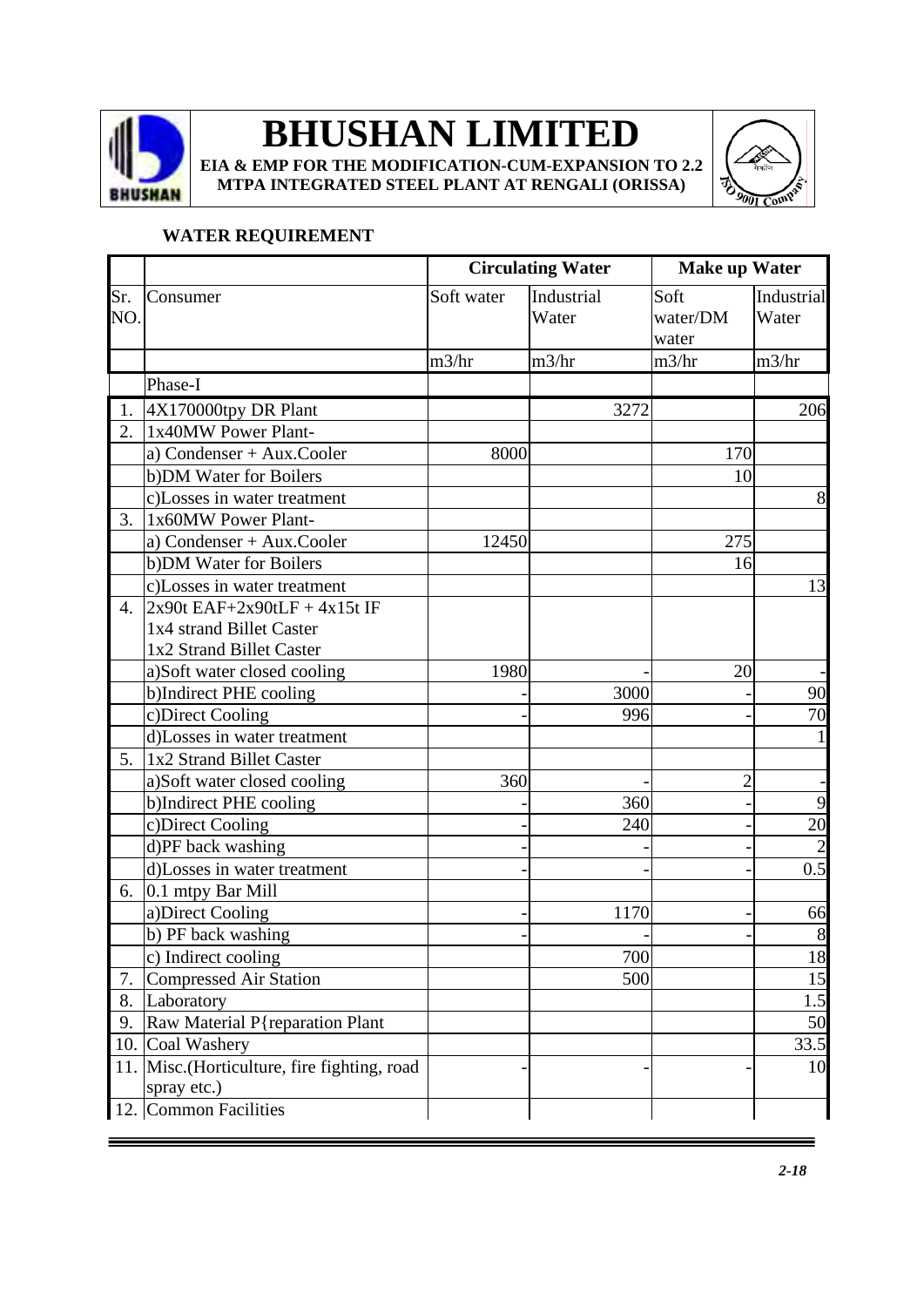

**EIA & EMP FOR THE MODIFICATION-CUM-EXPANSION TO 2.2 MTPA INTEGRATED STEEL PLANT AT RENGALI (ORISSA)**



|                  | Drinking water for quarters         |       |      |     | 20             |
|------------------|-------------------------------------|-------|------|-----|----------------|
|                  | <b>Plant Drinking Needs</b>         |       |      |     |                |
|                  | Losses in raw water reservoir       |       |      |     | 10             |
|                  | <b>Treatment and transit losses</b> |       |      |     | 110            |
|                  | Phase-II                            |       |      |     |                |
| 1.               | $1x1008$ m3 Blast Furnace           |       |      |     |                |
|                  | a)BF blower and Motor cooling       |       | 5700 |     | 280            |
|                  | b)BF-GCP+ETP of GCP                 |       |      |     |                |
|                  | c)SGP                               |       |      |     |                |
|                  | c) PCM                              |       |      |     |                |
| 2.               | 6x170000 tpy DR plant               |       | 4908 |     | 309            |
| 3.               | Sinter Plant                        |       | 290  |     | 98             |
| $\overline{4}$ . | 3x110 MW Power Plant                |       |      |     |                |
|                  | a) Condenser + Aux.Cooler           | 27000 |      | 610 |                |
|                  | b) DM Water for Boilers             |       |      | 75  |                |
|                  | c)Losses in water treatment         |       |      |     | 75             |
| 5.               | $2x90t$ EAF + 2x90t LF              |       |      |     |                |
|                  | a)Soft water closed cooling         | 3500  |      | 30  |                |
|                  | b)Indirect PHE Cooling              |       | 3500 |     | 108            |
|                  | c)Losses in treatment               |       |      |     |                |
| 6.               | Compact Strip Caster                |       |      |     |                |
|                  | a)Soft water closed cooling         | 700   |      | 10  |                |
|                  | b)Indirect PHE Cooling              |       | 1400 |     | 42             |
|                  | c)Closed machine cooling            |       | 400  |     | 12             |
|                  | d)Direct cooling                    |       | 800  |     | 56             |
|                  | e)PF backwashing                    |       |      |     | 10             |
|                  | f)Losses in treatment               |       |      |     | $\overline{2}$ |
| 7.               | Hot Strip Mill                      |       |      |     |                |
|                  | a)Indirect Cooling                  |       | 990  |     | 30             |
|                  | b)Laminar & Strip spraying          |       | 4400 |     | 35             |
|                  | c)Descaling+Roll cooling            |       | 5214 |     | 260            |
|                  | d)PF backwashing                    |       |      |     | 49             |
| 8.               | <b>Tunnel Furnace</b>               |       | 850  |     | 27             |
| 9.               | Oxygen Plant                        |       | 180  |     | 50             |
| 10.              | Compressed air station              |       | 500  |     | 15             |
| 11.              | Coal Washery(1x3.5 Mtpy)            |       |      |     |                |
| 12.              | <b>Coke Ovens</b>                   |       | 200  |     | 35             |
| 13.              | Pellet plant                        |       |      |     |                |
|                  | a)Clean water cycle                 |       | 215  |     | 15             |
|                  | b)Contaminated water cycle          |       | 1185 |     | 110            |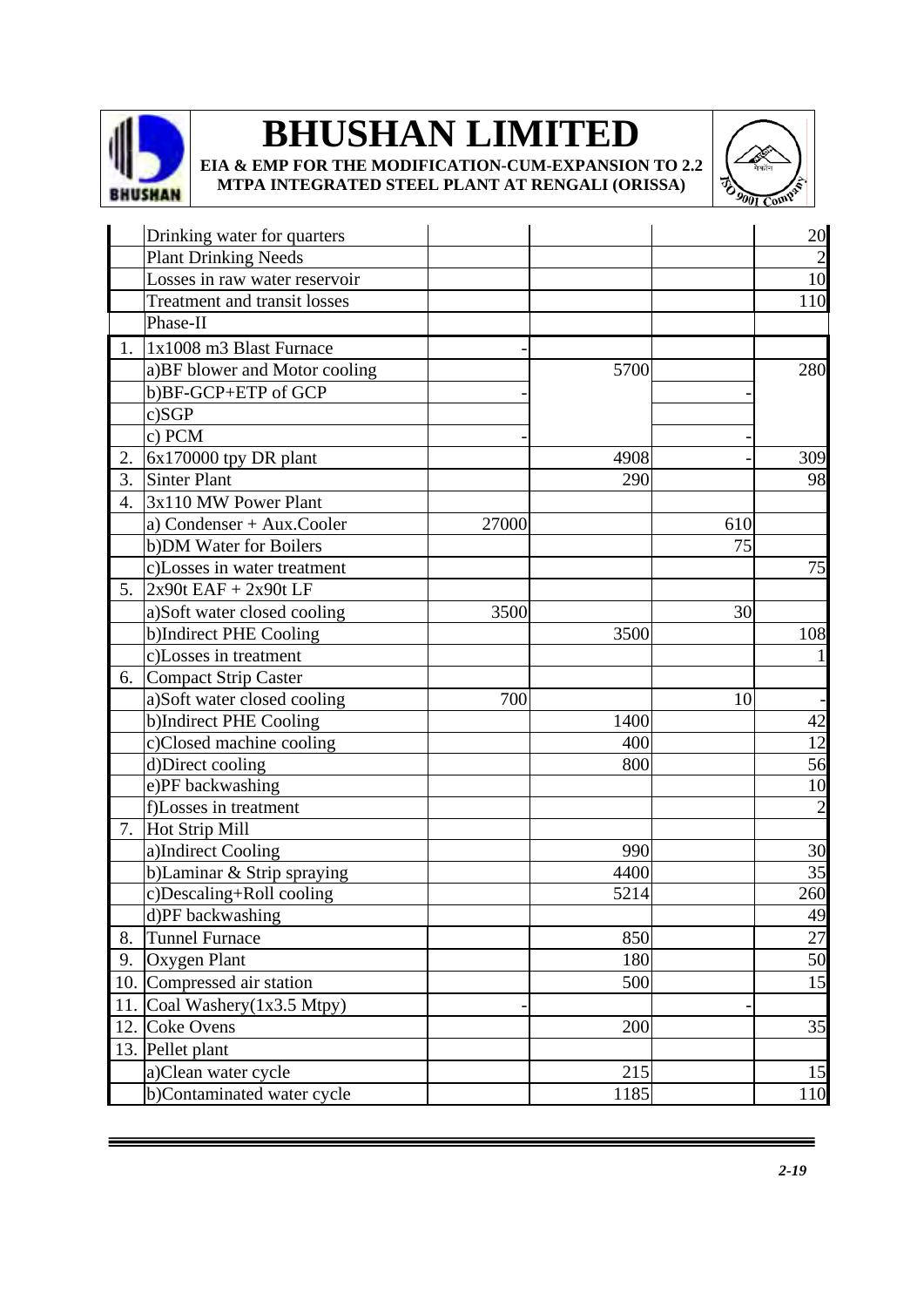

## **BHUSHAN LIMITED EIA & EMP FOR THE MODIFICATION-CUM-EXPANSION TO 2.2**

**MTPA INTEGRATED STEEL PLANT AT RENGALI (ORISSA)**



|   | 14. Horticulture, fire fighting, cleaning $\&$ |  |  |  | <b>20</b> |
|---|------------------------------------------------|--|--|--|-----------|
|   | road spray etc.                                |  |  |  |           |
|   | <b>COMMON FACILITIES</b>                       |  |  |  |           |
|   | Drinking Water for Quarters                    |  |  |  | 60        |
| 2 | <b>Plant Drinking needs</b>                    |  |  |  |           |
|   | Losses in Raw Water Reservoir                  |  |  |  | 40        |
|   | <b>Treatment and Transit loses</b>             |  |  |  | 160       |
|   | 1218<br>Make-up                                |  |  |  |           |
|   | <b>Requirement of Raw Water</b>                |  |  |  | 3885.5    |

## **2.8 FUEL FACILITIES**

Mainly coal, LDO, and LSHS shall meet the fuel requirement of the proposed steel plant. The non – coking coal from the Ib valley shall be brought in by rail  $/$  road and stored in RMP. Washed coal will be utilised in DR kilns while middling and rejects will be used in AFBC/CFBC boilers for generating steam. HSD/ LSHS shall be used for initial heating of AFBC/CFBC boilers, kilns and billets casters. BF gas along with LPG/Propane will be used as heating fuel in tunnel furnace and lime dolo kin while coke oven gas shall be used in coke oven.

## **2.9 ELECTRIC POWER**

The total requirement of electric power for the proposed plant shall be 320 MVA (max) However, in consideration of the fact that all the units will not be operated simultaneously, the estimated plant load will be 280 MVA (max). This requirement of power shall be met initially from the grid while later on captive Power Plant of 430 MW will cater to power requirement of plant and the surplus power shall be sold to the grid.

## **2.10 MANPOWER**

The proposed plant shall employ about 1500 persons during operation excluding the security staff. During construction, a maximum of 3500 persons shall be employed.

## **2.11 TOWNSHIP**

A small township along with all necessary social amenities has been envisaged to provide residential accommodation of about 250 nos. of officers and staff required for the proposed plant. Sewage from the township shall be treated in a sewage treatment plant and the treated water shall be used for greenbelt development.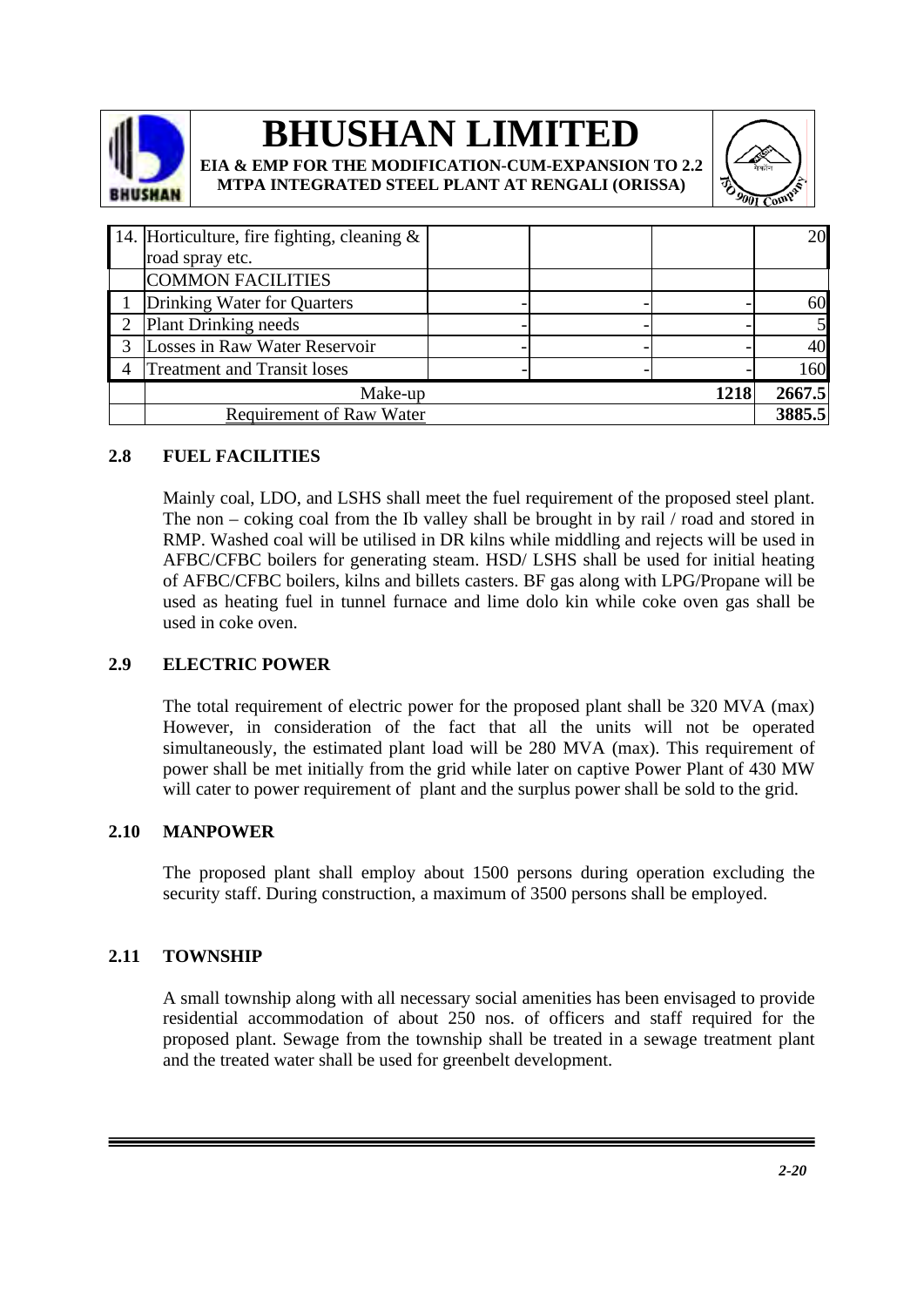

## **BHUSHAN LIMITED EIA & EMP FOR THE MODIFICATION-CUM-EXPANSION TO 2.2**

**MTPA INTEGRATED STEEL PLANT AT RENGALI (ORISSA)**



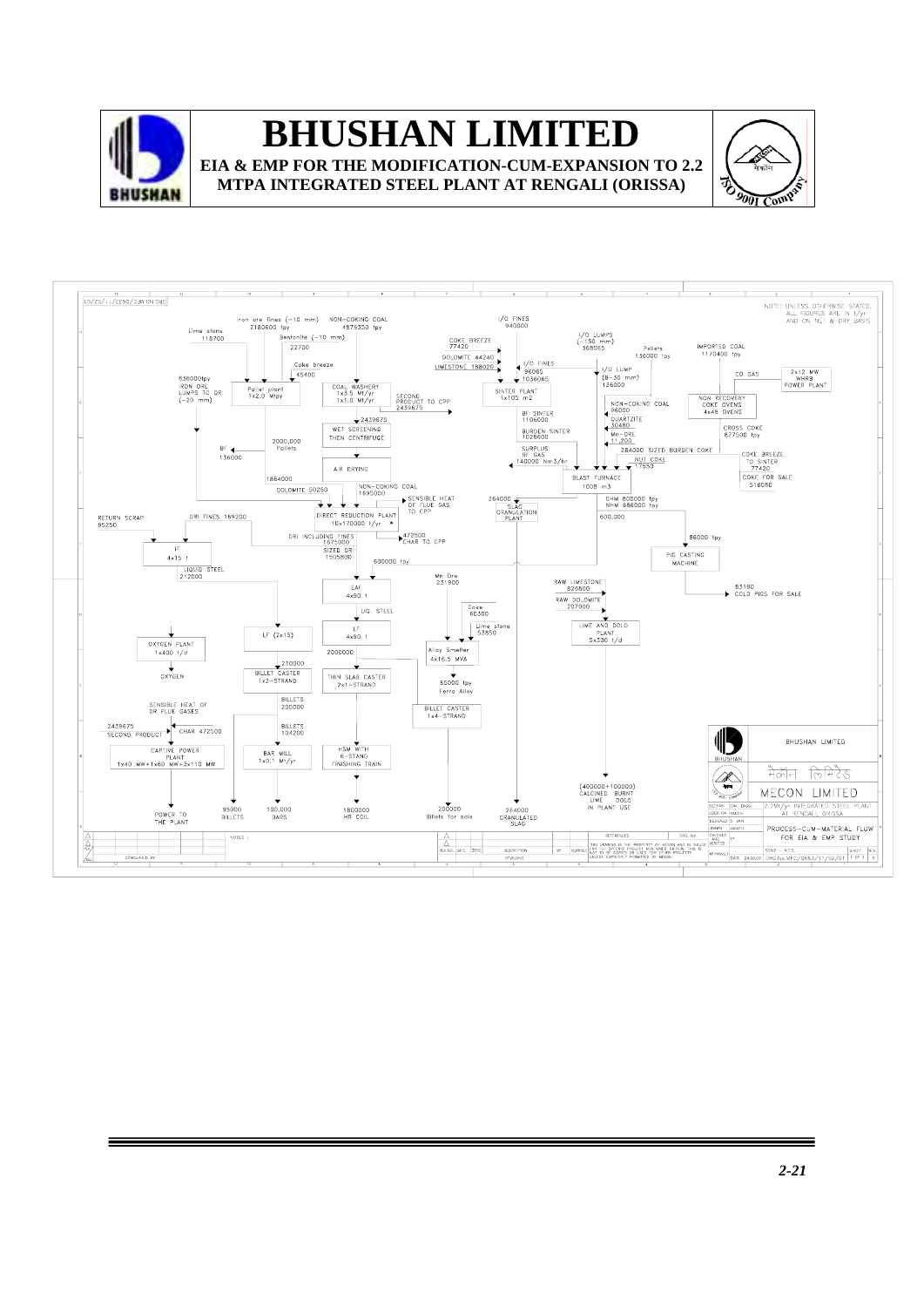

**EIA & EMP FOR THE MODIFICATION-CUM-EXPANSION TO 2.2 MTPA INTEGRATED STEEL PLANT AT RENGALI (ORISSA)**



## **3.0 SCREENING OF IMPACT**

#### 3.1 **INTRODUCTION**

The first step in environmental impact assessment is to list all the potentially significant environmental impacts. These are then examined critically and the major impacts (both negative and positive) are analysed in detail for the EIA.

The existing plant is a green field project, which had been planned out considering low specific consumption of raw materials and energy and minimum impact on the environment. In order to ensure comprehensiveness, the various aspects considered in listing of impact during modification-cum-expansion of the plant are:

- Investigation of project components.
- Investigation of project phases.
- Investigation of Impact generating activities.
- Investigation of types of impacts.

There are various techniques available for listing of impact. These include checklists, matrices, networks and cause effect diagrams etc.

#### 3.2 LISTING MATRIX

The possible environmental attributes that may be affected by industrial activities are:

- Air
- Water
- Noise
- Soil / land
- Ecology
- **Infrastructure**
- Socio-economics.

The various activities which could have significant impact during modification-cumexpansion of existing plant have been classified under following groups.

- Existing Operations.
- Future Activities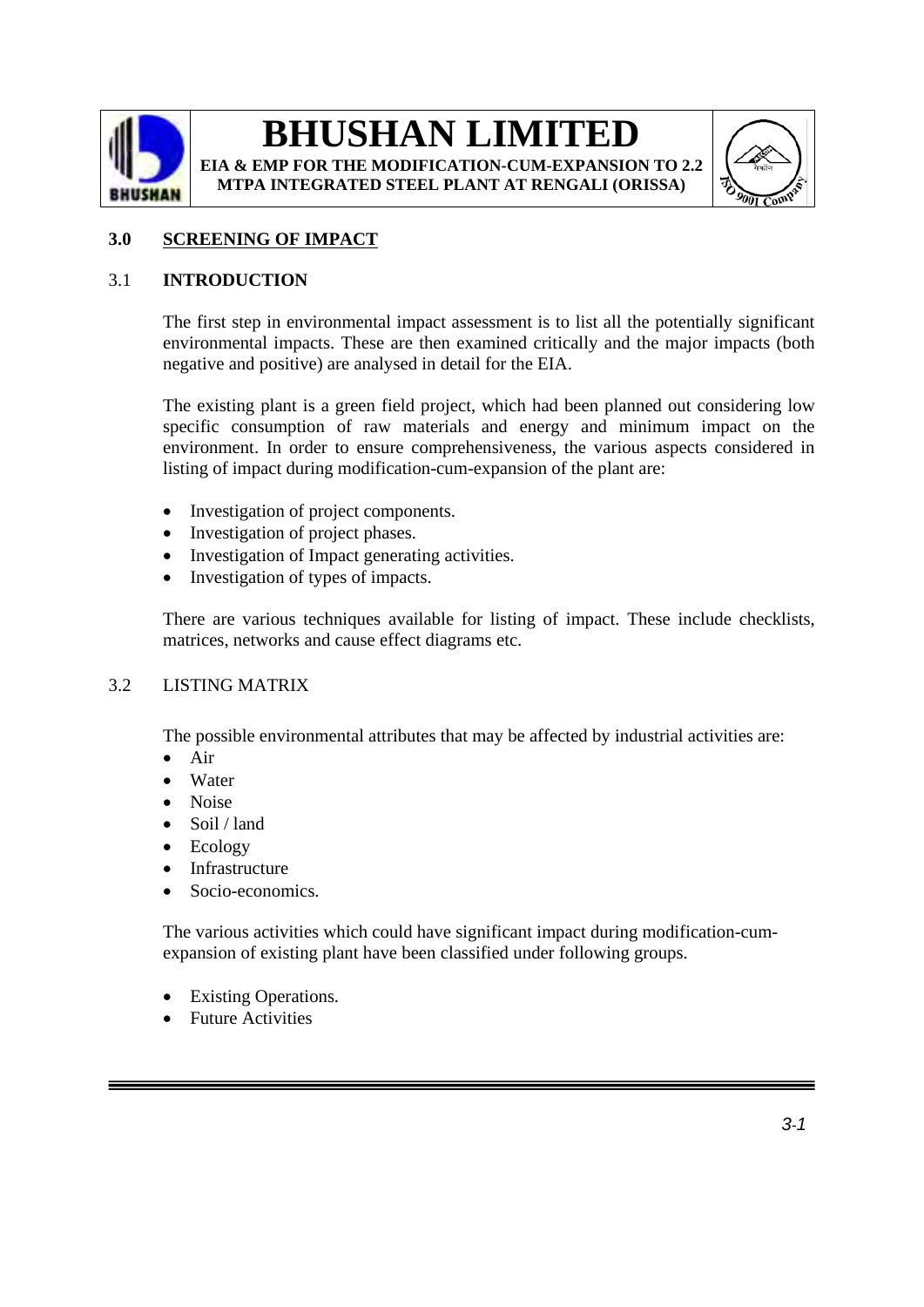

## **BHUSHAN LIMITED EIA & EMP FOR THE MODIFICATION-CUM-EXPANSION TO 2.2**

**MTPA INTEGRATED STEEL PLANT AT RENGALI (ORISSA)**



The matrix thus identifies and lists the environmental attributes likely to be affected and the responsible activities. After listing the potential environmental aspects, the impacts, whether beneficial or adverse, have been analysed in the Chapter on Prediction of Impacts

### 3.2.1 Construction

In this case, the location of the existing plant is in villages Thelkoloi, Dubenchapar and Khadiapalli of Rengali Tehsil Dist. Sambalpur (Orissa). Existing plant site is generally plain with minor undulation. The existing plant is well connected to state high way SH10 and nearby railway station Lapanga on SE railway. Therefore, construction for infrastructure does not require and hence does not affect the environment in any way.

The major construction will involve excavation and fabrication work. It will have marginal impacts on air, water, and noise quality. Socio-economic pattern may be marginally affected due to generation of employment. However, these impacts will be for a short duration only.

### 3.2.2 Operation

The existing plant is partly commissioned. Once existing plant fully commissioned the operations of plant may affect the quality of air, water, noise and soil/ land due to emissions, waste disposal, vehicle/automobile movement etc.

The generation of fugitive and process dust, heat and noise may have negative impact on health and safety. Marginal impacts are anticipated on water, soil. Although this impacts will be restricted to within or near the plant premises. The employment generated for the operation will have positive socio-economic impact.

### 3.2.3 Future Activities

The future impacts are secondary impacts due to setting up of the plant, which shall give rise to further industrial and associated developments. This will have a positive impact on socio-economic structure. The transport activities in the area shall also get a boost.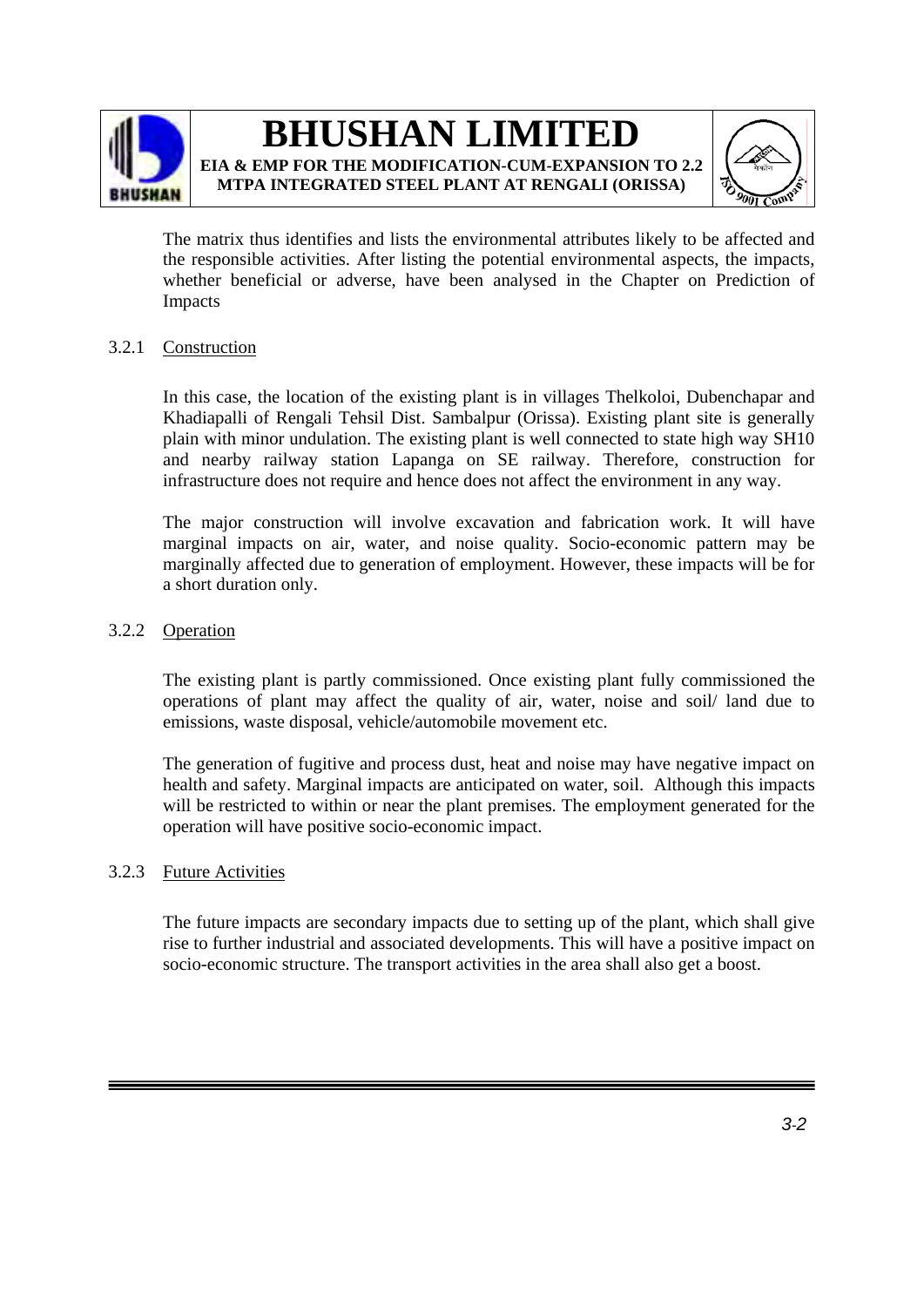



### 3.3 SCREENING OF IMPACTS

This is an attempt to identify and list all possible aspects which could generate significant impact due to various phases of the modification-cum-expansion on different environmental attributes has been made. Some of these impacts are insignificant and don't warrant further analysis. Thus objective is to identify and list only the significant impacts which shall require detailed analysis to the extent of decision-making purposes. The major construction activities will be of short duration and will have very few lasting impacts. The operation and future activities will have major impacts, which shall be analysed in detail in the subsequent chapters.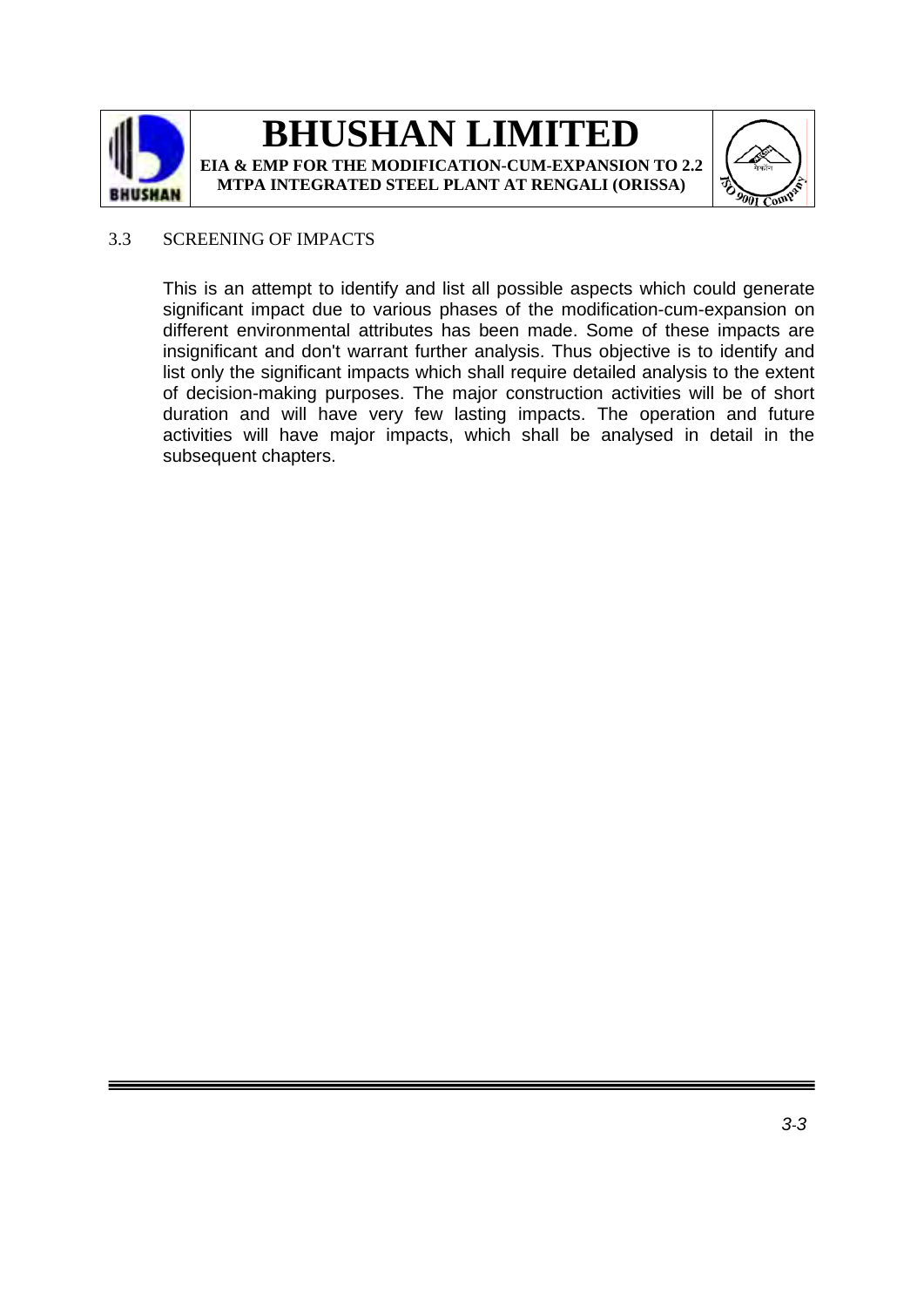

**EIA & EMP FOR THE MODIFICATION-CUM-EXPANSION TO 2.2 MTPA INTEGRATED STEEL PLANT AT RENGALI (ORISSA)**



## **4.0 PRESENT ENVIRONMENTAL STATUS**

## **4.1 INTRODUCTION**

Industrial activities are a major cause of pollution. In order, to mitigate any adverse effect on the environment/ ecosystem due to industrial activities, proper environmental planning and implementation are essential. EIA is the most important aspect of overall environmental management strategy. EIA needs a datum on which the prediction can be done. Therefore, comprehensive baseline data covering various aspects of the existing environment is necessary. Accordingly baseline environmental data generation was carried out covering Meteorology, Ambient Air Quality, Noise Levels, Water Quality, Soil, Ecology and Socioeconomic Environment. Besides additional data/information regarding water availability, ecology, demographic pattern and socio-economic conditions were collected from various central and state government agencies.

## **4.2 METEOROLOGY**

Meteorological conditions govern the dispersion (and hence dilution) of air pollutants. Hence meteorological studies form an integral part of environmental impact assessment studies.

In order to get some idea about the baseline meteorological conditions to select the locations of the ambient air quality monitoring stations, information published by Indian Meteorological Department (IMD) was used. The nearest IMD observatory to existing integrated steel plant is at Jharsuguda about 15 km north of the project site.

At Jharsuguda, during the Daytime the predominant wind direction annually is NE (prevailing 24% of the time) followed by N (17%) and SW (12.0 %). While the calm values is 12%. Annually the predominant wind directions during Night time are NW (16%), W (16%), S (14%) and followed by calm (21%). Combined wind direction during the both day time and night time is NE (prevailing 16% of the time) followed by SW (14%), S (11.5 %), W (11.5%) and N (11%). While the calm values is 16.5 %. The area's temperature during the year varies from 47.3°C to 7.5°C. The area's average annual rainfall is 1460.9 mm most of it occurs during the monsoon.

To monitor site specific micro–meteorological data, a meteorological station was set up within steel plant site at the guest house.

At the meteorological station, Wind Speed & Direction, Temperature, Relative Humidity and Cloud Cover were recorded at hourly intervals throughout the monitoring period (March - 2005 to May - 2005. Total Rainfall for the entire monitoring period was also recorded. The summarised meteorological data is given in Table 4.1.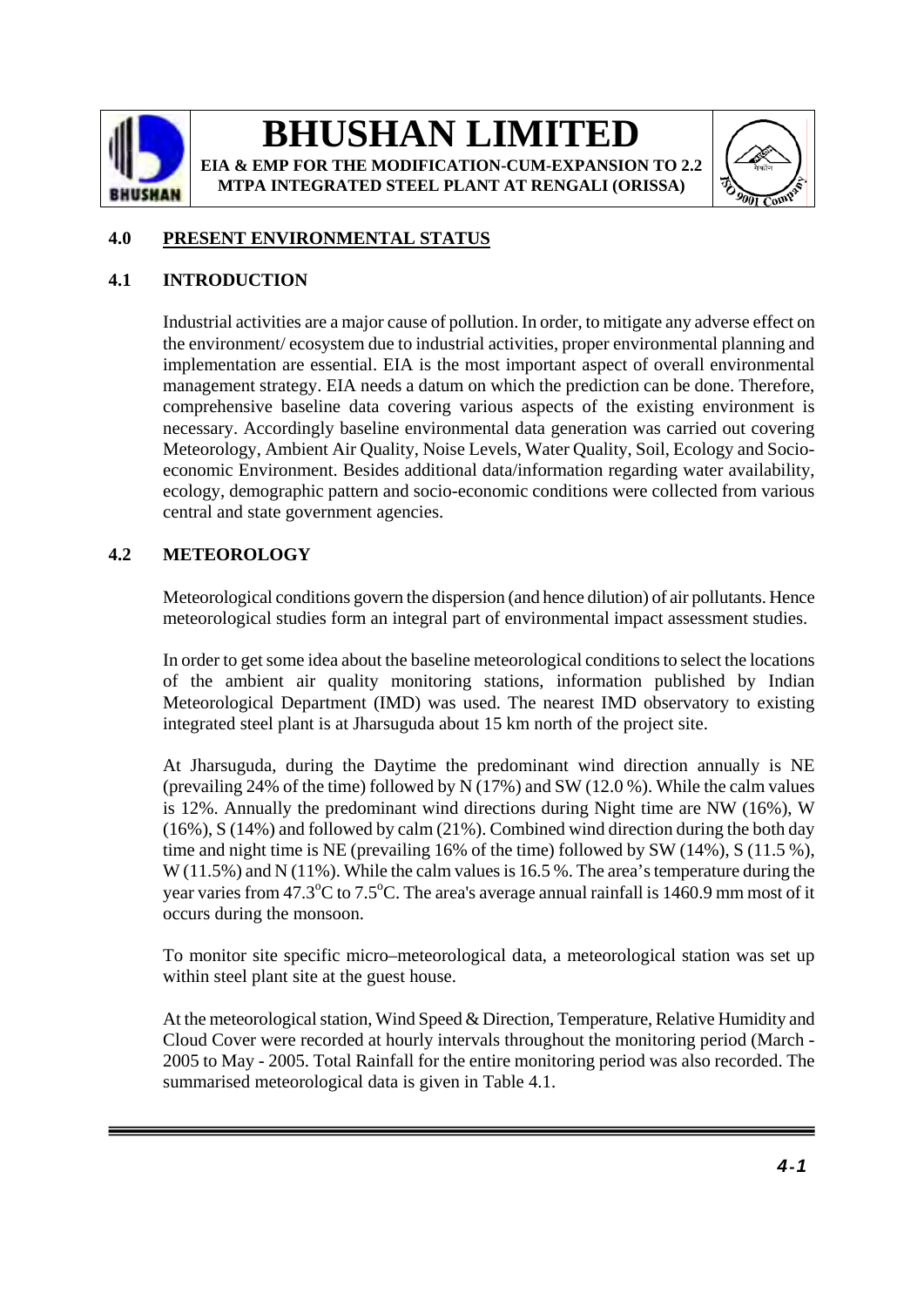

**EIA & EMP FOR THE MODIFICATION-CUM-EXPANSION TO 2.2 MTPA INTEGRATED STEEL PLANT AT RENGALI (ORISSA)**



| Months             |      | Wind Speed<br>(km/hr) |      | Relative<br>Temperature<br>$({}^{\circ}C)$<br>Humidity $(\%)$ |      |      | Rainfall    |                      | Cloud<br>Cover<br>(Oktas) |
|--------------------|------|-----------------------|------|---------------------------------------------------------------|------|------|-------------|----------------------|---------------------------|
|                    | Max. | Min.                  | Max. | Min.                                                          | Max. | Min. | Max<br>(mm) | No. of<br>Rainy Days |                           |
| <b>March -2005</b> | 25.1 | Calm                  | 38.5 | 21.5                                                          | 96   | 20   | Nil         | <b>Nil</b>           | $0-6$                     |
| April-2005         | 31.3 | Calm                  | 41.5 | 22.0                                                          | 98   | 10   | 2.0         | 2                    | $0 - 8$                   |
| May - 2005         | 30.9 | Calm                  | 44.5 | 19.5                                                          | 95   | 8.5  | 5           | 3                    | $0 - 8$                   |

#### Table 4.1: Summarised Meteorological Data at Panchet

Wind frequency distribution during day-time, night-time and combined day and night at the plant site is given as Table 4.2 for the period March - 2005 to May – 2005 (summer season). The Wind Rose diagrams for summer season are given as Fig. 4–1

From Table 4.2 it was observed that during the Day, the predominant wind directions were SSW (prevailing for 19.23% of the time), SW (13.48%), S (8.79%), WSW (8.43%) and SSE (6.1%). Calm conditions prevailed for 5.99% of the time. The wind velocity was mostly between 1.6 to 7.2 km/hr (39.2% of the time).

During the night, the predominant wind directions were SSW (17.57%), S (8.80%) and SSE (7.62). Calm conditions prevailed for 16.25% of the time. The wind velocity was mostly between  $1.6 - 7.2$  km/hr  $(51.12\% \text{ of the time}).$ 

Overall, the predominant wind directions for March 2005 – May 2005 were SSW (prevailing for 18.35% of the time), SW (9.7%), S (8.75) and SSE (6.86%). Calm conditions prevailed for 11.09 % of the time. The wind velocity was mostly between 1.6 to 7.2 km/hr (45.19% of the time).

**Table 4.2** A: Wind Frequency Distribution (%) at Project site During Summer Season (Day) from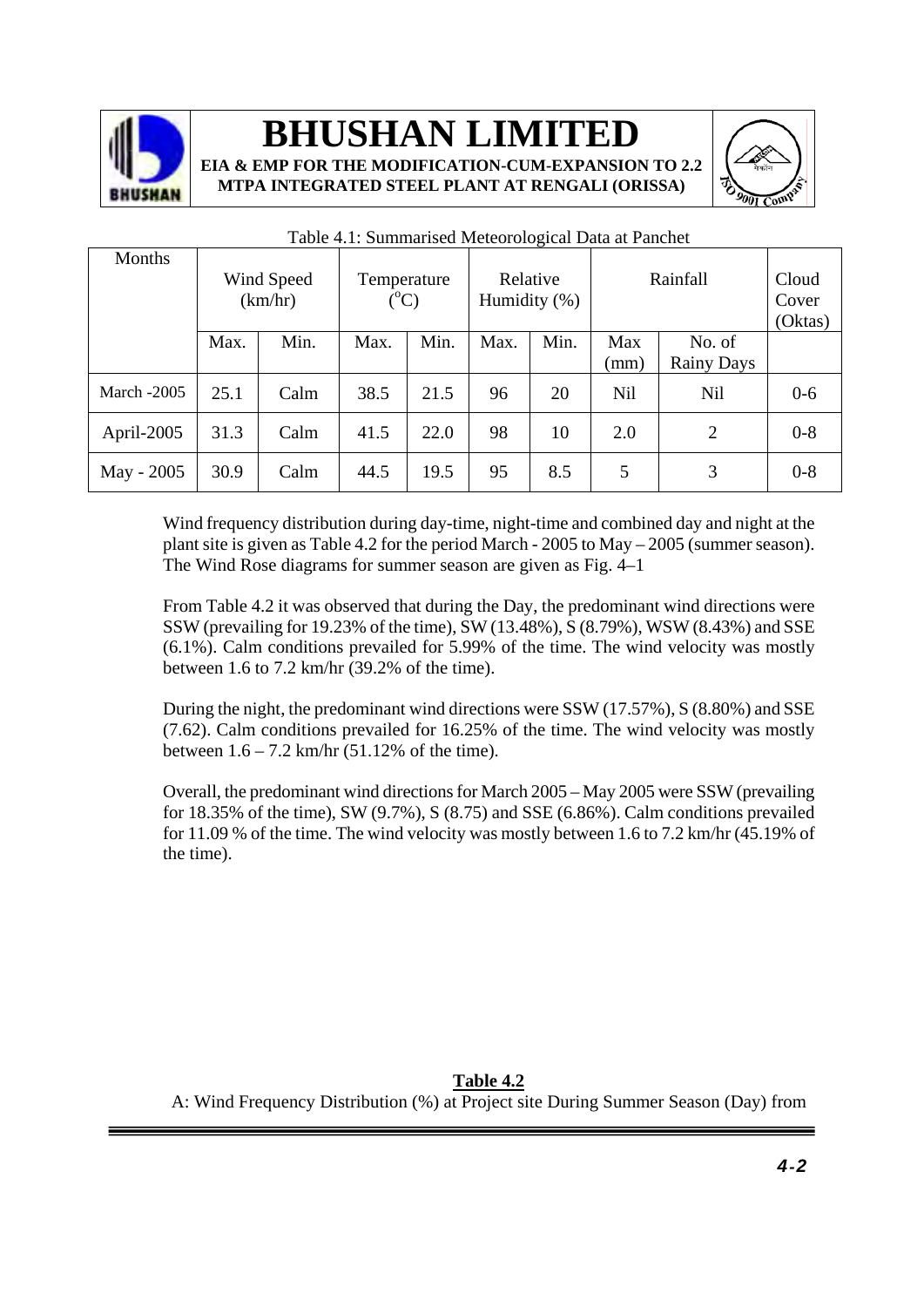

**EIA & EMP FOR THE MODIFICATION-CUM-EXPANSION TO 2.2 MTPA INTEGRATED STEEL PLANT AT RENGALI (ORISSA)**



| <b>Wind Direction</b>                               |              |             | Wind Speed Ranges (m/s) |             |      | Sum   |
|-----------------------------------------------------|--------------|-------------|-------------------------|-------------|------|-------|
|                                                     | $0.44 - 2.0$ | $2.0 - 3.0$ | $3.0 - 5.0$             | $5.0 - 6.0$ | >6.0 |       |
| $\mathbf N$                                         | 1.64         | 0.82        | 0.59                    | 0.11        | 0.00 | 3.16  |
| <b>NNE</b>                                          | 1.76         | 0.70        | 0.00                    | 0.00        | 0.00 | 2.46  |
| <b>NE</b>                                           | 2.70         | 0.35        | 0.12                    | 0.00        | 0.00 | 3.17  |
| <b>ENE</b>                                          | 2.35         | 0.70        | 0.12                    | 0.00        | 0.00 | 3.17  |
| E                                                   | 2.70         | 0.70        | 0.12                    | 0.00        | 0.00 | 3.52  |
| <b>ESE</b>                                          | 1.29         | 0.35        | 0.23                    | 0.00        | 0.00 | 1.87  |
| <b>SE</b>                                           | 1.88         | 1.29        | 1.53                    | 0.00        | 0.00 | 4.70  |
| <b>SSE</b>                                          | 3.29         | 0.94        | 1.64                    | 0.23        | 0.00 | 6.10  |
| S.                                                  | 2.23         | 2.70        | 3.64                    | 0.00        | 0.22 | 8.79  |
| <b>SSW</b>                                          | 4.69         | 4.23        | 8.92                    | 1.06        | 0.33 | 19.23 |
| SW                                                  | 4.58         | 2.58        | 5.28                    | 0.82        | 0.22 | 13.48 |
| WSW                                                 | 2.58         | 1.76        | 3.40                    | 0.47        | 0.22 | 8.43  |
| W                                                   | 2.11         | 0.70        | 1.41                    | 0.47        | 0.00 | 4.69  |
| <b>WNW</b>                                          | 1.64         | 0.94        | 1.88                    | 0.23        | 0.00 | 4.69  |
| <b>NW</b>                                           | 2.46         | 0.94        | 0.82                    | 0.11        | 0.00 | 4.33  |
| <b>NNW</b>                                          | 1.29         | 0.47        | 0.11                    | 0.11        | 0.00 | 1.98  |
| Sum(%)                                              | 39.20        | 20.07       | 29.93                   | 3.64        | 1.17 | 94.01 |
| Calm (Wind Speed < 0.44 m/s or < 1.6 km/hr) = 5.99% |              |             |                         |             |      |       |

#### March 2005 – May 2005

B: Wind Frequency Distribution (%) at Project Site during Summer Season (Night) from March 2005 – May 2005

| <b>Wind Direction</b> |              |             | Wind Speed Ranges (m/s) |             |      | Sum   |
|-----------------------|--------------|-------------|-------------------------|-------------|------|-------|
|                       | $0.44 - 2.0$ | $2.0 - 3.0$ | $3.0 - 5.0$             | $5.0 - 6.0$ | >6.0 |       |
| N                     | 2.93         | 0.47        | 0.23                    | 0.00        | 0.00 | 3.63  |
| <b>NNE</b>            | 2.70         | 0.70        | 0.11                    | 0.00        | 0.00 | 3.51  |
| <b>NE</b>             | 2.70         | 0.94        | 0.82                    | 0.00        | 0.11 | 4.67  |
| <b>ENE</b>            | 4.11         | 1.41        | 0.94                    | 0.00        | 0.00 | 6.46  |
| Ε                     | 3.64         | 1.41        | 0.59                    | 0.00        | 0.00 | 5.64  |
| <b>ESE</b>            | 2.46         | 1.29        | 1.17                    | 0.11        | 0.00 | 5.03  |
| <b>SE</b>             | 2.70         | 0.47        | 0.70                    | 0.00        | 0.11 | 3.98  |
| <b>SSE</b>            | 3.87         | 1.88        | 1.17                    | 0.23        | 0.47 | 7.62  |
| S                     | 4.93         | 2.70        | 1.17                    | 0.00        | 0.00 | 8.80  |
| <b>SSW</b>            | 10.09        | 3.99        | 3.17                    | 0.11        | 0.11 | 17.57 |
| <b>SW</b>             | 2.82         | 1.41        | 0.94                    | 0.00        | 0.11 | 5.37  |
| <b>WSW</b>            | 2.00         | 0.23        | 0.94                    | 0.00        | 0.00 | 3.27  |
| W                     | 1.17         | 0.47        | 0.59                    | 0.00        | 0.00 | 2.23  |
| <b>WNW</b>            | 2.11         | 0.47        | 0.23                    | 0.00        | 0.00 | 2.81  |
| <b>NW</b>             | 1.41         | 0.35        | 0.00                    | 0.00        | 0.00 | 1.76  |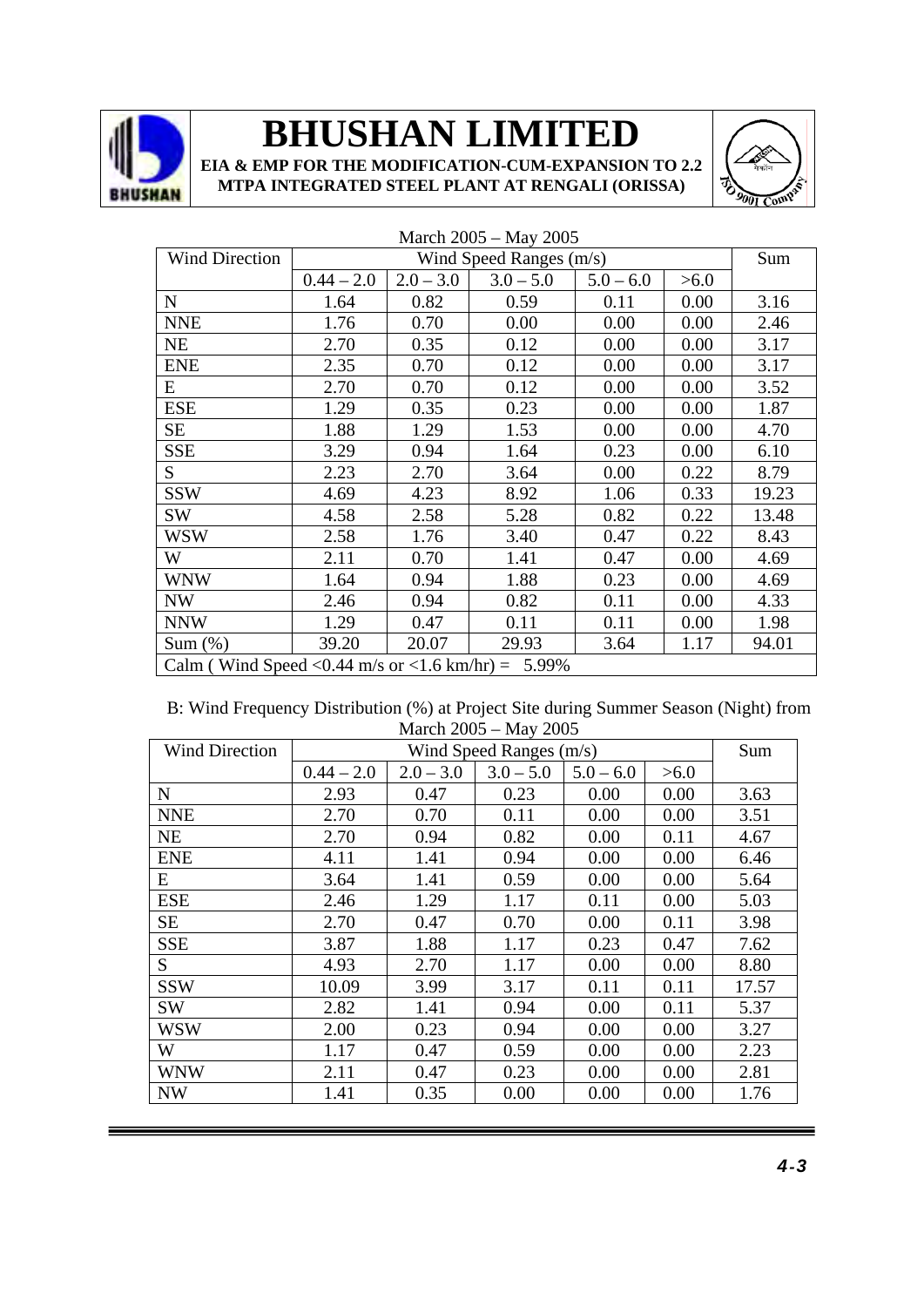



| NNW                                                  | 0.94  | 0.35  |       | $0.00\,$ | $0.00\,$ | .40 |  |  |  |
|------------------------------------------------------|-------|-------|-------|----------|----------|-----|--|--|--|
| $\sin(\%)$                                           | 51.12 | 18.54 | 12.68 | 0.47     | 0.94     |     |  |  |  |
| Calm (Wind Speed < 0.44 m/s or < 1.6 km/hr) = 16.25% |       |       |       |          |          |     |  |  |  |

C: Wind Frequency Distribution (%) at Project Site during Summer Season (Overall) from March 2005 – May 2005

| <b>Wind Direction</b>                                 |              | Sum         |             |             |      |       |  |  |
|-------------------------------------------------------|--------------|-------------|-------------|-------------|------|-------|--|--|
|                                                       | $0.44 - 2.0$ | $2.0 - 3.0$ | $3.0 - 5.0$ | $5.0 - 6.0$ | >6.0 |       |  |  |
| $\mathbf N$                                           | 2.29         | 0.65        | 0.41        | 0.00        | 0.06 | 3.41  |  |  |
| <b>NNE</b>                                            | 2.23         | 0.70        | 0.06        | 0.00        | 0.00 | 2.99  |  |  |
| <b>NE</b>                                             | 2.70         | 0.65        | 0.47        | 0.00        | 0.06 | 3.88  |  |  |
| <b>ENE</b>                                            | 3.23         | 1.06        | 0.53        | 0.00        | 0.00 | 4.82  |  |  |
| E                                                     | 3.17         | 1.06        | 0.35        | 0.00        | 0.00 | 4.58  |  |  |
| <b>ESE</b>                                            | 1.88         | 0.82        | 0.70        | 0.06        | 0.00 | 3.46  |  |  |
| <b>SE</b>                                             | 2.29         | 0.88        | 1.12        | 0.00        | 0.06 | 4.35  |  |  |
| <b>SSE</b>                                            | 3.58         | 1.41        | 1.41        | 0.23        | 0.23 | 6.86  |  |  |
| S                                                     | 3.58         | 2.64        | 2.41        | 0.00        | 0.12 | 8.75  |  |  |
| <b>SSW</b>                                            | 7.39         | 4.11        | 6.05        | 0.57        | 0.23 | 18.35 |  |  |
| SW                                                    | 4.00         | 2.00        | 3.11        | 0.41        | 0.18 | 9.70  |  |  |
| WSW                                                   | 2.29         | 1.00        | 2.11        | 0.23        | 0.12 | 5.75  |  |  |
| W                                                     | 1.64         | 0.59        | 1.00        | 0.23        | 0.00 | 3.46  |  |  |
| <b>WNW</b>                                            | 1.88         | 0.70        | 1.06        | 0.12        | 0.00 | 3.76  |  |  |
| <b>NW</b>                                             | 1.94         | 0.65        | 0.41        | 0.06        | 0.00 | 3.06  |  |  |
| <b>NNW</b>                                            | 1.12         | 0.41        | 0.12        | 0.06        | 0.00 | 1.73  |  |  |
| Sum( %)                                               | 45.19        | 19.31       | 21.30       | 2.05        | 1.06 | 88.91 |  |  |
| Calm (Wind Speed < 0.44 m/s or < 1.6 km/hr) = 11.09 % |              |             |             |             |      |       |  |  |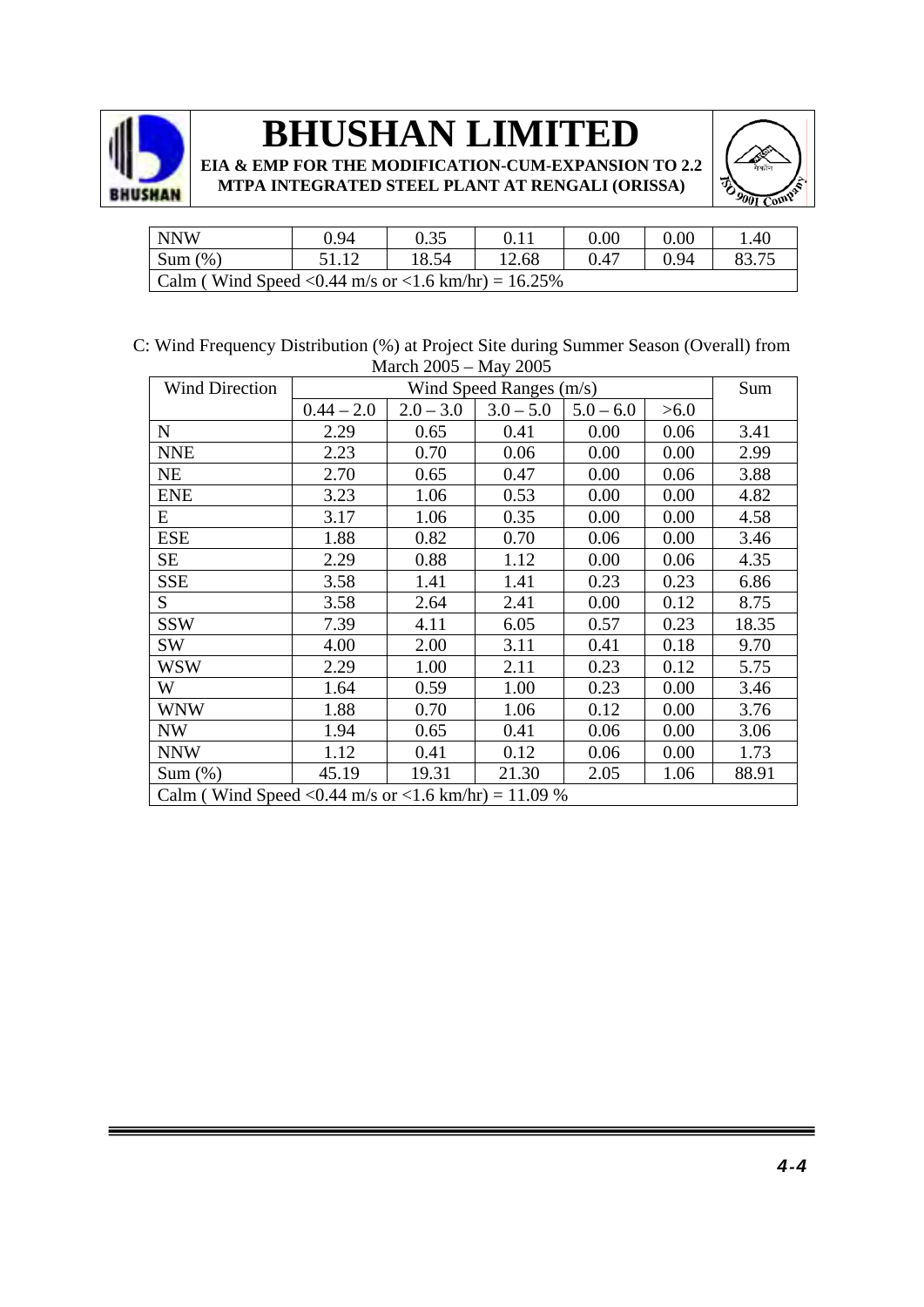





### WIND ROSE DIAGRAM (DAY) Fig. 4-1 (Sheet 1 of 3)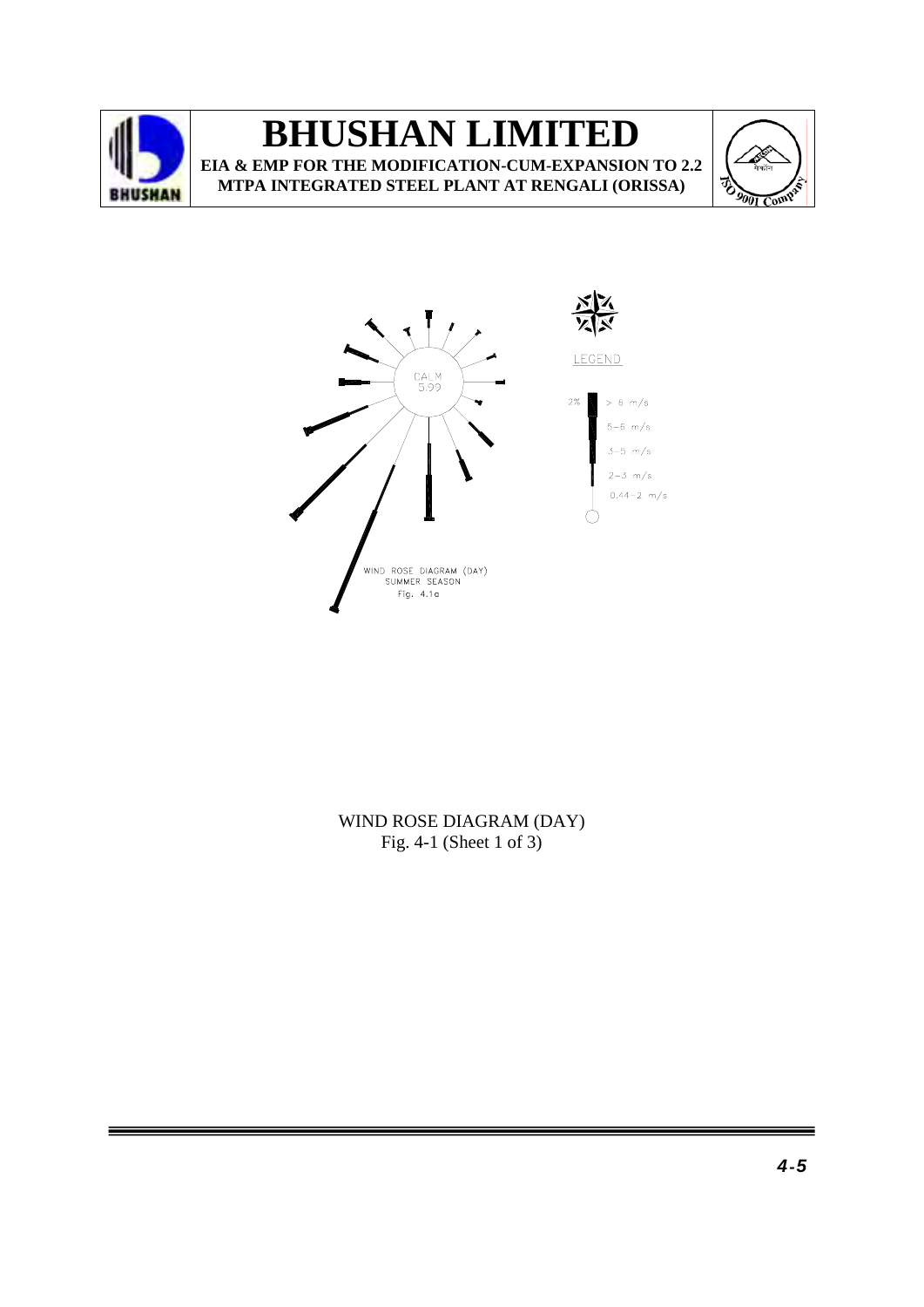





WIND ROSE DIAGRAM (NIGHT) Fig. 4-1 (Sheet 2 of 3)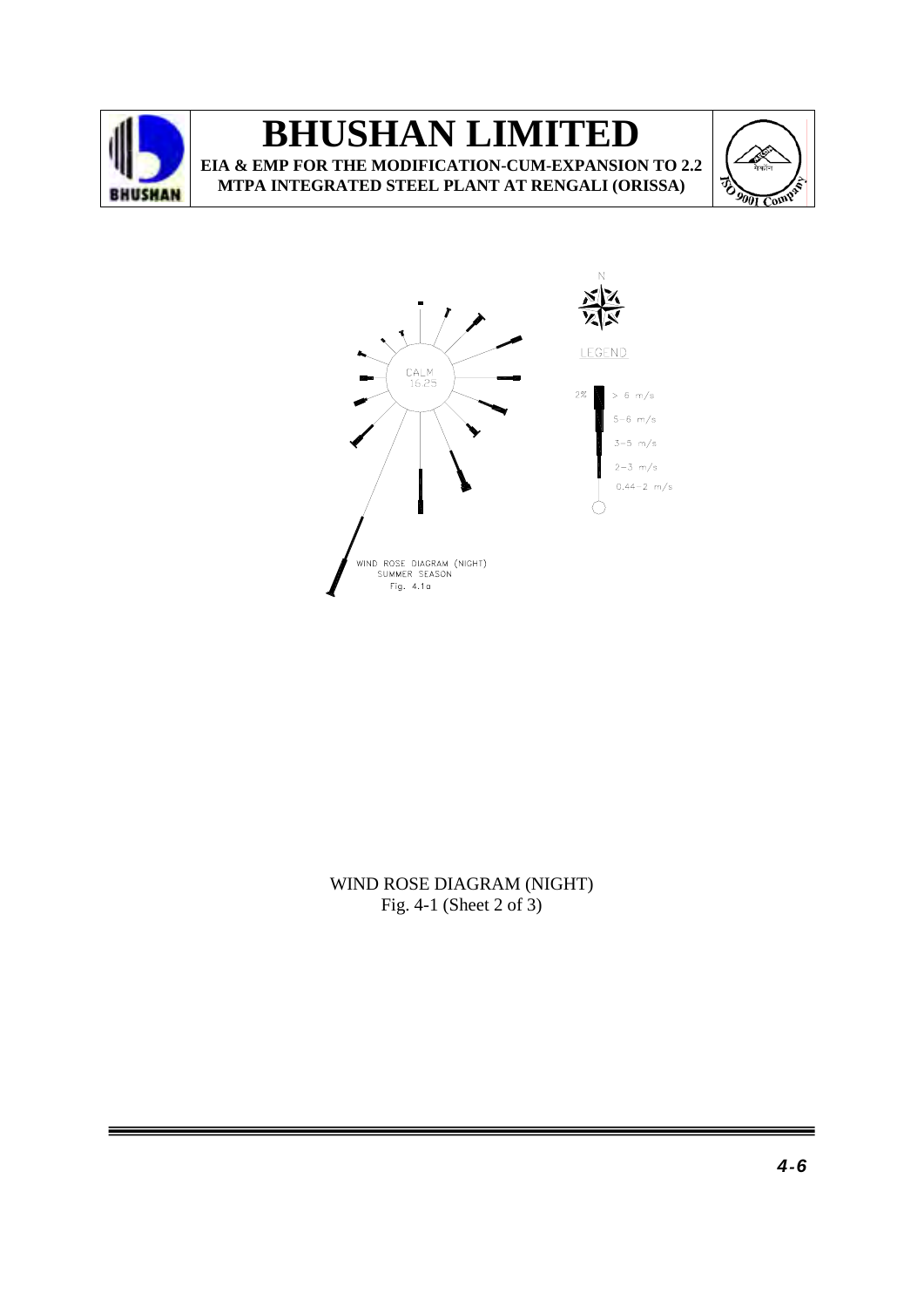





WIND ROSE DIAGRAM (OVERALL) Fig. 4-1 (Sheet 3 of 3)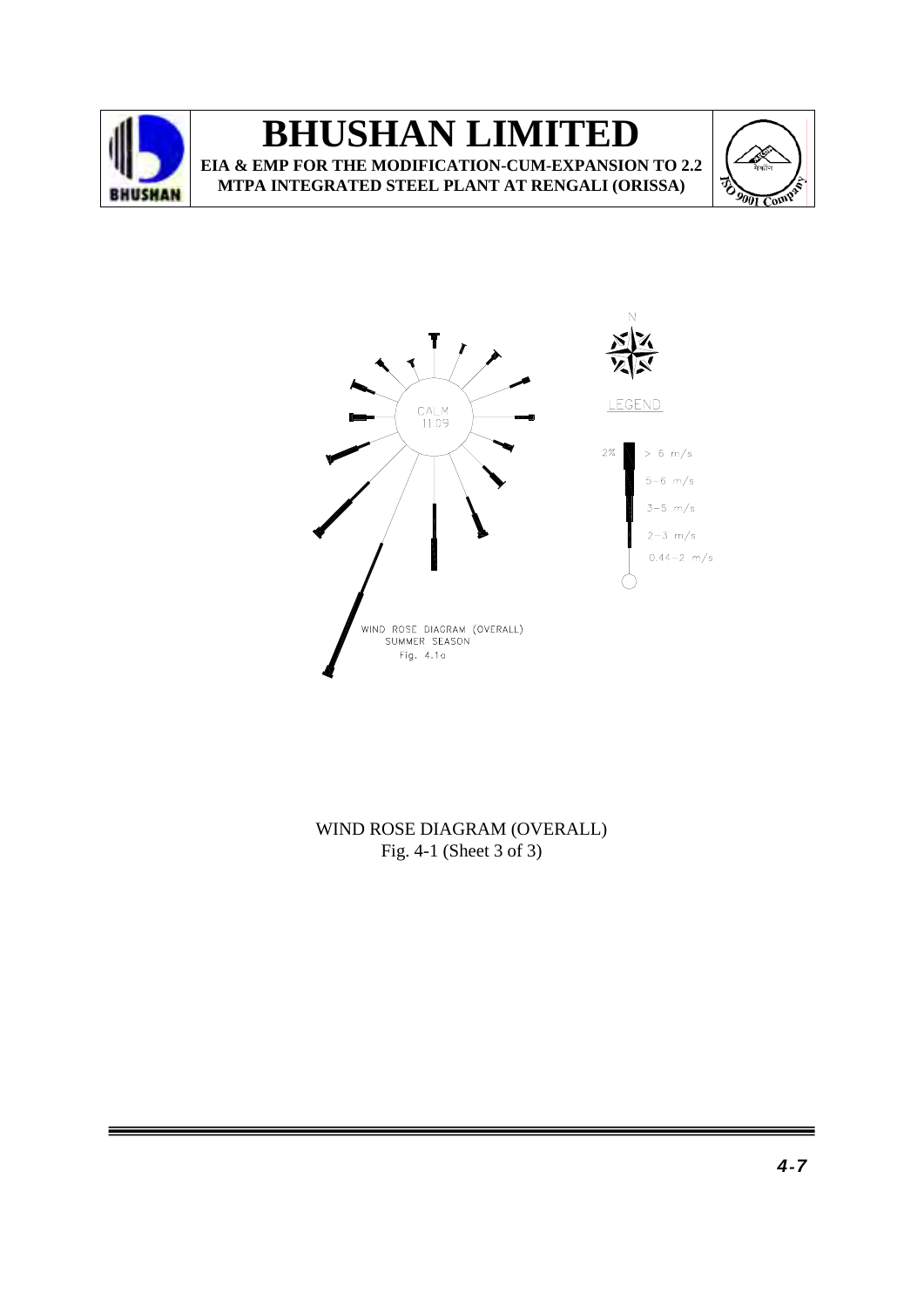

### **4.3 AMBIENT AIR QUALITY**

In order to evaluate the resultant air quality around the integrated steel plant, it is necessary to determine the existing air quality in terms of Suspended Particulate Matter (SPM), Respirable Particulate Matter (RPM), Sulphur–di–oxide  $(SO<sub>2</sub>)$ , Oxides of Nitrogen (NO<sub>x</sub>), Carbon Monoxide (CO) and Dust Fall. Accordingly these parameters were monitored at selected Ambient Air Quality (AAQ) monitoring stations.

For locating the ambient air quality (AAQ) monitoring stations, the evaluation area may be considered a circle of radius 50 times the maximum stack height. Since the maximum stack height for the proposed project is 120 m, the evaluation area is a circle of radius 6.0 km.

The main objective of baseline data generation is to assess the future scenario of the surrounding environment by superimposing the predicted pollution levels on the existing pollution levels. Thus it will be possible to identify the location where maximum concentration of pollutants are likely to occur due to emissions from the proposed plant. The location of AAQ stations were finalised with the help of screening models, which were run with actual, source inventory and meteorological data.

The AAQ stations were located in the upwind and downwind direction of the proposed steel plant and by considering the following additional points:

- 1. Location of AAQ stations within 7.0 km radius around the integrated steel plant.
- 2. Approachability to and habitation near the monitoring stations.
- 3. Location of other industries within 7.0 km radius around the proposed plant.

The locations of AAQ stations are given in Table 4.3. Table 4.3: List of AAQ Monitoring Stations.

| Location                 | Distance & Direction from Project | Station No.    | Remarks    |  |
|--------------------------|-----------------------------------|----------------|------------|--|
|                          | Site                              |                |            |  |
| Landupalli Village       | 6.0 km, SW                        | A <sub>1</sub> | Continuous |  |
| Lapanga Village          | 4.5 km, S                         | A <sub>2</sub> | Continuous |  |
| Bamloi Village           | 7.0 km, SE                        | A <sub>3</sub> | Continuous |  |
| Gumkarma Village         | 4.6 km, E                         | A4             | Continuous |  |
| Sirpura Village          | 2.5 km, NE                        | A <sub>5</sub> | Continuous |  |
| Gurupalli Village        | 7.5 km, S                         | A <sub>6</sub> | Selective  |  |
| <b>Brundamal Village</b> | 5.5 km, N                         | A7             | Selective  |  |
| Patrapalli Village       | 6.5 km, W                         | A8             | Selective  |  |
| Kurebaga Village         | 7.0 km, NNE                       | A <sub>9</sub> | Selective  |  |
| Kandagarh Village        | $4.2$ km, NW                      | A10            | Selective  |  |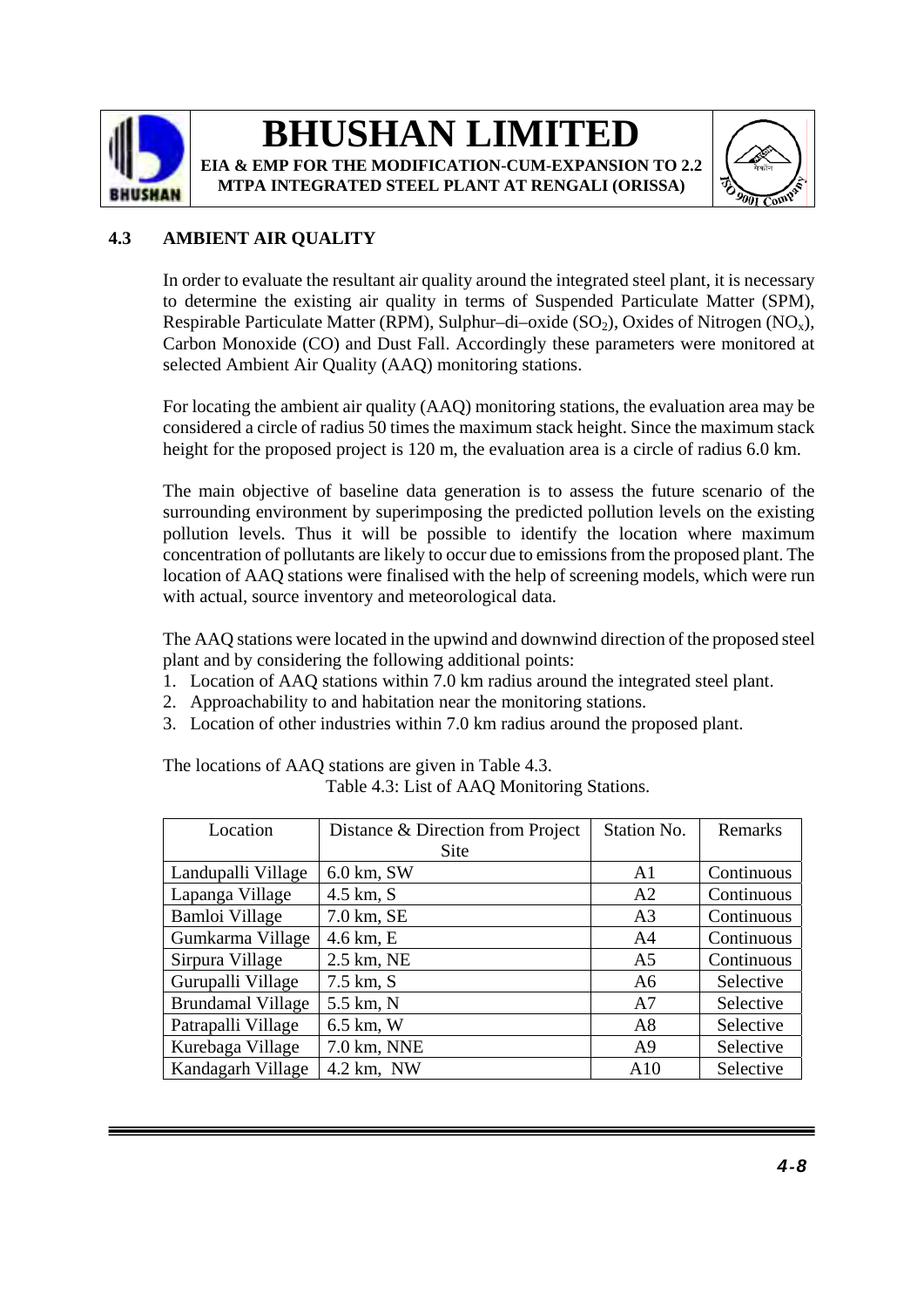



As such some sponge Iron plants are also existing in NW direction of the steel plant in the study area. The ambient air monitoring locations were selected in surrounding villages considering the existing and proposed expansion of the steel plant, which can have an impact on the receptor in study area considering the existing wind frequencies.

As per the CPCB guidelines on methods of monitoring  $\&$  analysis, the 10 (ten) AAQ monitoring stations were selected. Five of the above stations were continuous monitoring stations and five were selective monitoring stations. These stations are marked in Drg. No. MEC/Q176/11/S2/G/01.

During the monitoring period, 24 hourly samples were collected twice a week for SPM, RPM,  $SO_2$  and NO  $<sub>x</sub>$  whereas the CO was estimated by taking one hour sample. The</sub> methodology for sampling and analysis is given in Table 4.4.

| Parameter       | Instrument/Apparatus Used      | Methodology           | Reference                |
|-----------------|--------------------------------|-----------------------|--------------------------|
| <b>SPM</b>      | High Volume Air Sampler        | Gravimetry            | CPCB Notification of 11- |
|                 | (HVAS) / Respirable Dust       |                       | 04-94                    |
|                 | Sampler (RDS)                  |                       |                          |
|                 |                                |                       |                          |
| <b>RPM</b>      | <b>Respirable Dust Sampler</b> | Gravimetry            | CPCB Notification of 11- |
|                 |                                |                       | 04-94                    |
| SO <sub>2</sub> | HVAS with Impinger Tube,       | Improved<br>&<br>West | CPCB Notification of 11- |
|                 | Spectro-photometer             | Gaeke Method          | 04-94                    |
|                 |                                |                       |                          |
| $NO_{x}$        | HVAS with Impinger Tube,       | Jacob & Hochheiser    | CPCB Notification of 11- |
|                 | Spectro-photometer             | Modified<br>(Sodium   | $04-94$                  |
|                 |                                | Arsenite) Method      |                          |
| CO              | Gas Chromatograph              | Chromatography        | CPCB Notification of 11- |
|                 |                                |                       | $04-94$                  |

Table 4.4: Methodology of Sampling and Analysis for AAQ Monitoring

The summarised AAQ results are given in Table 4.5. The results have been compared with Central Pollution Control Board (CPCB) norms, which are given in Table 4.6.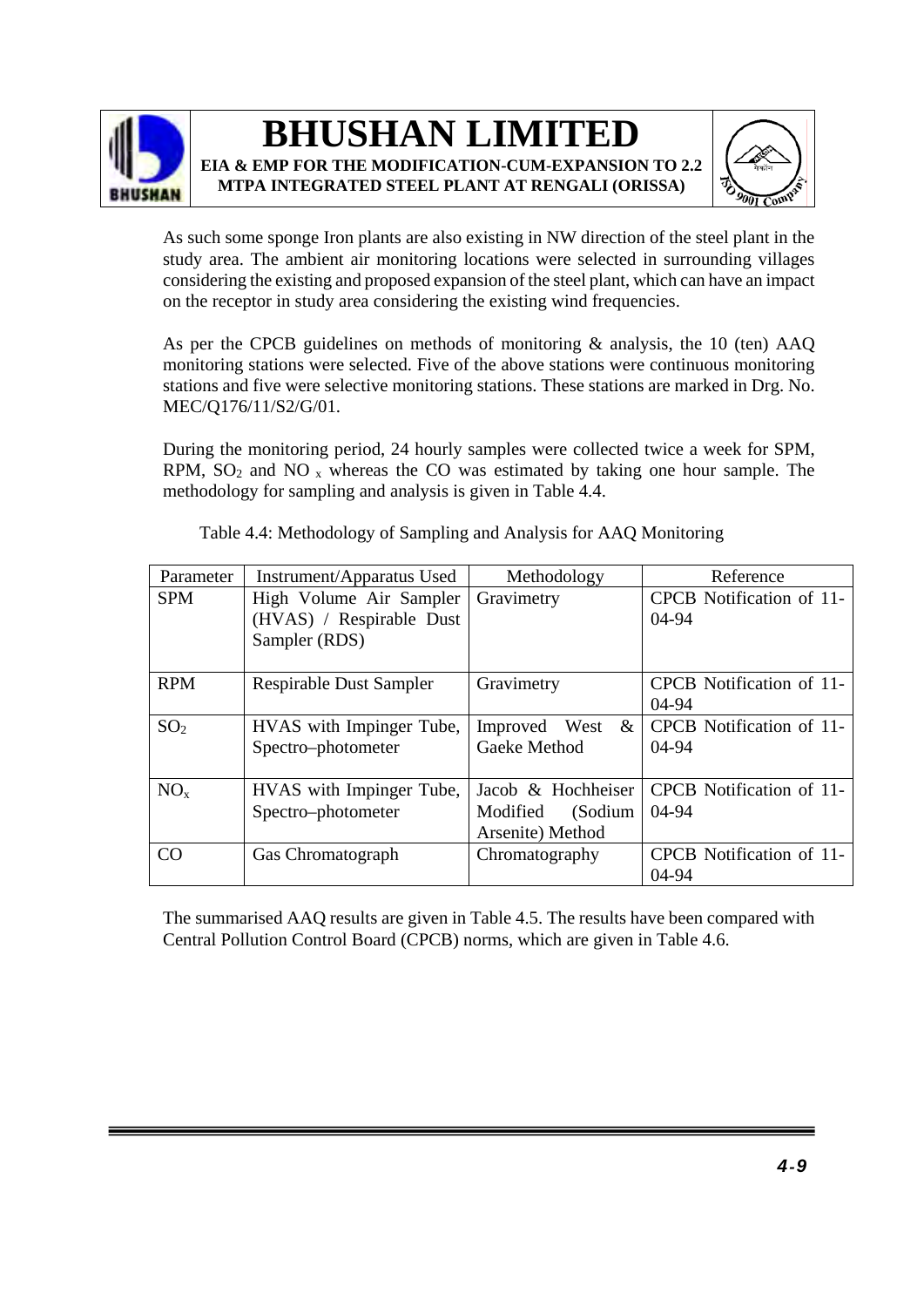

**EIA & EMP FOR THE MODIFICATION-CUM-EXPANSION TO 2.2 MTPA INTEGRATED STEEL PLANT AT RENGALI (ORISSA)**



#### Parameters  $\vert$  Results ( $\mu$ g/m<sup>3</sup>) Landupalli Village (A1) Lapanga Village (A2) Bamlo i Villag e (A3) Gumkarma Village (A4) Sirpura Village (A5) **Gurupalli** Village (A6) Brundama Village (A7) Patrapalli Village (A8) Kurebaga Village (A9) Kandagarh Village (A10) Max. 189 207 186 215 195 187 201 186 186 209 Min. 53 57 102 74 84 146 140 130 141 108 SP M Avg. 139 159 156 147 152 144 159 167 153 153 Max. 92 104 112 96 120 87 105 89 92 121 Min. 31 25 58 62 47 54 63 72 67 81 RP M Avg. 60 61 95 65 70 67 83 78 79 94 Max. | BDL | BDL | 14 | 18 | BDL | BDL | BDL | BDL | BDL | BDL  $SO_2$  | Min. | BDL | BDL | BDL | BDL | BDL | BDL | BDL | BDL | BDL | BDL | BDL Avg. | BDL | BDL | 10 | 11 | BDL | BDL | BDL | BDL | BDL | BDL Max. 26 15 23 27 18 18 16 29 26 19 NO Min. BDL BDL BDL BDL BDL 13 BDL 18 10 11 x Avg. 16 11 11 15 11 15 12 22 17 15 Max. 1954 3758 1584 1609 2458 2511 2038 2136 1125 1789 Min. 937 1845 1251 1125 1258 1985 1787 1268 815 1215 CO | Avg. | 1458 | 2899 | 1402 | 1410 | 1741 | 2289 | 1954 | 1626 | 969 | 1513 Detection Limits of  $SO_2$  and  $NO_X$  are 10  $\mu$ g/m<sup>m3</sup>

### **Table 4.5 : Summarised Results of AAQ Monitoring**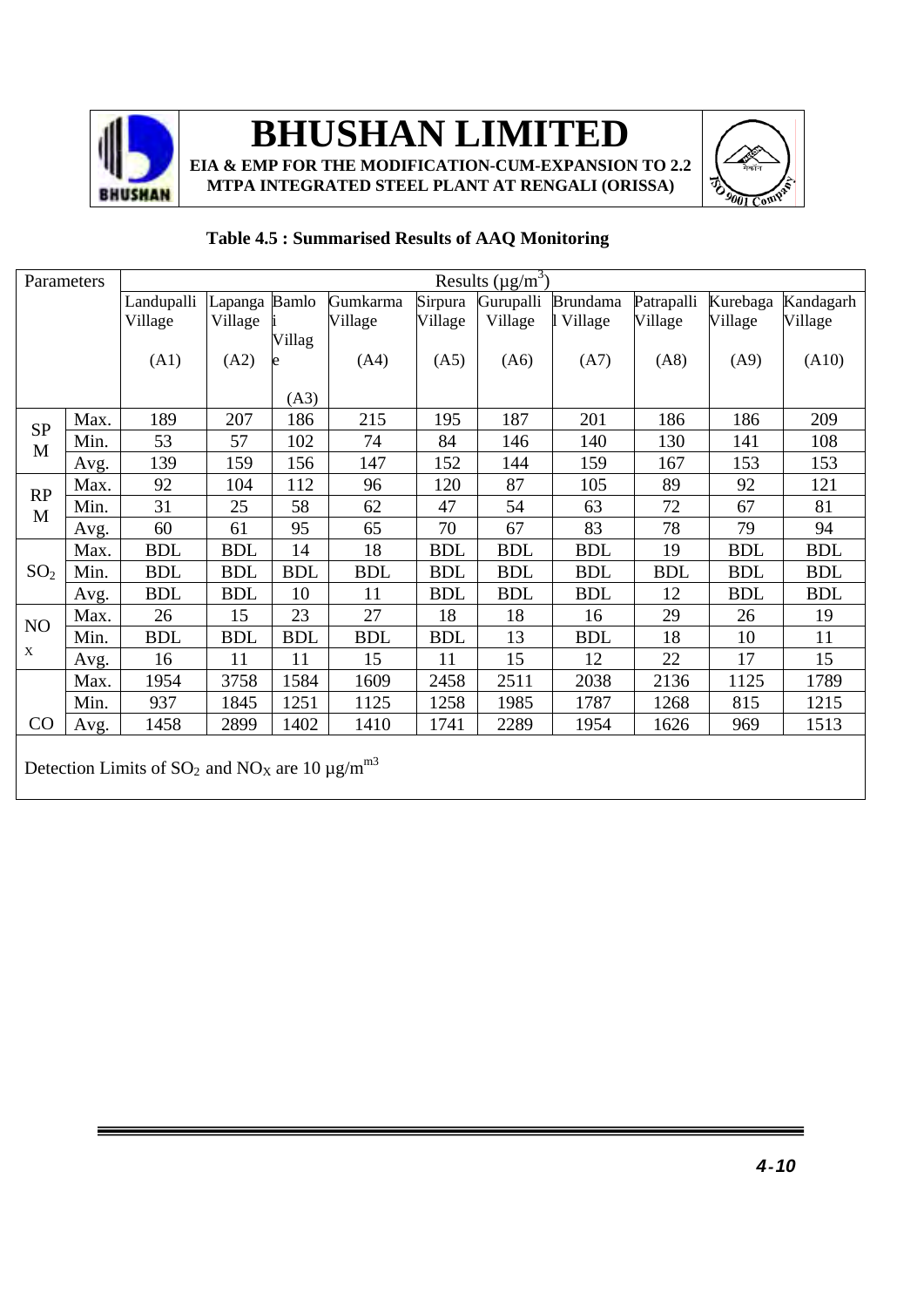

**EIA & EMP FOR THE MODIFICATION-CUM-EXPANSION TO 2.2 MTPA INTEGRATED STEEL PLANT AT RENGALI (ORISSA)**



| <b>Parameters</b>          | NORMS (All values in $\mu$ g/m <sup>3</sup> |                         |                        |  |  |  |
|----------------------------|---------------------------------------------|-------------------------|------------------------|--|--|--|
|                            | <b>Industrial Areas</b>                     | Residential, rural $\&$ | <b>Sensitive Areas</b> |  |  |  |
|                            |                                             | other Areas             |                        |  |  |  |
| SPM(24 hr. Avg.)           | 500                                         | 200                     | 100                    |  |  |  |
| RPM(24hr.Avg)              | 150                                         | 100                     | 75                     |  |  |  |
| SO <sub>2</sub> (24hr.Avg) | 120                                         | 80                      | 30                     |  |  |  |
| $NOX$ (24hr.Avg)           | 120                                         | 80                      | 30                     |  |  |  |
| $CO$ (1hr. Avg)            | 10000                                       | 4000                    | 2000                   |  |  |  |

#### **Table 4.6: AAQ Norms Prescribed by CPCB**

Note: 24/8 hourly values should be met 98% of the time in a year. However 2% of the time it may exceed but not on 2 consecutive days.

A1 station was located in Landupalli village area about 6.0 km SW side of existing steel plant. This village is covered with village forest in North and eastern side, whereas Hirakud reservoir is located in South and Western side. All the values of SPM, RPM,  $SO_2$ ,  $NO<sub>x</sub>$  and CO are found well within the norms for residential, rural & other areas.

A2 station was located in Lapanga village 4.5 km in S side of existing steel plant. This village is adjacent to NH-10. The average values for SPM, RPM,  $SO_2$ , NO<sub>X</sub> and CO are well within the norm for residential, rural & other areas.

A3 station was situated at Bamloi village 7.0 km SE of the project site. The average values for SPM, RPM, SO<sub>2</sub>, NO<sub>x</sub> and CO are well within the norms for Residential, rural & other Areas.

A4 station was located at Gumkarma. The station is about 4.6 km E of the existing plant site. The average values for SPM, RPM  $SO_2$ ,  $NO_X$  and  $CO$  is within the norm for Residential, rural & other Areas.

A5 station was located in Sirpura village and is 2.5 km NE of the plant site and is in NE direction of project site. This village is adjacent to project site. The average values of SPM,  $RPM$ ,  $SO_2$ ,  $NO<sub>X</sub>$  and  $CO$  are well within the norms.

A6 station was installed in Gurupalli village at about 7.5 km in S direction of project site. The station is located around10 km N direction of Rengali town. This station is situated in the eastern bank of Hirakud reservoir whereas the eastern side of village is covered with agricultural field. All values of SPM, RPM,  $SO_2$ ,  $NO<sub>X</sub>$  and CO are within the norms for residential, rural & other Areas.

A7 station was located 5.5 km N of plant site in Brundamal village. This village is in South direction of Jharsuguda town and Jharsuguda – Sambalpur rail track is also crossing from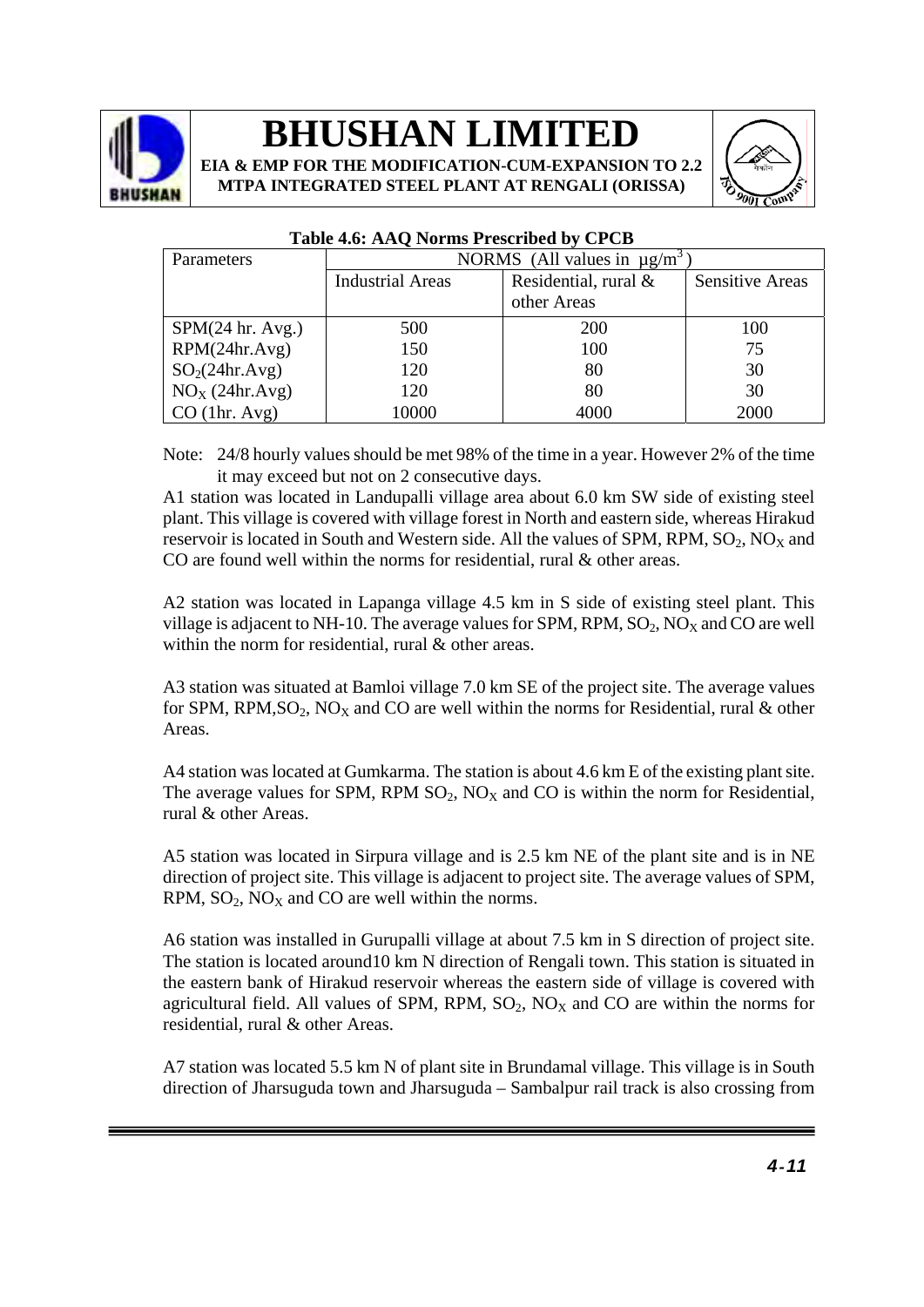



adjacent to this village. The average values of SPM, RPM,  $SO_2$ ,  $NO<sub>X</sub>$  and CO were found well within the norms for residential, rural & other Areas.

A8 station was fixed in Patrapalli village i.e., 6.5 km W of existing plant site. This location is almost covered with the forest and adjacent to confluence of IB river with Hirakud reservoir. The average values of SPM, RPM,  $SO_2$ ,  $NO<sub>X</sub>$  and CO are found well within the norms for residential, rural & other Areas.

A9 station was in Kurebaga village 7.0 km NNE of project site. This village is located adjacent to reserved forest and also covered with village forest. All values of SPM, RPM,  $SO_2$ , NO<sub>X</sub> and CO are found well within the norms for residential, rural & other Areas.

A10 station is located at Kandagarh village, which is situated 6 km in NW direction of the project site. This village is surrounded with village forest and agricultural field. Besides this there two sponge iron plants are also located nearby area.

### **4.4 DUST FALL**

Dust fall measurement were made at 5 locations and are given below. The results shown that dust fall rate is very low over the area and it is within the strict German norms of 0.65  $gm/m<sup>2</sup>/day$  as 98 percentile value.

| <b>DUST FALL</b>                            |                        |  |  |  |  |  |  |
|---------------------------------------------|------------------------|--|--|--|--|--|--|
| Location                                    | RESULTS,               |  |  |  |  |  |  |
|                                             | gm/m <sup>2</sup> /day |  |  |  |  |  |  |
|                                             |                        |  |  |  |  |  |  |
| Landupalli Village                          | 0.1684                 |  |  |  |  |  |  |
|                                             |                        |  |  |  |  |  |  |
| Lapanga Village                             | 0.1955                 |  |  |  |  |  |  |
|                                             |                        |  |  |  |  |  |  |
| Bamloi Village                              | 0.2289                 |  |  |  |  |  |  |
|                                             |                        |  |  |  |  |  |  |
| Gumkarma Village                            | 0.1864                 |  |  |  |  |  |  |
|                                             |                        |  |  |  |  |  |  |
| Sirpura Village                             | 0.2567                 |  |  |  |  |  |  |
|                                             |                        |  |  |  |  |  |  |
| TA LUFT (1986): 0.65 gm/m <sup>2</sup> /day |                        |  |  |  |  |  |  |
|                                             |                        |  |  |  |  |  |  |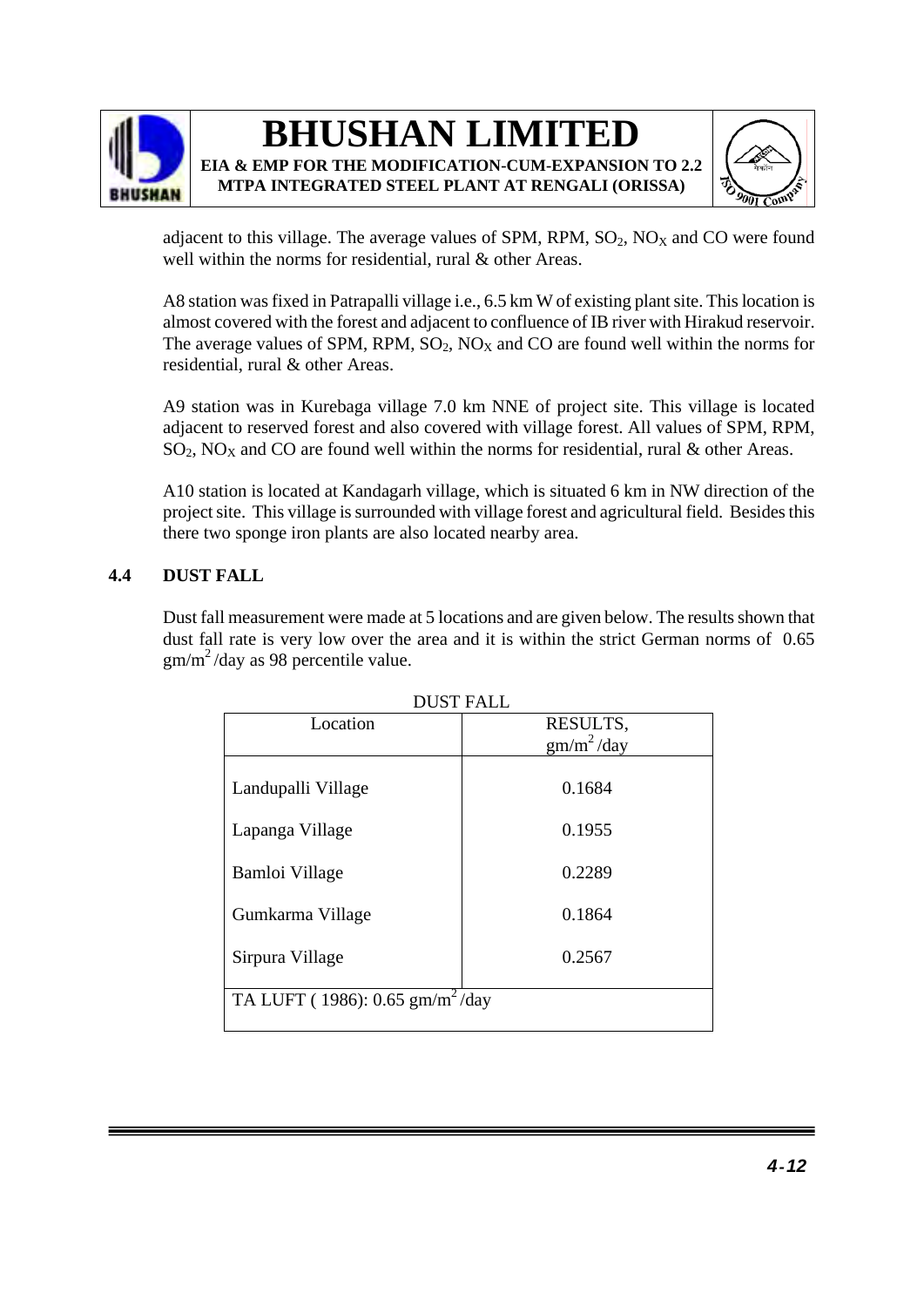

### **BHUSHAN LIMITED EIA & EMP FOR THE MODIFICATION-CUM-EXPANSION TO 2.2**





### **4.5 NOISE**

In order to have an idea of the present background noise level of the project site, a detailed measurement of noise level was carried out at 7 locations. Precision integrated sound level meter (type 2221 of Bruel & Kjaer of Denmark) was used. The measurements were carried out for 24 hours. Hourly readings were recorded by the operating the instrument for 10–20 minutes in each hour at one hour intervals in which leq (A) have been measured.

The results of ambient noise monitoring are given in Table 4.7. The results have been compared with MOE&F norms given in Table 4.8.

| Sl.No. | Stn. Location                | Results                |      |      |                      |      |      |
|--------|------------------------------|------------------------|------|------|----------------------|------|------|
|        |                              | Day $(0600-2200)$ hrs) |      |      | Night(2200-0600 hrs) |      |      |
|        |                              | Max.                   | Min. | Avg. | Max.                 | Min. | Avg. |
| $N-1$  | Plant Site, Near guest House | 58.5                   | 46.4 | 53.5 | 46.3                 | 41.1 | 44.1 |
| $N-2$  | Landupalli Village           | 52.7                   | 41.1 | 48.2 | 43.5                 | 38.1 | 41.8 |
| $N-3$  | Lapanga Village              | 54.8                   | 47.4 | 52.9 | 43.4                 | 39.9 | 42.5 |
| $N-4$  | Bomloi Village               | 53.1                   | 41.4 | 48.7 | 41.0                 | 38.5 | 40.7 |
| $N-5$  | Gumkarma Village             | 54.4                   | 42.0 | 50.2 | 42.7                 | 38.0 | 40.5 |
| $N-6$  | Sirpura Village              | 54.9                   | 41.8 | 48.9 | 42.9                 | 38.1 | 40.8 |
|        | All values in $dB(A)$        |                        |      |      |                      |      |      |

#### Table 4.7: Results of Noise Monitoring

Table 4.8: Ambient Air Quality Norms in Respect of Noise

| Type of Area          | Day (0600-2200 hrs) | Night (2200-0600 hrs) |  |
|-----------------------|---------------------|-----------------------|--|
| Industrial Area.      | 75                  | 70                    |  |
| Commercial Area.      | 65                  | 55                    |  |
| Residential Area.     | 55                  | 45                    |  |
| Silence zone.         | 50                  | 40                    |  |
| All values in $dB(A)$ |                     |                       |  |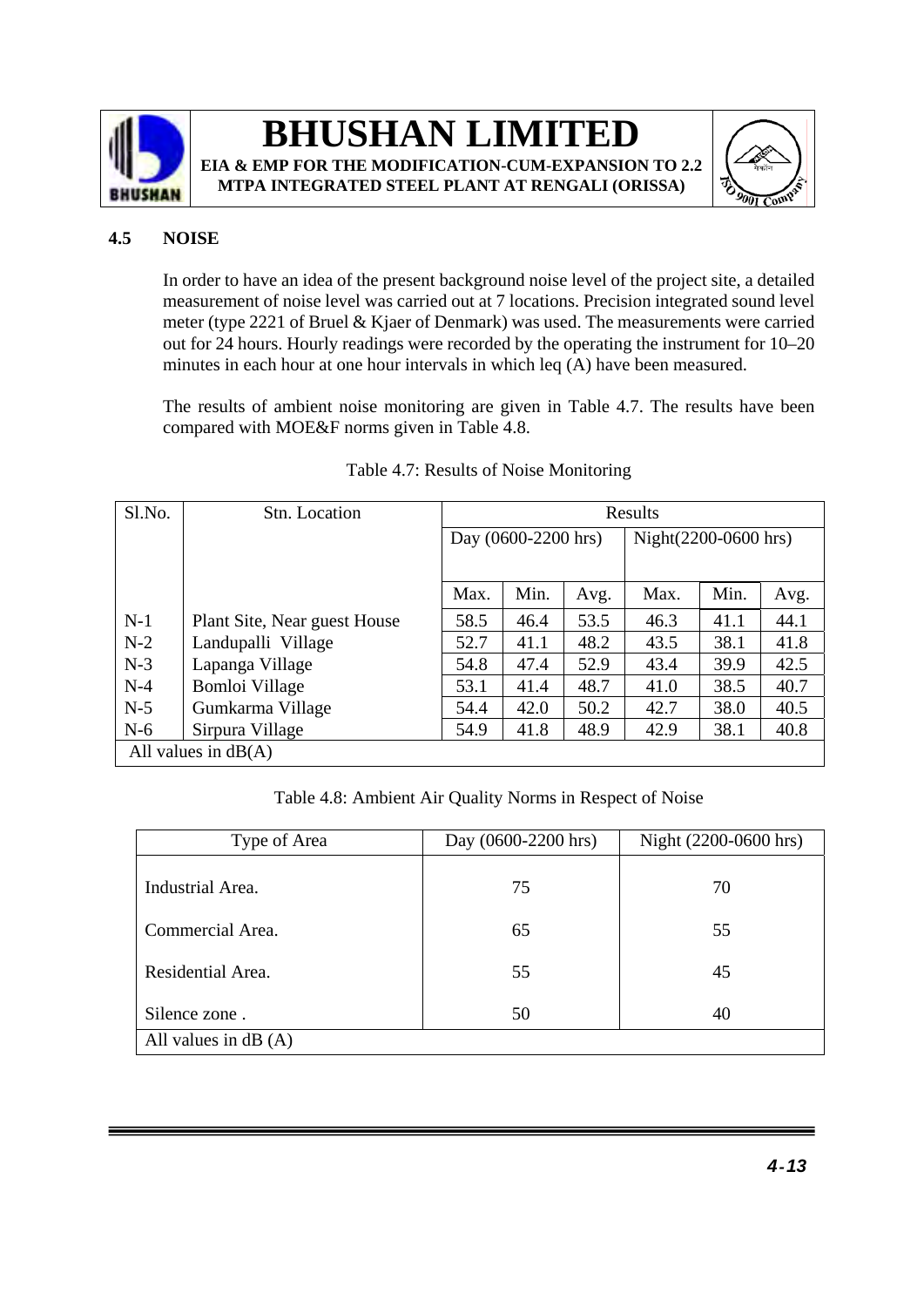



In absence of industrial and commercial area, all the noise monitoring stations were selected in residential area and existing plant site. In plant site area (N1) construction work was in progress. Other noise monitoring stations i.e., N2, N3, N4, N5 and N6 were located in completely residential areas.

At all the residential areas the noise levels were found under the norms during Day time as well as at Night. In existing plant site area noise monitoring station (N1), some values were exceeding the norms may be due to the construction activity as well as the civil work were in progress. However the average value of noise level was measured well within under the norms. At other locations, no specific source of noise was available except the village road where the traffic load was very little.

### **4.6 WATER ENVIRONMENT**

In order to study the existing water quality within the study area, samples of water were collected from the following eight (8) locations as given in Table 4.9 the same are also marked in drawing.

| S1.<br>No.     | Stn. No.        | Location                                                       | Type                                                 |
|----------------|-----------------|----------------------------------------------------------------|------------------------------------------------------|
| 1              | SW1             | Bhedan River, near Kerala tiles<br>bridge                      | Surface Water(Down stream of<br>Jharsuguda township) |
| $\overline{2}$ | SW <sub>2</sub> | IB River after confluence of<br>Bhedan River, near Rampur Ghat | <b>Surface Water</b>                                 |
| 3              | SW <sub>3</sub> | Hirakud Reservoir (Intake point),<br>near Landupalli Village   | Surface Water (Raw Water)                            |
| $\overline{4}$ | GW1             | Bore-well, Near plant site                                     | Ground Water (Project Site)                          |
| 5              | GW2             | Tube-well, Waste Dump Site,<br>Rengali                         | <b>Ground Water</b>                                  |
| 6              | GW3             | Tube-well, Gumkarma Village                                    | Ground Water (Up-gradient of Project)<br>site)       |
| $\overline{7}$ | GW4             | Tube-well, Landupalli Village                                  | Ground Water (Down-gradient of<br>project site)      |
| 8              | GW5             | Tube-well, Kurebaga Village                                    | Ground Water (Up-gradient of project<br>site)        |

### **Table 4.9: Location of Water Monitoring Station**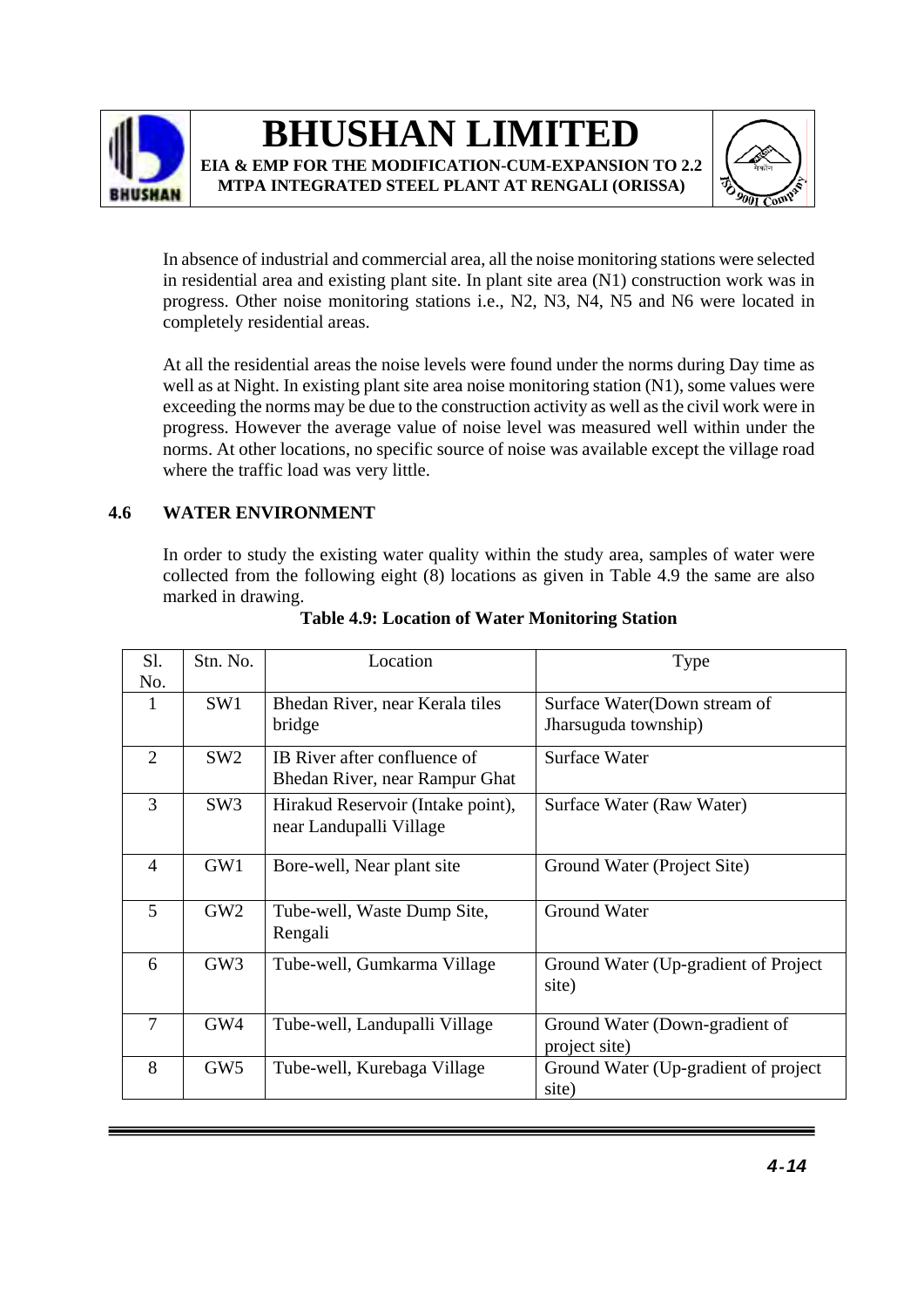



### 4.6.1 Surface Water Quality

In order to determine the quality of the surface water prevailing in and around the project site, water samples were collected from the above locations as given in above table. One sample of water was also collected from Hirakud reservoir intake point of the project, from the same location from where raw water drawl is made for the plant.

Grab samples from surface water sources were collected once during the summer season. The results of surface water analysis are given in Tables 4.10. The collected surface water sample was analysed for physical, chemical and bacteriological characteristics. The analysis results of this surface water were compared with the surface water quality criteria as per Central Pollution Control Board (CPCB). It has been observed from the analysis results that the surface water samples quality is found to be well within the norms specified by CPCB for surface water under Class C, D and E norms of surface water quality criteria.

|     | Date of Sampling. $20.03.2003$                |          |          |          |
|-----|-----------------------------------------------|----------|----------|----------|
| Sl. | <b>CHARACTERISTICS</b>                        |          | Results  |          |
| no. |                                               | $SW_1$   | $SW_2$   | $SW-3$   |
| 1.  | Colour, Hazen units, Max.                     | < 5      | < 5      | < 5      |
| 2.  | Turbidity, NTU, Max.                          | 6        | 5        | 6        |
| 3.  | pH Value                                      | 6.9      | 7.0      | 7.1      |
| 4.  | Electrical Conductivity, µmhos/cm             | 182      | 179      | 134      |
| 5.  | Dissolved Oxygen (as $O_2$ ), mg/l            | 6.6      | 6.8      | 6.5      |
| 6.  | BOD, 5 days at 20° C, mg/l                    | 1.6      | 1.8      | 1.8      |
| 7.  | Total Hardness (as CaCO <sub>3</sub> ), mg/l, | 80       | 72       | 60       |
|     | Max.                                          |          |          |          |
| 8.  | Iron (as Fe), mg/l, Max.                      | 0.281    | 0.534    | 0.229    |
| 9.  | Chloride (as Cl), mg/l, Max.                  | 13       | 14       | 11       |
| 10. | Fluoride (as F) mg/L, Max.                    | 0.144    | 0.221    | 0.335    |
| 11. | Dissolved Solids mg/l, Max.                   | 155      | 148      | 115      |
| 12. | Calcium (as Ca), mg/l, Max.                   | 17.6     | 19.2     | 14.4     |
| 13. | Magnesium (as Mg), mg/L, Max.                 | 8.7      | 5.8      | 5.8      |
| 14. | Copper (Cu), mg/l, Max.                       | < 0.01   | < 0.01   | < 0.01   |
| 15  | Manganese (as Mn), mg/l, Max.                 | 0.034    | 0.041    | 0.024    |
| 16. | Sulphate (as SO <sub>4</sub> ), mg/l, Max.    | 2.0      | 7        | 10       |
| 17. | Nitrate (as $NO3$ ), mg/l, Max.               | 2.33     | 1.25     | 0.84     |
| 18. | Phenolic Compounds (as $C_6H_5OH$ ).          | < 0.001  | < 0.001  | < 0.001  |
| 19. | Mercury (as Hg), mg/l, Max.                   | < 0.0005 | < 0.0005 | < 0.0005 |

Table 4.10: Results of Surface Water Analysis Date of Sampling: 20.03.2005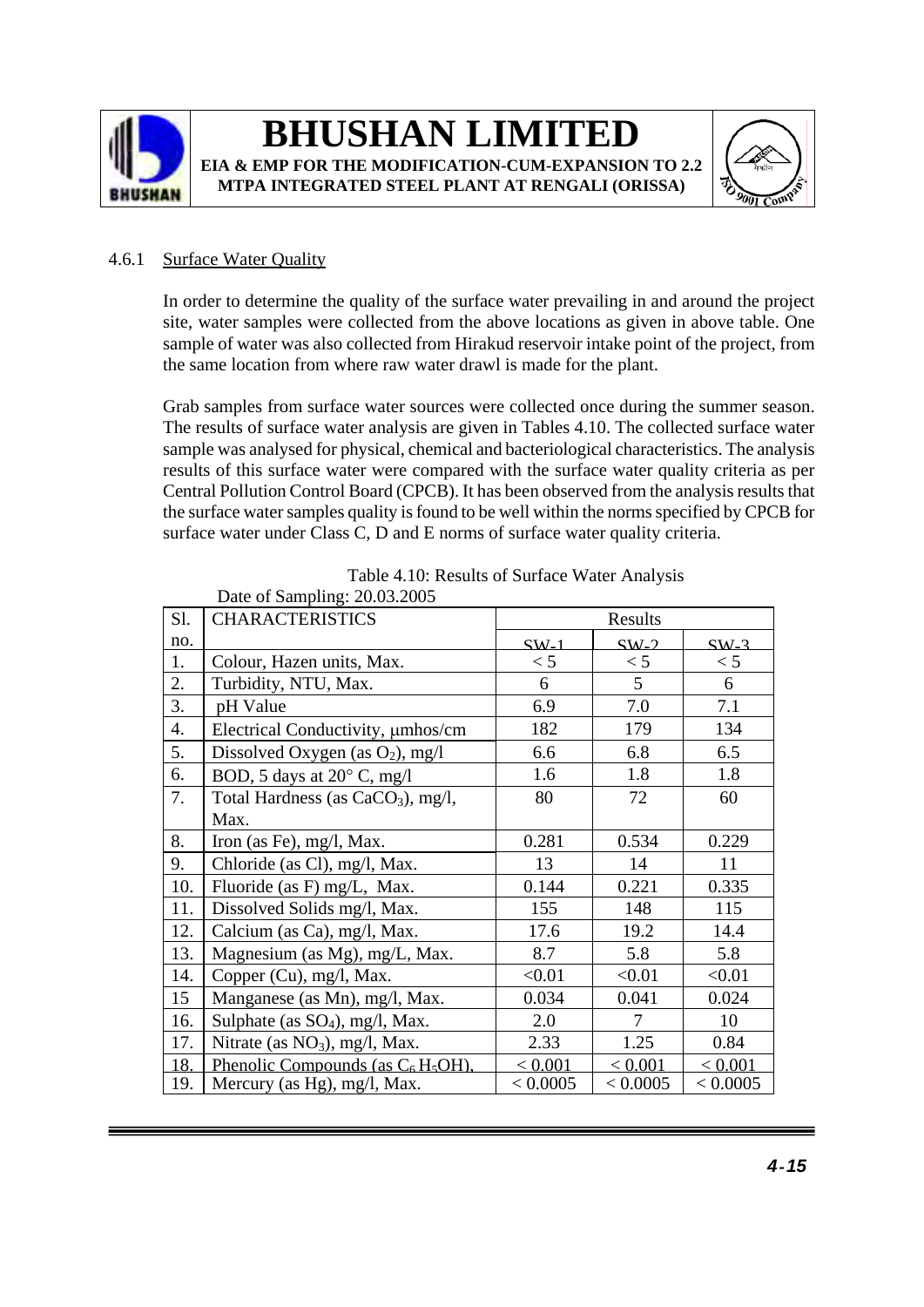

**EIA & EMP FOR THE MODIFICATION-CUM-EXPANSION TO 2.2 MTPA INTEGRATED STEEL PLANT AT RENGALI (ORISSA)**



| 20. | Cadmium (as Cd), mg/l, Max.         | < 0.005 | < 0.005 | < 0.005 |
|-----|-------------------------------------|---------|---------|---------|
| 21. | Selenium (as Se), mg/l, Max.        | < 0.005 | < 0.005 | < 0.005 |
| 22. | Arsenic (as As), mg/l, Max.         | < 0.03  | < 0.03  | < 0.03  |
| 23. | Cyanide (as CN), mg/l, Max.         | < 0.01  | < 0.01  | < 0.01  |
| 24. | Lead (as Pb), mg/l, Max.            | < 0.05  | < 0.05  | < 0.05  |
| 25. | Zinc (as Zn), mg/l, Max.            | 0.0199  | 0.0287  | 0.0278  |
| 26. | Anionic detergent (as MBAS) mg/l,   | < 0.1   | < 0.1   | < 0.1   |
|     | Max.                                |         |         |         |
| 27. | Chromium (as $Cr6 +$ ), mg/l, Max.  | < 0.01  | < 0.01  | < 0.01  |
| 28. | Mineral oil mg/l, Max.              | < 0.1   | < 0.1   | < 0.1   |
| 29. | Alkalinity (as $CaCO3$ ) mg/l, Max. | 90      | 90      | 65      |
| 30. | Aluminium (as A1) mg/l, Max.        | < 0.01  | < 0.01  | < 0.01  |
| 31. | Free ammonia                        | < 0.01  | < 0.01  | < 0.01  |
| 32. | Sodium Absorption ratcio (SAR)      | 0.85    | 1.04    | 0.834   |
| 33. | Boron, mg/l, Max.                   | < 0.1   | < 0.1   | < 0.1   |
| 34. | Coliform organisms, MPN/100ml       | 1700    | 2200    | 700     |

#### Water Quality Criteria as per Central Pollution Control Board is as follows:

| Parameters                            | Class A                     | Class B       | Class C       | Class D     | Class E     |
|---------------------------------------|-----------------------------|---------------|---------------|-------------|-------------|
| $1.$ pH                               | $6.5 - 8.5$                 | $6.5 - 8.5$   | $6.0 - 9.0$   | $6.5 - 8.5$ | $6.5 - 8.5$ |
| 2. Dissolved oxygen (as $O_2$ ),      | 6                           |               |               |             |             |
| $mg/l$ , min                          |                             |               |               |             |             |
| 3. BOD, 5 days at $20^{\circ}$ C, max | $\mathcal{D}_{\mathcal{L}}$ | $\mathcal{R}$ | $\mathcal{R}$ |             |             |
| 4. Total coliform organism,           | 50                          | 500           | 5000          |             |             |
| MPN/100 ml, max                       |                             |               |               |             |             |
| 5. Free ammonia (as N), mg/l,         |                             |               |               | 1.2         |             |
| max                                   |                             |               |               |             |             |
| 6. Electrical conductivity,           |                             |               |               |             | 2250        |
| umhos/cm, max                         |                             |               |               |             |             |
| 7. Sodium absorption ratio,           |                             |               |               |             | 26          |
| max.                                  |                             |               |               |             |             |
| 8. Boron (as B), mg/l, max.           |                             |               |               |             | 2           |

Class A: Drinking water source without conventional treatment but after disinfection

Class B: Outdoor bathing (organised)

Class C: Drinking water source after conventional treatment and after disinfection

Class D Propagation of Wild life and Fisheries<br>Class E: Irrigation. Industrial Cooling, and Con

Irrigation, Industrial Cooling, and Controlled Waste Disposal

Below E: Not meeting A, B, C, D & E Criteria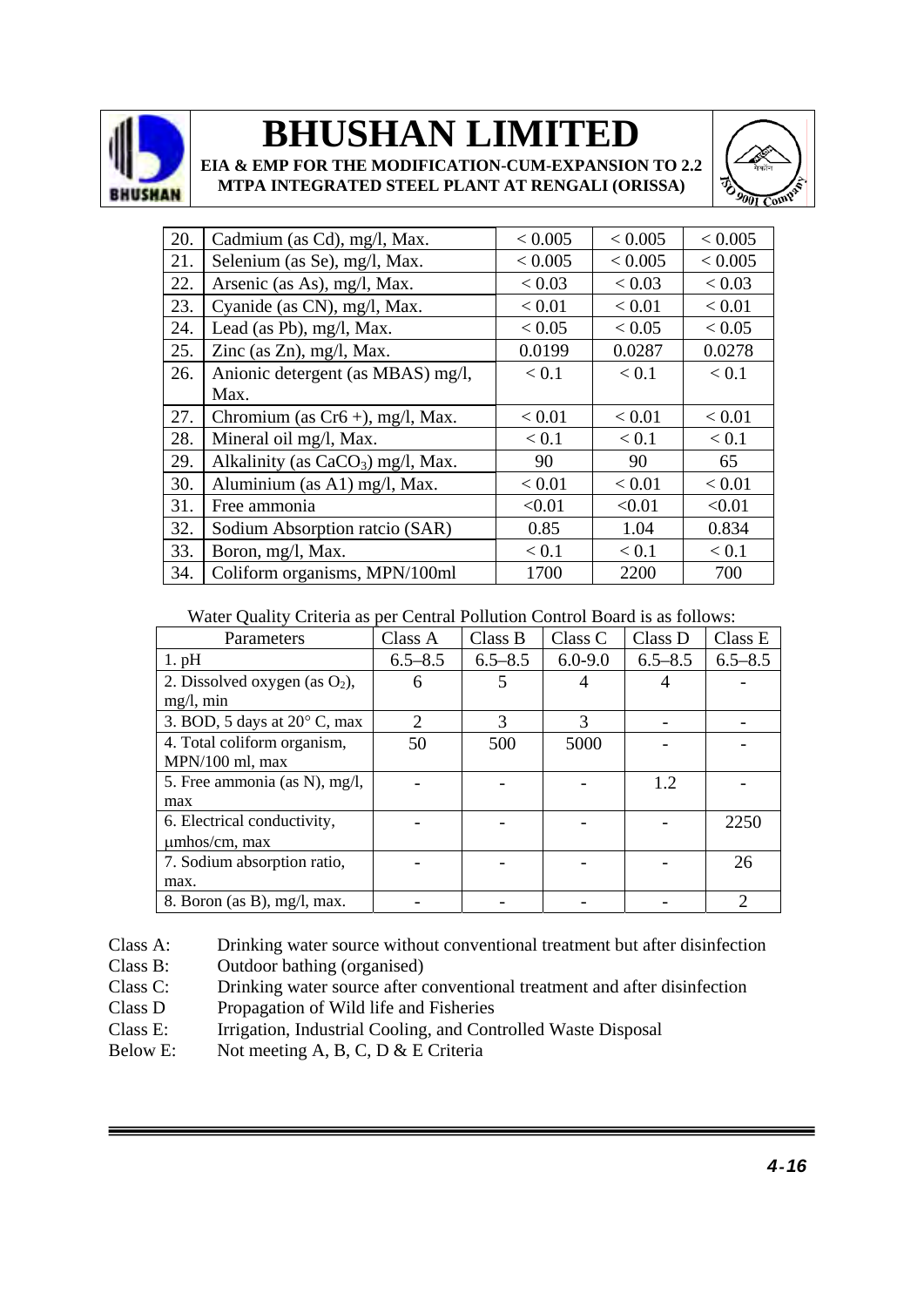



#### 4.6.2 Ground Water Quality

In order to determine the quality of the ground water in the study area, samples were collected from 5 locations, Up-gradient and Down-gradient of the project site.

Samples were collected once during the monitoring season. The results of analysis are given in Table 4.11. In absence of any specific norms for Ground Water Quality, the results have been compared with the standards specified in the IS 10500-1991 (Drinking Water-Specification).

| Sl.                  |                                         | *Requirement<br>(desirable | Permissible                      | Results                  |               |                |                          |               |  |
|----------------------|-----------------------------------------|----------------------------|----------------------------------|--------------------------|---------------|----------------|--------------------------|---------------|--|
| N <sub>o</sub>       | Characteristics                         | limits)                    | limits                           | $GW-1$                   | $GW-2$        | $GW-3$         | $GW-4$                   | $GW-5$        |  |
| $\ddot{\phantom{0}}$ |                                         |                            |                                  |                          |               |                |                          |               |  |
|                      |                                         |                            | <b>Essential Characteristics</b> |                          |               |                |                          |               |  |
| 1.                   | Colour, Hazen Units, Max.               | 5                          | 25                               | $<$ 5                    | $<$ 5         | $<$ 5          | $<$ 5                    | $<$ 5         |  |
| 2.                   | Odour                                   | Unobjectio<br>nable        | $\frac{1}{2}$                    | Unobj.                   | Unobj.        | Unobj.         | Unobj.                   | Unobj.        |  |
| 3.                   | Taste                                   | Agreeable                  | $\overline{\phantom{a}}$         | Agreea<br>ble            | Agreea<br>ble | Agreea<br>ble  | Agreea<br>ble            | Agreea<br>ble |  |
| 4.                   | Turbidity, NTU, Max.                    | 5                          | 10                               | $\overline{4}$           | 5             | $\overline{4}$ | $\overline{4}$           | 3             |  |
| 5.                   | pH                                      | 6.5 to 8.5                 | N <sub>o</sub>                   | 7.1                      | 6.3           | 6.6            | 7.1                      | 6.6           |  |
|                      |                                         |                            | Relaxation                       |                          |               |                |                          |               |  |
| 6.                   | Total Hardness (as CaCO <sub>3</sub> ), | 300                        | 600                              | 124                      | 88            | 124            | 156                      | 244           |  |
|                      | mg/l, Max.                              |                            |                                  |                          |               |                |                          |               |  |
| 7.                   | Iron (as Fe), mg/l, Max.                | 0.3                        | 1.0                              | 0.293                    | 0.261         | 0.229          | 0.255                    | 0.225         |  |
| 8.                   | Chloride (as Cl), mg/l, Max.            | 250                        | 1000                             | 21                       | 32            | 51             | 21                       | 105           |  |
| 9.                   | Residual Free Chlorine, mg/l            | 0.2                        | $\overline{\phantom{a}}$         | $\overline{\phantom{a}}$ |               |                | $\overline{\phantom{a}}$ |               |  |
|                      | Min.                                    |                            |                                  |                          |               |                |                          |               |  |
| 10.                  | Fluoride (as F) mg/L, Max.              | 1.0                        | 1.5                              | 1.02                     | 0.185         | 0.118          | 0.817                    | 0.264         |  |
|                      | Desirable Characteristics :             |                            |                                  |                          |               |                |                          |               |  |
| 11.                  | Dissolved Solids mg/l, Max.             | 500                        | 2000                             | 293                      | 196           | 251            | 370                      | 585           |  |
| 12.                  | Calcium (as Ca), mg/l, Max.             | 75                         | 200                              | 27.2                     | 22.4          | 27.2           | 35.3                     | 61.0          |  |
| 13.                  | Magnesium (as Mg), mg/l,                | 30                         | 100                              | 13.6                     | 7.8           | 13.6           | 16.5                     | 22.4          |  |
|                      | Max.                                    |                            |                                  |                          |               |                |                          |               |  |
| 14.                  | Copper (Cu), mg/l, Max.                 | 0.05                       | 1.5                              | < 0.01                   | < 0.01        | < 0.01         | < 0.01                   | < 0.01        |  |
| 15                   | Manganese (as Mn), mg/l,                | 0.1                        | 0.3                              | 0.038                    | 0.035         | 0.019          | 0.022                    | 0.055         |  |
|                      | Max.                                    |                            |                                  |                          |               |                |                          |               |  |
| 16.                  | Sulphate (as $SO_4$ ), mg/l,            | 200                        | 400                              | 11                       | 3             | 5              | 10                       | $\mathbf{1}$  |  |
|                      | Max.                                    |                            |                                  |                          |               |                |                          |               |  |
| 17.                  | Nitrate (as $No3$ ), mg/l, Max.         | 45                         | 100                              | 0.27                     | 19.7          | 67.8           | 0.51                     | 71            |  |
| 18.                  | Phenolic Compounds (as $C_6$            | 0.001                      | 0.002                            | < 0.001                  | < 0.00        | < 0.001        | < 0.001                  | < 0.00        |  |

#### Table 4.11: Results of Ground Water Analysis DATE OF SAMPLING : 19.03.2005 to 23.03.2005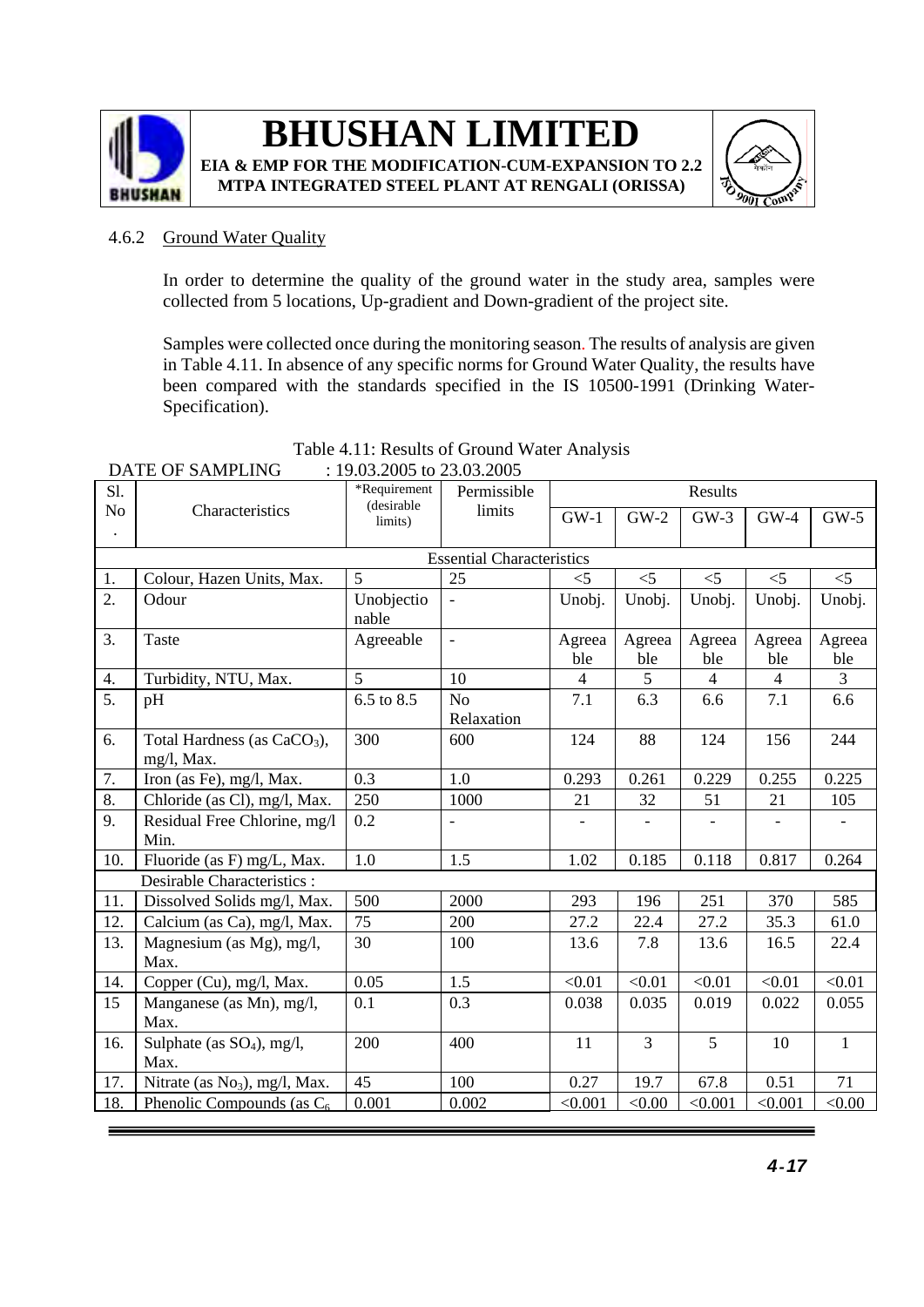

**EIA & EMP FOR THE MODIFICATION-CUM-EXPANSION TO 2.2 MTPA INTEGRATED STEEL PLANT AT RENGALI (ORISSA)**



| Sl.            |                                | *Requirement<br>(desirable | Permissible   |         |        | Results |         |        |
|----------------|--------------------------------|----------------------------|---------------|---------|--------|---------|---------|--------|
| N <sub>o</sub> | Characteristics                | limits)                    | limits        | $GW-1$  | $GW-2$ | $GW-3$  | $GW-4$  | $GW-5$ |
| $\bullet$      |                                |                            |               |         |        |         |         |        |
| 19.            | Mercury (as Hg), mg/l, Max.    | 0.001                      | No relaxation | < 0.000 | < 0.00 | < 0.000 | < 0.000 | < 0.00 |
|                |                                |                            |               | 5       | 05     | 5       | 5       | 05     |
| 20.            | Cadmium (as Cd), mg/l,         | 0.01                       | No relaxation | < 0.005 | < 0.00 | < 0.005 | < 0.005 | < 0.00 |
|                | Max.                           |                            |               |         | 5      |         |         | 5      |
| 21.            | Selenium (as Se), mg/l, Max.   | 0.01                       | No relaxation | < 0.005 | < 0.00 | < 0.005 | < 0.005 | < 0.00 |
|                |                                |                            |               |         | 5      |         |         | 5      |
| 22.            | Arsenic (as As), mg/l, Max.    | 0.05                       | No relaxation | < 0.03  | < 0.03 | < 0.03  | < 0.03  | < 0.03 |
| 23.            | Cyanide (as CN), mg/l, Max.    | 0.05                       | No relaxation | < 0.01  | < 0.01 | < 0.01  | < 0.01  | < 0.01 |
| 24.            | Lead (as Pb), mg/l, Max.       | 0.05                       | No relaxation | < 0.05  | < 0.05 | < 0.05  | < 0.05  | < 0.05 |
| 25.            | Zinc (as $Zn$ ), mg/l, Max.    | 5.0                        | 15            | 0.554   | 0.887  | 0.504   | 0.338   | 0.224  |
| 26.            | Anionic detergent (as          | 0.2                        | 1.0           | < 0.1   | < 0.1  | < 0.1   | < 0.1   | < 0.1  |
|                | MBAS) mg/l, Max.               |                            |               |         |        |         |         |        |
| 27.            | Chromium (as $Cr6 +$ ), mg/l,  | 0.05                       | No relaxation | < 0.01  | < 0.01 | < 0.01  | < 0.01  | < 0.01 |
|                | Max.                           |                            |               |         |        |         |         |        |
| 28.            | Mineral oil mg/l, Max.         | 0.01                       | 0.03          | < 0.1   | < 0.1  | < 0.1   | < 0.1   | < 0.1  |
| 29.            | Alkalinity (as $CaCO3$ ) mg/l, | 200                        | 600           | 180     | 70     | 30      | 250     | 30     |
|                | Max.                           |                            |               |         |        |         |         |        |
| 30.            | Aluminium (as A1) mg/l,        | 0.03                       | 0.2           | < 0.1   | < 0.1  | < 0.1   | < 0.1   | < 0.1  |
|                | Max.                           |                            |               |         |        |         |         |        |
| 31.            | Boron, mg/l, Max.              | 1.0                        | 5             | < 0.01  | < 0.01 | < 0.01  | < 0.01  | < 0.01 |

IS 10500 ( 1991) : Norms for drinking water.

It can be seen from the analysis results that all the parameters of the ground water are well within the desirable limits of drinking water excepts pH, Total dissolved solids (TDS), nitrate and alkalinity. In study area, all the ground water pH was measured slightly acidic. However, all the sample pH was found well within the desirable range of pH  $(6.5 - 8.5)$ except at GW2 (Waste Dumpsite, Rengali). At GW2, pH was measured lower than the low limit. In all the locations, TDS was found under the desirable limit, except at GW5 (Kurebaga village) where it was slightly exceeding the desirable limits. Nitrate was exceeding the desirable limit at GW3 (Gumkarma village) and GW5 (Kurebaga village), whereas the alkalinity at GW4 (Landupalli). However, these parameters (TDS, Nitrate and Alkalinity) are to be found under the permissible limits in the absence of alternate source of drinking water as per IS : 10500-1991 (Drinking water specification.)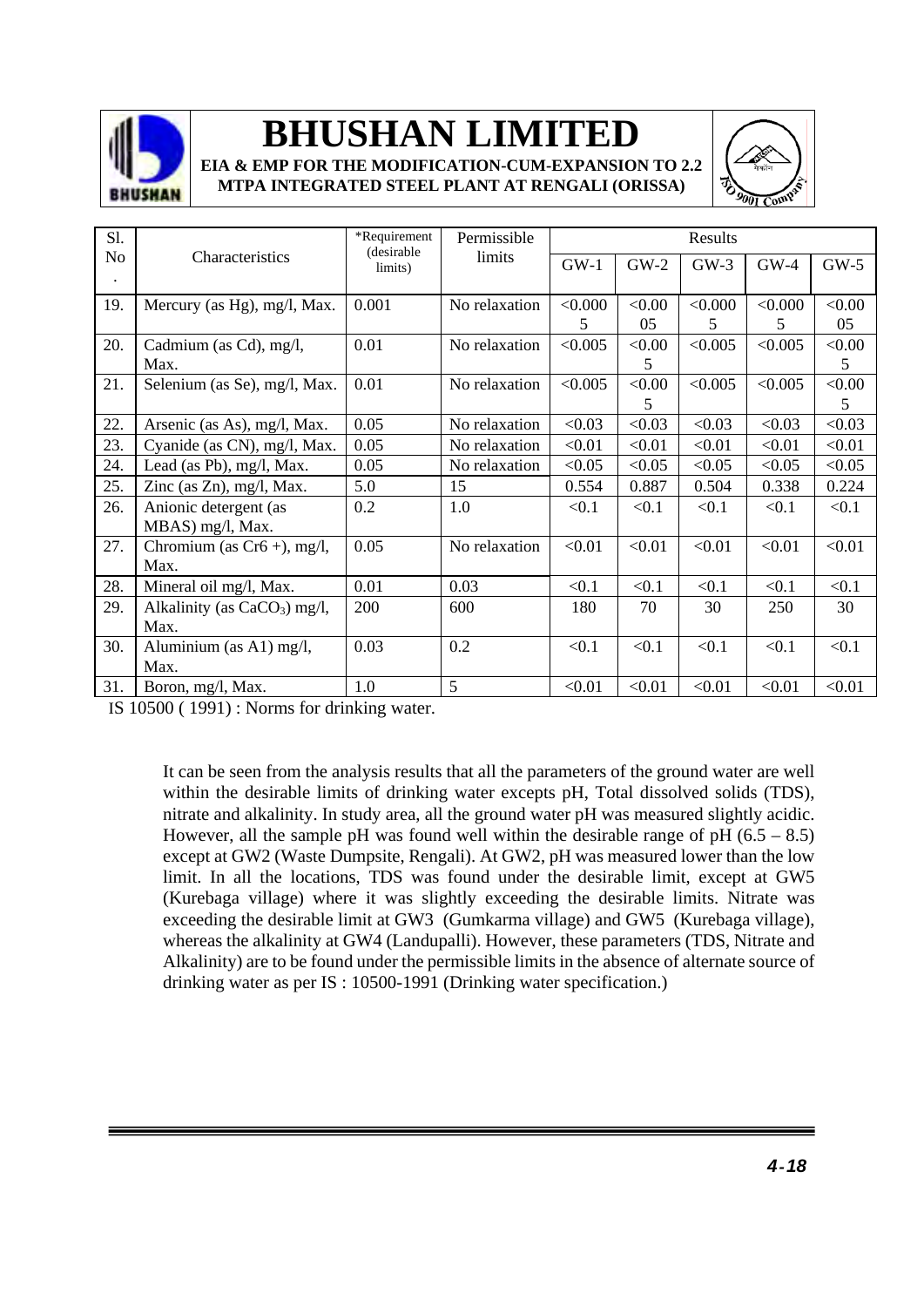

**EIA & EMP FOR THE MODIFICATION-CUM-EXPANSION TO 2.2 MTPA INTEGRATED STEEL PLANT AT RENGALI (ORISSA)**



### **4.7 SOIL**

In order to have an idea about the soil quality in and around the project area, samples of topsoil were collected once from the five locations viz.

- 1. Landupalli Village(S1)
- 2. Gumkarma Village (S2)
- 3. Patrapalli Village (S3)
- 4. Thelkoli Village, Plant site (S4)
- 5. Sirpura Village (S5).

The results of analysis are given in Tables 4.12, 4.13, 4.14, 4.15 and 4.16.

| Characteristics      |                |                 | Results        |              |                 |
|----------------------|----------------|-----------------|----------------|--------------|-----------------|
|                      | S <sub>1</sub> | S <sub>2</sub>  | S <sub>3</sub> | S4           | S <sub>5</sub>  |
| Colour               | Whitish        | <b>Blackish</b> | Reddish        | Reddish      | <b>Blackish</b> |
|                      | <b>Brown</b>   | <b>Brown</b>    | <b>Brown</b>   | <b>Brown</b> | <b>Brown</b>    |
| Texture              | Sandy          | Loam            | Sandy Loam     | Sandy        | Sandy           |
|                      | Loam           |                 |                | Loam         | Loam            |
| Bulk Density (gm/cc) | 1.34           | 1.32            | 1.44           | 1.41         | 1.33            |
|                      |                |                 |                |              |                 |
| Holding<br>Water     | 29.06          | 34.2            | 35.51          | 34.45        | 33.44           |
| Capacity (%)         |                |                 |                |              |                 |

### Table 4.12: Physical Properties of Soil Samples

Table 4.13: Chemical Properties of Soil Samples

| Characteristics |              | Results        |                |                |         |                |  |
|-----------------|--------------|----------------|----------------|----------------|---------|----------------|--|
|                 |              | S <sub>1</sub> | S <sub>2</sub> | S <sub>3</sub> | S4      | S <sub>5</sub> |  |
| Type of Land    |              | Agricul        | Agricul-tural  | Agricul-       | In-side | Agricul        |  |
|                 |              | -tural         |                | tural          | plant   | -tural         |  |
| <b>PH</b>       |              | 5.6            | 5.7            | 6.0            | 5.0     | 5.1            |  |
|                 |              |                |                |                |         |                |  |
| Electrical      | Conductivity | 41.2           | 39.7           | 31.5           | 27.4    | 37.9           |  |
| $(\mu s/cm)$    |              |                |                |                |         |                |  |

Soil pH plays a very important role in the availability of nutrients. The composition of the soil microbial community is also dependent on the soil pH. In the study area the soil samples had low pH.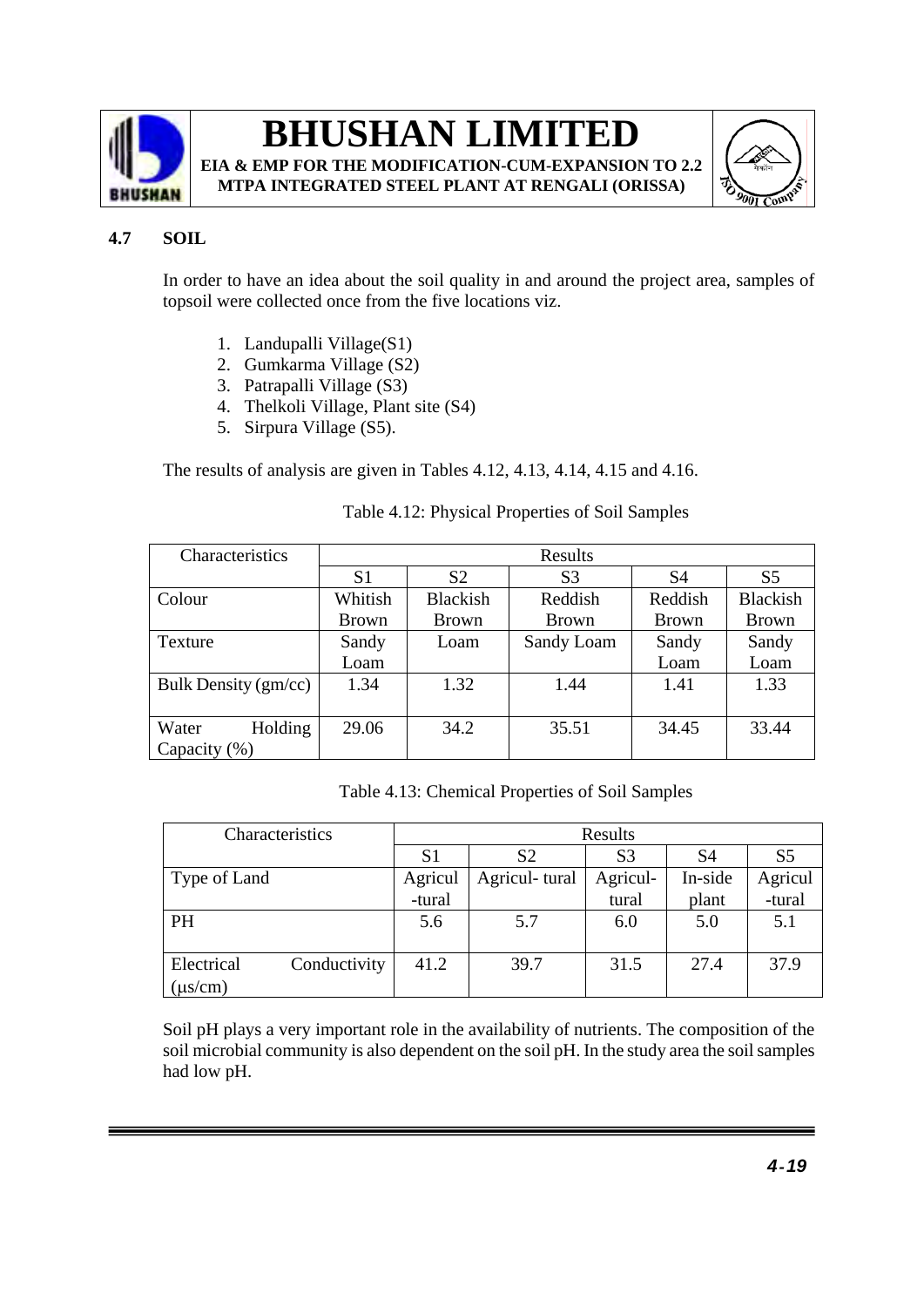



Electrical conductivity is a measure of the concentration of soluble salts and ionic activity. Salt concentration is directly proportional to the osmotic pressure, which governs the process of osmosis in the soil – plant system. In the tested soil samples, S1 and S5 had slightly high electrical conductivity in comparison to S2, S3 and S4. Results of pH, Conductivity of the tested soil samples are given in Table 4.13.

| <b>Nutrients and Ratings</b>                                                                           |        |                | Results        |           |                |  |
|--------------------------------------------------------------------------------------------------------|--------|----------------|----------------|-----------|----------------|--|
|                                                                                                        | S1     | S <sub>2</sub> | S <sub>3</sub> | <b>S4</b> | S <sub>5</sub> |  |
| Organic Carbon (%) and Rating                                                                          | 0.61   | 1.138          | 0.251          | 0.381     | 0.98           |  |
|                                                                                                        | Medium | High           | Low            | Low       | High           |  |
| Organic Matter (%)                                                                                     | 1.45   | 2.40           | 0.80           | 1.04      | 2.11           |  |
| Available Nitrogen (kg/ha)<br>and                                                                      | 345    | 413            | 195            | 220       | 391            |  |
| Rating                                                                                                 | Medium | Medium         | Low            | Low       | Medium         |  |
| Available Phosphorus (kg/ha) and                                                                       | 28     | 31             | 22             | 25        | 35             |  |
| Rating                                                                                                 | High   | High           | Medium         | Medium    | High           |  |
| Available Potassium (kg/ha) and                                                                        | 151    | 216            | 148            | 158       | 189            |  |
| Rating                                                                                                 | Medium | Medium         | Medium         | Medium    | Medium         |  |
| Ratings Based on:                                                                                      |        |                |                |           |                |  |
| Organic Carbon<br>: $< 0.50 - Low$ ; 0.50 to 0.75 – Medium; $> 0.75 - High$                            |        |                |                |           |                |  |
| Available Nitrogen<br>: $\langle 280 - \text{Low}$ ; 280 to 560 – Medium; $> 560 - \text{High}$        |        |                |                |           |                |  |
| Available Phosphorus : $\langle 10 - Low; 10 \text{ to } 25 - Medium; \rangle$ > 25 - High             |        |                |                |           |                |  |
| : $\langle 120 - \text{Low}$ ; 120 to 280 – Medium; $>280 - \text{High}$<br><b>Available Potassium</b> |        |                |                |           |                |  |

| Table 4.14: Available Major Nutrients in Soil |
|-----------------------------------------------|
|-----------------------------------------------|

Organic Carbon, Nitrogen and Phosphorus are limiting nutrients, especially Phosphorus. In the tested soil samples, availability of phosphorus was high in S1, S2 and S5 whereas in S3 and S4 it was found in medium concentration. These indicate that the fertility of the soil in the project site area is low in respect to other location. Nitrogen and organic carbon are low in the soil of the project area indicating that these areas have low fertility. Low Organic Carbon and Low Available Nitrogen in case of S4 soil also indicates low fertility of the proposed project site soil.

|  | Table 4.15: Available Micronutrients |  |
|--|--------------------------------------|--|
|  |                                      |  |

| <b>Micro Nutrient</b> | Results (in mg/kg) |                |                |      |                |
|-----------------------|--------------------|----------------|----------------|------|----------------|
|                       | S <sub>1</sub>     | S <sub>2</sub> | S <sub>3</sub> | S4   | S <sub>5</sub> |
| Iron                  | 141.3              | 41.5           | 26.8           | 61.3 | 121.8          |
| Copper                | 1.62               | 1.46           | 1.85           | 1.11 | 2.9            |
| Zinc                  | 1.8                | 2.8            | 0.98           | 0.97 | 1.8            |
| Manganese             | 9.71               | 11.8           | 9.3            | 22.8 | 24.7           |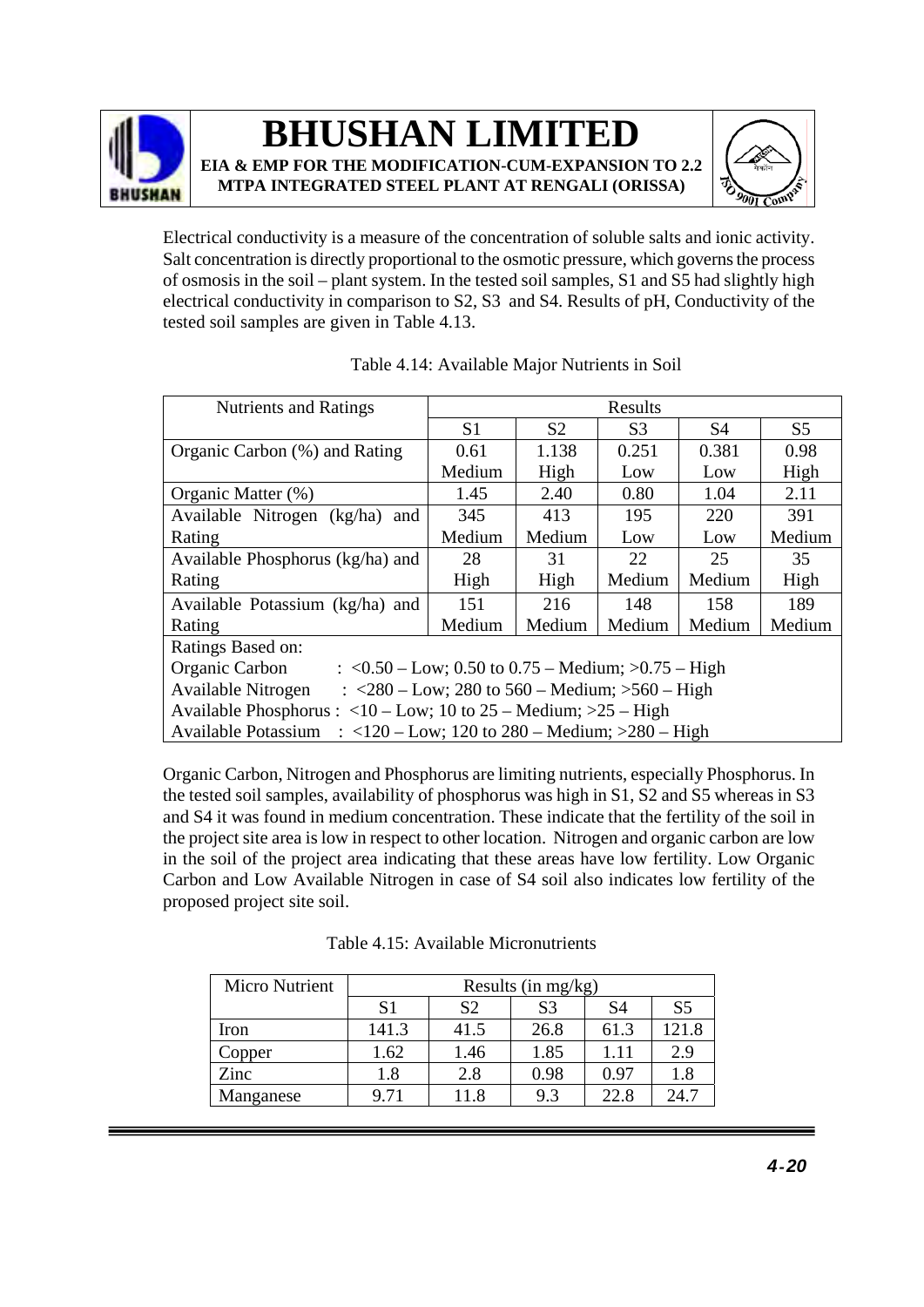



Soil micro–nutrients also play an important role in the growth and development of plants. Soil micro–nutrient analysis can be employed as a diagnostic tool for predicting the possibility of deficiency of a nutrient and the profitability of its application. For this it is necessary to fix the critical limits. The critical limit of a micro–nutrient is that content of extractable nutrient at or below which plantation practised on it will produce a positive response to its application. The critical limits of copper, zinc and iron are 0.20 – 0.66 mg/kg,  $0.50 - 0.65$  mg/kg and  $4.5 - 6.0$  mg/kg, respectively. Results of available micronutrient in the tested soil samples are given in table 4.15. It can be seen that in all the soil samples micronutrient levels are fairly high. Copper and Iron is high in all the tested soil samples. Since in study area, results indicate that the level of Zn is just above the critical limits and it is available in moderate concentration may be helpful in plant growth. However it must be noted that very high concentrations of one or more micro–nutrients may be detrimental to plant growth and soil fertility may be adversely affected.

| Cations                                                                      |                |                | Results        |       |                |
|------------------------------------------------------------------------------|----------------|----------------|----------------|-------|----------------|
|                                                                              | S <sub>1</sub> | S <sub>2</sub> | S <sub>3</sub> | S4    | S <sub>5</sub> |
| Calcium (meq/100 gm)                                                         | 2.50           | 5.7            | 4.20           | 2.36  | 2.54           |
|                                                                              | (39%)          | (58%)          | (46%)          | (49%) | (42%)          |
| Magnesium (meq/100 gm)                                                       | 2.62           | 2.30           | 3.58           | 1.26  | 1.88           |
|                                                                              | $(41\%)$       | (24%)          | (39%)          | (26%) | (31%)          |
| Sodium (meq/100 gm)                                                          | 0.24           | 0.57           | 0.32           | 0.27  | 0.35           |
|                                                                              | (4%)           | (6%)           | $(4\%)$        | (6%)  | (6%)           |
| Potassium (meq/100 gm)                                                       | 1.01           | 1.21           | 1.05           | 0.92  | 1.29           |
|                                                                              | (16%)          | (12%)          | $(11\%)$       | (19%) | (21%)          |
| Total Bases (meq/100 gm)                                                     | 6.37           | 9.78           | 9.15           | 4.81  | 6.06           |
| Values within bracket represent % of respective cation of the total cations. |                |                |                |       |                |

Table 4.16: Exchangeable Cations in Soil Samples

The results of exchangeable cation in tested soil of study area are presented in table 4.16. The results indicate that calcium and magnesium constitute the major part of the exchangeable cations in all the soils, whereas the sodium and potassium constitutes only a minor proportion.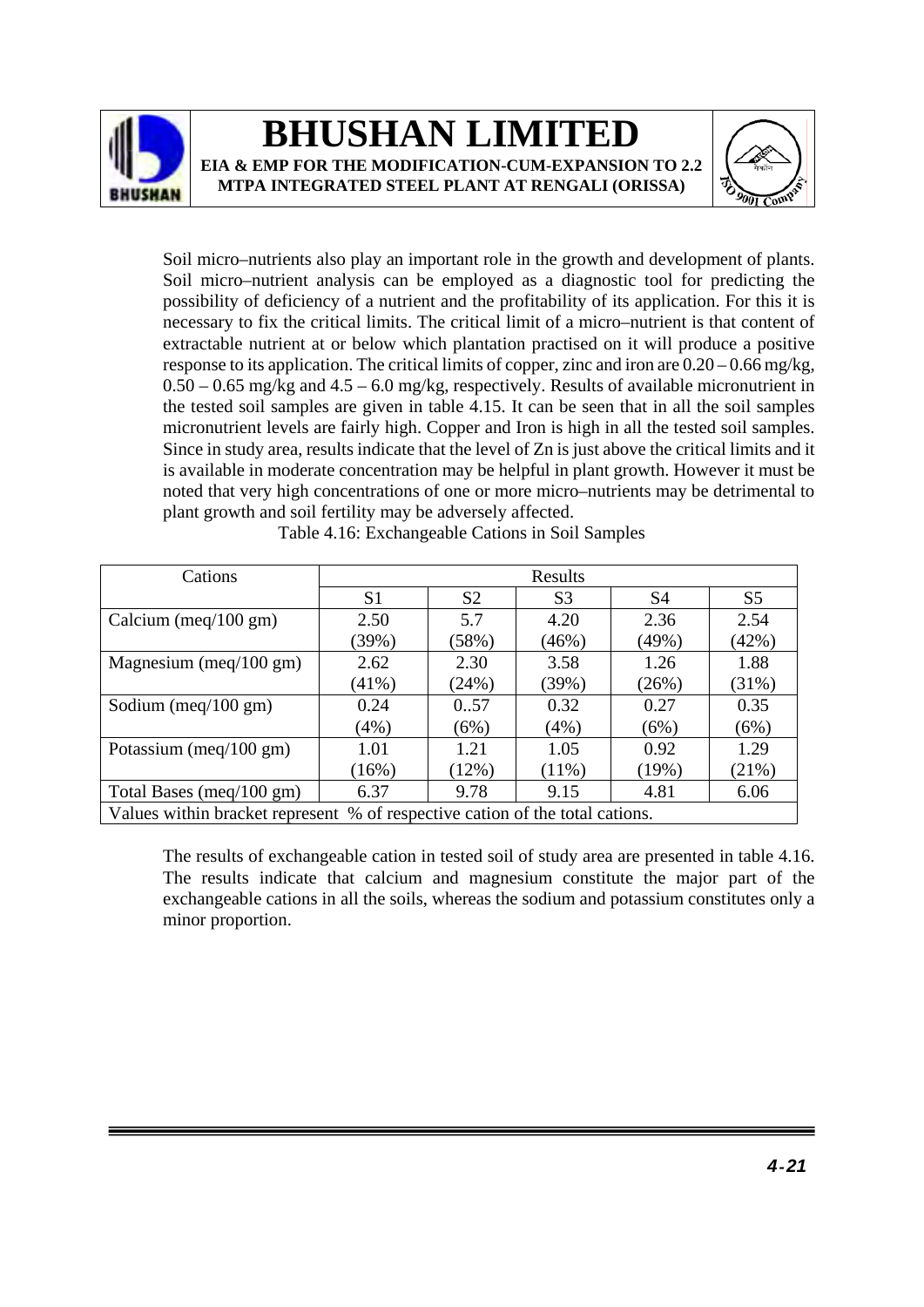

### **BHUSHAN LIMITED EIA & EMP FOR THE MODIFICATION-CUM-EXPANSION TO 2.2**

**MTPA INTEGRATED STEEL PLANT AT RENGALI (ORISSA)**



### **4.8 ECOLOGICAL FEATURES**

The study area is sparsely populated and the nearest population centers Jharsuguda town and Sambalpur town are located at a distance of 16 km and 45 km respectively from the project site. The study area consists of a terrestrial area and an aquatic area.

### 4.8.1 Terrestrial Ecology

The list of plants commonly found in the area is given in Table 4.17.Table 4.17: List of Plants Commonly Found in the Study Area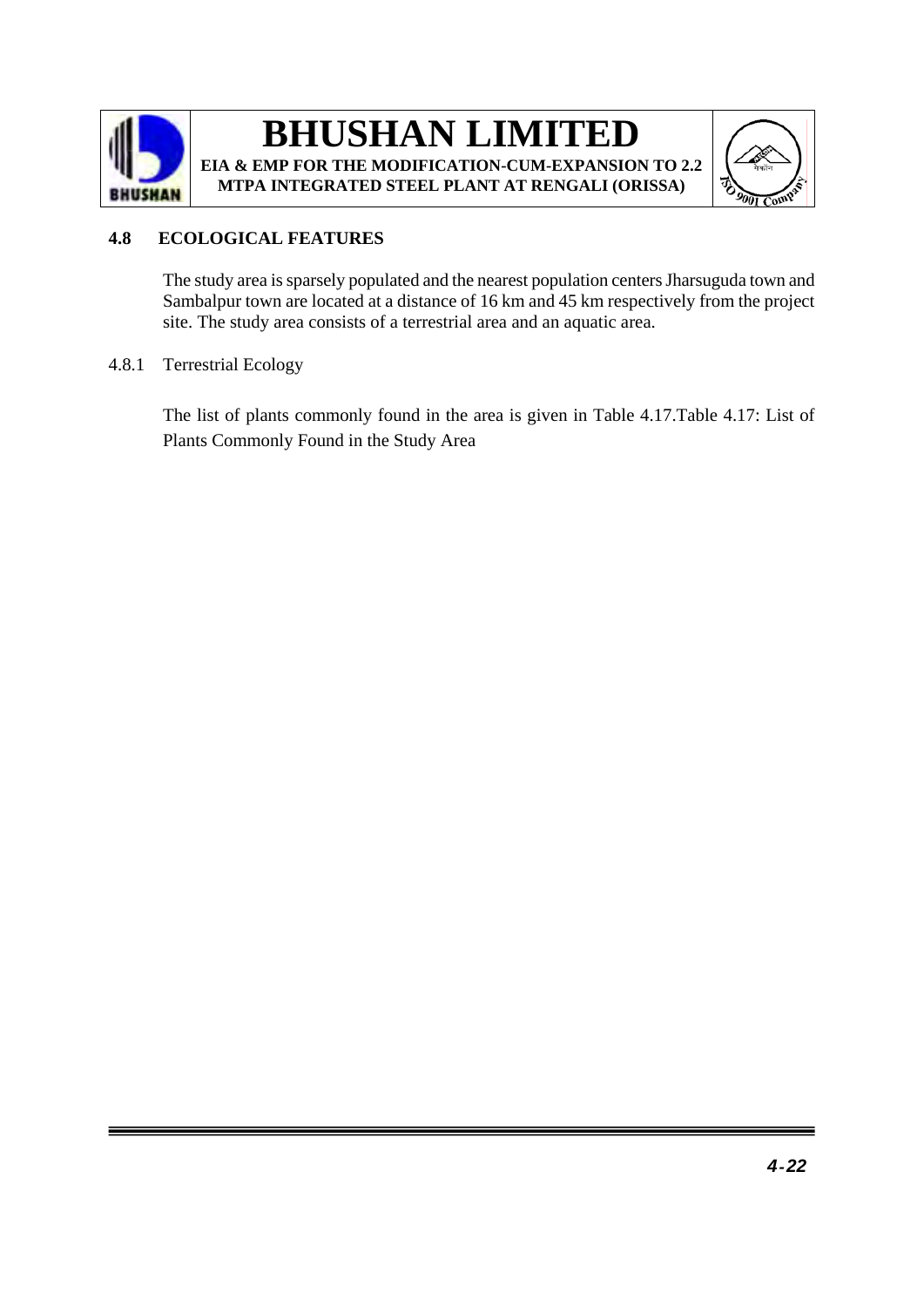

**EIA & EMP FOR THE MODIFICATION-CUM-EXPANSION TO 2.2 MTPA INTEGRATED STEEL PLANT AT RENGALI (ORISSA)**



| Sl. No.        | <b>Common Name</b>   | <b>Scientific Name</b>      |
|----------------|----------------------|-----------------------------|
| 1              | Sal                  | Shorea robusta              |
| $\overline{2}$ | Mahua                | Madhuca indica              |
| 3              | Tendu                | Diospyros melanoxylon       |
| $\overline{4}$ | <b>Bat</b>           | Ficus bengalensis           |
| 5              | Ashattha             | F. religiosa                |
| 6              | Dumar                | F. hispida                  |
| $\overline{7}$ | Neem                 | Azadirachta indica          |
| 8              | Kusum                | Schleichera trijuga         |
| 9              | Aam                  | Mangifera indica            |
| 10             | Kathal               | Artocarpus heterophylla     |
| 11             | Arjun                | Terminalia arjuna           |
| 12             | Harra                | T. chebula                  |
| 13             | Asan                 | T. tomentosa                |
| 14             | Gamhar               | Gmelina arborea             |
| 15             | Bija                 | Pterocarpus marsupium       |
| 16             | <b>Sisoo</b>         | Dalbergia sisoo             |
| 17             | Karan                | Adina cordifolia            |
| 18             |                      | Cleisanthus spp.            |
| 19             | Papra                | Gardenia spp.               |
| 20             | Harshringar (Sheuli) | Nyctanthes arbotristis      |
| 21             | Kachnar              | Bauhinia spp.               |
| 22             | Dhaura               | Woodfordia fruticosa        |
| 23             | Tal                  | <b>Borassus flabellifer</b> |
| 24             | Khajur               | Phoenix spp.                |
| 25             | Jam                  | Syzigium cumini             |
| 26             | Ber, Kul             | Zizyphus spp.               |
| 27             | Palash               | Butea frondosa              |

Forest Land:

There is no reserve forest within 7.0 km of existing plant site. However, there are several reserve forests beyond 7 km of the project site. These include Kurebaga R.F (12 km NE) Ghichamura R.F. (16 km SE or E), Rampur R.F. (11.0 km WNW), Katikela R.F. (11 km NE) and Patrapali R.F. (9.0 km West).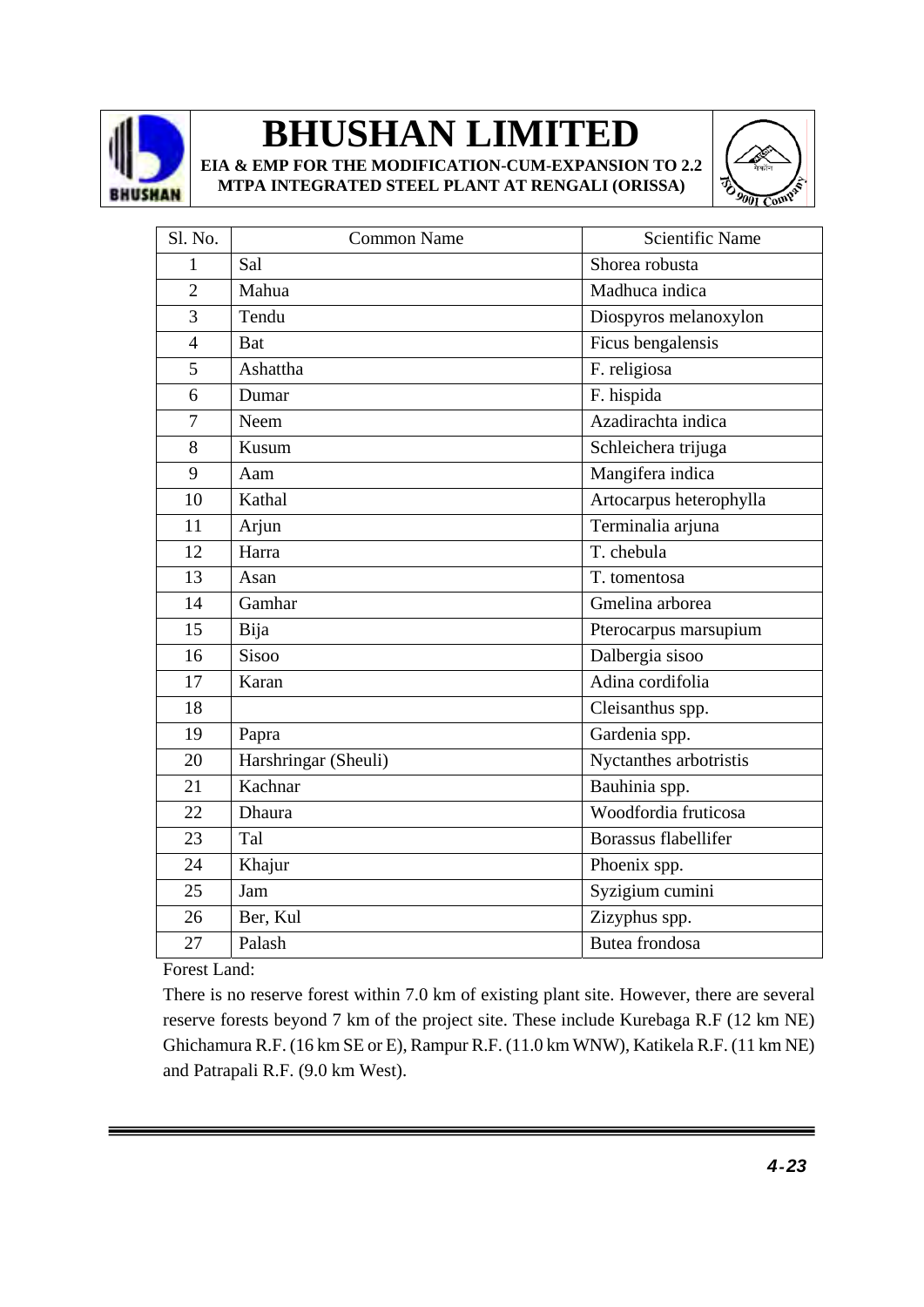

### **BHUSHAN LIMITED EIA & EMP FOR THE MODIFICATION-CUM-EXPANSION TO 2.2**

**MTPA INTEGRATED STEEL PLANT AT RENGALI (ORISSA)**



The forests fall broadly within subgroup Tropical Dry Deciduous Forest and Dry Mixed Deciduous Forests. The forest crop varies from compartment to compartment with density varying from 0.4 to 0.7. Bamboo occurs in abundance and can be found all over the area. It occurs mainly as under-story with some pure patches. Sal occurs at foothills in moister pockets in valleys and in small isolated patches. Natural regeneration of tree species is poor, whereas that of bamboo is adequate, which leads to the conclusion that with concentrated filling the aggressive bamboo growth may replace the tree species completely, particularly over the hill slopes.

The forest of the region will be described as forest falling under project site and forest in the study area. It is difficult to distinguish at the two but for the purpose of the EIA report it is being described separately.

Forest in project site:

The forests in the project site are in small patches dominated by sal with old stands as well as secondary regenerated from cut stumps.

The common species found in these forests are Shorea robusta, Buchanania lanzans, Madhuca indica, Schleichera trijuga. The undergrowth is mostly dominated by Diospyros melanoxylon, Gmelina arborea, Pterocarpus sp. Dalbergia sp.

In the study area Shorea robusta is the most dominant species with co-dominants as Madhuca indica, Dendrocalamus strictus, Gmelina arborea, Pterocarpus marsupium, Dalbergia sisssoo etc.

### Agricultural Land:

The principal agricultural crop is paddy. But other crops like pulses, wheat and vegetables are also grown due to availability of irrigation water. The soil characteristic ranges from heavy clay with kankar to loamy to sandy loam.

### Waste Land:

At places where soil condition is not proper for plant growth or places where soil is over exploited the land is completely denuded with vegetation except for the wasteland species and weeds. This type of land basically comprises species like: Calotropis spp, Ipomea sp, Mimosa pudica, Lantana sp, Xanthium sp, Cassia sp, Ageratum sp, etc.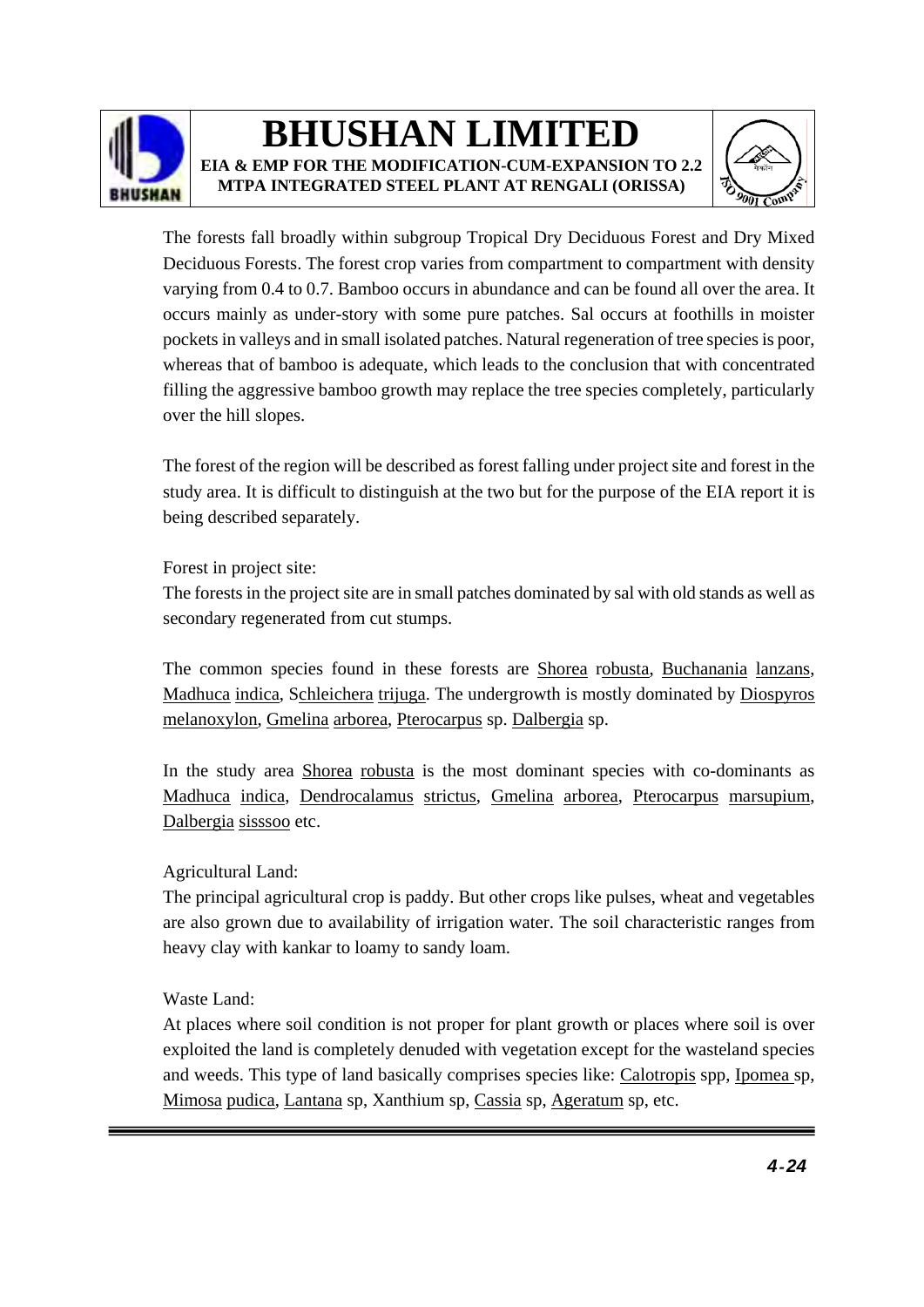

**EIA & EMP FOR THE MODIFICATION-CUM-EXPANSION TO 2.2 MTPA INTEGRATED STEEL PLANT AT RENGALI (ORISSA)**



### Vegetation near Human Habitation:

Near the villages, the vegetation pattern has abruptly changed from that what it is seen in the forest areas. The common species are those which are useful to the human beings. The species commonly found are Mangifera indica, Madhuca indica, Psidium guava, Syzigium jambolana, Tamarindus indica, Pheonix sp, Artocarpus heterophylla etc.

### Wild Life:

The project area is bounded by Jharsuguda, titlagarh railway line on the east, state high way No. 10 on the west side and a village road to sripura on the north.

The reserve forests located around the project are:

- 1. Ghichamora RF 16.0 km
- 2. Batramunda RF 8.0 km
- 3. Babu Chakulia RF- 7.0 km
- 4. Kurebagha RF 12.0 km
- 5. Rampur RF 11.0 km
- 6. Katikela RF 11.0 km
- 7. Patrapalli RF 9.0 km

The nearest wildlife sanctury is Debrigarh wild life sanctury which is located on the other side of Hirakud reservoir and is about 45 km away from the project site. The other wildlife sanctury of the district is Badromar wild life sanctury which is about 50 km away from project site. Hence the project and surrounding area is not contiguous to any wild life habitat. Through no wild life of significance do occurs in this patch, species like jackals, pythone, cobra, yellow monitor, lizzards, hares besides ground birds like quails and patriges can be rarely seen. Other birds which are seen are parakeets, common hyna etc.

Based on actual field verification and interaction with local people and forest staff it is observed that very few of the listed common wild animals and common birds are actually found in the project area. Also because of high anthropogenic pressure due to the highway and consequent development of human and industrial activity it is not been conducive for wildlife to inhabit the area.

The list of wild mammals and reptiles found in the study area are listed in Table 4.18.

Table 4.18: List of Wild Mammals Found in the Study Area Common Name Scientific Name Status (As per Red Schedule of Wildlife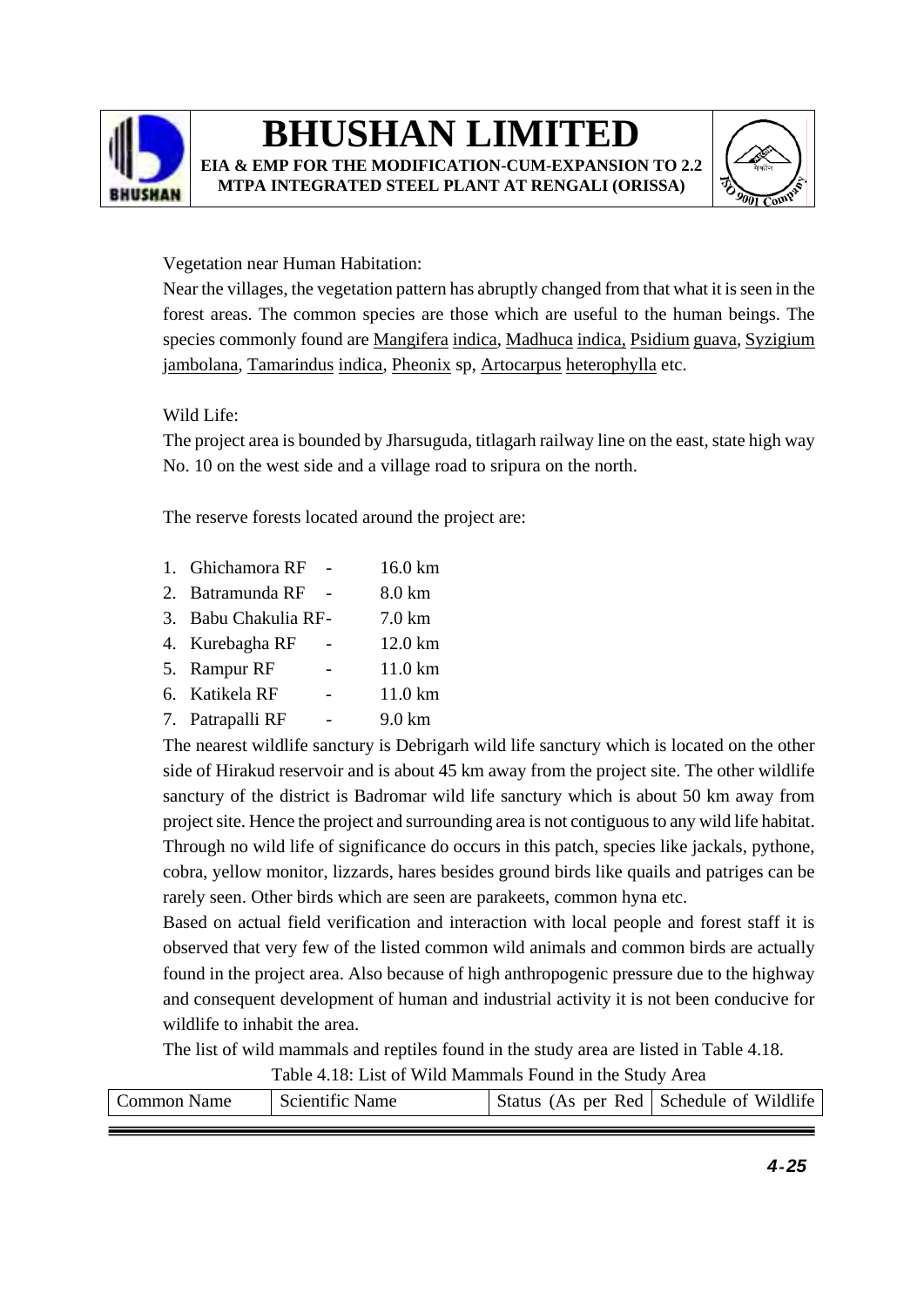

**EIA & EMP FOR THE MODIFICATION-CUM-EXPANSION TO 2.2 MTPA INTEGRATED STEEL PLANT AT RENGALI (ORISSA)**



|                           |                         |                | Data Book of Indian<br>Protection<br>Act<br>in |  |
|---------------------------|-------------------------|----------------|------------------------------------------------|--|
|                           |                         | Animals)       | which listed                                   |  |
| A. Mammals                |                         |                |                                                |  |
| Sloth bear                | Melursus ursinus        |                | $\mathbf{I}$                                   |  |
| Common jungle cat         | Felis chans             |                | $\mathbf{I}$                                   |  |
| Hyaena                    | Hyaena hyaena           |                | III                                            |  |
| Civet                     | Vivera indica           |                | $\mathbf{I}$                                   |  |
| Common mongoose           | Herpestres edwardsii    |                | IV                                             |  |
| Jackal                    | Canis aureus            | $\overline{a}$ | II, V                                          |  |
| Wild dog                  | Cuon alpinus            |                | $\mathbf{I}$                                   |  |
| <b>Fox</b>                | Vulpes bengalensis      |                | $\mathbf{I}$                                   |  |
| Giant<br>Indian           | Ratufa indica           |                | $\mathbf{I}$                                   |  |
| Squirrel                  |                         |                |                                                |  |
| Porcupine                 | Hystrix indica          |                | IV                                             |  |
| Common hares              | Lepas sp.               | $\overline{a}$ | IV                                             |  |
| Wild boar                 | Sus scrofa              |                | III                                            |  |
| Nilgai                    | Boselaphus tragocamelus |                | III                                            |  |
| <b>Barking</b> deer       | Muntiacus muntiacus     |                | III                                            |  |
| Sambar                    | Cervus unicolor         |                | III                                            |  |
| Spotted deer              | Axis axis               |                | III                                            |  |
| Striped<br>Palm           | Funambulus palmatum     |                | IV                                             |  |
| Squirrel                  |                         |                |                                                |  |
| Rhesus monkey             | Macaca mulata           | $\overline{a}$ | $\mathbf{I}$                                   |  |
| <b>B.</b> Reptiles        |                         |                |                                                |  |
| <b>Indian Cobra</b>       | Naja naja               |                | $\mathbf{I}$                                   |  |
| Yellow rat Snake          | Ptyas mucosus           |                | $\mathbf{I}$                                   |  |
| Common Krait              | Bungarus caeruleus      |                | IV                                             |  |
| Russel's Viper            | Vipera russelii         |                | $\mathbf{I}$                                   |  |
| <b>Checkered Keelback</b> | Xenochropis piscator    |                | $\mathbf{I}$                                   |  |

The spotted deer usually inhabits on the lower slope of the hills and is found in grassy blanks near village sites. Herds of 10-12 are at times seen when rabi crops are on. Sambar occurs in limited numbers in all the forest areas of Barapahr hills and Meghpal. Wild dogs are common in Basiapara-Birsingah block and Bear in Papagga and Goinpuria areas.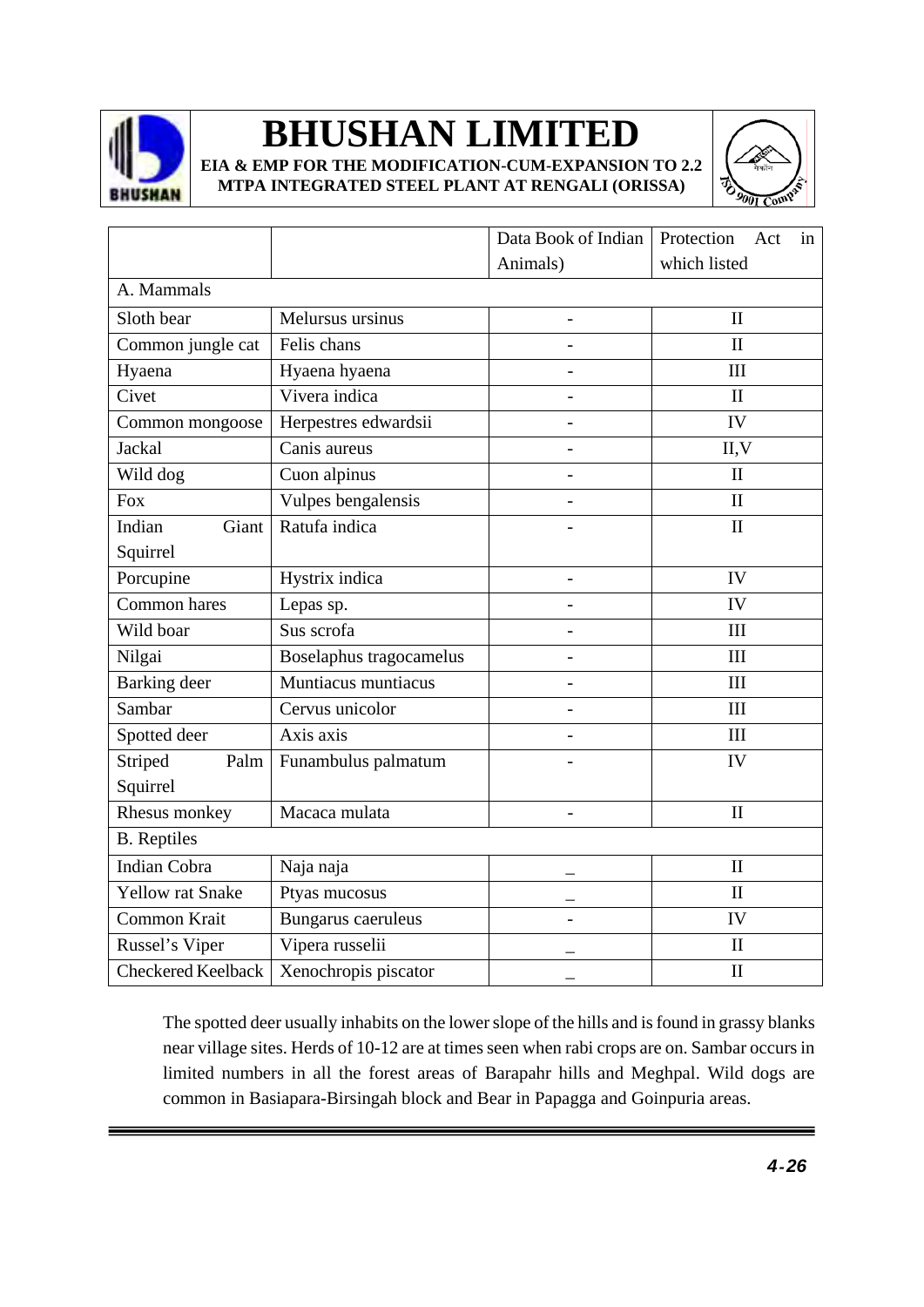



The common snakes found in the region are Kraits and Cobras.

The main Hirakud Dam lies some 15 to 20 km away from site however backwater lies about 6 to 8 km south and south west of the project site. Many of the duck like bird are seen in main reservoir water far away from project site. The birds found in the area are as follows:

| <b>Common Name</b>          | <b>Scientific Name</b> | <b>Status</b> | Schedule of Wildlife    |
|-----------------------------|------------------------|---------------|-------------------------|
|                             |                        |               | Protection Act<br>1n    |
|                             |                        |               | which listed            |
| Paddy Bird                  | Ardeola grayii         | -             | IV                      |
| Large Indian Parakeet       | P. eupatria            |               | IV                      |
| <b>Rose Ringed Parakeet</b> | P. krameri             |               | IV                      |
| <b>Brahminy Duck</b>        | Tadorna ferrugninea    |               | IV                      |
| Pochards                    | Aythya spp             |               | IV                      |
| <b>Red Wattled Lapwing</b>  | Vannelus indicus       |               | IV                      |
| <b>Crow Pheasant</b>        | Centropus sinensis     |               | IV                      |
| Koel                        | Eudynamis scolopacea   |               | IV                      |
| White Breasted kingfisher   | Halcyon smyrnansis     |               | IV                      |
| Small green Bee-eater       | Merops orientalis      |               | IV                      |
| Coot                        | Fulica atra            |               | IV                      |
| Jungle Crow                 | Corvus marorhynchos    |               | $\overline{\mathbf{V}}$ |
| <b>Common Crow</b>          | C. splendens           |               | $\mathbf{V}$            |
| Hill Mynah                  | Gracula religiosa      |               | IV                      |
| Common Mynah                | Acridotheres tristis   |               | IV                      |
| House Sparrow               | Passer domesticus      |               |                         |
| Golden Backed Woodpecker    | Dinopium benghalense   |               | IV                      |
| <b>Red Vent Bulbul</b>      | Pycnonotus cafer       | ÷,            | IV                      |
| <b>Spotted Dove</b>         | Streptopelia chinensis |               | IV                      |

Table 4.19: List of Birds Commonly Found in the Area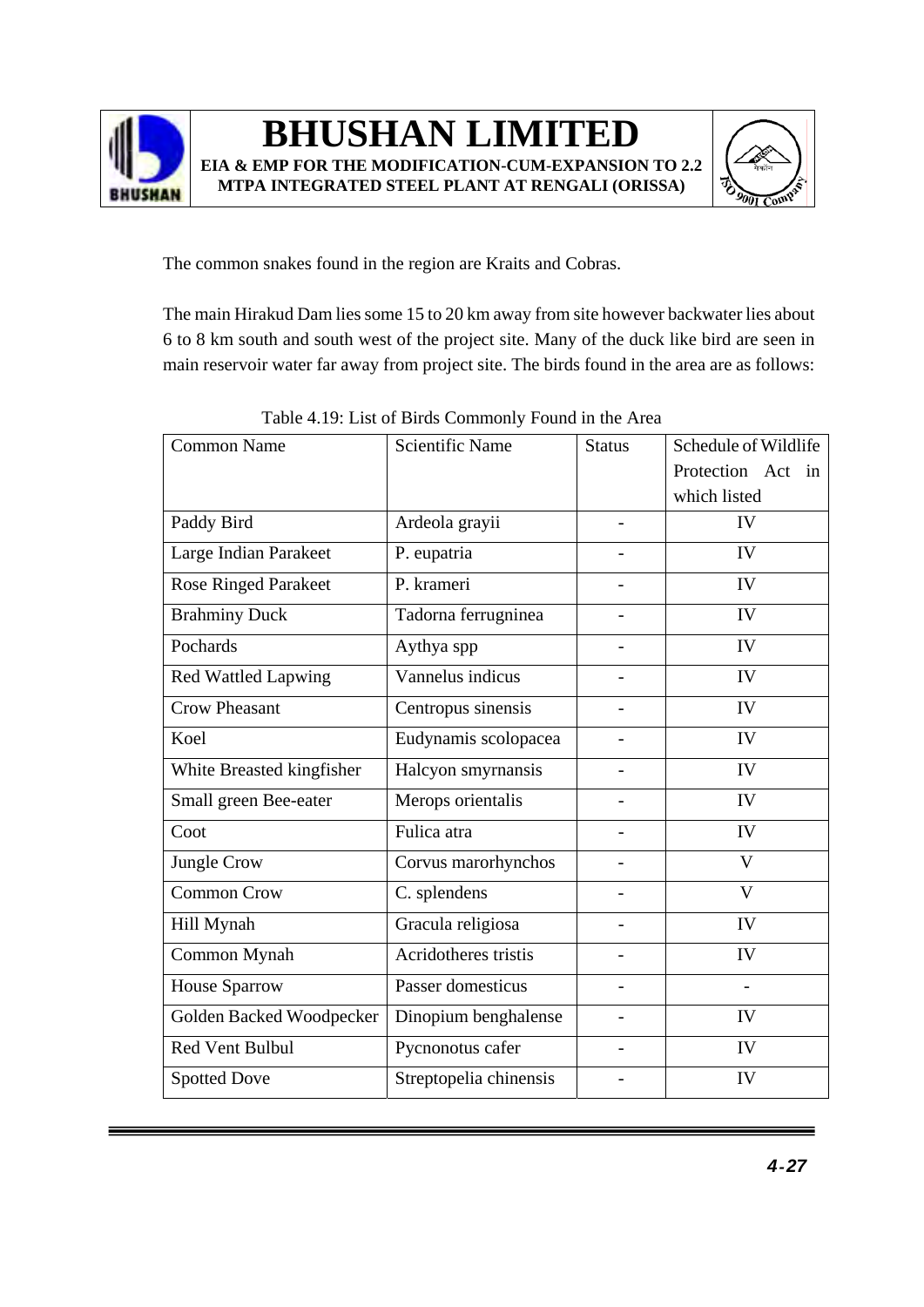

**EIA & EMP FOR THE MODIFICATION-CUM-EXPANSION TO 2.2 MTPA INTEGRATED STEEL PLANT AT RENGALI (ORISSA)**



| Red Jungle Fowl             | Gallus gallus       | IV        |
|-----------------------------|---------------------|-----------|
| Grey Hornbill               | Tockus birostris    | IV        |
| <b>White Backed Vulture</b> | Gyps bengalensis    | IV        |
| King Vulture                | Sarcogyps calvus    | IV        |
| Spur Fowl                   | Galloperdix spp     | IV        |
| Grey Quail                  | Coturnix coturnix   | <b>IV</b> |
| <b>Bush Quail</b>           | Peridicala indica   | IV        |
| Purple Sun-bird             | Nectarinia asiatica | <b>IV</b> |
| <b>Bustard Quail</b>        | Turnix suscitator   | <b>IV</b> |
| Owls                        |                     | IV        |

### 4.8.2 AUATIC ECOLOGY

The main water bodies in the area are Ib River, Bhedan River and the Hirakud Reservoir. The Ib River is a tributary of river Mahanadi and joins the Hirakud Reservoir. The Bhedan River is not perennial. The Hirakud Reservoir has been constructed on the Mahanadi River system. The water requirement of the project would be met from the Hirakud Reservoir backwater. The data on ecology of the aquatic ecosystem in the study area is based on literature.

### 4.8.2.1 PHYTOPLANKTON

A total of 35 species have been recorded from the area. Diatoms dominate the reservoir, whereas filamentous algae of Chlorophyceae and Cyanophyceae dominate the rivers. In general the density, volume and biomass of algae was higher in the reservoir and lower in the rivers.

### 4.8.2.2 ZOOPLANKTON

A total of 23 species have been recorded in Hirakud dam and adjoining rivers of which Crustaceans are the dominant group. It has been noted that density of zooplankton is higher in the dam than in the rivers.

### 4.8.2.3 FISHES

The Hirakud Reservoir is the main ecosystem supporting fishes in the area. As per the survey conducted by Job et.at (1955) on the Mahandi River system, before the construction of dam, there were 183 species of fishes, out of which 24 were of economic importance. The most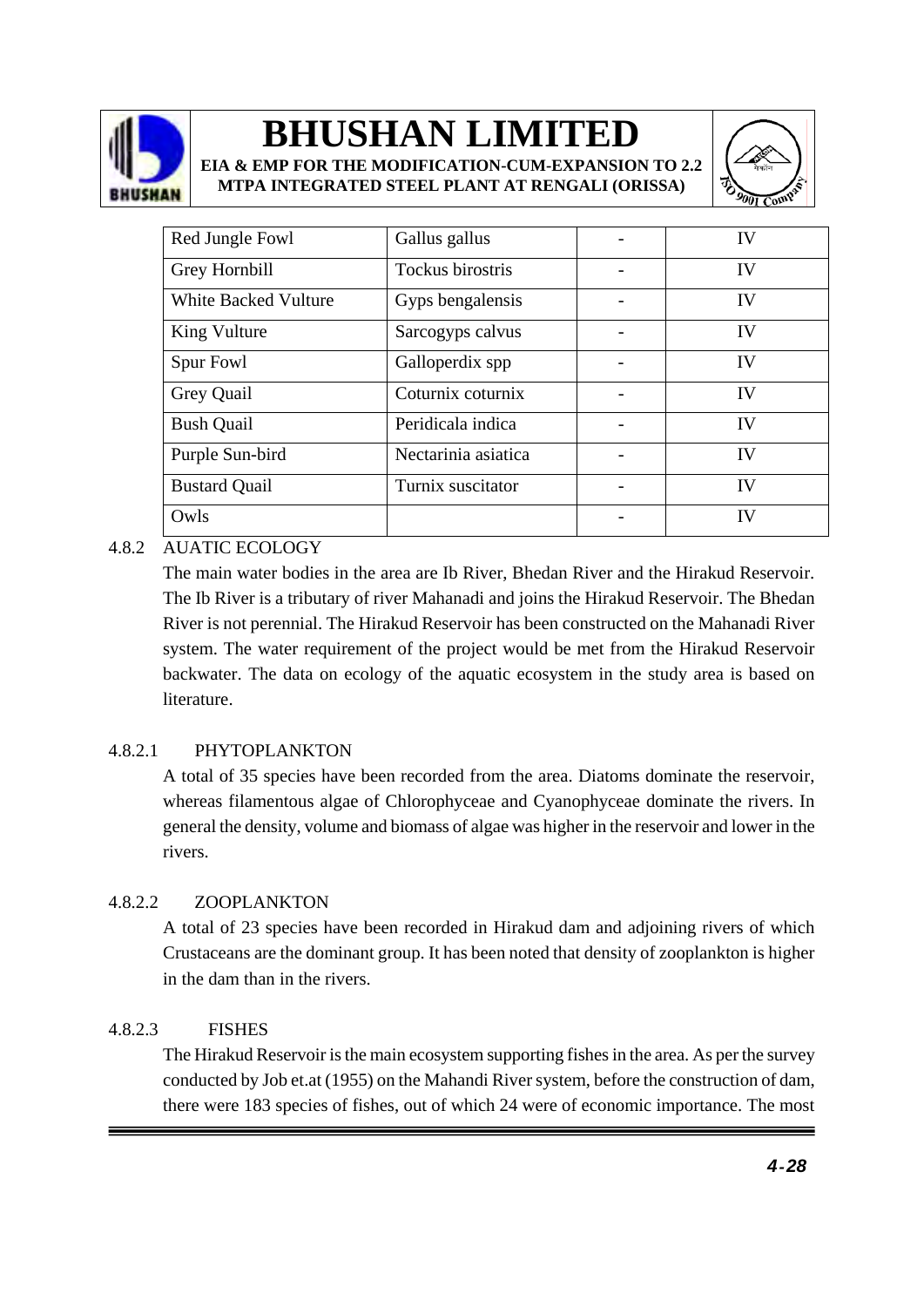

### **BHUSHAN LIMITED EIA & EMP FOR THE MODIFICATION-CUM-EXPANSION TO 2.2**

**MTPA INTEGRATED STEEL PLANT AT RENGALI (ORISSA)**



common species were Labeo calbasu and L. fimbriatus. After the formation of reservoir, fishery underwent considerable changes and the present fish fauna of the reservoir constitute only 42 species which are listed in Table 4.20. As per the survey conducted by George et.al (1973), four species viz. Silonia silondia, Labeo fimbriatus, Catla catla, and Cirrhina mrigala are the commercially important fishes of the reservoir. Maximum abundance of fishes was reported during April-July. The yield was better in the upper region followed by the middle region.

| <b>Bakur</b><br>Catla catla<br>1.<br>2.<br>Labeo fimbriatus<br>Pursi/Berag<br>$\overline{3}$ .<br>Labeo calbasu<br>Kalanchi<br>Labeo rohita<br>4.<br>Rohu<br>5.<br>Nunia<br>Labeo gonius<br>6.<br>Labeo bata<br>Banghen<br>7.<br>Mrikali<br>Cirrhinus mrigala<br>8.<br>C. reba<br>Pohura/Dumala<br>9.<br><b>Barbus</b> tor<br>Kusra<br>10.<br>Puntius sarana<br>Sarna<br>11.<br>Mystus seenghala<br>Asdi/Singhari<br>12.<br>Mystus sor<br>Katrang<br>13.<br>Mystus gulio<br>Tingra<br>Silonia silondia<br>14.<br>Gaja<br>15.<br>Wallago attu<br>Balia<br>16.<br>Pangasius pangasius<br>Jalang<br>17.<br>Kukia<br>Rita chrysea<br>18.<br>Eutropiichthys vacha<br>Vacha<br>19.<br>Bagarius bagarius<br><b>Buthia</b><br>20.<br>Fali<br>Notopterus notopterus<br>21.<br>Chital<br>Notopterus chitala<br>22.<br>Gudusia chapra<br>Phufur<br>23.<br>Chilati<br>Rohtee cotio<br>24.<br>Patharmudi<br>Pama pama<br>25.<br>Glossogobius guiris<br>Gazra<br>26.<br>Rhinomugil corsula<br>Koinga<br>27.<br>Xenentodon cancila<br>Gourchena<br>28.<br>Jedda<br>Chela sp.<br>Chela bacailla<br>29.<br>30.<br>Ailea coilfa<br>Bauspati | Sl. No. | Name of fish | <b>Local Name</b> |
|---------------------------------------------------------------------------------------------------------------------------------------------------------------------------------------------------------------------------------------------------------------------------------------------------------------------------------------------------------------------------------------------------------------------------------------------------------------------------------------------------------------------------------------------------------------------------------------------------------------------------------------------------------------------------------------------------------------------------------------------------------------------------------------------------------------------------------------------------------------------------------------------------------------------------------------------------------------------------------------------------------------------------------------------------------------------------------------------------------------------------|---------|--------------|-------------------|
|                                                                                                                                                                                                                                                                                                                                                                                                                                                                                                                                                                                                                                                                                                                                                                                                                                                                                                                                                                                                                                                                                                                           |         |              |                   |
|                                                                                                                                                                                                                                                                                                                                                                                                                                                                                                                                                                                                                                                                                                                                                                                                                                                                                                                                                                                                                                                                                                                           |         |              |                   |
|                                                                                                                                                                                                                                                                                                                                                                                                                                                                                                                                                                                                                                                                                                                                                                                                                                                                                                                                                                                                                                                                                                                           |         |              |                   |
|                                                                                                                                                                                                                                                                                                                                                                                                                                                                                                                                                                                                                                                                                                                                                                                                                                                                                                                                                                                                                                                                                                                           |         |              |                   |
|                                                                                                                                                                                                                                                                                                                                                                                                                                                                                                                                                                                                                                                                                                                                                                                                                                                                                                                                                                                                                                                                                                                           |         |              |                   |
|                                                                                                                                                                                                                                                                                                                                                                                                                                                                                                                                                                                                                                                                                                                                                                                                                                                                                                                                                                                                                                                                                                                           |         |              |                   |
|                                                                                                                                                                                                                                                                                                                                                                                                                                                                                                                                                                                                                                                                                                                                                                                                                                                                                                                                                                                                                                                                                                                           |         |              |                   |
|                                                                                                                                                                                                                                                                                                                                                                                                                                                                                                                                                                                                                                                                                                                                                                                                                                                                                                                                                                                                                                                                                                                           |         |              |                   |
|                                                                                                                                                                                                                                                                                                                                                                                                                                                                                                                                                                                                                                                                                                                                                                                                                                                                                                                                                                                                                                                                                                                           |         |              |                   |
|                                                                                                                                                                                                                                                                                                                                                                                                                                                                                                                                                                                                                                                                                                                                                                                                                                                                                                                                                                                                                                                                                                                           |         |              |                   |
|                                                                                                                                                                                                                                                                                                                                                                                                                                                                                                                                                                                                                                                                                                                                                                                                                                                                                                                                                                                                                                                                                                                           |         |              |                   |
|                                                                                                                                                                                                                                                                                                                                                                                                                                                                                                                                                                                                                                                                                                                                                                                                                                                                                                                                                                                                                                                                                                                           |         |              |                   |
|                                                                                                                                                                                                                                                                                                                                                                                                                                                                                                                                                                                                                                                                                                                                                                                                                                                                                                                                                                                                                                                                                                                           |         |              |                   |
|                                                                                                                                                                                                                                                                                                                                                                                                                                                                                                                                                                                                                                                                                                                                                                                                                                                                                                                                                                                                                                                                                                                           |         |              |                   |
|                                                                                                                                                                                                                                                                                                                                                                                                                                                                                                                                                                                                                                                                                                                                                                                                                                                                                                                                                                                                                                                                                                                           |         |              |                   |
|                                                                                                                                                                                                                                                                                                                                                                                                                                                                                                                                                                                                                                                                                                                                                                                                                                                                                                                                                                                                                                                                                                                           |         |              |                   |
|                                                                                                                                                                                                                                                                                                                                                                                                                                                                                                                                                                                                                                                                                                                                                                                                                                                                                                                                                                                                                                                                                                                           |         |              |                   |
|                                                                                                                                                                                                                                                                                                                                                                                                                                                                                                                                                                                                                                                                                                                                                                                                                                                                                                                                                                                                                                                                                                                           |         |              |                   |
|                                                                                                                                                                                                                                                                                                                                                                                                                                                                                                                                                                                                                                                                                                                                                                                                                                                                                                                                                                                                                                                                                                                           |         |              |                   |
|                                                                                                                                                                                                                                                                                                                                                                                                                                                                                                                                                                                                                                                                                                                                                                                                                                                                                                                                                                                                                                                                                                                           |         |              |                   |
|                                                                                                                                                                                                                                                                                                                                                                                                                                                                                                                                                                                                                                                                                                                                                                                                                                                                                                                                                                                                                                                                                                                           |         |              |                   |
|                                                                                                                                                                                                                                                                                                                                                                                                                                                                                                                                                                                                                                                                                                                                                                                                                                                                                                                                                                                                                                                                                                                           |         |              |                   |
|                                                                                                                                                                                                                                                                                                                                                                                                                                                                                                                                                                                                                                                                                                                                                                                                                                                                                                                                                                                                                                                                                                                           |         |              |                   |
|                                                                                                                                                                                                                                                                                                                                                                                                                                                                                                                                                                                                                                                                                                                                                                                                                                                                                                                                                                                                                                                                                                                           |         |              |                   |
|                                                                                                                                                                                                                                                                                                                                                                                                                                                                                                                                                                                                                                                                                                                                                                                                                                                                                                                                                                                                                                                                                                                           |         |              |                   |
|                                                                                                                                                                                                                                                                                                                                                                                                                                                                                                                                                                                                                                                                                                                                                                                                                                                                                                                                                                                                                                                                                                                           |         |              |                   |
|                                                                                                                                                                                                                                                                                                                                                                                                                                                                                                                                                                                                                                                                                                                                                                                                                                                                                                                                                                                                                                                                                                                           |         |              |                   |
|                                                                                                                                                                                                                                                                                                                                                                                                                                                                                                                                                                                                                                                                                                                                                                                                                                                                                                                                                                                                                                                                                                                           |         |              |                   |
|                                                                                                                                                                                                                                                                                                                                                                                                                                                                                                                                                                                                                                                                                                                                                                                                                                                                                                                                                                                                                                                                                                                           |         |              |                   |
|                                                                                                                                                                                                                                                                                                                                                                                                                                                                                                                                                                                                                                                                                                                                                                                                                                                                                                                                                                                                                                                                                                                           |         |              |                   |

#### Table 4.20: Fish Fauna of Hirakud Dam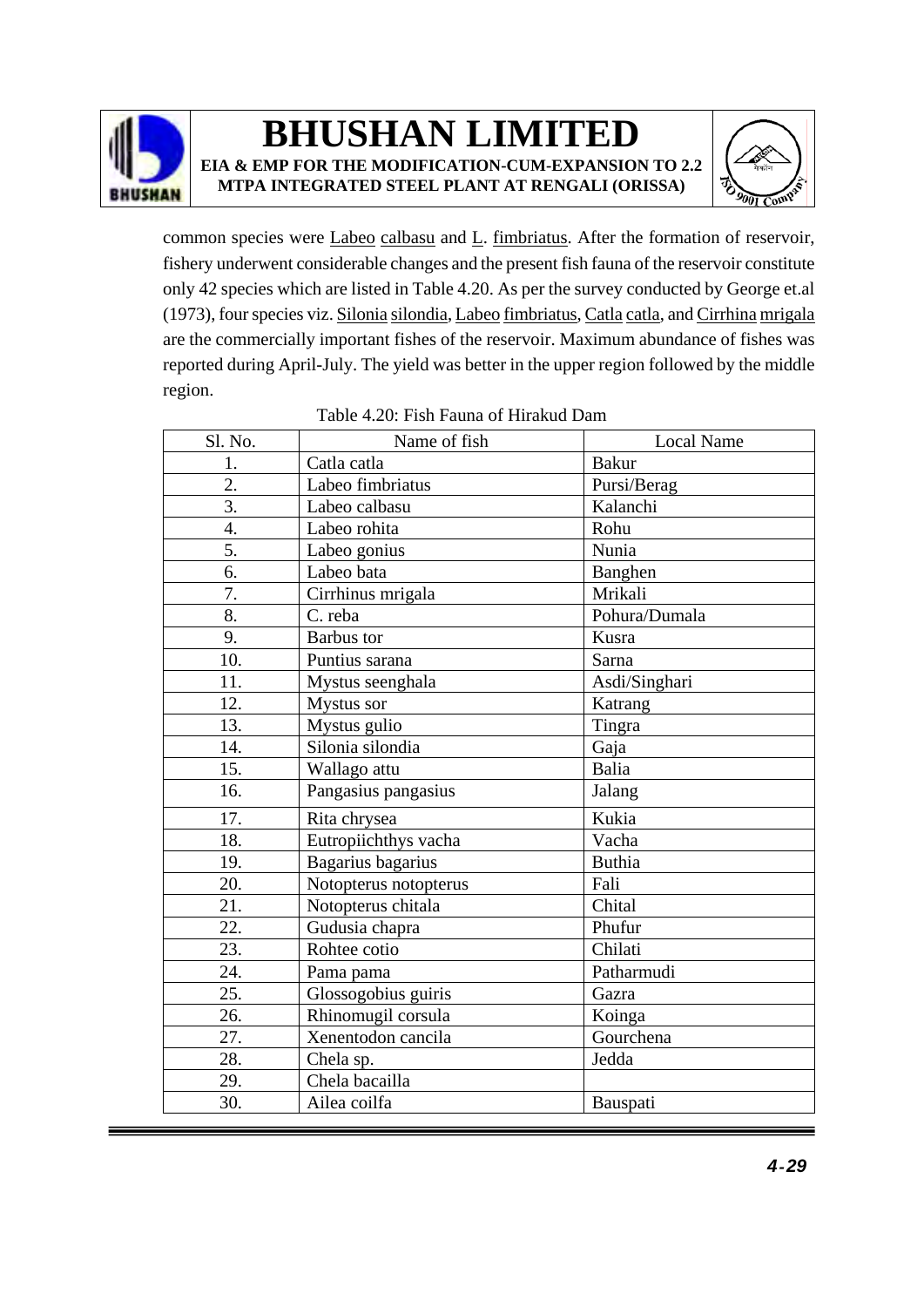

**EIA & EMP FOR THE MODIFICATION-CUM-EXPANSION TO 2.2 MTPA INTEGRATED STEEL PLANT AT RENGALI (ORISSA)**



| 31. | Ambassis nama          |          |
|-----|------------------------|----------|
| 32. | Ambassis sp            | Patponia |
| 33. | Puntius sophore        | Kutri    |
| 34. | Puntius ticto          |          |
| 35. | Puntius chola          |          |
| 36. | Puntius dorsalis       | Kutri    |
| 37. | Mastacembelus armatus  |          |
| 38. | Mastacembelus pancalus | Bayarri  |
| 39. | Channa striatus        |          |
| 40. | Channa marulius        | Soul     |
| 41. | Channa punctatus       | Khapsi   |
| 42. | Ompok bimaculatus      | Banju    |

### **4.9 SOCIO – ECONOMIC ENVIRONMENT**

#### 4.9.1 **Introduction**

Socio-economic development is closely linked with the growth of industrialisation in a region. Installation of a heavy industry like an integrated steel plant serves this purpose most because various types of industries, mainly the small scale units, grow in the vicinity of the main plant creating something like the "Bubble-effect". Such a development is envisaged at Lapanga as result of installation of the proposed 1.2 Mt integrated steel plant by Bhusan Steel Limited which is expected to be implemented in two phases. The project as such indicates a break in investment, which can have widespread impact on the socio-economy of the area surrounding it, through multiplier and linkage effects. On this backdrop, the present study is directed towards the following objectives:

#### 4.9.2 Objective

- i) To assess the impact of the project on agricultural situation;
- ii) To examine the impact of the project on pattern of demand;
- iii) To assess the in impact of the project on consumption pattern;
- iv) To examine the employment and income effects of the project;
- v) To explore the possibility of local industrialisation as an offshoot of the project;
- vi) To examine the effect of the project on education status of the people in the study area; and
- vii) To judge peoples' perception regarding the project.

#### 4.9.3 The Study Area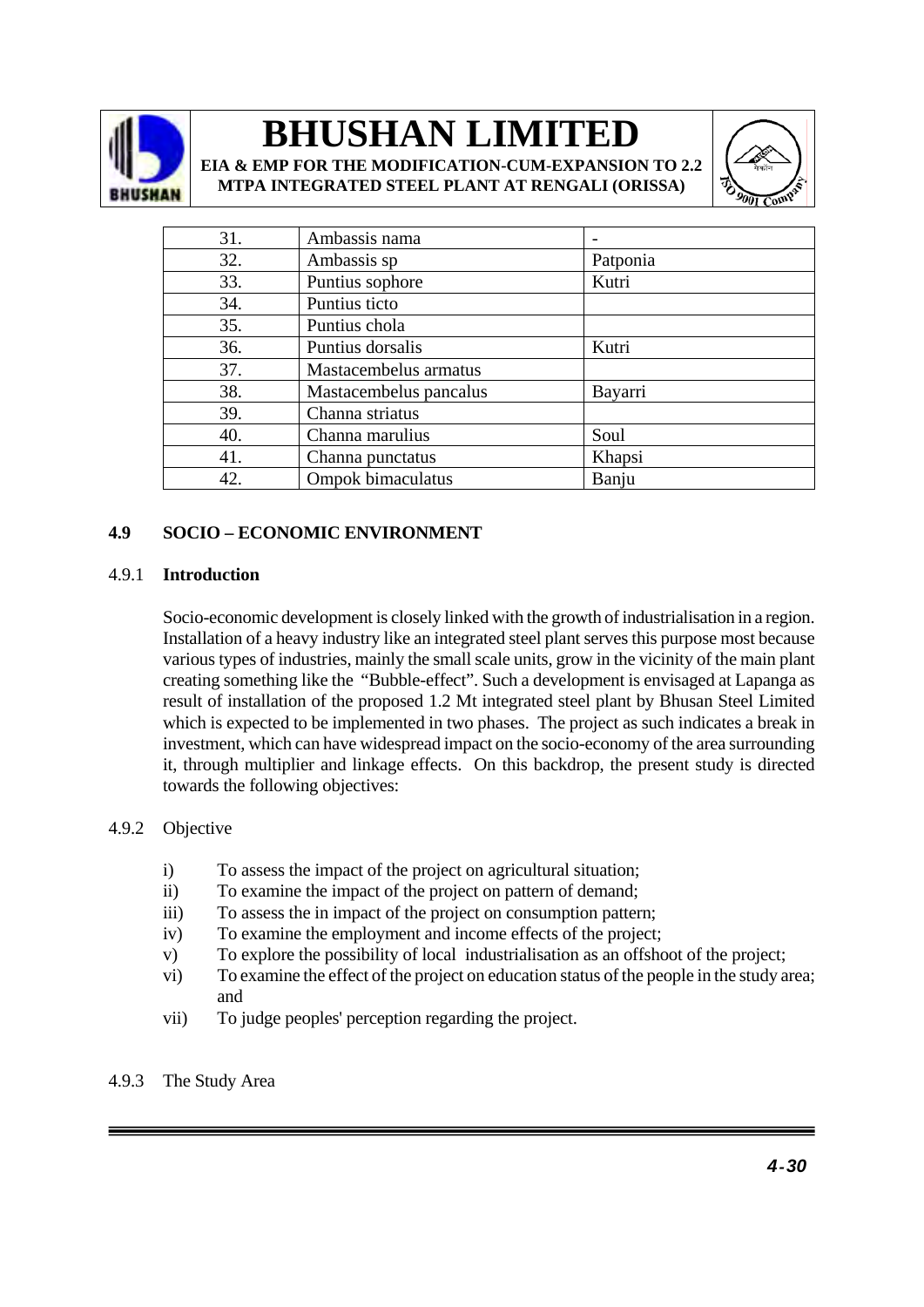

**BHUSHAN LIMITED EIA & EMP FOR THE MODIFICATION-CUM-EXPANSION TO 2.2** 

**MTPA INTEGRATED STEEL PLANT AT RENGALI (ORISSA)**



In the present investigation, the study area is considered as the circle with 10 km with centre at Lapanga, the plant / project site. The entire study area comes under two thesils (districts), viz, Rengali (Sambalpur) and Jharsuga (Jharsuguda). Of the two thesils, Rengali covers about 80% of the study area while the remaining 20% falls in Jharsuguda. The impact assessment of this project has been done on the study area. Table-1 depicts a synoptic view of the basic statistics of the study area. The population of the area is around 38343 with a density of 122 persons per square km.

4.9.4 Analytical Framework

Sampling Design

 The study area is divided in to three strata --- (i) within 3-km radius circle centering the project site, (ii) area between 5km-radius circle and 3 km radius circle and (iii) area between 10-km radius circle and 5kms radius circle. A sample of 50 respondents is selected using two-stage stratified random sampling technique. In the first stage villages are selected and in the second stage, the respondents are selected at random. from the selected villages.

 Respondents have been interviewed with the structured questionnaire specially designed for this study keeping in view the objectives. Major constituents of the questionnaire are as follows:

- 1. Cropping pattern
- 2. Crop productivity
- 3. Cost of cultivation
- 4. Net return from crops
- 5. Household budget
- 6. Consumption pattern
- 7. Peoples' perception about the project.

### Methodology

The major methods used as tools of analysis in this study are as given below:

1. Regression:

Simple linear regression of the following type in considered  $Yi = a + b X_i + U_i$  (Where, U is the stochastic error term having its usual properties)

The model is fitted to data applying Ordinary Least Square (OLS) to obtain estimated demand and consumption functions.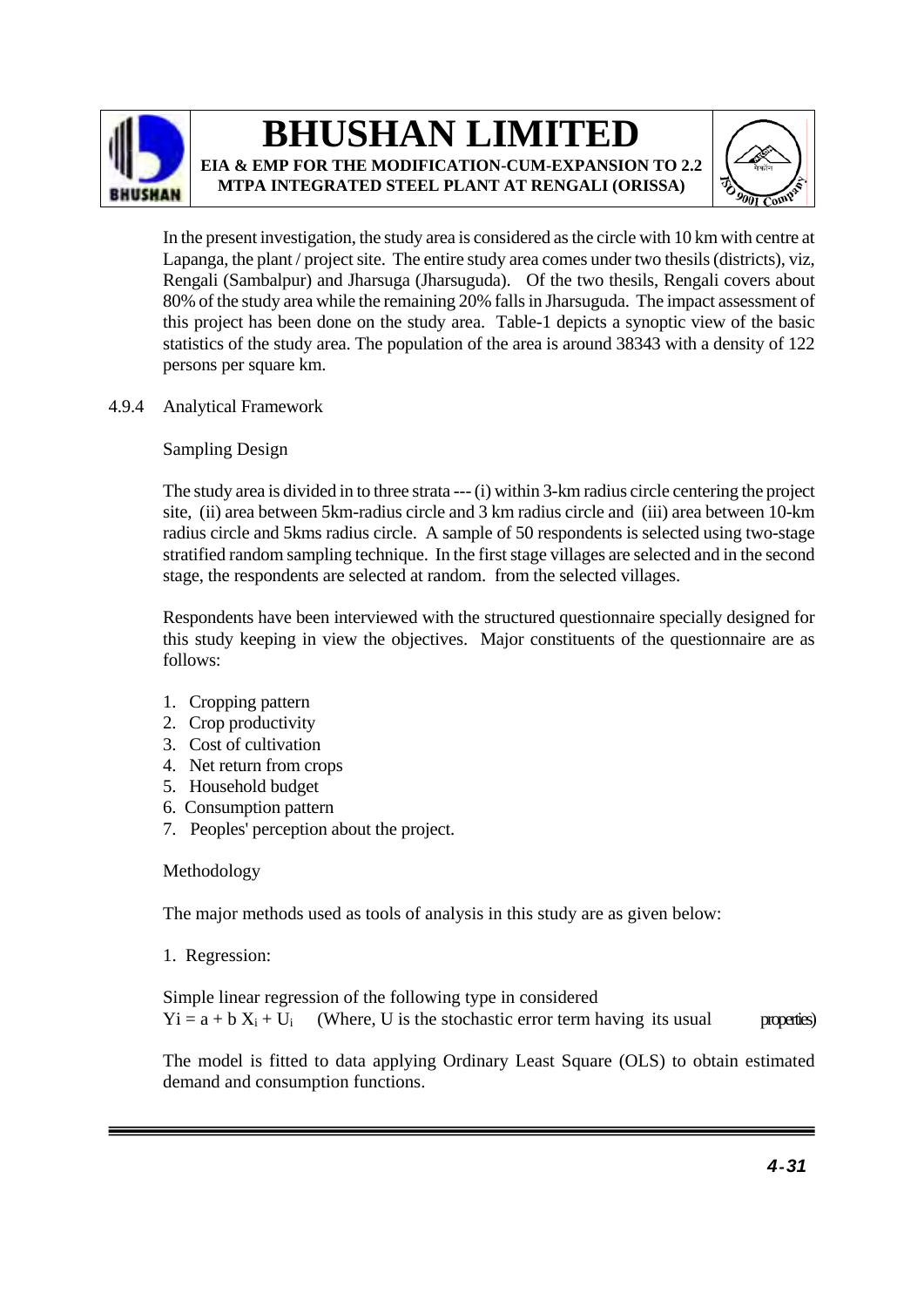

**EIA & EMP FOR THE MODIFICATION-CUM-EXPANSION TO 2.2 MTPA INTEGRATED STEEL PLANT AT RENGALI (ORISSA)**



- 2. Fitted regression models is used to work out
- i) Elasticity of demand with respect to disposable income (e) in case of demand functions  $e = (dy / dx) . (y/x)$
- ii) Marginal propensity to consume (MPC) from consumption function:  $MPC = dC/Dy$
- 3. Frequency distribution of peoples' perception, educational status, land holding etc.
- 4.9.5 Demographic Pattern of the Study area

|                                        |             |             |              | (in Nos) |
|----------------------------------------|-------------|-------------|--------------|----------|
| Item                                   | up to 3 kms | $3 - 5$ kms | $5 - 10$ kms | Total    |
| 1. Population Including Total          | 4950        | 6286        | 27107        | 38343    |
| Male                                   | 2504        | 3179        | 13710        | 19393    |
| Female                                 | 2446        | 3107        | 13397        | 18950    |
| SC                                     | 827         | 1051        | 4530         | 6408     |
| <b>ST</b>                              | 1838        | 2334        | 10066        | 14239    |
| 2. Households                          | 900         | 1143        | 4929         | 6971     |
| 3. Literate                            | 1725        | 2190        | 9444         | 13359    |
| 4. Occupational pattern                |             |             |              |          |
| Main workers<br>a)                     | 1103        | 1401        | 6043         | 8548     |
| $\mathbf{i}$<br>Cultivators            | 474         | 602         | 2598         | 3675     |
| $\mathbf{ii}$<br>Agricultural laborers | 80          | 102         | 440          | 623      |
| iii) Workers in household              | 74          | 93          | 403          | 570      |
| industry                               |             |             |              |          |
| iv) Other workers                      | 475         | 603         | 2602         | 3680     |
| b)<br>Marginal workers                 | 136         | 173         | 746          | 1056     |
| <b>Total working population</b>        | 1239        | 1574        | 6789         | 9604     |

Table: 4-21Estimated Population and Occupational Pattern of the Study Area

Land use pattern of the area is given in Table: 4-22. It is observed that irrigated and unirrigated area together constitutes 48 % of the total area. Forest cover is about 6.6%.

|  | Table: 4-22: Land use of the study area |
|--|-----------------------------------------|
|--|-----------------------------------------|

| Sl.No. | Type of land | Study area | % of total |
|--------|--------------|------------|------------|
|        | Forest land  | 20.8       |            |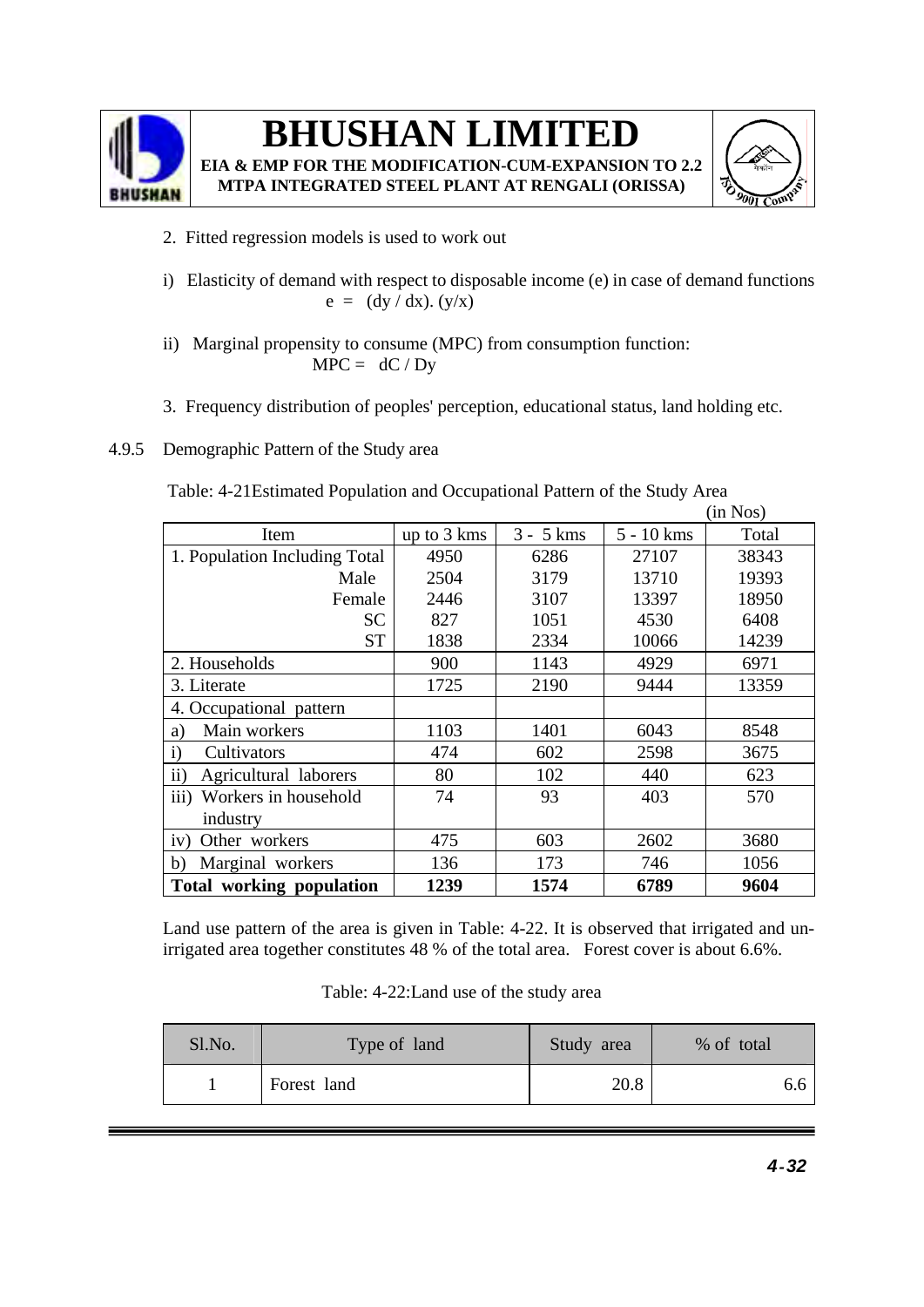

**EIA & EMP FOR THE MODIFICATION-CUM-EXPANSION TO 2.2 MTPA INTEGRATED STEEL PLANT AT RENGALI (ORISSA)**



| 2 | Irrigated                          | 1.2   | 0.4   |
|---|------------------------------------|-------|-------|
| 3 | Un-irrigataed                      | 149.5 | 47.6  |
| 4 | Cultivable waste including groves  | 81.9  | 26.1  |
| 5 | Area not available for cultivation | 59.8  | 19.0  |
| 6 | Others                             | 1.1   | 0.3   |
|   | <b>TOTAL</b>                       | 314.3 | 100.0 |

#### 4.9.6 Agricultural situation

.

 Agriculture is a major source from which people of the area derive their income. However, the climatic condition and the quality of soil of the area are not suitable for developed agriculture. Table 4.23 presents the cropping pattern in the study area. From the table it is evident that paddy is the main crop produced. Paddy is grown on about 88% the Gross Cropped Area (GCA). Other than paddy, vegetables are also grown in this area.

| SL No | Crop          | Area covered in GCA (%) |
|-------|---------------|-------------------------|
|       | Paddy (Wharf) |                         |
|       | <b>Others</b> |                         |
|       | <b>TOTAL</b>  |                         |

#### Table 4.23: CROPPING PATTERN & CROPPING INTENSITY

Table: 4.24 depicts productivity of crops. The productivity figure for paddy is found to lie much below state averages.

| Table. 4.24 CNOP PNODUCTIVITT |            |                         |  |  |  |
|-------------------------------|------------|-------------------------|--|--|--|
| SI. No.                       | $\cup$ rop | Productivity (Qtl./ac.) |  |  |  |
|                               | Paddy      |                         |  |  |  |

### Table: 4.24 CROP PRODUCTIVITY

Table: 4.25 presents average investment in agriculture, net return and cropping intensity. It is observed that agriculture is still profitable in this area as net return from agriculture is positive (Rs 3172 per acre). One telling fact as observed in the area is that the cropping intensity is quite low (113.9%). This indicates backwardness of agriculture. Scanty rainfall, scarcity of irrigation water and low quality soil permitted them to produce only a few crops

Table: 4.25cost of cultivation, net return and cropping intensity

| . |  |
|---|--|
|   |  |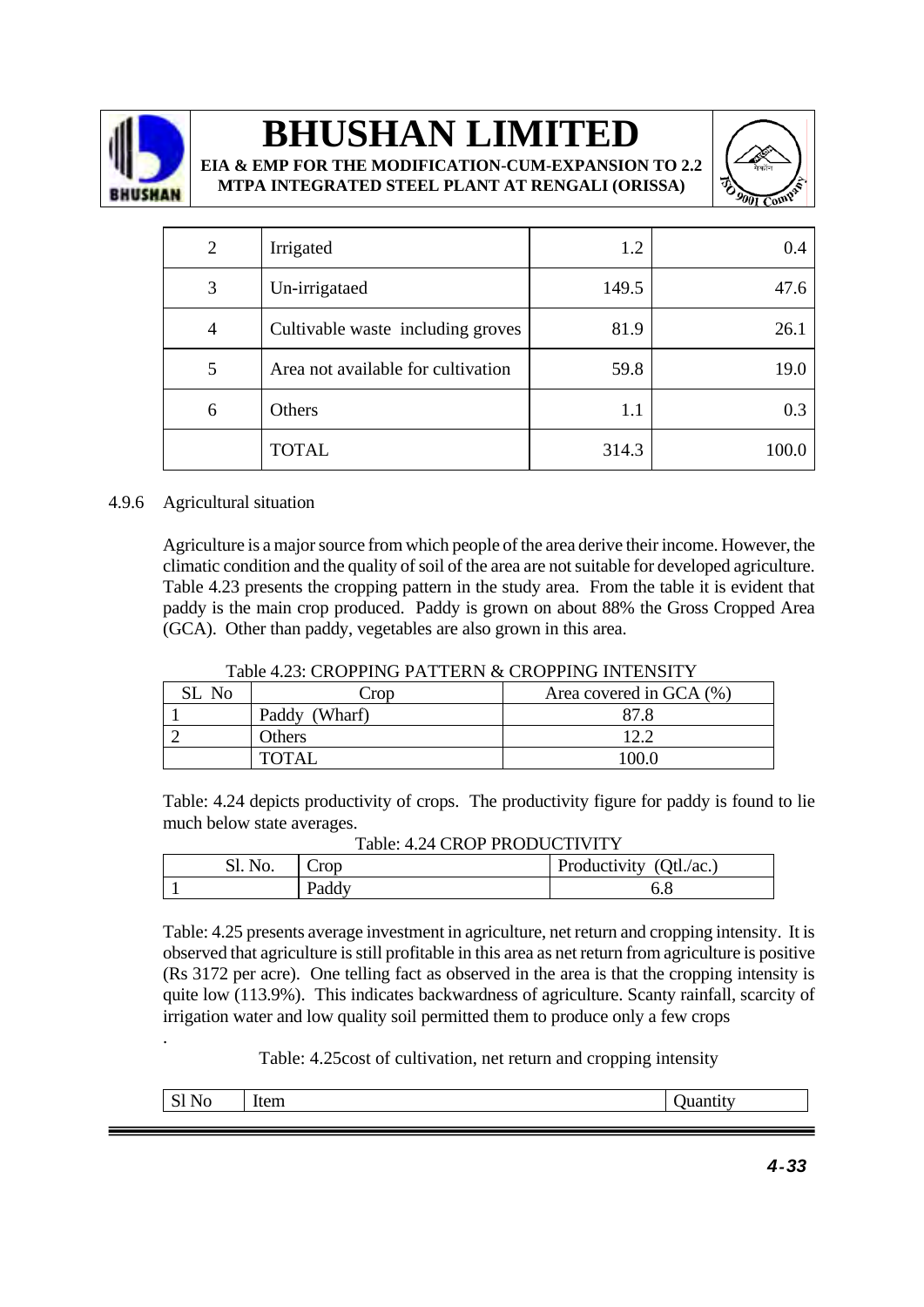





| Investment in agriculture (Rs/acre) | 164 |
|-------------------------------------|-----|
| Net return $(Rs/acre)$              |     |
| Cropping intensity $(\%)$           |     |

 Overall assessment of the agricultural situation of the area reveals that agriculture is still very backward in this area. Constraints of such backwardness as reported by the farmers are scanty rainfall, lack of irrigation water and unproductive soil. In addition to these, scarcity of capital (for investment) is also one of the major constraint. Majority of the farmers opined that unproductive land is the most important among these constraints. Keeping this in mind, it can be concluded that even if some irrigation facilities are provided/extended in this region, agriculture will still continue to be traditional.

Given the persistent nature of backwardness of agriculture, it can reasonably be said that the project is not going to cause significant damage to it. Hence, the project will not have much of adverse impact on the existing agricultural situation of this area. Instead, the industrial project is likely to provide the farmers with supplementary income, which appears to be essential for raising the standard of living of the people of the study area.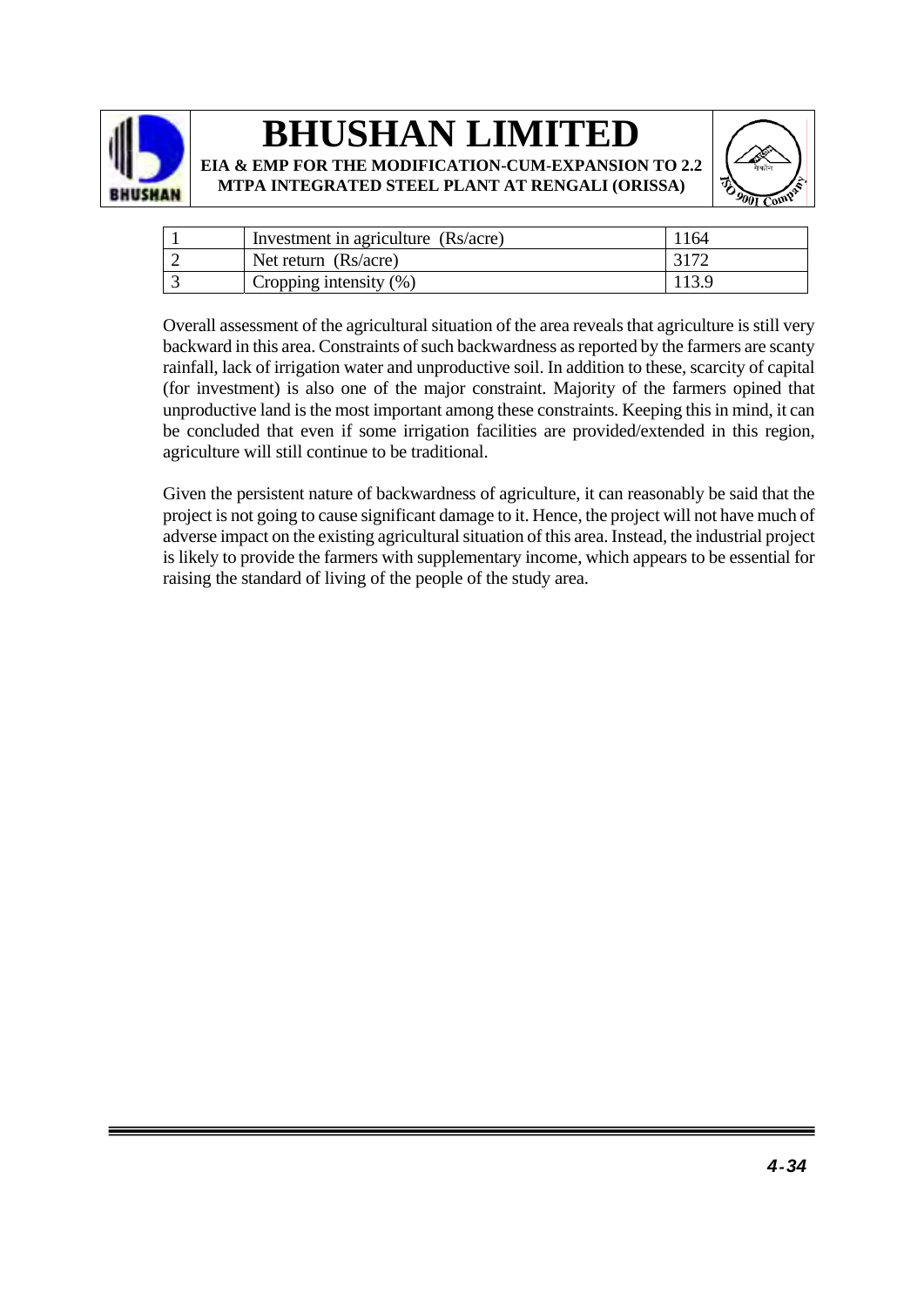

**EIA & EMP FOR THE MODIFICATION-CUM-EXPANSION TO 2.2 MTPA INTEGRATED STEEL PLANT AT RENGALI (ORISSA)**



### **5.0 PREDICTION OF IMPACTS**

In the screening of impact (Chapter 3), the environmental attributes that may be affected due to the modification-cum-expansion of existing steel plant have been listed. The existing environmental conditions have been described in the Chapter 4. In the present chapter, the impacts of the project on the environment have been predicted. Impacts on various environmental attributes during construction as well as operation have been discussed.

### **5.1 IMPACTS DURING CONSTRUCTION**

### 5.1.1 Impacts on Ambient Air Quality

During the construction phase, a lot of civil work is being carried out. This leads to a generation of fugitive dust. However the fugitive dust is not expected to spread too far. In addition, water spraying is being undertaken to suppress dust being spread.

Due to construction activities, the impacts on ambient air quality will not be permanent and will cease once the construction is completed after that generation of fugitive dust will reduce drastically.

#### 5.1.2 Impacts on Noise Levels

Noise levels during construction are likely to increase due to increased movement of trucks and other diesel powered material handling equipment. This is unavoidable. Therefore, movement of trucks and machinery will be regulated to only during daytime to reduce the impacts of increased noise.

Since the construction phase will be temporary, the impacts on ambient noise levels will be temporary and cease once the construction is completed.

### 5.1.3 Impacts on Water

During construction, a lot of debris, mud etc will be generated. During the monsoon season, storm water run-offs will contain large amounts of suspended solids. These will ultimately flow outside the plant boundary through storm water drain and will lead to natural drainage. Efforts is being made to reduce the suspended solids content of storm water run-offs by routing the storm water drains through catch pits. Moreover storm water run-offs will occur only during the monsoon season which lasts for about 2-3 months in the study area. Moreover these impacts will be temporary lasting only for the duration of the construction period.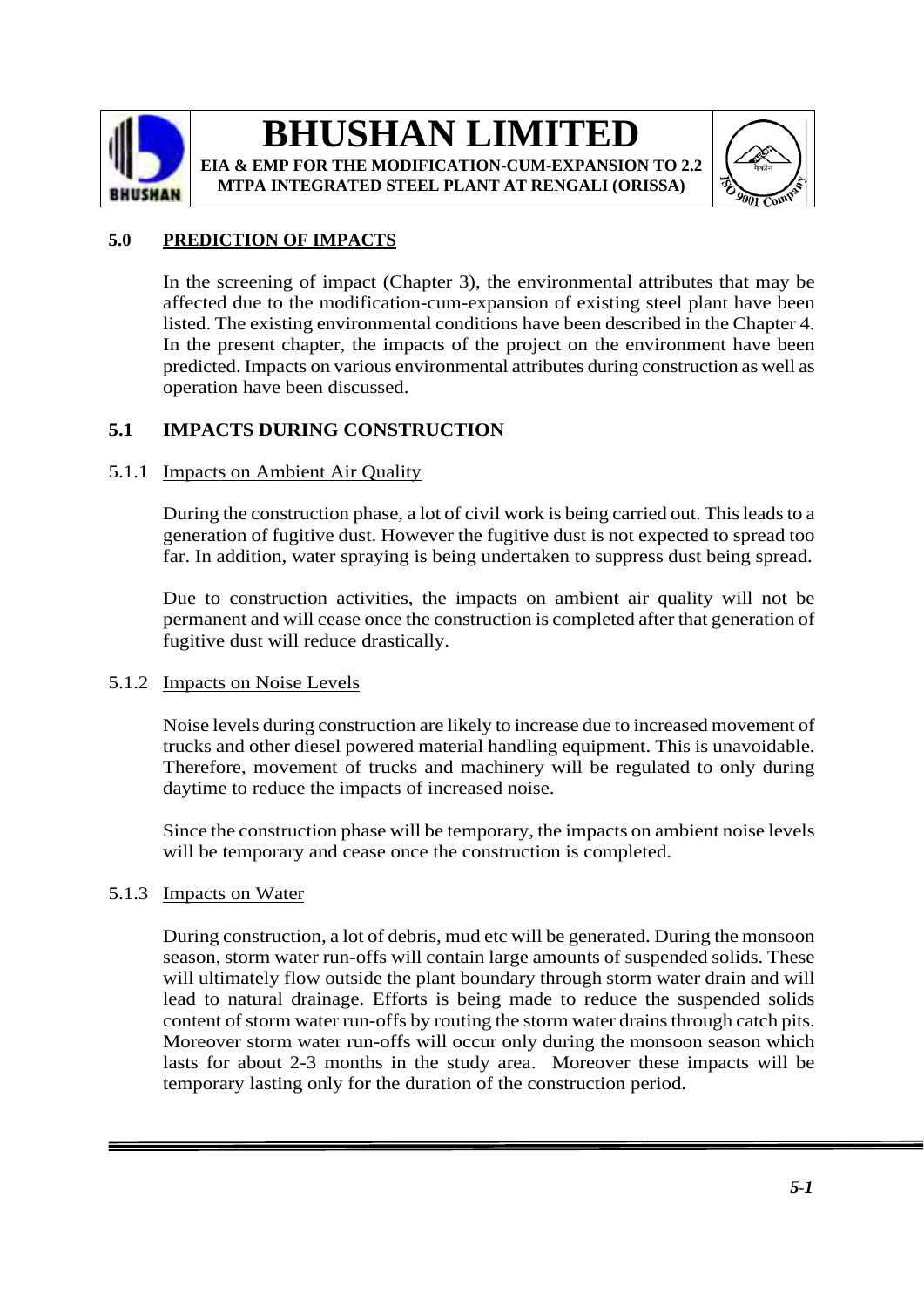

### **BHUSHAN LIMITED EIA & EMP FOR THE MODIFICATION-CUM-EXPANSION TO 2.2**

**MTPA INTEGRATED STEEL PLANT AT RENGALI (ORISSA)**



### 5.1.4 Impacts on Ecology

The modification cum expansion of existing unit will remain within 1300 acres of land transferred by government of Orissa to Bhushan Limited. The area involved is small and hence the impacts on the study area as a whole will be insignificant.

Water pipeline 12km from backwater of Hirakud intake well to plant site does not cover much area and mostly underground. Impact on ecology will be insignificant, as most of the area is fallow – barren area.

### 5.1.5 Socio-Economic Impacts

The construction work is under way and generating lot of employment, both direct and indirect, This is affecting the economy of the study area in positive direction.

### **5.2 IMPACTS DURING OPERATION**

Once the steel plant fully commissioned and operational the impacts are anticipated on Ambient Air Quality, Noise Levels, Water, Ecology and Socio-Economic Environment.

#### 5.2.1 Impacts on Ambient Air Quality

The principal impacts on ambient air quality due to operation of the steel plant will be due to emissions from the stacks of the units and emissions of fugitive dust from the iron ore and coal handling areas.

The prediction of Ground level concentrations (GLC) of pollutants emitted from the above stacks has been carried out using ISCST-3 Air Quality Simulation model released by USEPA. This model is basically a Gaussian dispersion model, which considers multiple sources. The model accepts hourly meteorological data records, to define the conditions of plume rise for each source and receptor combination for each hour of input meteorological data sequentially and calculates short term averages upto 24 hours.

The impact has been predicted over a 10 km X 10 km area with centre of the plant as the centre. To obtain greater resolution, the receptors are defined with respect to 16 radial wind directions (N to NNW) and radial distance from centre. GLC have been calculated at every 500 m grid point to have better results.

The emissions have been computed based on the following: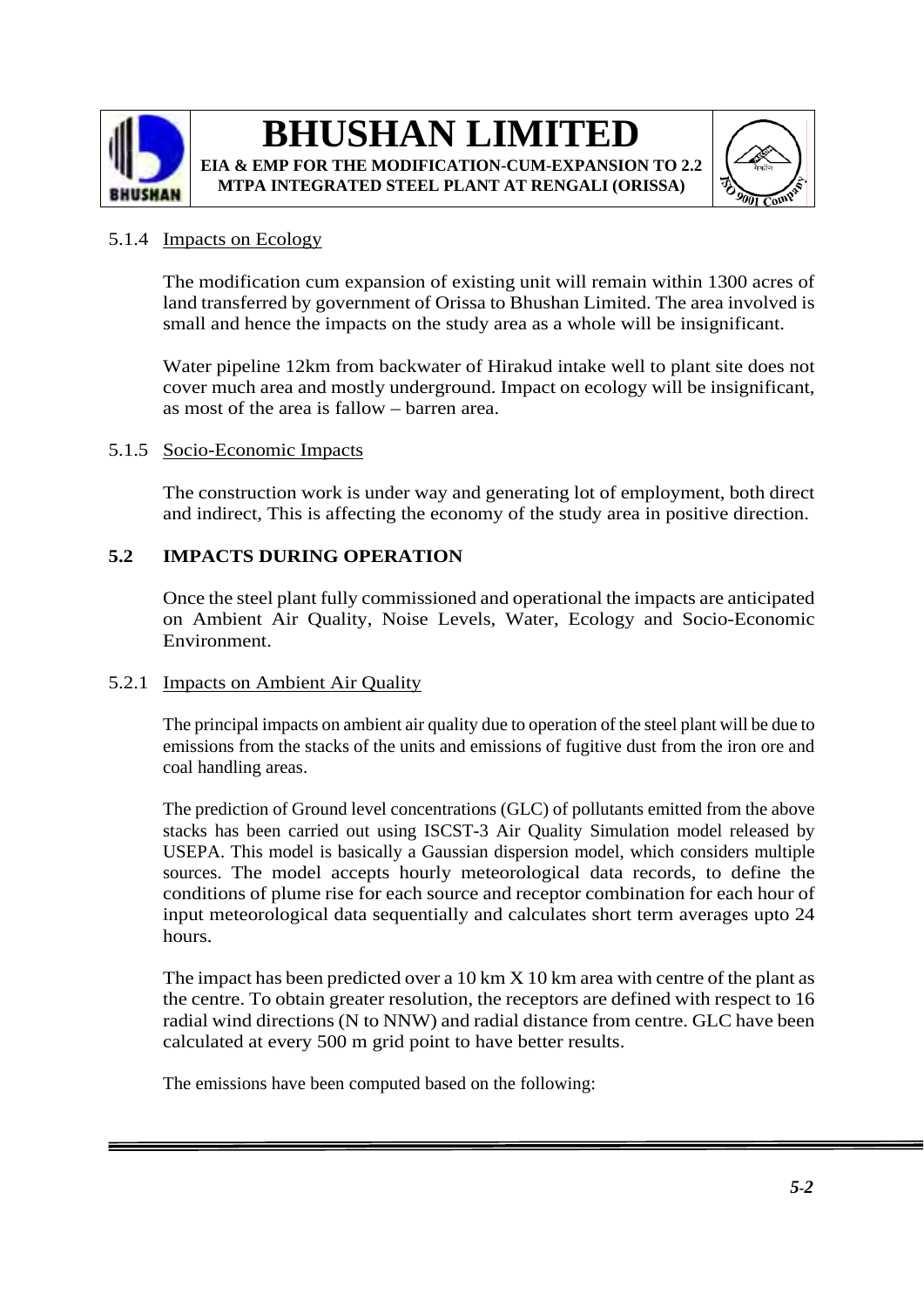

**EIA & EMP FOR THE MODIFICATION-CUM-EXPANSION TO 2.2 MTPA INTEGRATED STEEL PLANT AT RENGALI (ORISSA)**



- a) Particulate matter (SPM) has been calculated considering emission rate of  $100 \text{ mg}/\text{Nm}^3$ though norms of SPM for steel plant is  $150 \text{ mg/Nm}^3$
- b) Sulphur content of the coal has been assumed to be 0.5% as per CPCB guidelines and Sulphur content of the waste heat gas has been assumed to be  $0.1\%$  (v/v)as per manufacturer guidelines
- c) NO<sub>x</sub> emissions from Power Plant have been estimated based on the 75 mg/Nm3 of NO<sub>x</sub> is generated per Nm3 of flue of coal burnt.

The layout of proposed steel plant along-with the location of stacks is given in Drg. No. MEC/Q228 /11/14/00/00/18 sheet 1 of 1.

Details of the stacks at the ultimate stage of 2.2 Mtpy and the estimated emissions are given in Table 5.1.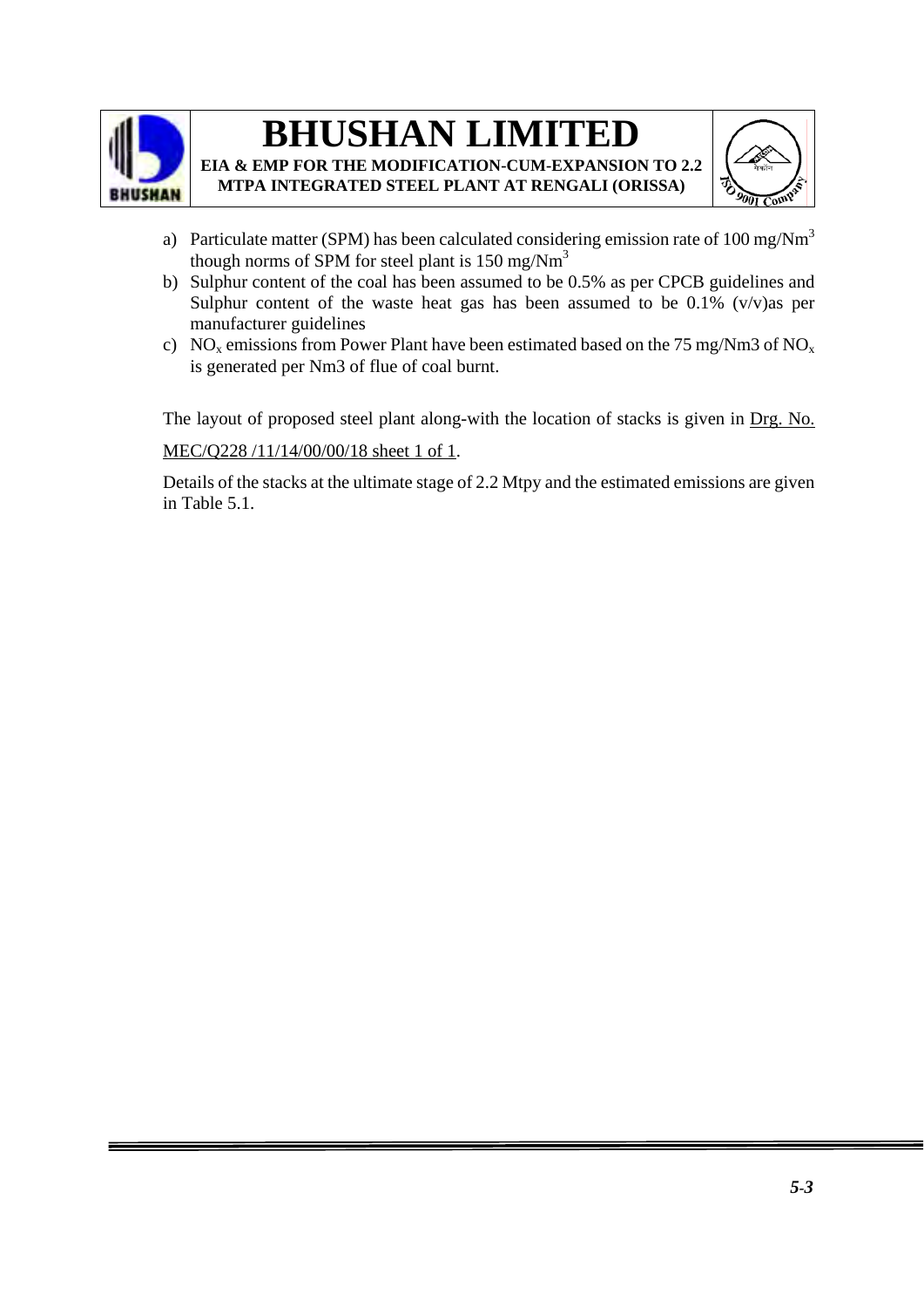

**EIA & EMP FOR THE MODIFICATION-CUM-EXPANSION TO 2.2 MTPA INTEGRATED STEEL PLANT AT RENGALI (ORISSA)**



#### **Table: 5.1 STACKS & EMISSION INVENTORY OF BHUSHAN LIMITED RENGALI FOR 2.2 MTPY STAGE**

|                |                                                                             | <b>Stack Co-ordinate</b>  | (Plant Centre at 10,10) | <b>Stack</b><br>Height(m) | <b>Stack Dia</b><br>(m) | <b>Flow Rate</b><br>(Nm3/hr) | Exit<br>velocity<br>(m/sec) | Temp C |                | Emission Rate (g/sec)        |                       |
|----------------|-----------------------------------------------------------------------------|---------------------------|-------------------------|---------------------------|-------------------------|------------------------------|-----------------------------|--------|----------------|------------------------------|-----------------------|
|                |                                                                             | $x$ -co-ord. $y$ -co-ord. |                         |                           |                         |                              |                             |        | <b>SPM</b>     | SO <sub>2</sub>              | <b>NO<sub>x</sub></b> |
|                | De-dusting stack of DRI Kilns 10X150000 tpy                                 |                           |                         |                           |                         |                              |                             |        |                |                              |                       |
| 1              | DRI KILN-I&II                                                               | 9892                      | 10477                   | 35                        | 2.2                     | 250000                       | 20.4                        | 60     | 6.9            | $\overline{a}$               |                       |
| $\overline{2}$ | DRI KILN-III&IV                                                             | 10000                     | 10248                   | 35                        | 2.2                     | 250000                       | 20.4                        | 60     | 6.9            | $\qquad \qquad \blacksquare$ | $\blacksquare$        |
| $\mathfrak 3$  | DRI KILN-V&VI                                                               | 9820                      | 10608                   | 35                        | 2.2                     | 250000                       | 20.4                        | 60     | 6.9            |                              | $\blacksquare$        |
| $\overline{4}$ | DRI KILN-VII & VIII                                                         | 9645                      | 10923                   | 35                        | 2.2                     | 250000                       | 20.4                        | 60     | 6.9            |                              |                       |
| 5              | <b>DRI KILN-IX&amp;X</b><br>Main Process Stack Of Pallet Plant (1X2.0 Mtpy) | 9582                      | 11080                   | $\overline{35}$           | 2.2                     | 250000                       | 20.4                        | 60     | 6.9            |                              | $\omega$              |
| 6              | PALLET PLANT                                                                | 10175                     | 9595                    | 100                       | 3.0                     | 300000                       | 14.2                        | 85     | 8.3            | 6.13                         | 6.25                  |
|                | Blast Furnace Complex : 1x1008 m3 BLAST FURNACE; 1X105 M2 SINTER PLANT      |                           |                         |                           |                         |                              |                             |        |                |                              |                       |
| 7              | <b>BF STOVE STACK</b>                                                       | 10027                     | 9946                    | 65                        | 2.5                     | 108630                       | 13.9                        | 400    | $\overline{a}$ | 1.76                         | 2.22                  |
| 8              | <b>BF GCP DRY GAS</b><br><b>CLEANING STACK</b>                              | 10023                     | 9865                    | 30                        | 2.4                     | 180000                       | 13.8                        | 100    | 5.0            |                              |                       |
| 9              | <b>BF-STOCK HOUSE</b>                                                       | 10112                     | 9865                    | 35                        | 2.4                     | 220000                       | 14.0                        | 35     | 6.1            | $\mathbf{r}$                 | $\sim$                |
| 10             | SINTER PLANT-<br><b>CHARGING STACK</b>                                      | 10144                     | 9586                    | 60                        | 4.0                     | 570000                       | 17.9                        | 150    | 15.8           | 2.4                          | 2.32                  |
| 11             | <b>SINTER PLANT-</b><br><b>DISCHARGING</b><br><b>STACK</b>                  | 10275                     | 9415                    | 38                        | 3.0                     | 450000                       | 20.9                        | 80     | 12.5           |                              | $\mathbf{r}$          |
| 12             | <b>SINTER PLANT-</b><br>DEDUSTING STACK                                     | 10202                     | 9640                    | 30                        | 2.5                     | 190000                       | 12.7                        | 80     | 5.3            |                              | $\sim$                |
|                | SMS Complex (4x15t IF, 4x90t EAF, 4x90t LF)                                 |                           |                         |                           |                         |                              |                             |        |                |                              |                       |
| 13             | <b>IF-FUME</b><br><b>EXTRACTION</b><br>STACK-I                              | 9910                      | 9573                    | 30                        | 1                       | 30000                        | 13.3                        | 100    | 0.8            |                              |                       |
| 14             | <b>EAF+LF FUME</b><br><b>EXTRACTION</b><br>STACK-II                         | 9843                      | 9528                    | 60                        | 3.0                     | 272000                       | 13.4                        | 100    | 7.6            | $\overline{a}$               |                       |
| 15             | <b>EAF+LF FUME</b><br><b>EXTRACTION</b><br>STACK-III                        | 9856                      | 9460                    | 60                        | 3.0                     | 272000                       | 13.4                        | 100    | 7.6            | L.                           |                       |
|                | Captive Power Plant (1x40+1x60+3x110 MW Power Plant)                        |                           |                         |                           |                         |                              |                             |        |                |                              |                       |
| 16             | WHRB STACK-I                                                                | 9654                      | 10405                   | 75                        | 2.0                     | 120000                       | 15.1                        | 150    | 3.3            | 20.2                         |                       |
| 17             | WHRB STACK-II                                                               | 9703                      | 10338                   | 75                        | 2.0                     | 120000                       | 15.1                        | 150    | 3.3            | 20.2                         |                       |
| 18             | WHRB STACK-III                                                              | 9797                      | 10171                   | 75                        | 2.0                     | 120000                       | 15.1                        | 150    | 3.3            | 20.2                         |                       |
| 19             | <b>WHRB STACK-IV</b>                                                        | 9820                      | 10112                   | 75                        | 2.0                     | 120000                       | 15.1                        | 150    | 3.3            | 20.2                         |                       |
| 20             | <b>WHRB STACK-V</b>                                                         | 9640                      | 10459                   | 75                        | 2.0                     | 120000                       | 15.1                        | 150    | 3.3            | 20.2                         |                       |
| 21             | WHRB STACK-VI                                                               | 9617                      | 10522                   | 75                        | 2.0                     | 120000                       | 15.1                        | 150    | 3.3            | 20.2                         |                       |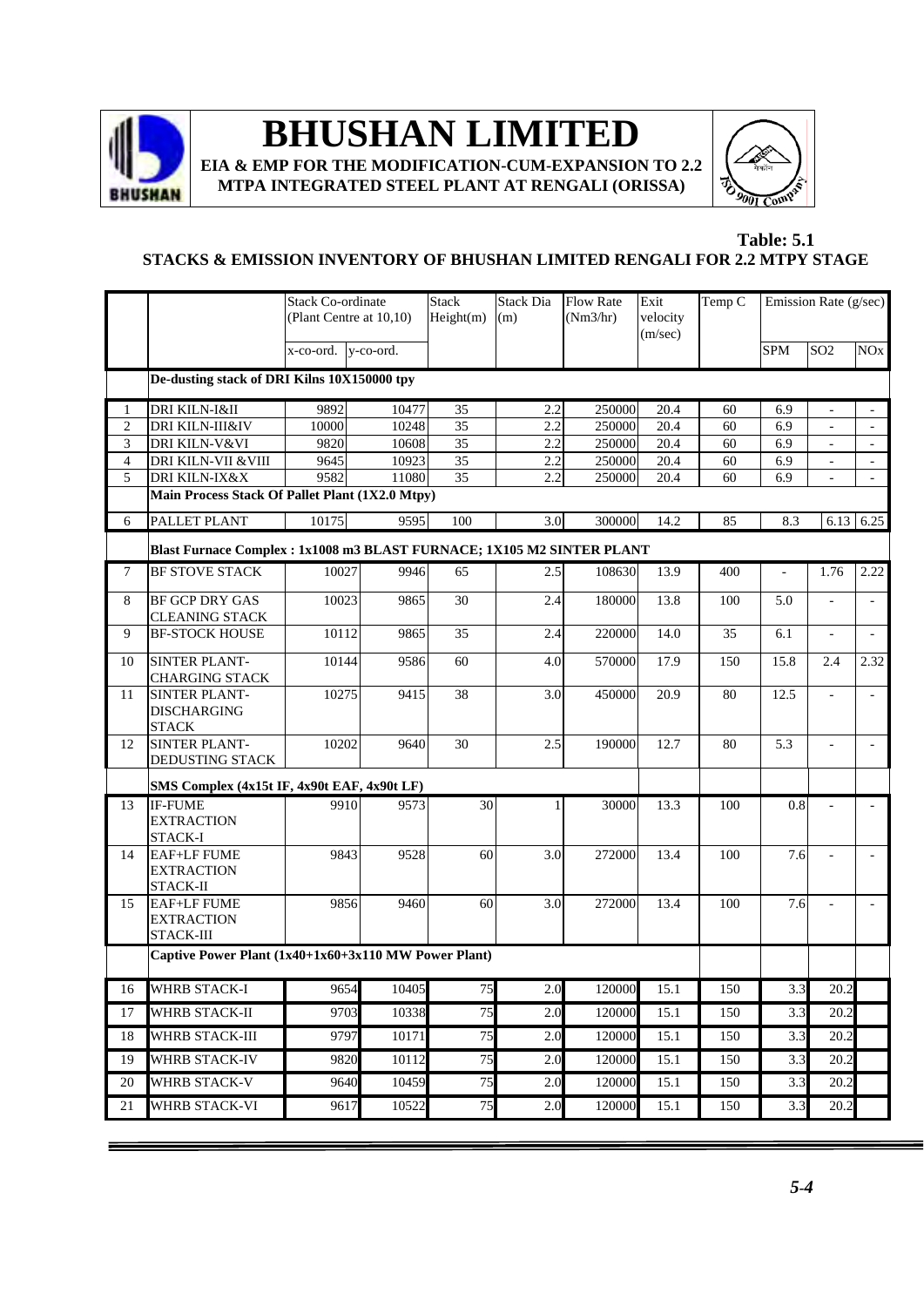

**EIA & EMP FOR THE MODIFICATION-CUM-EXPANSION TO 2.2 MTPA INTEGRATED STEEL PLANT AT RENGALI (ORISSA)**



| 22 | <b>WHRB STACK-VII</b>                       | 9482  | 10788 | $\overline{75}$ | 2.0     | 120000 | 15.1  | 150 | 3.3            | 20.2 |                     |
|----|---------------------------------------------|-------|-------|-----------------|---------|--------|-------|-----|----------------|------|---------------------|
| 23 | <b>WHRB STACK-VIII</b>                      | 9446  | 10855 | 75              | 2.0     | 120000 | 15.1  | 150 | 3.3            | 20.2 |                     |
| 24 | <b>WHRB STACK-IX</b>                        | 9406  | 10940 | 75              | 2.0     | 120000 | 15.1  | 150 | 3.3            | 20.2 |                     |
| 25 | WHRB STACK-X                                | 9370  | 10990 | 75              | 2.0     | 120000 | 15.1  | 150 | 3.3            | 20.2 |                     |
| 26 | AFBC-(75 tph)                               | 9874  | 10293 | 75              | 2.0     | 143000 | 17.5  | 140 | 4.0            | 7.2  | 2.9                 |
| 27 | AFBC-(150tph)                               | 9847  | 10338 | 95              | 2.5     | 286000 | 22.4  | 140 | 7.9            | 14.4 | 5.9                 |
| 28 | CFBC-I(350tph)                              | 9685  | 10675 | 120             | 4.0     | 660000 | 14.52 | 140 | 18.3           | 33.3 | 13.7                |
| 29 | CFBC-II(350tph)                             | 9649  | 10734 | 120             | 4.0     | 660000 | 14.52 | 140 | 18.3           | 33.3 | 13.7                |
| 30 | CFBC-III(350tph)                            | 9605  | 10625 | 120             | 4.0     | 660000 | 14.52 | 140 | 18.3           | 33.3 | 13.7                |
|    | <b>CSP PLANT</b>                            |       |       |                 |         |        |       |     |                |      |                     |
| 31 | TUNNEL FURNACE-<br>$I(ST-1)$                | 9707  | 10027 | 60              | 1.0     | 10000  | 6.0   | 300 | ÷,             |      | 1.0                 |
| 32 | TUNNEL FURNACE-<br>$I(ST-2)$                | 9676  | 10009 | 60              | 1.0     | 3000   | 2.0   | 300 |                |      | 0.3                 |
| 33 | TUNNEL FURNACE-<br>$I(ST-3)$                | 9640  | 9996  | 60              | 1.0     | 3000   | 2.0   | 300 | $\overline{a}$ |      | 0.3                 |
| 34 | <b>TUNNEL FURNACE-</b><br>$II(ST-1)$        | 9672  | 10104 | 60              | 1.0     | 10000  | 6.0   | 300 | $\frac{1}{2}$  |      | $1.0\,$             |
| 35 | TUNNEL FURNACE-<br>$II(ST-2)$               | 9599  | 10072 | 60              | 1.0     | 3000   | 2.0   | 300 | $\blacksquare$ |      | 0.3                 |
| 36 | TUNNEL FURNACE-<br>$II(ST-3)$               | 9536  | 10045 | 60              | 1.0     | 3000   | 2.0   | 300 |                |      | 0.3                 |
|    | RAW MATERIAL PREPARATION PLANT              |       |       |                 |         |        |       |     |                |      |                     |
| 37 | <b>RMP STACK-I</b>                          | 10234 | 10383 | 30              | 1       | 50000  | 18.0  | 30  | 1.4            |      | $\bar{\phantom{a}}$ |
|    | <b>LIME &amp; DOLO PLANT</b>                |       |       |                 |         |        |       |     |                |      |                     |
| 38 | LIME PLANT-KILN1                            | 10135 | 9303  | 60              | $0.8\,$ | 246200 | 12.9  | 125 | 0.5            | 0.23 | 0.92                |
| 39 | LIME PLANT-KILN2                            | 10157 |       |                 |         |        |       |     |                |      |                     |
| 40 |                                             |       | 9258  | 60              | 0.8     | 246200 | 12.9  | 125 | 0.5            | 0.23 | 0.92                |
|    | LIME PLANT-KILN3                            | 10185 | 9238  | 60              | 0.8     | 246200 | 12.9  | 125 | 0.5            | 0.23 | 0.92                |
| 41 | <b>LIME PLANT-KILN4</b>                     | 10205 | 9208  | 60              | 0.8     | 246200 | 12.9  | 125 | 0.5            | 0.23 | 0.92                |
| 42 | <b>DOLO PLANT-KILN</b>                      | 10235 | 9195  | 60              | 0.8     | 246200 | 12.9  | 125 | 0.5            | 0.23 | 0.92                |
|    | <b>COKE OVEN PLANT</b>                      |       |       |                 |         |        |       |     |                |      |                     |
| 43 | <b>COKE OVEN PLANT-</b>                     | 10414 | 9595  | 70              | 2.5     | 81535  | 13.4  | 350 | 1.6            | 2.26 | 1.81                |
| 44 | STACK1<br><b>COKE OVEN PLANT-</b><br>STACK2 | 10522 | 9585  | 70              | 2.5     | 81535  | 13.4  | 350 | 1.6            | 2.26 | 1.81                |
| 45 | <b>COKE OVEN PLANT-</b><br>STACK3           | 10464 | 9595  | 70              | 2.5     | 81535  | 13.4  | 350 | 1.6            | 2.26 | 1.81                |
| 46 | <b>COKE OVEN PLANT-</b><br>STACK4           | 10464 | 9565  | 70              | $2.5\,$ | 81535  | 13.4  | 350 | 1.6            | 2.26 |                     |
|    | <b>FERRO ALLOY PLANT</b>                    |       |       |                 |         |        |       |     |                |      |                     |
| 47 | FERROALLOY 1&2                              | 9977  | 9496  | 30              | 0.3     | 3226   | 18.0  | 150 | 0.1            |      | 1.81                |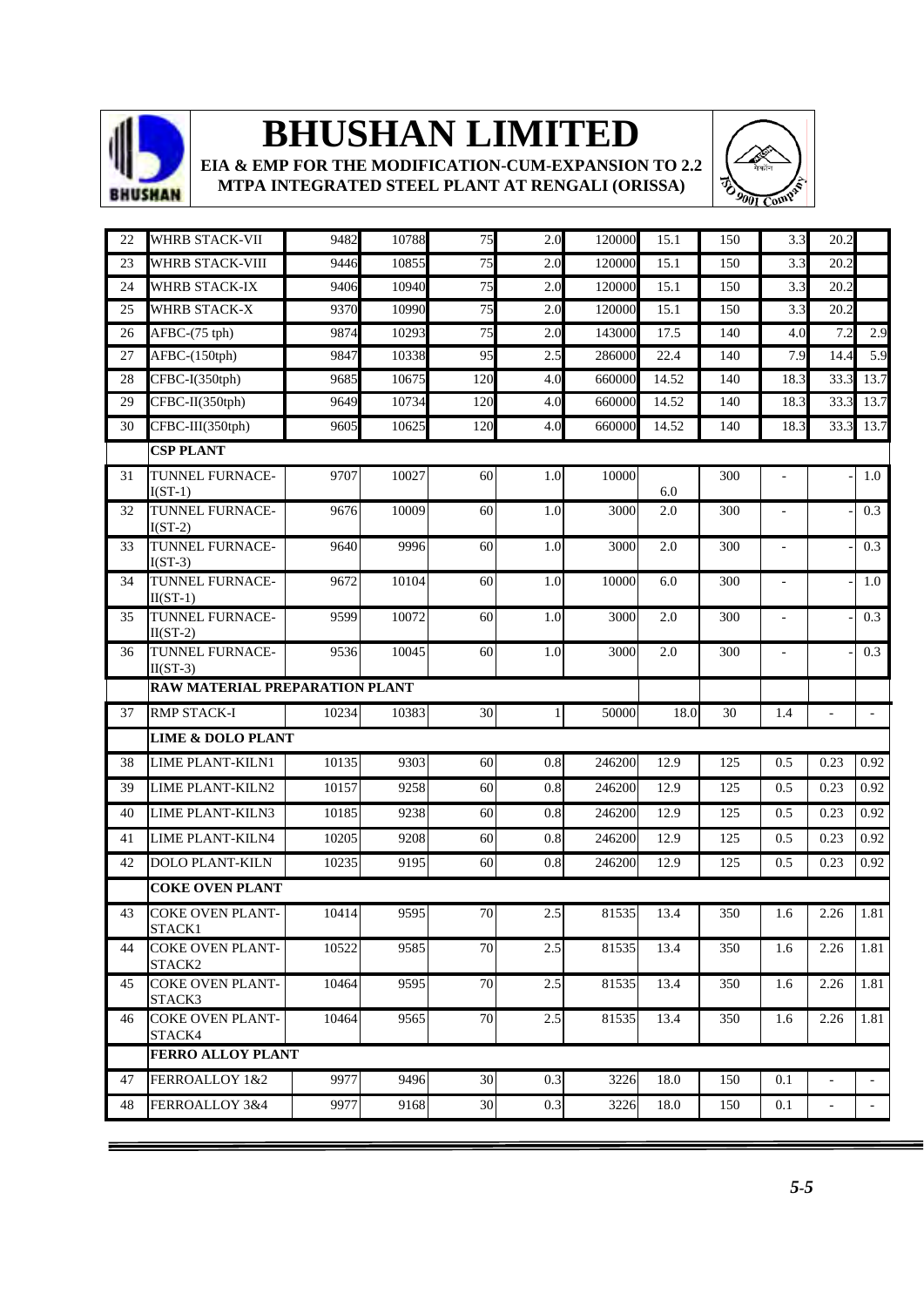



The meteorological data of the day on which the maximum GLC occurred is shown as Table 5.2. Stability has been computed by Turner's method and mixing height has been obtained from literature. The predicted GLC values have been provided at Table 5.3. In this table the 10 highest GLC values for each pollutant and the place of occurrence are given.

| Time    | Wind      | Wind speed | Temp.           | Stability      | Remarks |
|---------|-----------|------------|-----------------|----------------|---------|
| (hours) | Direction | (m/s)      | $({}^{\circ}K)$ |                |         |
| 01.00   | 247.5     | 1.024      | 299.0           | 6              |         |
| 02.00   | 247.5     | 1.475      | 299.0           | 6              |         |
| 03.00   | 225.0     | 2.364      | 298.0           | 6              |         |
| 04.00   | 225.0     | 1.887      | 297.0           | 6              |         |
| 05.00   | 180.0     | 1.773      | 297.0           | 6              |         |
| 06.00   | 225.0     | 2.085      | 297.5           | 5              |         |
| 07.00   | 225.0     | 1.618      | 298.0           | $\overline{4}$ |         |
| 08.00   | 180.0     | 3.028      | 301.0           | 3              |         |
| 09.00   | 180.0     | 0.594      | 303.0           | 3              |         |
| 10.00   | 202.5     | 1.632      | 304.5           | $\overline{2}$ |         |
| 11.00   | 247.5     | 1.868      | 306.5           | $\overline{2}$ |         |
| 12.00   | 202.5     | 2.023      | 307.5           | $\mathbf{1}$   |         |
| 13.00   | 347.5     | 2.199      | 309.6           | $\mathbf{1}$   |         |
| 14.00   | 090.0     | 3.029      | 309.5           | $\overline{2}$ |         |
| 15.00   | 157.5     | 1.228      | 309.0           | 3              |         |
| 16.00   | 157.5     | 1.167      | 308.5           | $\overline{3}$ |         |
| 17.00   | 090.0     | 1.275      | 308.5           | $\overline{3}$ |         |
| 18.00   | 067.5     | 0.994      | 308.5           | $\overline{4}$ |         |
| 19.00   | 045.0     | 0.524      | 306.5           | 5              |         |
| 20.00   | 045.0     | 0.503      | 304.0           | 6              |         |
| 21.00   | 045.0     | 1.087      | 304.0           | 6              |         |
| 22.00   | 180.0     | 2.057      | 302.0           | 6              |         |
| 23.00   | 270.0     | 2.053      | 302.0           | 6              |         |
| 24.00   | 292.5     | 4.303      | 301.0           | 6              |         |

|  |  | Table 5.2: Meteorological inputs (Summer 2005) |  |
|--|--|------------------------------------------------|--|
|  |  |                                                |  |

NOTES: STABILITY CLASS 1=A, 2=B, 3=C, 4=D, 5=E AND 6=F.

The wind direction concept adopted is as follows:

From South  $0/360^0$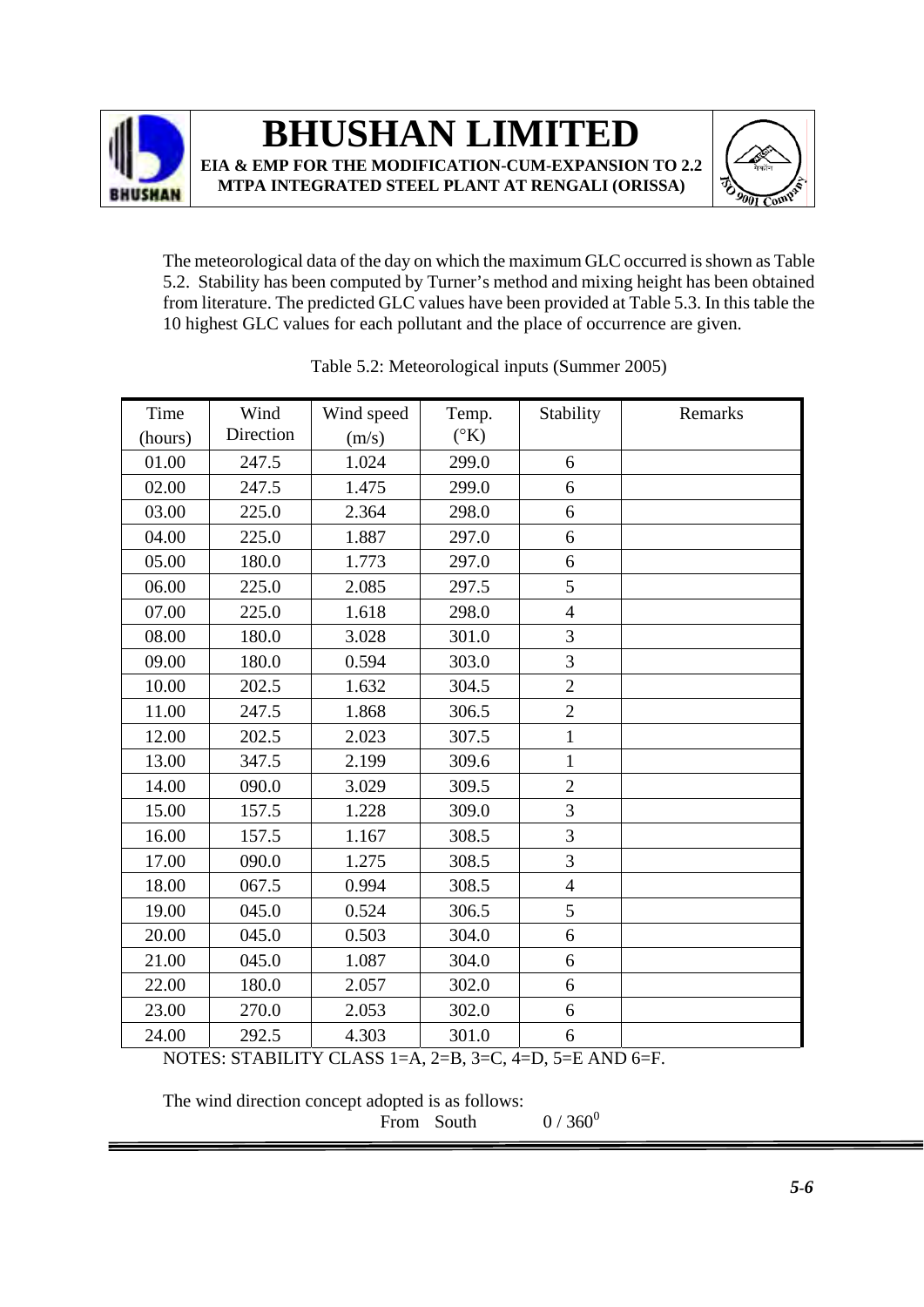

## **BHUSHAN LIMI**

**EIA & EMP FOR THE MODIFICATION-CUM-EXPANSION TO 2.2 MTPA INTEGRATED STEEL PLANT AT R** 

 $\frac{1}{270}$ <sup>0</sup>

|       | IN I EGKA I ED STEEL PLANT AT KENGALI (OKISS. |  |
|-------|-----------------------------------------------|--|
| West  | $90^{0}$                                      |  |
| North | $180^{0}$                                     |  |

 $270^{0}$ 

| Rank           | Max. 24 h. Avg. $(\mu g/m^3)$ of Pollutants |                   |                  |  |  |  |
|----------------|---------------------------------------------|-------------------|------------------|--|--|--|
|                | <b>SPM</b>                                  | SO <sub>2</sub>   | NO <sub>x</sub>  |  |  |  |
|                | 41.04(14.0,19.5)                            | 40.06(10.5,10.0)  | 7.09(10.0, 11.5) |  |  |  |
| 2              | 39.24(13.5,18.5)                            | 35.84(9.5,12.0)   | 7.03(10.5,10.0)  |  |  |  |
| 3              | 38.11(10.0, 11.5)                           | 35.49(9.5,12.5)   | 6.76(11.0,10.0)  |  |  |  |
| $\overline{4}$ | 38.11(13.5, 18.0)                           | 34.77(10.5, 12.5) | 6.64(10.0, 11.0) |  |  |  |
| 5              | 38.10(13.0,17.0)                            | 34.30(10.5,12.0)  | 6.40(11.0, 11.5) |  |  |  |
| 6              | 37.43(10.0, 11.0)                           | 33.68(10.0, 11.5) | 6.38(10.5, 12.5) |  |  |  |
| 7              | 36.78(10.0, 11.5)                           | 32.4(11.0, 13.5)  | 6.33(11.0,9.0)   |  |  |  |
| 8              | 36.48(14.0,19.0)                            | 32.30(9.5, 13.0)  | 6.30(10.0, 12.0) |  |  |  |
| 9              | 35.04(13.0, 17.5)                           | 32.10(10.5, 12.5) | 6.08(11.0, 11.5) |  |  |  |
| 10             | 35.03(12.5, 16.0)                           | 31.12(10.0, 12.0) | 5.98(11.0, 11.0) |  |  |  |

### Table 5.3: Predicted Maximum GLCs

The average concentrations of SPM,  $SO_2$  and  $NO<sub>x</sub>$  recorded at the AAQ monitoring station at SirpuraVillage in the North East direction are 152  $\mu$ g/m<sup>3</sup>; BDL  $\mu$ g/m<sup>3</sup> and  $18 \mu$ g/ m<sup>3,</sup> respectively during the summer season. This is the nearest village habitat in the predominant wind direction where the maximum GLC value is obtained. The predicted contribution of different pollutants when added with the background concentration indicated the maximum concentration are 193 ug/m3, 40.0 ug/m3 and 17.0 ug/m3 for SPM, SO2 and NOx respectively against the permissible limit of 500 ug/m3, 120ug/m3, and 120 ug/m3 for industrial area.

During the winter season the monitored background value of AAQ of SPM,  $SO_2$  and  $NO_x$ was  $160 \text{ ug/m}^3$ ,  $25 \text{ug/m}^3$ , and  $23 \text{ ug/m}^3$  respectively for Sirpura AAQ station. The predicted contributions of different pollutants from the integrated steel plant, when added with the monitored background levels indicate that the maximum concentrations are 201 ug/m<sup>3</sup>, 65.0 ug/m<sup>3</sup> and 30.09.ug/m<sup>3</sup> for SPM, SO<sub>2</sub> and NOx respectively against the permissible limit of 500 ug/m3, 120ug/m3, and 120 ug/m3. The values are within the permissible limit for industrial area. Winter season values were considered because of green field conditions existed during that time.

From the results it is observed that the expansion of existing steel plant to 2.2 Mtpy level will not have appreciable impact on the ambient air quality in the area.

In order to improve the work zone air quality inside the plant premises, the following measures will be taken to prevent escape of dusty air and harmful gases in plant. All the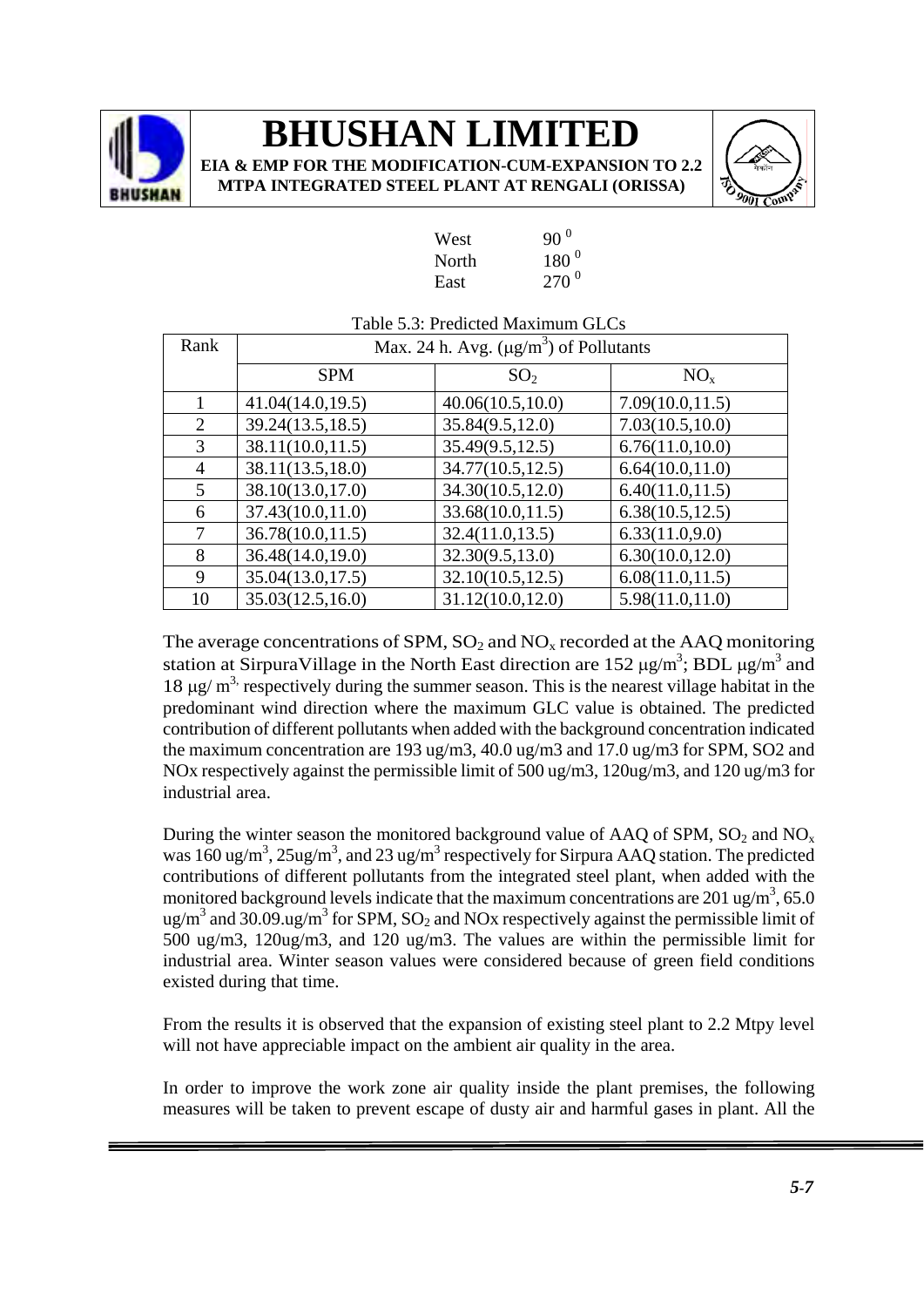



fugitive emissions where de-dusting suction hoods cannot be provided due to physical constraints shall be provided with dust suppression system/water sprinklers.

Habitation centers such as Jharsuguda and Sambalpur are about 16 and 45 km away from plant respectively and the levels of air pollutants expected are much less. Hence no significant impact can be expected.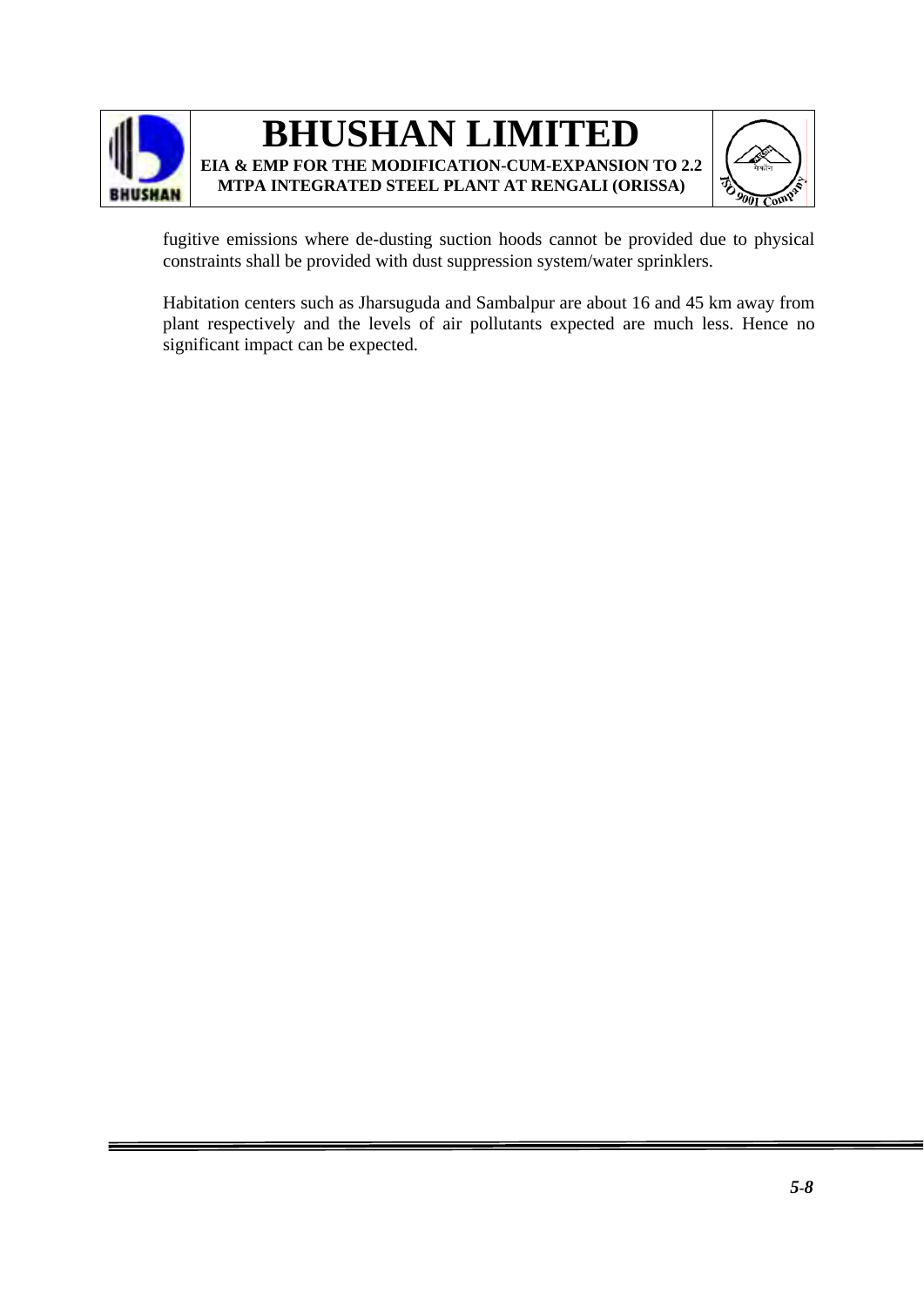

**MTPA INTEGRATED STEEL PLANT AT RENGALI (ORISSA)**



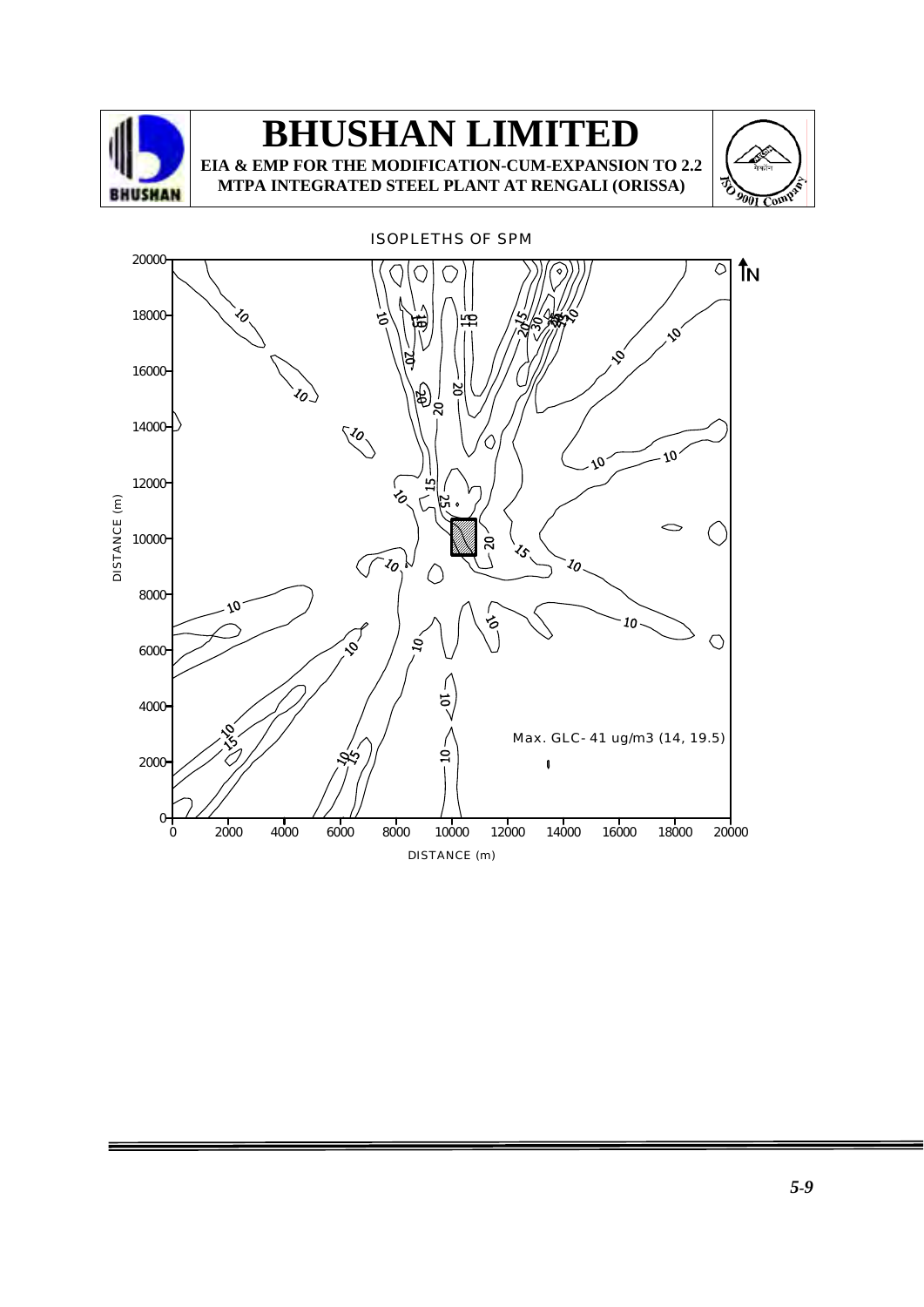



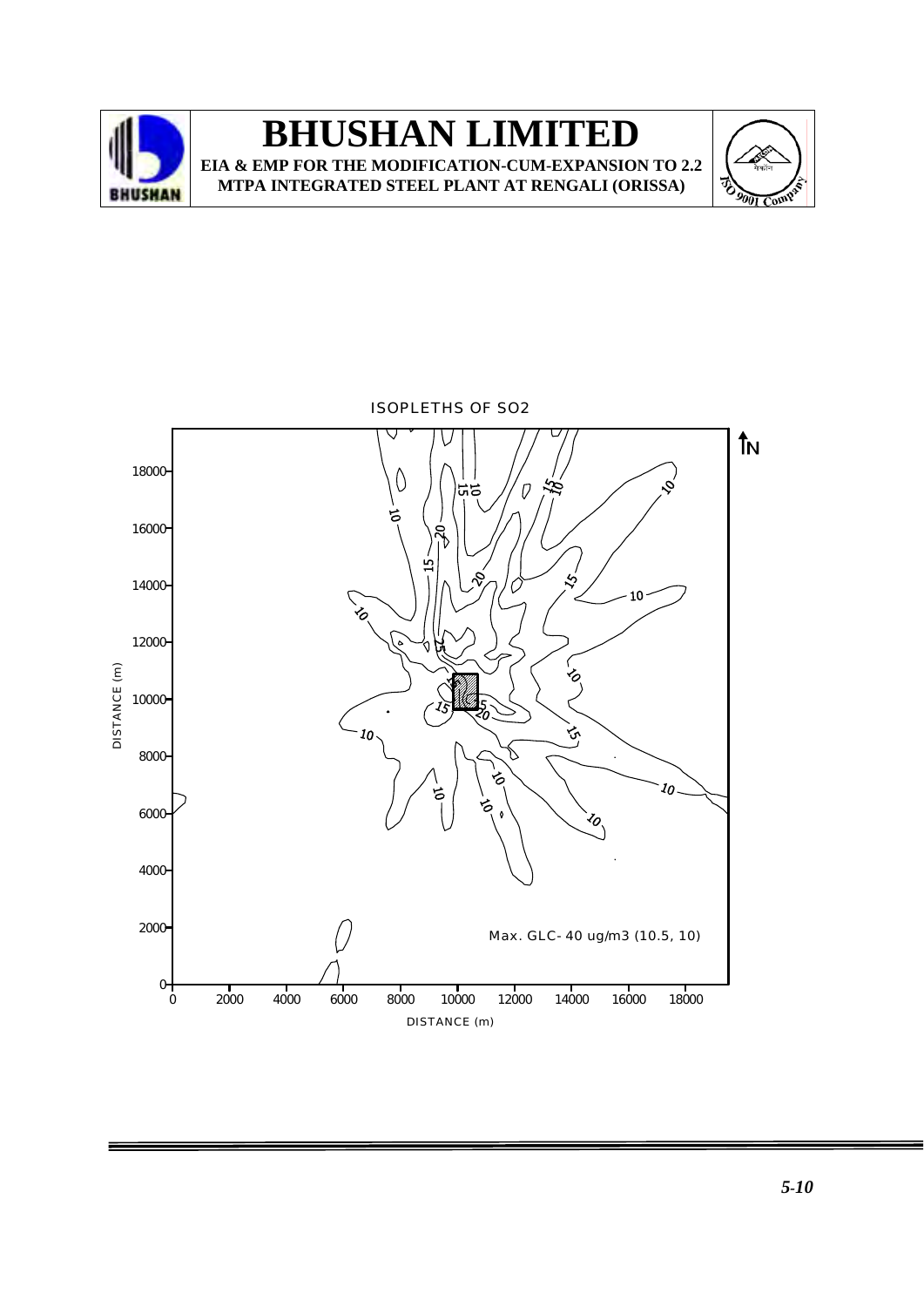





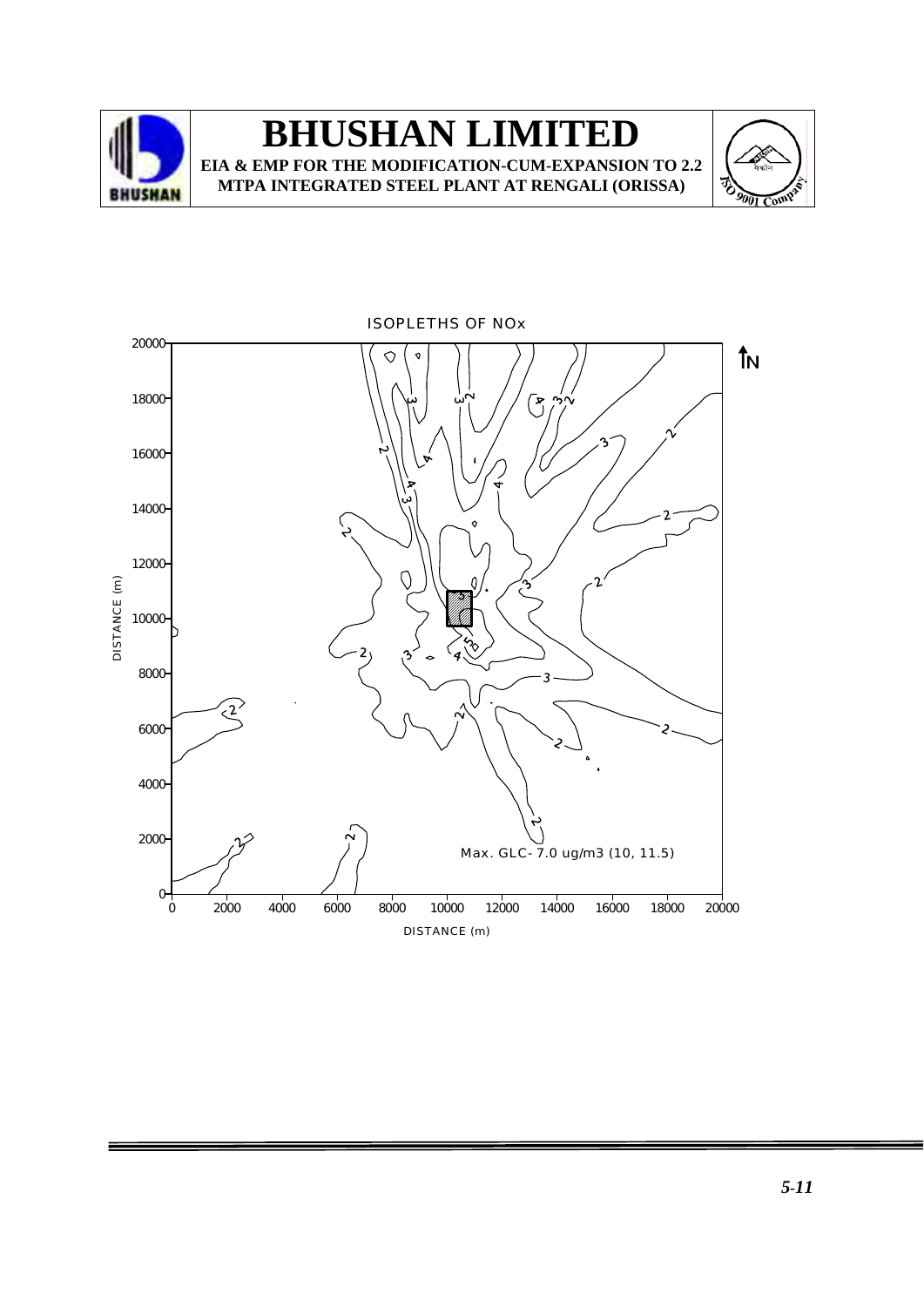

**EIA & EMP FOR THE MODIFICATION-CUM-EXPANSION TO 2.2 MTPA INTEGRATED STEEL PLANT AT RENGALI (ORISSA)**



### **5.2.2 Impacts on Water**

Impacts on Water Resources

The source of water for the proposed steel plant will be the backwater of Hirakud reservoir. The Steel plant authorities have permission for the drawal of 100 cusecs (10080 m<sup>3</sup> /h) of water, from Upper Mahanadi Basin (the nodal agency for allotment of water from Hirakud Reservoir). The actual requirements of steel plant will be 3885.5 m<sup>3</sup>/h (93252 m<sup>3</sup>/day). Drawl of 100 cusecs water from Hirakud reservoir will not affect the availability of water for others, as Dead water storage capacity of Reservoir is 1211.21 million m3 whereas live storage is 4934.53 Million m3.

The integrated steel plant will not draw any ground water nor will do so in future. Thus operation of the steel plant will not affect water availability in the study area.

Impacts on Water Quality

As the plant water system will be designed based on 100% re circulation system thus effective discharge from plant to outside will be zero. Waste water are expected to be generated from different facilities of the proposed plant. The expected quantities and their use are given:

| 1. Underflow from Thickner of Blast Furnace (Intermittent) | : 08.0 $\text{m}^3/\text{h}$ |
|------------------------------------------------------------|------------------------------|
| 2. Boiler Blow Down (net) used for service water           | : 28.0 $\text{m}^3/\text{h}$ |
| 3. Blow Down (net) from IF&EAFused for other system        | : 28.0 $\text{m}^3/\text{h}$ |

The domestic and sanitary wastewater from plant will be treated in septic tank & soak pits.

### **5.2.2 solid waste**

The major solid wastes expected to be generate from the integrated steel plant (2.2 Mtpy level) facilities and its utilisation plan as follows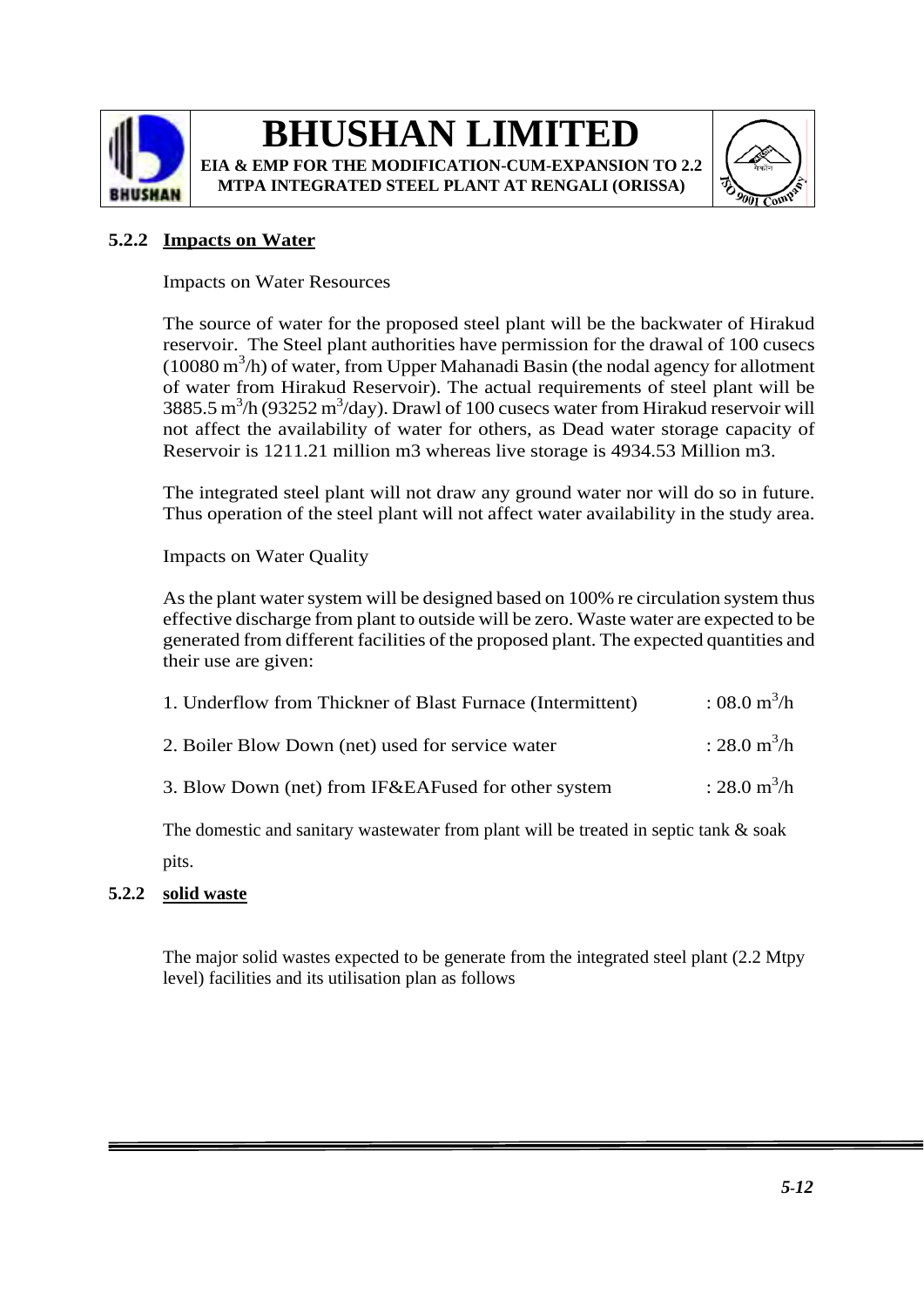

**EIA & EMP FOR THE MODIFICATION-CUM-EXPANSION TO 2.2 MTPA INTEGRATED STEEL PLANT AT RENGALI (ORISSA)**



### **Table: 5.4Quantity of Solid Waste Generated in the 2.2 mtpy Steel Plant at Rengali, Sambalpur (Orissa)**

| Sr. | <b>Solid Waste Generated</b>                                | <b>Nature of Solid Waste</b>                     |             | <b>Quantity Probable Re-use</b>             |  |  |
|-----|-------------------------------------------------------------|--------------------------------------------------|-------------|---------------------------------------------|--|--|
| No. | from the unit                                               |                                                  | (tpy)       |                                             |  |  |
|     | DRI SECTION:10X150000 t Kilns                               |                                                  |             |                                             |  |  |
| 1.  | <b>Process Dust</b>                                         | Iron fines & coal fines in<br>the form of solids |             | 38400 To be recycled to the<br>sinter plant |  |  |
|     |                                                             |                                                  |             |                                             |  |  |
| 2.  | Transfer point dust from bag solid dust<br>house            |                                                  |             | 230400 To be recycled                       |  |  |
| 3.  | Char                                                        | Unburned coal particles                          |             | 472500 100% use in the                      |  |  |
|     |                                                             |                                                  |             | <b>AFBC/CFBC Boilers</b>                    |  |  |
| 4.  | Kiln Accretion and                                          |                                                  |             | 30000 Dumped in low lying                   |  |  |
|     | miscellaneous waste                                         |                                                  |             | area                                        |  |  |
|     | PELLET PLANT:1x2.0 Mtpy                                     |                                                  |             |                                             |  |  |
| 5.  | Dust from de-dedusting                                      | solids                                           |             | 25200 Will be recycled back                 |  |  |
|     | SMS SECTION : 4X15t IF, 4X90t EAF& LF                       |                                                  |             |                                             |  |  |
| 6.  | Slag (From IF+EAF+LF)                                       | solids                                           |             | $390000$ will be used in the land<br>fill   |  |  |
| 7.  | Dust (From IF+EAF+LF)                                       | solid dust                                       |             | 24000 To be recycled to the<br>sinter plant |  |  |
| 8.  | Muck & Debri(Including                                      |                                                  |             | $48000$ To be recycled to the               |  |  |
|     | Refractory)                                                 |                                                  |             | extent possible                             |  |  |
| 9.  | <b>Usable Scrap</b>                                         | solids                                           |             | 95250 Recycled in SMS                       |  |  |
| 10. | Ferro Manganese Plant Slag solids                           |                                                  |             | 102000 dumped                               |  |  |
|     | CAPTIVE POWER PLANT :1x75+1x150+3x110 tph AFBC/CFBC boilers |                                                  |             |                                             |  |  |
| 11. | Dust from hopper of ESP                                     | Solid dust                                       |             | 422400 Ash pond                             |  |  |
|     | after WHB(All the 10ESP)                                    |                                                  |             |                                             |  |  |
| 12. | <b>Bottom Ash from AFBC</b><br>&CFBC Boiler                 | <b>Solid Dust</b>                                |             | 310916 To ash pond                          |  |  |
| 13. | Fly Ash from AFBC &                                         | <b>Solid Dust</b>                                |             | $1243662$ As per fly ash                    |  |  |
|     | <b>CFBC Boilers</b> (Boilers ESP)                           |                                                  |             | utilization plan                            |  |  |
|     | <b>BLAST FURNACE SECTION: 1X1008 M3</b>                     |                                                  |             |                                             |  |  |
|     | 14. Dust from GCP                                           | solids                                           | 30240 sold  |                                             |  |  |
| 15. | Slag Waste from SGP                                         | solids                                           | 264000 sold |                                             |  |  |
| 16. | Usable scrap                                                | solids                                           |             | 30000 Recycled                              |  |  |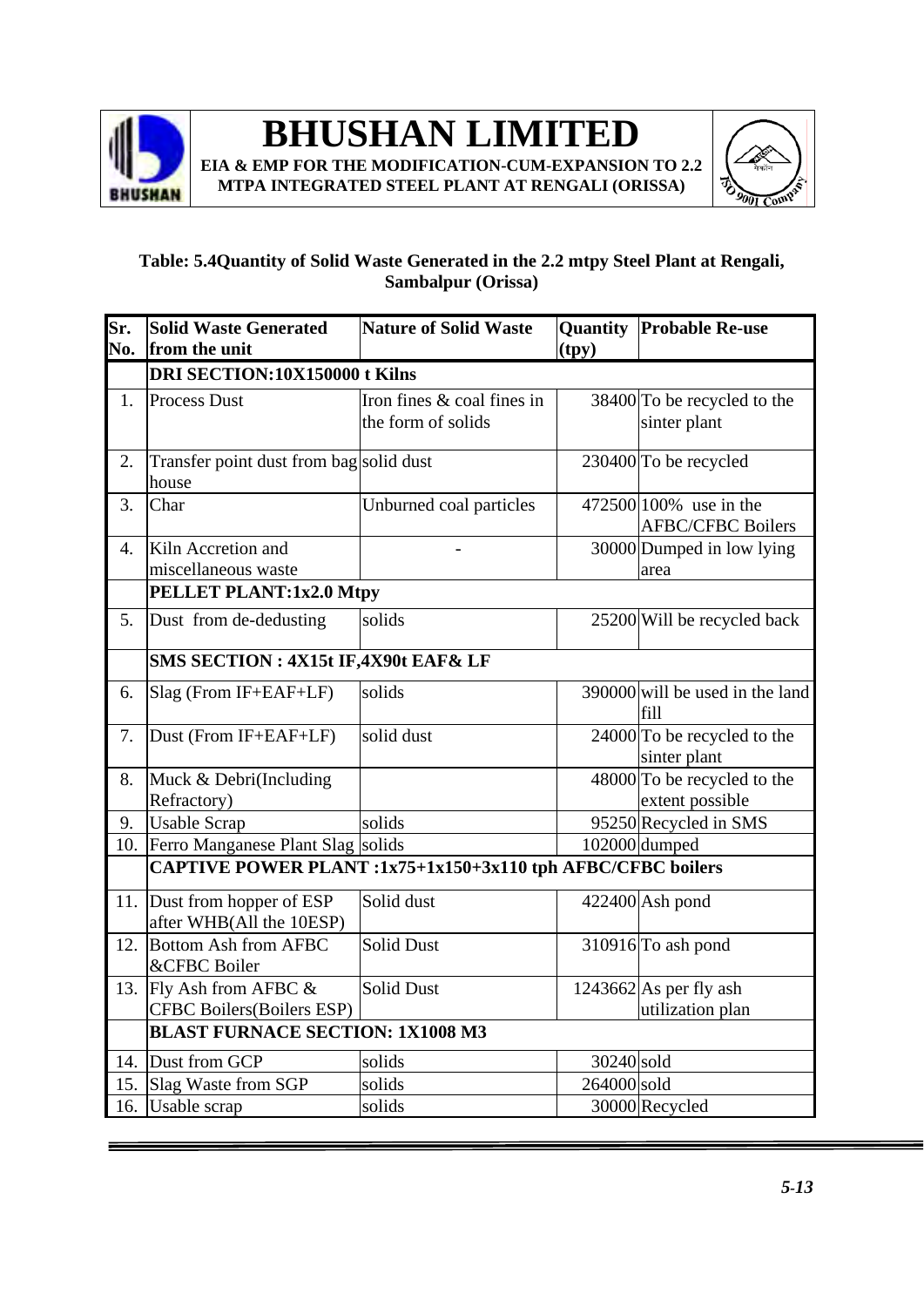

**EIA & EMP FOR THE MODIFICATION-CUM-EXPANSION TO 2.2 MTPA INTEGRATED STEEL PLANT AT RENGALI (ORISSA)**



|     | SINTER PLANT: 1x105 m2     |       |  |                              |
|-----|----------------------------|-------|--|------------------------------|
| 17. | Sinter Dust                | solid |  | 6771.6 To be recycled to the |
|     |                            |       |  | extent possible              |
|     | <b>CSP &amp; BAR MILLS</b> |       |  |                              |
| 18  | <b>CSP</b> Scales          | fines |  | 1028 To be recycled to the   |
|     |                            |       |  | extent possible              |
| 19  | CSP muck and Debri         |       |  | 450 To be recycled to the    |
|     |                            |       |  | extent possible              |
| 20  | <b>Bar mill Scales</b>     |       |  | 5250 To be recycled to the   |
|     |                            |       |  | extent possible              |
| 21  | Bar mill muck and Debri    |       |  | $190$ To be recycled to the  |
|     |                            |       |  | extent possible              |

Solid waste shall be in the form of following:

- Fines collected from de-dusting system.
- Scales & scraps
- Waste Refractories and Slag and gangue from furnaces
- Mucks and debris etc.

The total dust generated for disposal is indicated in the above table. This can be for pellet making in in-house. The refractories are of non-toxic nature and do not create any problem of contamination and will be dumped in low-lying area. Apart from this scales and skull are generated as solid waste from facilities .Out of which small quantity can be used in the plant itself, while rest are not reusable and shall be sold. Scales and skulls are of ferrous nature and are recyclable. The steel plant shall also generate muck and debris from different shops and it will be sold to interested parties. There will be generation of scrap, which will be recycled in the plant itself in the Induction furnace.

### **5.2.4 Impacts on Noise Levels**

During normal operations of the plant ambient noise levels will increase significantly only close to the turbines/compressor but this will be confined only within plant boundary. However noise levels will increase greatly during bleedingoff of excess steam. But such incidents are rare and will last only for few minutes at a time only. The noise level within the plant boundary is occupational noise levels and confined within shops. The level will be further minimised when the noise reaches the plant boundary and the nearest residential areas beyond the plant boundary, as elaborate green belt development is envisaged for attenuation of noise and fugitive emission.

All the equipment in the steel plant will be designed/operated in such a way that the noise level shall not exceed 85 to 90 dB (A) as per the requirement of OSHA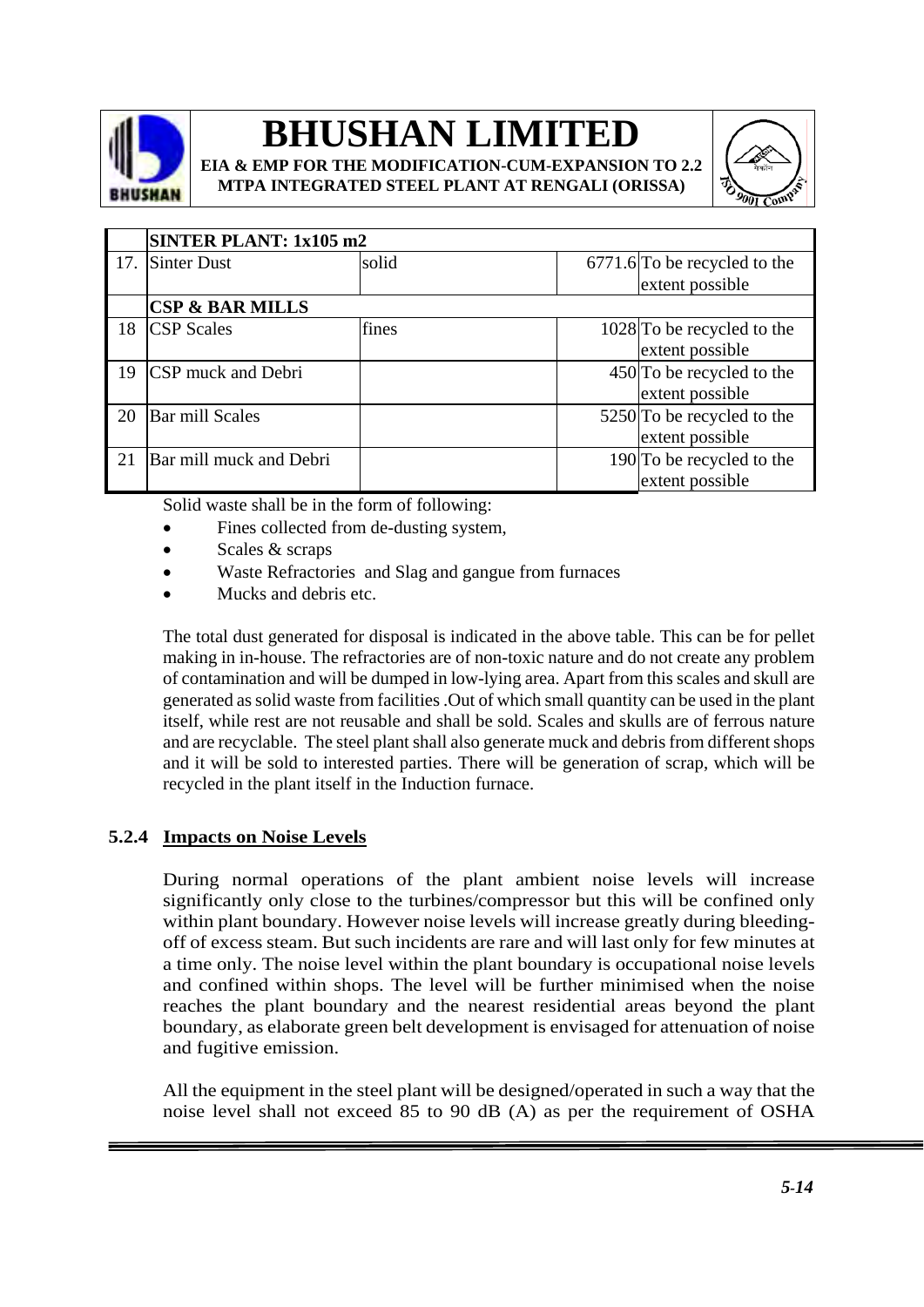



Standard (Occupational Safety and Health Association).

However, if during operation, the noise level exceeds the OSHA norms then the protective measures given in Environmental Management Plan will be followed.

In addition to it, green belt development around the shops is to be done to minimise propagation of noise to nearby areas.

### **5.2.5 Impacts on Ecology**

Since the change in ambient air quality due to emissions from the steel plant will be small thus the vegetation outside the plant area will not be damaged. As in the acquired area there are village forest, the aim of BL will be to cut minimum number of trees and most of the trees will be maintained. Utmost care will be taken while finalizing the detailed layout of the plant during modification-cum-expansion so that minimum tree is cut. The loss of trees will be otherwise compensated as a part of the aforestation scheme. However this loss in actual term is not a loss because the aforestation will be carried out in other areas already located at Thelkoli, Khadiapalli and Talibara-II. Plantation in these areas will be done through Forest Department of Orissa Govt. Thus the loss of village forest will be the loss of timber only. Bhusan Limited already requested for equivalent of land so that aforestation can be started at the earliest.

 Village forest in Thelkoli village are scattered in different places / patches. Most of the village forest of Thelkoli and Dhubenchapar are adjacent to Railway Line will not be cleared.

 As plant will have boundary parallel to Railway Line and State Highway, effort will be made to retain the trees already grown in plant boundary so that same trees can form part of Green belt of steel plant also.

A wide green belt will be planted all along the boundary. Green belt will be also planted on both sides of the plant road and all open lawns.

 As equivalent trees will be planted as well as Green belt planted in the plant will improve the ecological balance of the area.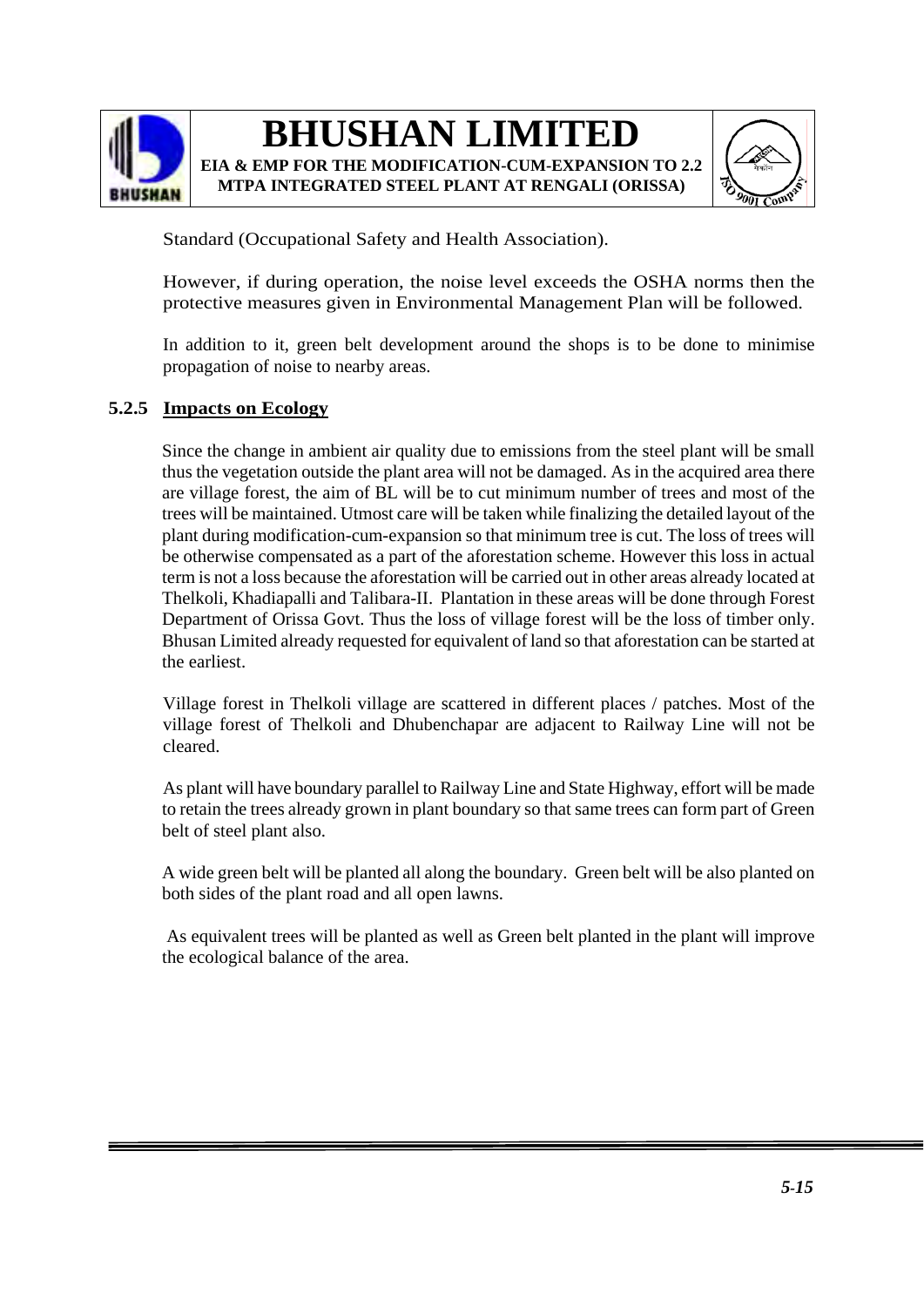

**MTPA INTEGRATED STEEL PLANT AT RENGALI (ORISSA)**



### **5.3 SOCIO-ECONOMIC IMPACTS**

### 5.3.1 Prediction and Impacts

The survey reveals that the respondents spend major portion of their disposable income on food items. However, there has been a growing tendency among the respondents, of higher expenditure allocation on non-food items although their basket of consumption has only few items other than food.

Income elasticity of demand is calculated by fitting demand functions. Table: 5.6 present the results of the regression analysis conducted for fitting the demand functions. It is observed that all the demand functions give uniformly good fits to the data because R2 in all the cases is found to be quite high. Moreover, as indicated by t-test, the relevant parameter of the demand functions is found to be statistically significant at 1-% level. The income elasticity of demand as measured from the fitted functions are 0.63 and 0.93 for food and non-food items respectively. The inelastic demand for food and non-food items indicates their strong necessity of these items. The magnitude of elasticity in case of non-food items is indicating their tendency to shift the demand in favour of non-food items as their income increases.

| TABLE: 5.6 DEMAND FUNCTIONS FOR FOOD AND NON-FOOD ITEMS |  |  |
|---------------------------------------------------------|--|--|
|                                                         |  |  |

| Form of the fit                                       | Item         |          | Regression parameters |       |
|-------------------------------------------------------|--------------|----------|-----------------------|-------|
|                                                       |              | ln a     | $\mathbf b$           | $R^2$ |
| $D_{ij} = a * Y^b_i * U$                              | Food         | 0.690    | 0.637                 | 0.990 |
| (Where,                                               |              |          | $(23.1)^*$            |       |
| $D_{ii}$ = Demand for the ith item by                 | Non-<br>food | $-0.108$ | 0.927                 | 0.934 |
| jth respondent.                                       |              |          |                       |       |
| Disposable income of the jth<br>$Y_i =$<br>respondent |              |          | $(23.1)^*$            |       |

Figures in ( ) indicate t - values \* Significant at 1% level.

Hence, the impact of the project on the pattern of demand can be reasonably predicted as a shift from food to non-food items i.e., a consumer behaviour that may closely follow the Engel law. This is not a bad indication provided they earn considerable income; otherwise, if the shift is a substitution of necessary food requirements then it is not desirable in true socio-economic sense.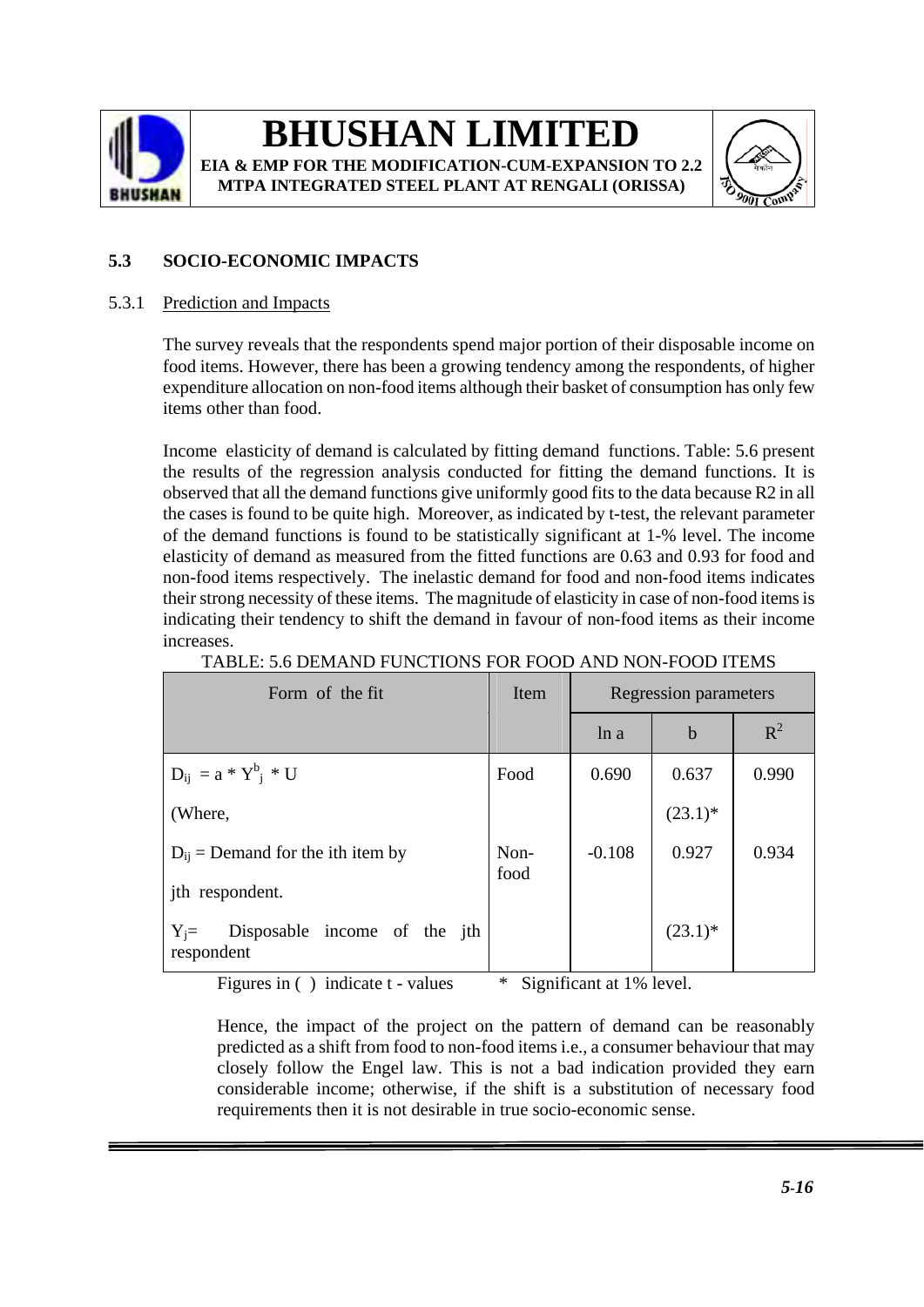



### 5.3.2 Consumption Behaviour

Table: 5.7 present the source-wise distribution of average family consumption. It is observed that the major portion of consumption (65.8%) goes to meet the need for food items while clothing constitute 14.0% and medical expenses 3.9% of the total consumption.

| Total                                       | Food  | Education | Clothing | Medical | Others | Total |
|---------------------------------------------|-------|-----------|----------|---------|--------|-------|
| family<br>Average<br>consumption<br>(Rs/yr) | 31150 | 845       | 6650     | 1835    | 6880   | 47360 |
| Percentage<br>Distribution                  | 65.8  | 1.8       | 14.0     | 3.9     | 14.5   | 100.0 |

| Table: 5.7 Source-Wise Distribution of Family Consumption |  |  |
|-----------------------------------------------------------|--|--|
|-----------------------------------------------------------|--|--|

To investigate the consumption behaviour of the respondents in detail, Marginal Propensity to Consume (MPC) is calculated by fitting the consumption function. The results of the regression analysis performed for fitting the consumption function are presented in Table 5.8. It is observed that the function gave uniformly good fit to data because  $R^2$  is high and parameters are also found to be statistically significant at 1% level. The MPC worked out on the basis of the fitted consumption function is 0.853.

### TABLE: 5.8 FITTED CONSUMPTION FUNCTION

| Form of the fit                                                                                                    |                           | <b>Regression parameters</b> |       |
|--------------------------------------------------------------------------------------------------------------------|---------------------------|------------------------------|-------|
|                                                                                                                    | a                         | b                            | $R^2$ |
| $C = a + bY + U$<br>Where,<br>$Cj$ = Consumption of the jth respondent<br>$Y =$ Gross income of the jth respondent | 1128.9                    | 0.853<br>$(128.7)^*$         | 0.990 |
| Figures in () indicate t-values                                                                                    | * Significant at 1% level |                              |       |

Effort is taken here to work out the multiplier effect of investment on the people of the study area. The calculations are done using the following model: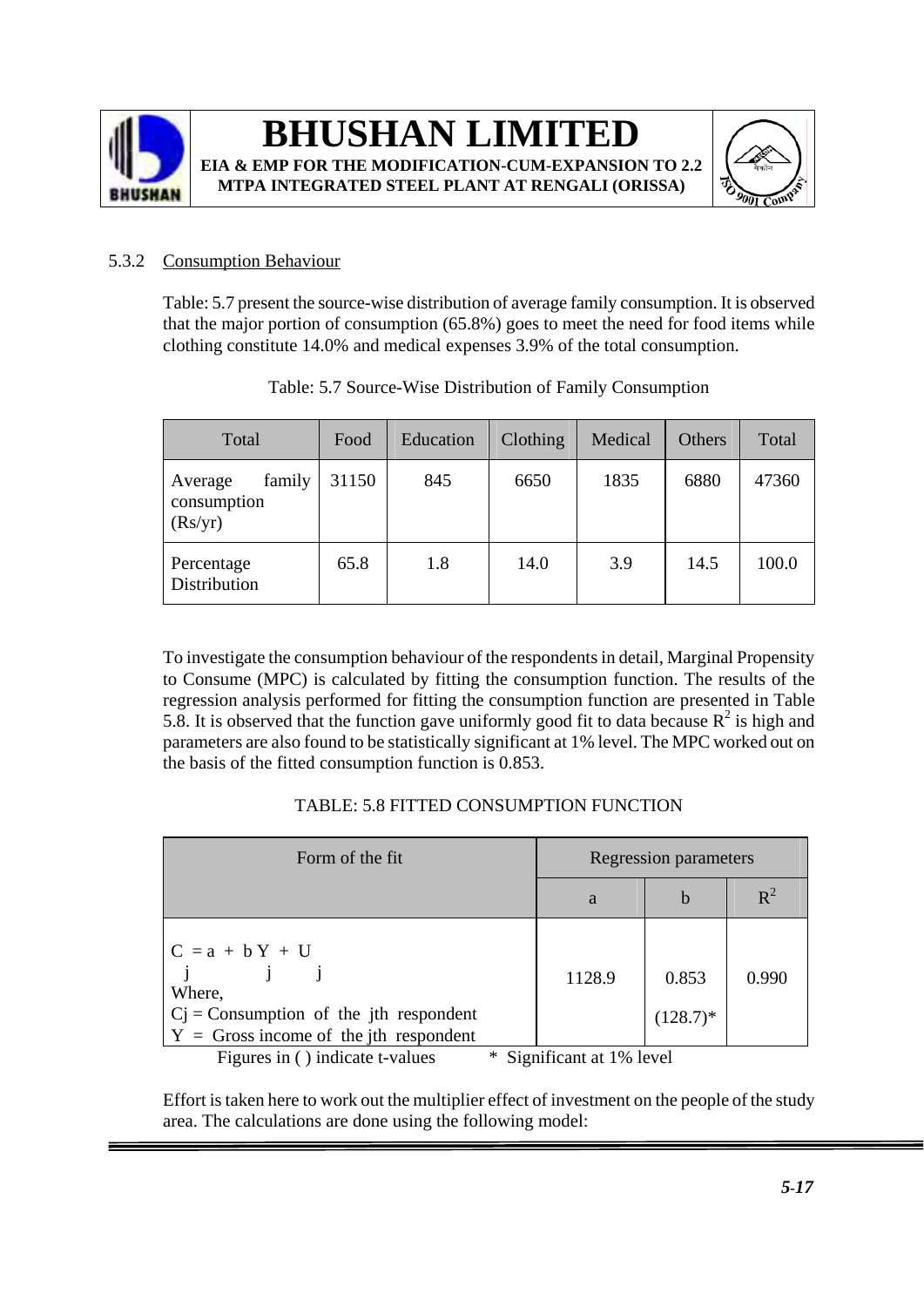

Let us consider that the consumption behavior of the respondents closely follow the following type of consumption function:

$$
C = a + bY \tag{1}
$$

We know that, in equilibrium

 $Y = C + I$  (2) Where,  $Y = Gross$  income,  $C =$ Consumption and  $I =$  Investment

Putting (1) in (2) one gets,

$$
Y = a + bY + I
$$
  
= 
$$
Y = (1/(1-b) * [a+I])
$$
 (3)

Where,  $1/(1-b)$  is the multiplier.

Assuming that consumption behaviour of the people in the study area closely follow this fitted consumption function, one can easily see that existing size of the multiplier is 6.82. Hence, investment on this project and the consequent generation of additional income will have strong multiplier effect in raising average consumption.

The proposed project is going to have positive income effect and consequently, the multiplier effect is expected to lead to an overall increase in average consumption of the people of the study area. Therefore, one can conclude that the impact of the project on consumption behaviour of the local people is likely to be satisfactory and positive.

### 5.3.3 Employment and Income effect

Direct employment

During the construction period, the project is going to create substantial employment and income. A large portion of these is likely to trickle down to the local people. Besides this, some persons from the study area may get employment on permanent basis for actual operation of the plant in the form of skilled or semi-skilled, or unskilled loabour. Moreover, for regular mining activities local people may get jobs as wage labourer. Thus, substantial amount of employment and income are expected to be generated for the local people. Hence, it can be ascertained that the project is going to have significant employment and income effects.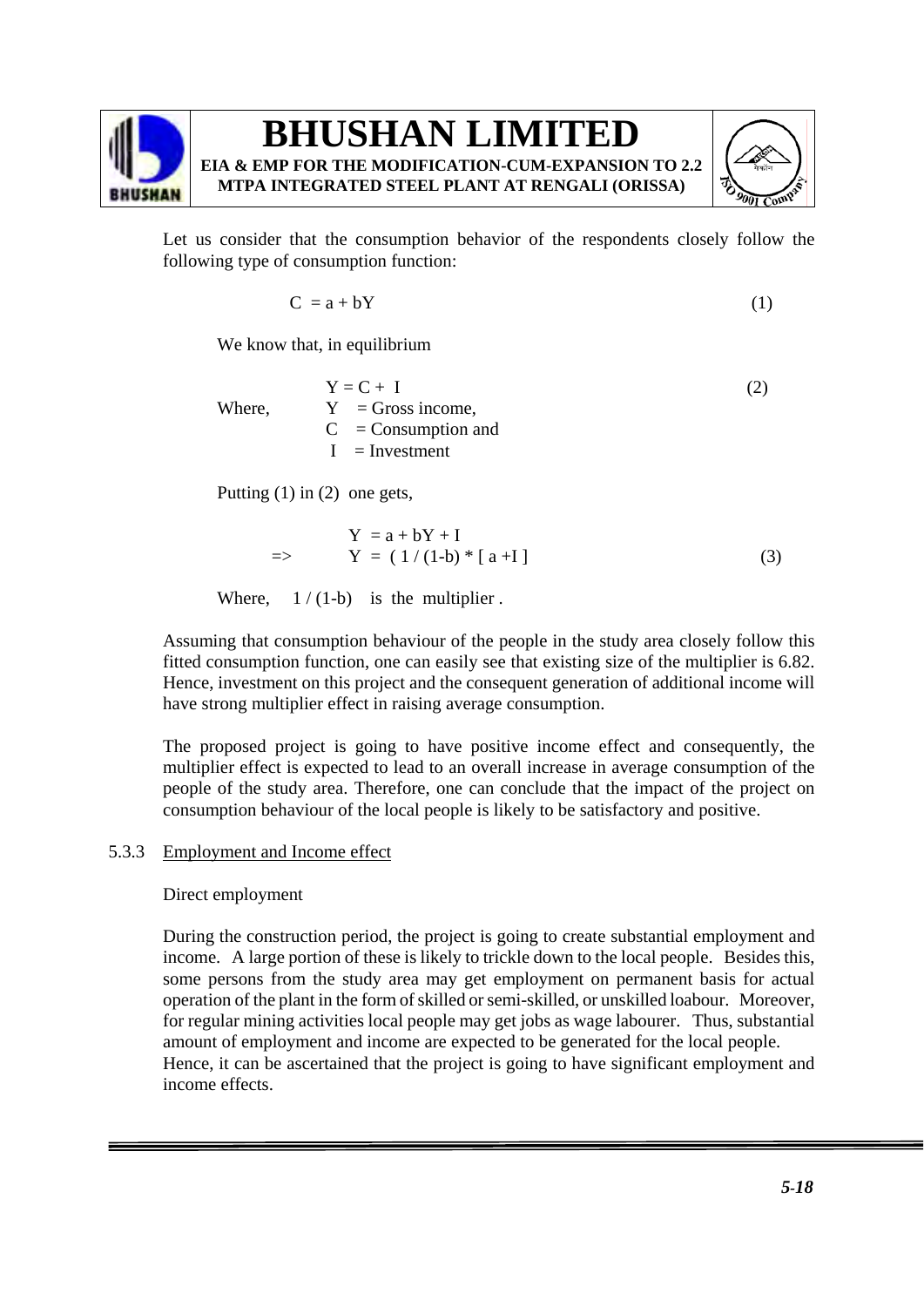



### Indirect employment

In the case of indirect employment also, the effect is quite strong and widespread. Besides direct employment, the project is expected to generate substantial indirect employment in other sectors. So far indirect employment is concerned, the effect is very strong and widespread specifically in mining, ancillary industries and transport sectors. In view of the above, it can be justifiably concluded that the present project has tremendous positive employment and income effects.

Overall assessment of the employment and income effects indicates that the project has strong positive direct as well as indirect impact on employment and income generation. 5.3.4 Industrialisation around the steel plants

Steel plants by nature serve as the nuclei for development of ancillary industries in the areas around them. These ancillary units usually have input-output linkages with the steel plants. The demand for spares, assemblies and sub-assemblies by steel plants are generally met through the supply (of these items) from ancillary units located nearly. The ancillary units, in turn, get necessary steel products from the steel plants. In the vicinity of major Indian steel plants e.g. Rourkela Steel Plant, TISCO, Bhilai Steel Plant etc. similar type of units had come up. This brings forth mutual advantages with one acting as complementary to another. The advantages to steel plants as well as ancillary units are listed below :

Advantages to steel plants

- i) Assurance of a reliable source of supply of spares and consumables;
- ii) Supply on short-delivery schedules enabling maintenance of lower inventory;
- iii) Lower freight element in comparison to materials supplied by firm located far away;
- iv) Better service facilities

Advantages to ancillary units

- i) Availability of ready market;
- ii) Freight advantage on steel and other by products produced from the steel plant;
- iii) Freight advantage on their own products for sale to the nearby steel plans;
- iv) Availability of infrastructure support from the steel plant

Proper utilisation of these mutual advantages is expected to play a catalytic role in the development of the region where the present project is proposed to be implemented.

The ancillary industries that are likely to come up in the vicinity of the steel plant can be grouped into three categories, viz., spares, metal based and chemical based.

These will be complemented by the service units. This indicates that scope is there for industrialisation in the area surrounding the plant. It is important to note that the ancillary units are usually labour-intensive and high-priority industries from social point of view.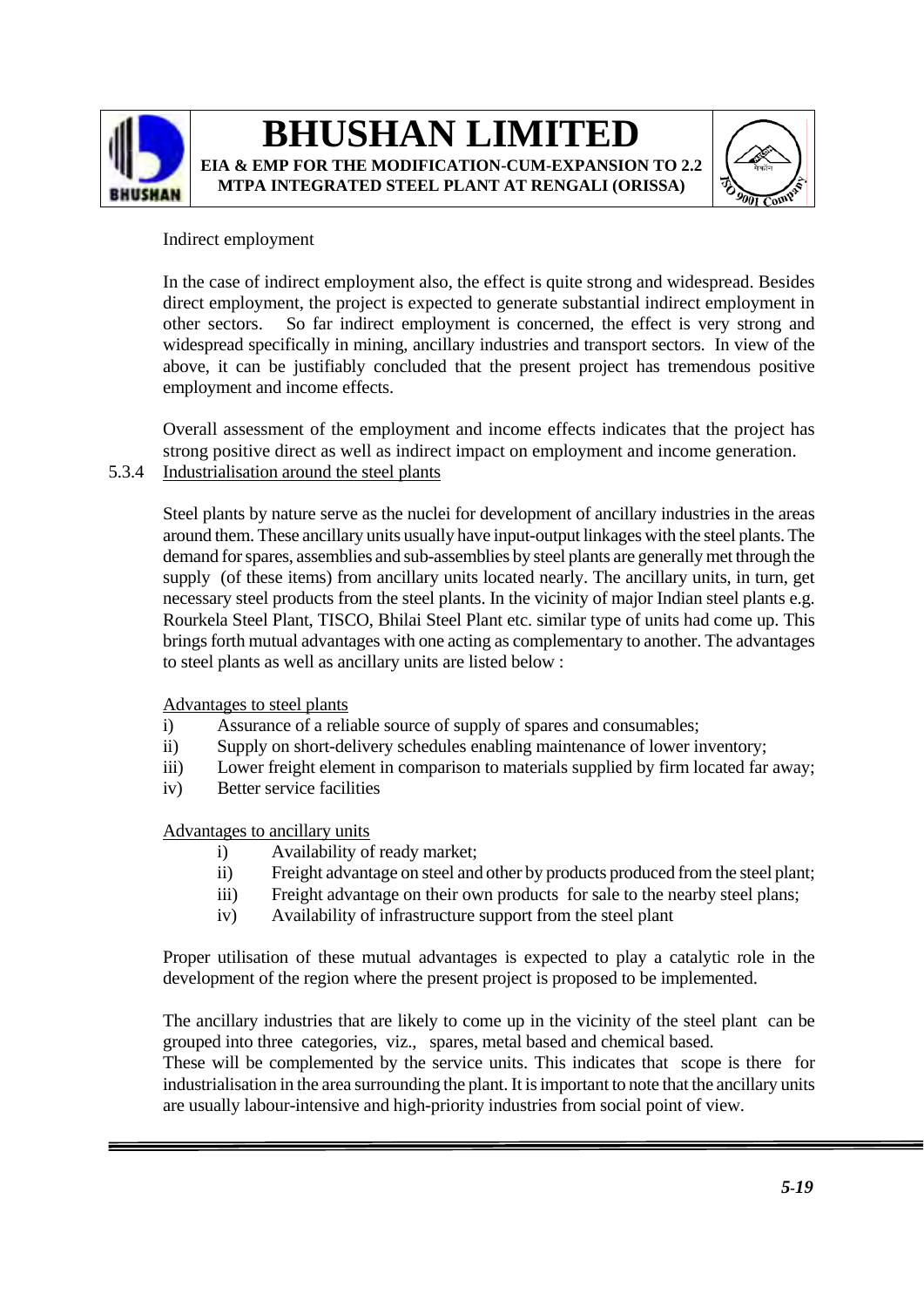



The proposed project is expected to foster the process of growth of small-scale industrial economy around the steel plant complemented by the services sector. This is expected to play a major role in the future economic and social development of this area.

### 5.3.5 Educational status

The existing educational status of members of the sampled households is depicted in Table 5.9. The table revealed that about 44% of total members in the sample are illiterate. This figure includes the non-school going children also. About 15% of the members have education at primary level. Middle school level educated people constitute around 16%. Persons with high school and intermediate level education are observed to be around 13%. The study area has substantial number of highly educated persons (i.e., Graduate, PG and technical).

As reported by the respondents during field survey, their interest towards education has been increasing due to hope of getting employment which may come up especially in the non-agricultural sectors in this region, as an indirect impact of this project. The general awareness towards the importance of education is expected to increase as a result of the new project and hence, it can be said that the project has a strong positive impact on the level of education of the people of the study area.

| Sl.No                       | Level of education              | No $(\%$ in total) |
|-----------------------------|---------------------------------|--------------------|
| 1.                          | Illiterate*                     | 101(43.5)          |
| 2.                          | Primary                         | 35(15.1)           |
| 3.                          | Middle school level             | 38 (16.4)          |
| 4.                          | High schooling and intermediate | 30(12.9)           |
| 5.                          | Graduation                      | 17(7.3)            |
| 6                           | P G                             | 5(2.2)             |
| 6                           | Technical                       | 4(2.6)             |
| $+ 1 1 1 1 1 1 1 1 1 1 1 1$ | <b>TOTAL</b>                    | 232 (100.0)        |

Table: 5.9 Educational Status of the people of the Study Area

\* Includes non-school going children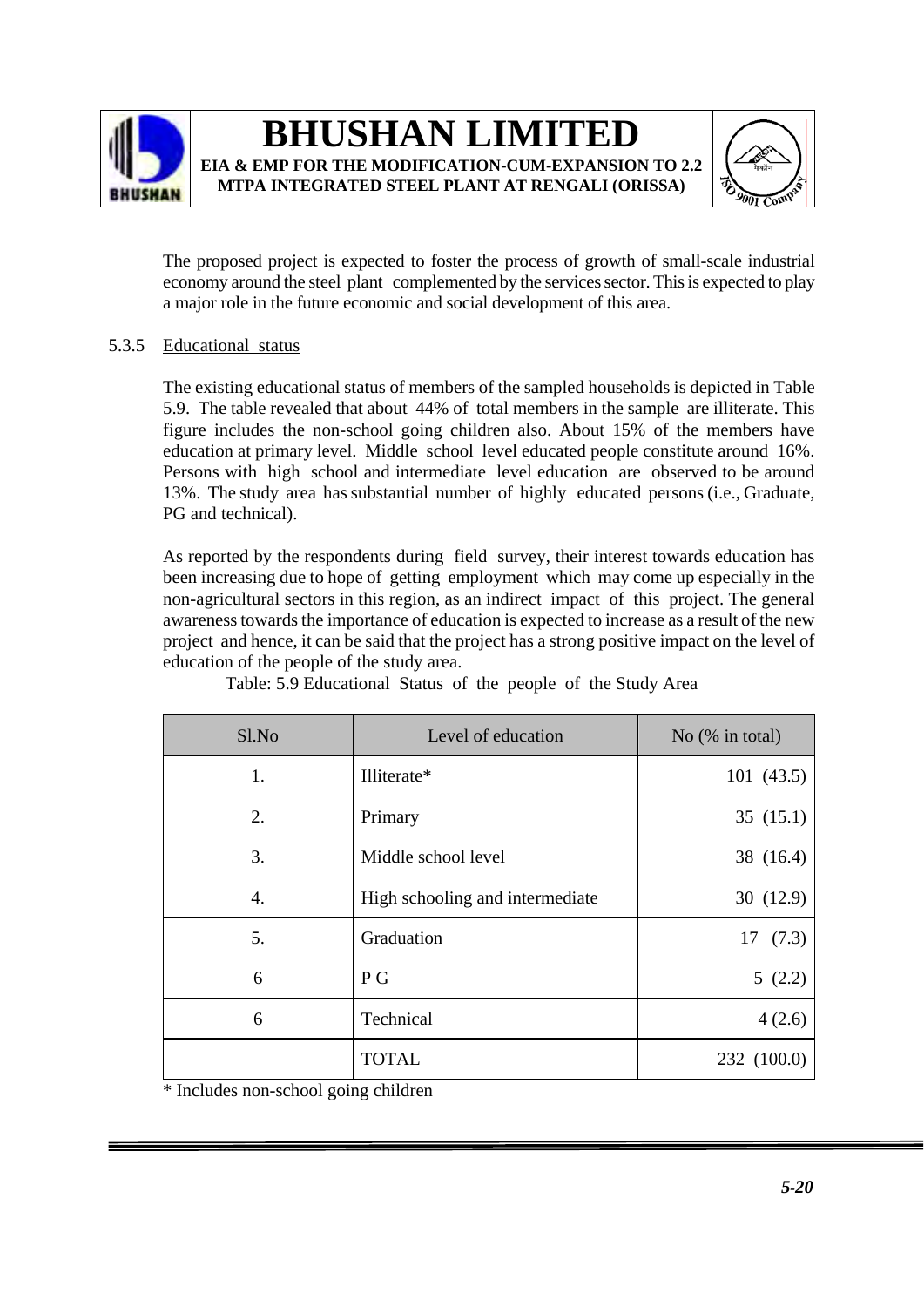



### 5.3.6 Peoples' perception

Peoples' perception regarding a project is as important as the impact of the project. So, it is worthwhile to examine what people perceive about the project. To fulfil this objective, an opinion poll was conducted. The results of the poll are analysed and furnished in Table 5.10. It is observed that 80.0% of them have identified the employment opportunity in the plants as the main advantage. This is quite natural because expansion of any steel plant has tremendous employment potential which can fulfil the aspirations of local people of this agriculturally backward area. Opportunities of business development is pointed out by about 23.0% of the respondents. 17.5 % of them have identified higher industrialisation in the area as an advantage. This is of course a very important aspect because with the progress of industrialisation the entire area will be more urbanised.

On disadvantages, about 45% of the respondents have cited pollution as the major factor. Around 45 % of the respondents seems worried about damage to crops due to dust from the plant. The problem related to scarcity of water and displacement of people are pointed out by around 25.0% and 5.0% of the respondents respectively.

|                | Perception              | Respondents  |
|----------------|-------------------------|--------------|
|                | <b>ADVANTAGES</b>       |              |
|                | Employment              | 32(80.0)     |
| 2              | Business development    | 9(22.5)      |
| 3              | Industrialisation       | 7(17.5)      |
| $\overline{5}$ | Development of the area | 5(12.5)      |
|                |                         |              |
|                | <b>DISADVANTAGES</b>    |              |
|                | Pollution               | 18 (45.0)    |
| $\overline{2}$ | Health damage           | 3(7.5)       |
| 3              | Scarcity of water       | (25.0)<br>10 |
|                | Displacement            |              |

#### TABLE: 5.10 PEOPLES' PERCEPTION

[ Figures in ( ) indicate % in total no. of respondents. Individuals have spelt out more than one advantages / disadvantage ]

### 5.3.7 Conclusion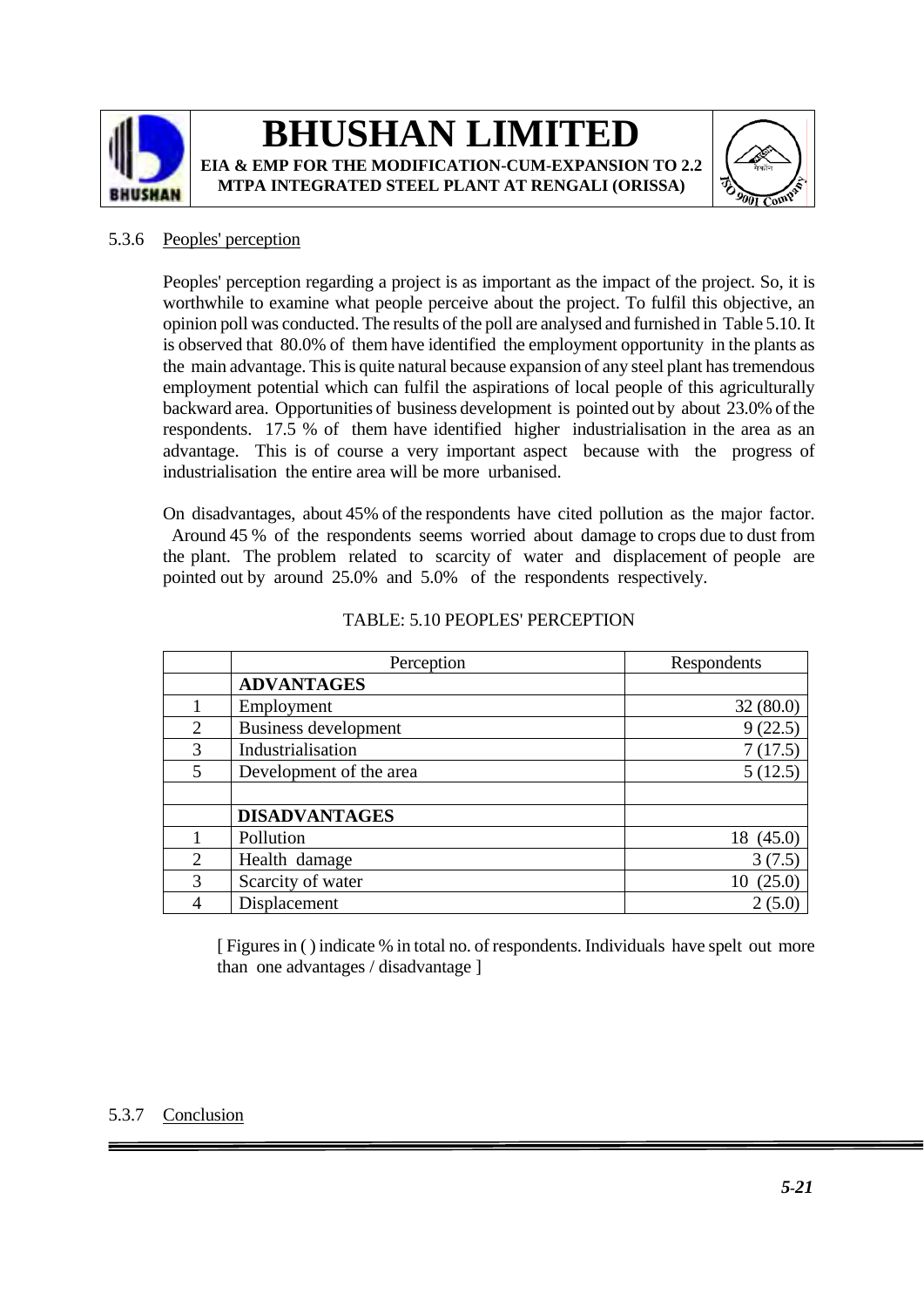

**EIA & EMP FOR THE MODIFICATION-CUM-EXPANSION TO 2.2 MTPA INTEGRATED STEEL PLANT AT RENGALI (ORISSA)**



On the basis of the overall results of the present impact assessment the following conclusions are drawn:

- i) The project is not going to cause significant damage to the existing agricultural situation. Instead, it is likely to provide the farmers with supplementary income.
- ii) The project is going to have positive impact on pattern of demand, which can be reasonably predicted as a shift from food to non-food items i.e., a consumer behaviour which may closely follow the Engel law. This is not a bad indication provided they earn considerable income; otherwise, if the shift is a substitution of necessary food requirements then it is not desirable in true socio-economic sense.
- iii) The project has strong positive impact on average consumption standard of people and also has intensive multiplier effect.
- iv) The project has good impact on employment and income generation, both direct as well as indirect.
- v) There is a great possibility of industrialisation in the vicinity of the proposed steel plant. This is likely to bring in dramatic changes by transforming this backward area into an industrially developed one.
- vi) The project has a strong positive impact on the level of education of the people of the study area.
- vii) People of the study area are spontaneous in support of the implementation of the project.

The overall assessment of this impact study leads to the formulation of a self-explanatory model depicted through Figure-1. The model chalks out the major inter-relationships and dependence among certain aspects of the study highlighting impact of the project on the socio economic system. As an impact of installation of the steel plant, a ancillary industrial economy is likely to emerge in the

Surrounding area. The ancillary industrial units are expected to get financial supports from the financial institutions and banks. In this way, an overall development may take place in this area. The process of development will have maximum impact on the lifestyle of the local people. The project and the consequent peripheral industrial economy will generate income to the local and migrating people, which will increase the aggregate demand. This demand will get realised in the market and will finally, lead to the market expansion in the locality of the project. Market expansion supported by expected infrastructural developments e.g. roads, electricity, water supply etc. is expected to foster the economic development in the entire area.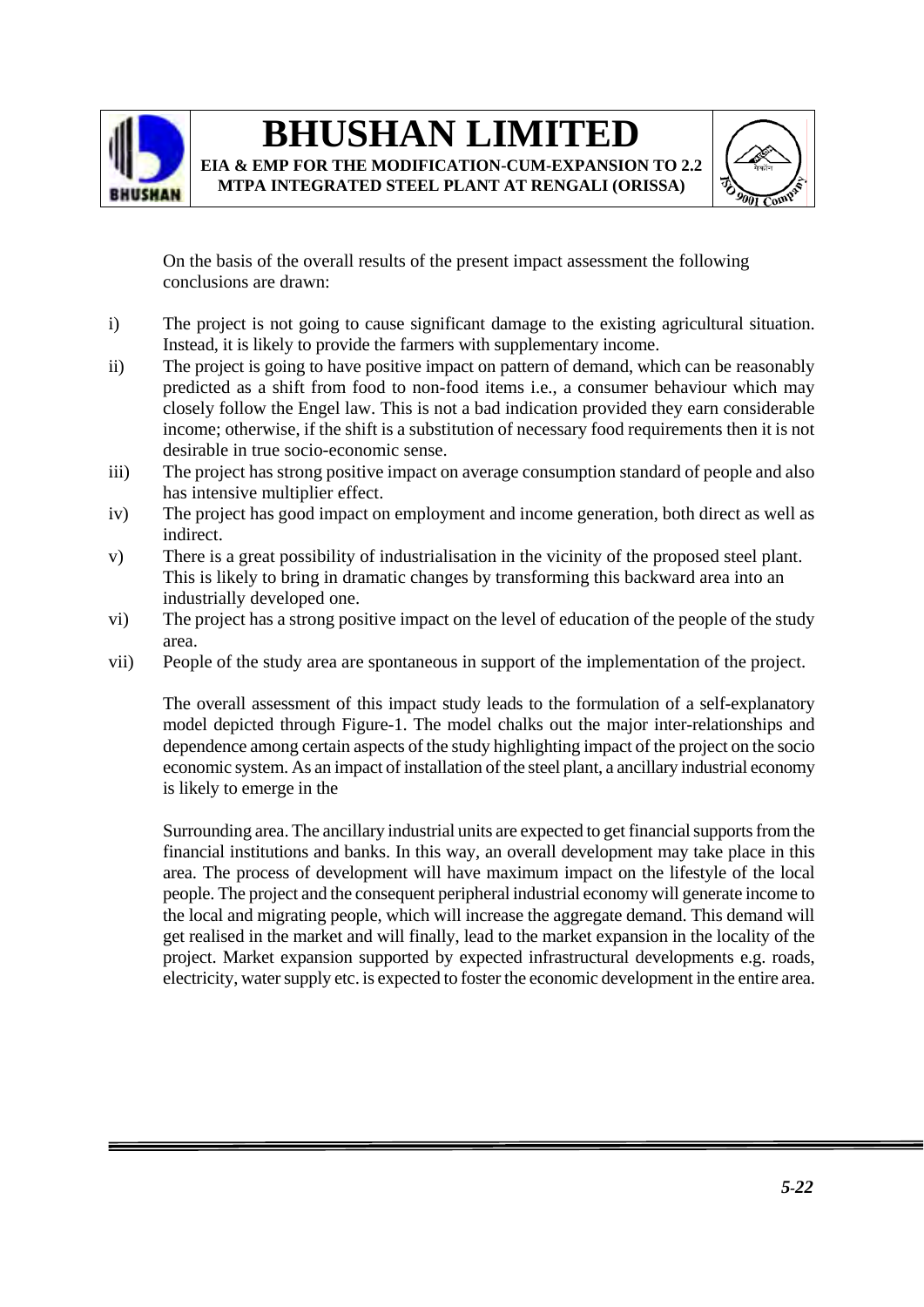

**EIA & EMP FOR THE MODIFICATION-CUM-EXPANSION TO 2.2 MTPA INTEGRATED STEEL PLANT AT RENGALI (ORISSA)**



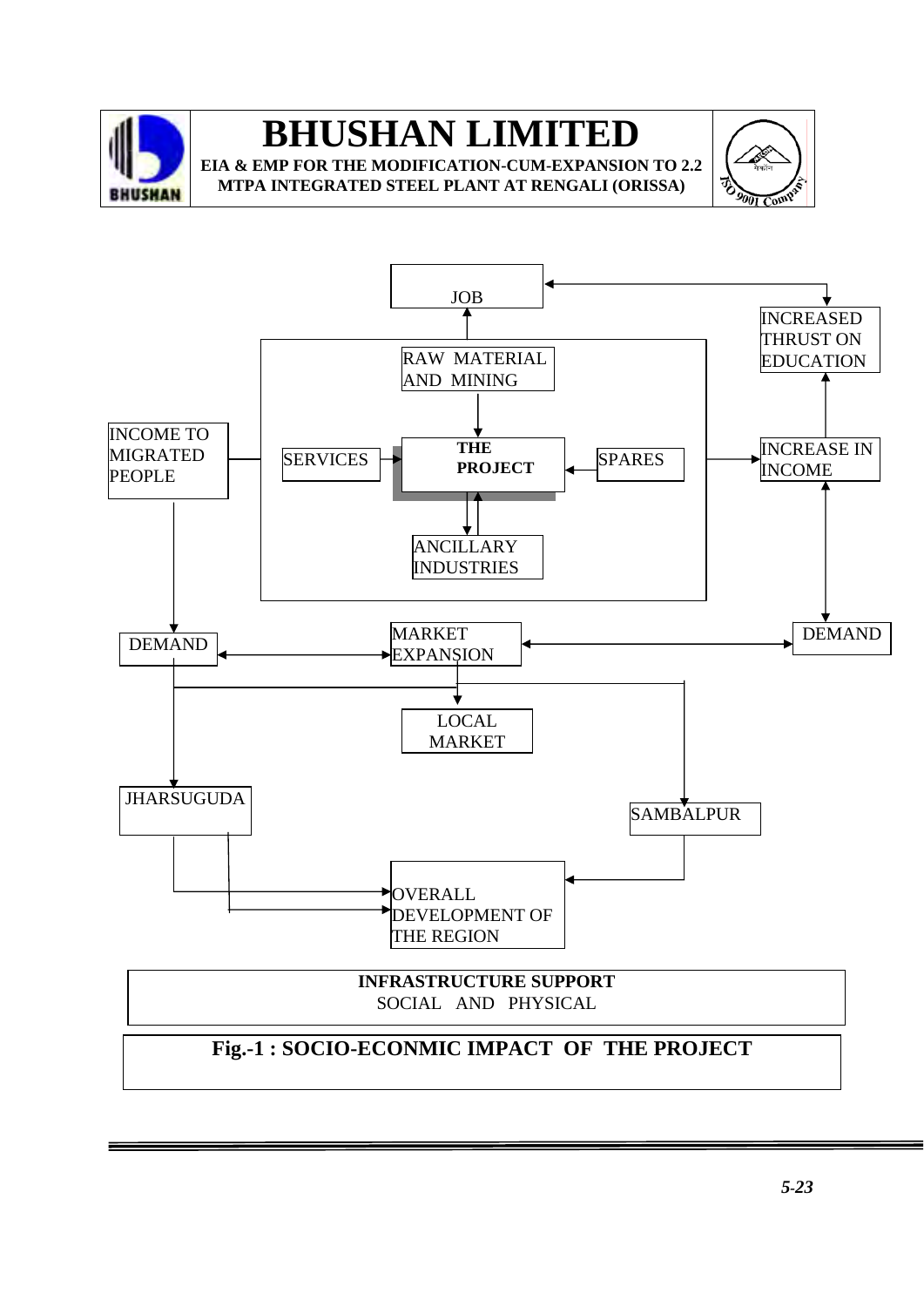

**EIA & EMP FOR THE MODIFICATION-CUM-EXPANSION TO 2.2 MTPA INTEGRATED STEEL PLANT AT RENGALI (ORISSA)**



### **6.0 ENVIRONMENTAL MANAGEMENT PLAN**

### **6.1 INTRODUCTION**

As discussed in the chapter 5.0 that there will be minimum impact due to modification/construction and operation of the 2.2 Mtpy integrated steel plant at Rengali. The adverse impacts shall be minimized, by adequate provisioning of pollution control measures put into the process and adequate measures undertaken while implementing the plan. A comprehensive Environmental Management Plan (EMP) has been formulated in this context. The EMP has been worked out based on present environmental conditions and environmental impact appraisal. The EMP has been made for formulation, implementation and monitoring of environmental protection measures during and after commissioning of the project taking into consideration the following:

- Mitigation of Adverse impacts by treating significant aspects
- Occupational safety and Health
- Training & environmental awareness facilities

### 6.2 MITIGATION OF ADVERSE IMPACTS

6.2.1 Air Pollution

In the proposed steel plant the sources of air pollution will be:

- Burning of fuel (coal) in DRI, Pellet plant, Sinter plant, coke ovens and reject and middling of coal washery into AFBC and CFBC boilers of Captive Power Plant
- Air pollution in the form of fumes due to melting of iron scrap and sponge iron in furnaces
- Fugitive dust due to handling of coal and iron ore and other raw materials etc

The major emission due to coal/coke burning in DRI, Pellet plant, Sinter plant, Blast furnace will be Particulate Matter (PM). The hot gases from DRI and coke ovens are taken to waste heat recovery boiler to utilize the waste heat content of gases after which these gases are discharge to atmosphere after cleaning in ESP to reduce the emissions of SPM from the stacks. The ESPs will have an efficiency of 99.8%. This will limit the emission of SPM from each flue to maximum  $100 \text{ mg/Nm}^3$  as per prevalent norms. ESP will be designed with  $80$ -mg/Nm<sup>3</sup> dust emission.

The low concentration of sulphur in the waste gases will lead to less emissions of  $SO_2$ . Moreover the stack will be 75 to 120 m high to ensure sufficient dispersion (i.e. dilution) of the pollutants.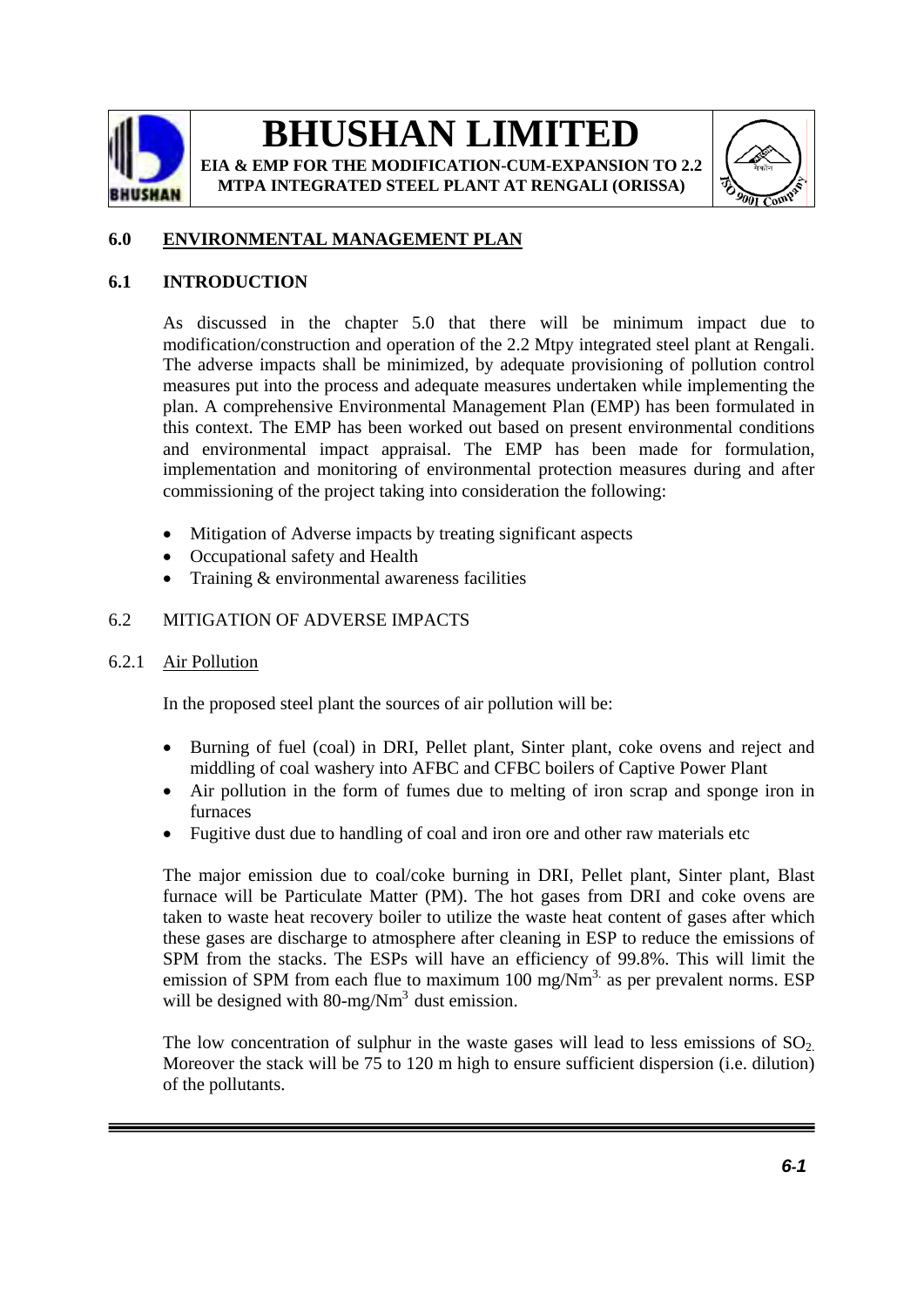



The burners will be designed so as to produce less quantities  $NO<sub>x</sub>$  in AFBC and CFBC boiler of CPP.

To reduce fugitive dust emission due to handling of iron ore, coal, dust extraction and dust suppression systems will be installed at appropriate locations. The Crusher House will be provided dry type dust extraction system with bag filters. Plain water type dust suppression system will be provided at the all around the coal/ raw material stockpiles. The dust extraction systems will consist of suction hoods, fans and bag filter units with all accessories. The dust suppression systems will consist of water sprinkling systems.

The bottom ash generated from AFBC and CFBC Boilers will be taken to the ash pond. To prevent fugitive dust emissions from the exposed bottom ash, a layer of soil will be spread on the ash. In addition a green belt will be developed around the ash pond surroundings to prevent dispersion of fugitive dust to nearby areas.

Following are the list of pollution control equipment provided in the plant.

|     | <b>NAME OF THE UNIT</b>                | POLLUTION CONTROL SYSTEM                  |
|-----|----------------------------------------|-------------------------------------------|
|     | PELLET PLANT                           |                                           |
| 1.  | Pellet Plant De-dusting                | <b>ESP</b>                                |
|     | <b>DRI KILNS - De-dusting stack of</b> |                                           |
| 2.  | <b>DRI KILN-I&amp;II</b>               | <b>ESP</b>                                |
| 3.  | <b>DRI KILN-III &amp;IV</b>            | <b>ESP</b>                                |
| 4.  | <b>DRI KILN-V&amp;VI</b>               | <b>ESP</b>                                |
| 5.  | <b>DRI KILN-VII&amp;VIII</b>           | <b>ESP</b>                                |
| 6.  | DRI KILN-IX & X                        | <b>ESP</b>                                |
|     | <b>BLAST FURNACE COMPLEX</b>           |                                           |
| 7.  | <b>BF STOVE STACK</b>                  |                                           |
| 8.  | <b>BF-DRY GAS CLEANING</b>             | <b>BAG HOUSE</b>                          |
| 9.  | <b>BF-STOCK HOUSE</b>                  | <b>ESP</b>                                |
| 10. | <b>BF-CAST HOUSE</b>                   | DRY FOG DUST SUPPRESSION<br><b>SYSTEM</b> |

### LIST OF POLLUTION CONTROL EQUIPMENT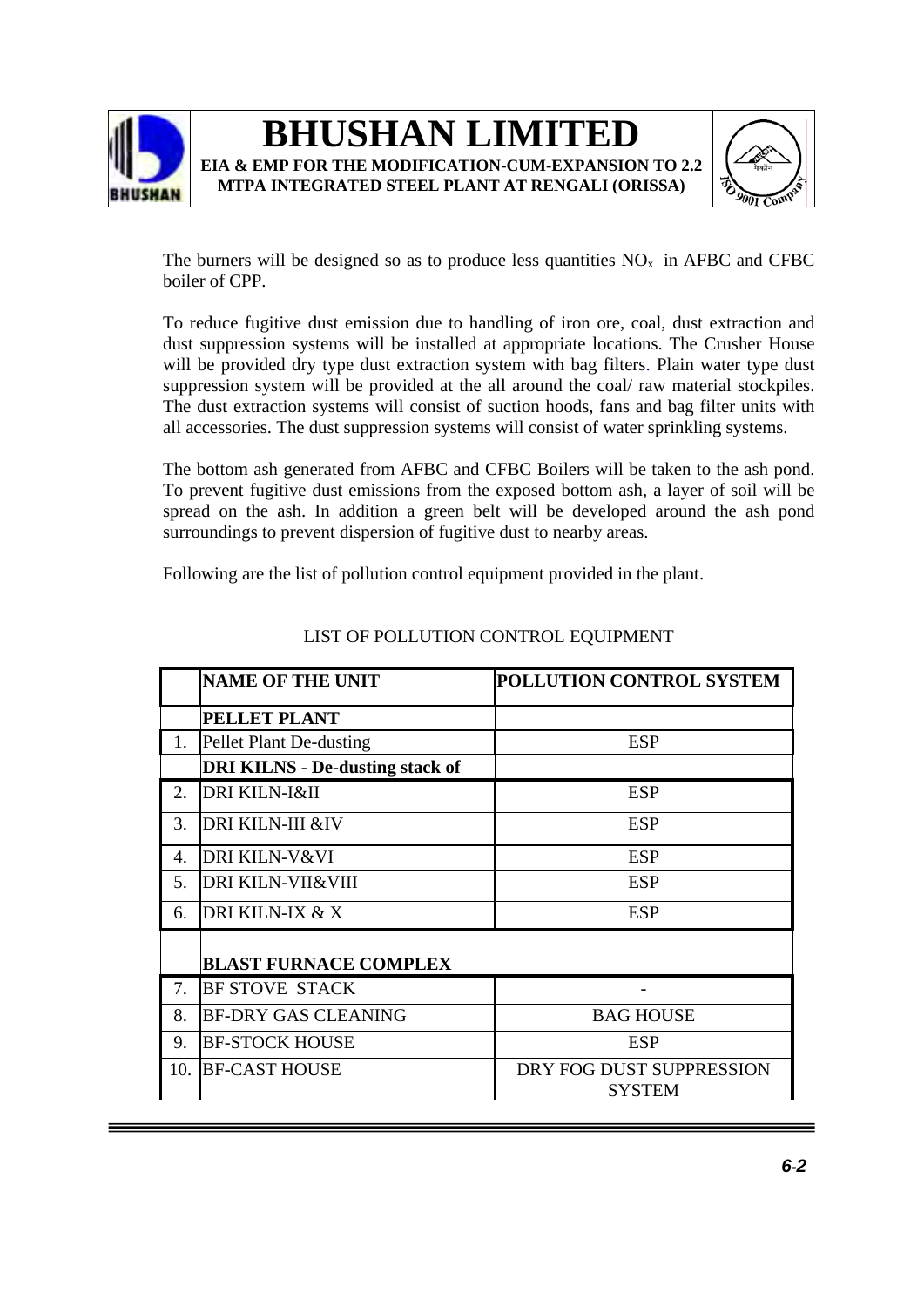

**EIA & EMP FOR THE MODIFICATION-CUM-EXPANSION TO 2.2 MTPA INTEGRATED STEEL PLANT AT RENGALI (ORISSA)**



|     | <b>SINTER PLANT</b>                         |                   |
|-----|---------------------------------------------|-------------------|
| 11. | <b>SINTER PLANT-CHARGING</b>                | <b>ESP</b>        |
|     | <b>STACK</b>                                |                   |
| 12. | <b>SINTER PLANT - DISCHARGING</b>           | <b>ESP</b>        |
|     | <b>STACK</b>                                |                   |
| 13. | <b>SINTER PLANT - DEDUSTING</b>             | <b>ESP</b>        |
|     | <b>STACK</b>                                |                   |
|     | SMS Complex (4x15t IF, 4x90t EAF, 4x90t LF) |                   |
| 14. | <b>IF-FUME EXTRACTION STACK-I</b>           | <b>Bag Filter</b> |
|     | 15. EAF+LF FUME EXTRACTION                  | <b>ESP</b>        |
|     | STACK-II                                    |                   |
| 16. | <b>EAF+LF FUME EXTRACTION</b>               | <b>ESP</b>        |
|     | STACK-III                                   |                   |
|     | <b>CAPTIVE POWER PLANT</b>                  |                   |
| 17. | <b>DRI-WHRB STACK-I</b>                     | <b>ESP</b>        |
| 18. | <b>DRI-WHRB STACK-II</b>                    | <b>ESP</b>        |
|     | 19. DRI-WHRB STACK-III                      | <b>ESP</b>        |
| 20. | <b>DRI-WHRB STACK-IV</b>                    | <b>ESP</b>        |
| 21. | <b>DRI-WHRB STACK-V</b>                     | <b>ESP</b>        |
| 22. | <b>DRI-WHRB STACK-VI</b>                    | <b>ESP</b>        |
|     | 23. DRI-WHRB STACK-VII                      | <b>ESP</b>        |
|     | 24. DRI-WHRB STACK-VIII                     | <b>ESP</b>        |
| 25. | <b>DRI-WHRB STACK-IX</b>                    | <b>ESP</b>        |
| 26. | <b>DRI-WHRB STACK-X</b>                     | <b>ESP</b>        |
| 27. | $AFBC(75tph) - I$                           | <b>ESP</b>        |
| 28. | $AFBC(150th)$ -II                           | <b>ESP</b>        |
| 29. | $CFBC(350th)-I$                             | <b>ESP</b>        |
|     | 30. CFBC(350tph)-II                         | <b>ESP</b>        |
| 31. | CFBC(350tph)-III                            | <b>ESP</b>        |
|     | RAW MATERIAL PREPARATION PLANT              |                   |
| 32. | <b>RMP CRUSHER</b>                          | <b>Bag Filter</b> |
|     | <b>LIME &amp; DOLO PLANT</b>                |                   |
| 33. | LIME PLANT - KILN1                          | <b>ESP</b>        |
| 35. | LIME PLANT - KILN2                          | <b>ESP</b>        |
| 36. | <b>LIME PLANT - KILN3</b>                   | <b>ESP</b>        |
| 37. | <b>LIME PLANT - KILN4</b>                   | <b>ESP</b>        |
| 38. | <b>DOLO PLANT - KILN5</b>                   | <b>ESP</b>        |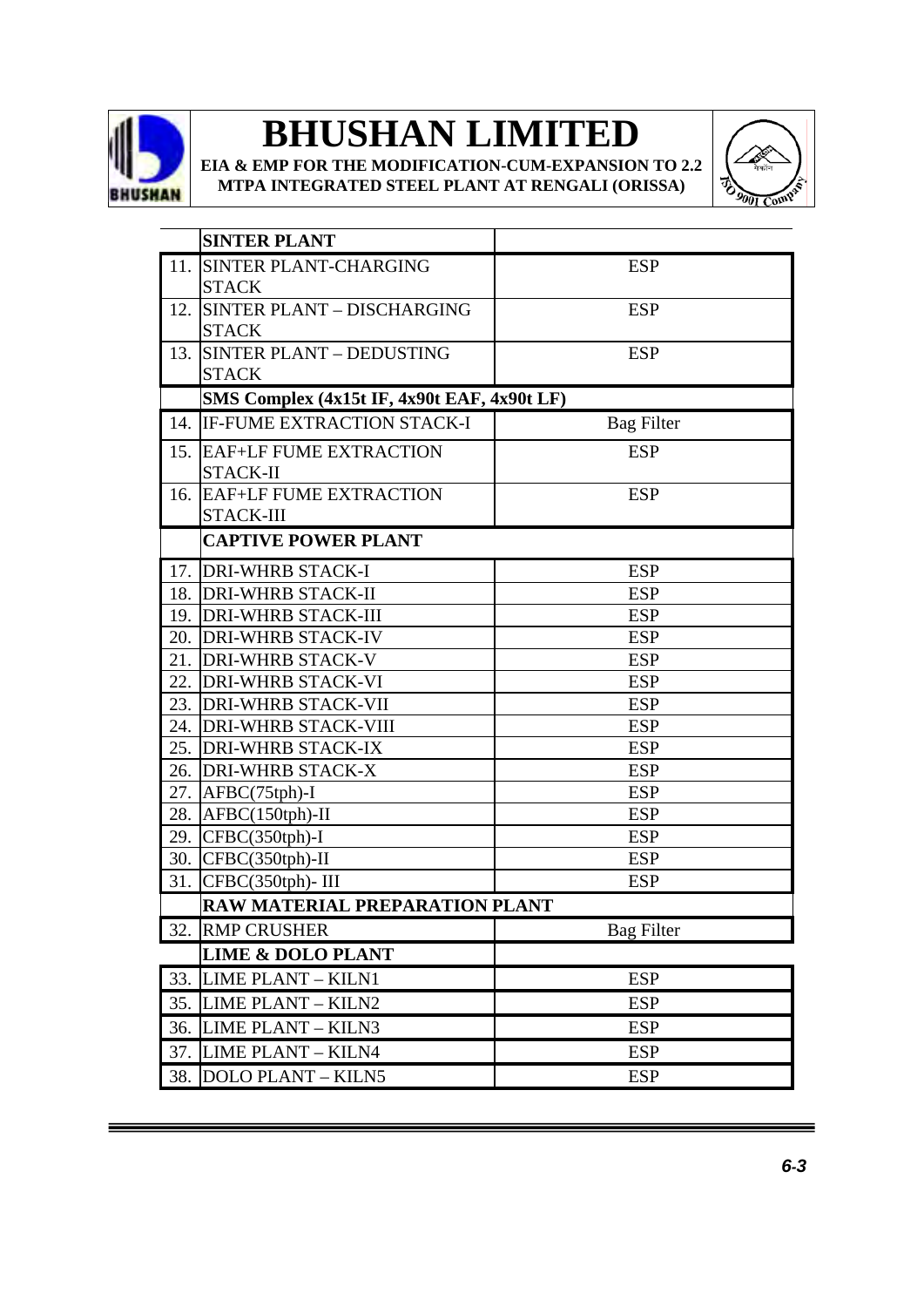

**EIA & EMP FOR THE MODIFICATION-CUM-EXPANSION TO 2.2 MTPA INTEGRATED STEEL PLANT AT RENGALI (ORISSA)**



|     | <b>COKE OVEN COMPLEX</b>      |     |
|-----|-------------------------------|-----|
|     | 39. COKE OVEN PLANT STACK1    |     |
| 40. | <b>COKE OVEN PLANT STACK2</b> |     |
|     | <b>COKE OVEN PLANT STACK3</b> |     |
|     | 42. COKE OVEN PLANT STACK4    |     |
|     |                               |     |
|     | 43. FERRO ALLOY $-1&2$        | ESP |
|     | FERRO ALLOY $-3&4$            | ESP |

### **7.2.2 Water Pollution Control**

Waste Waters are expected to be generated from different facilities of the proposed plant. The expected quantities and their use are given:

| 1. Boiler Blow Down (net) used for service water            | : 28.0 $m^3/h$ |
|-------------------------------------------------------------|----------------|
| 2. Underflow from Thickener of Blast Furnace (Intermittent) | : 08.0 $m^3/h$ |
| 3. Blow Down (net) from IF & EA F used for other system     | : 28.0 $m^3/h$ |

Underflow/Sludge from Raw Water Clarifier and filter backwash water will be used in coal washery. Cooling tower blow down from condenser cooling system and Auxiliary Cooling system will be reused for service water system.

Acidic/ Alkaline effluents will be generated at the DM Water Plant. These effluents will be properly neutralised and after which it can be reused for plant washing.

In addition the bottom of the ash ponds will be lined with impervious material (e.g. clay) to minimise leaching of ash-pond water to the ground water table. Water will be pumped back to use in bottom ash disposal system.

Water from coal washery will be treated in thickener. Overflow from thickener (clarified water) will be reused in the plant. An oil sewer will collect water from areas where there are possibilities of contamination by oil (transformer yard, fuel & lubricating oil storage areas, and workshop) and the drains from such areas will be routed through an oil-water separator. The clarified water from oil separator will be used to the ash handling system.

All storm water drains from the raw material handling and coal handling areas will be routed through Ash pond.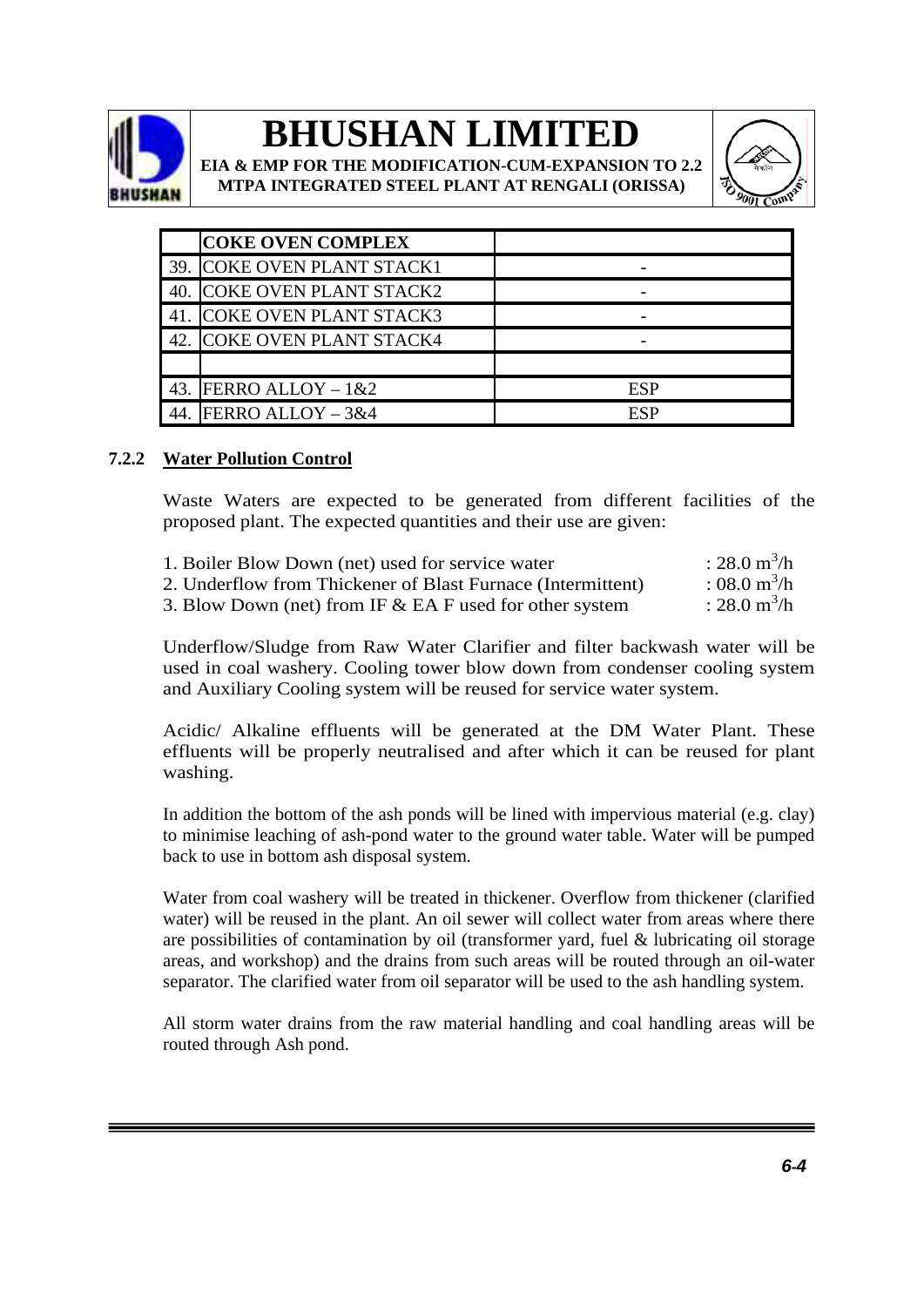

**MTPA INTEGRATED STEEL PLANT AT RENGALI (ORISSA)**



Suitable drains shall be provided around the stockyard. Water shall be collected into drains around the stockyard, which may contain washed off suspended solids. The water shall be led to the settling tank, which will be provided near to the coal/raw material stockyard. This type effluent from the coal stockyard is anticipated only in monsoon season.

All drains will be taken to a common point and surge pond will be provided. This water will be taken to ash handling system.

The sewage from the plant and canteen waste will be treated in septic tanks and soak pits.

### **6.2.3 Solid Waste Disposal**

The principal solid waste produced by any steel plant is slag, scale and dust.

The dust from dust catcher of DRI unit, pellet dust and dust from SMS section will be recycled to the sinter plant.

Slag from Blast furnace will be granulated and sold to the cement plants for slag cement. SMS slag from IF, EAF and LF will be used in land fill at low-lying areas. Scrap from SMS and other areas will be recycled in the proposed steel plant. Scale and debris from CSP will be recycled to the maximum extent possible in the plant itself.

Fly ash from AFBC and CFBC boiler of captive power plant will be sold to the cement manufacturer and brick manufacturer in the nearby area. The flyash utilization plan is indicated below:

| Year of   | Fly Ash    | Fly Ash Utilization (tones/year) |        |               |          | $%$ of         |                |             |
|-----------|------------|----------------------------------|--------|---------------|----------|----------------|----------------|-------------|
| operation | Generation | to Cement plant                  | $%$ of | Fly ash brick | $\%$     | Dumping in Ash | $\%$           | utilization |
|           | (tpy)      |                                  | FA     | manufacturer  | FA       | Pond           | <b>FA</b>      |             |
|           | 1243662    | 124366                           | 10     | $\Omega$      | $\theta$ | 1119296        | 90             | 10          |
| 2         | 1243662    | 124366                           | 10     | 124366        | 10       | 994930         | 80             | 20          |
| 3         | 1243662    | 186550                           | 15     | 124366        | 10       | 932746         | 75             | 25          |
| 4         | 1243662    | 373099                           | 30     | 124366        | 10       | 746197         | 60             | 40          |
| 5         | 1243662    | 435282                           | 35     | 186550        | 15       | 621831         | 50             | 50          |
| 6         | 1243662    | 559648                           | 45     | 186550        | 15       | 497465         | 40             | 60          |
| 7         | 1243662    | 621831                           | 50     | 248732        | 20       | 373099         | 30             | 70          |
| 8         | 1243662    | 746197                           | 60     | 248732        | 20       | 248732         | 20             | 80          |
| 9         | 1243662    | 808380                           | 65     | 310915        | 25       | 124366         | 10             | 90          |
| 10        | 1243662    | 932746                           | 75     | 310915        | 25       | $\mathbf{0}$   | $\overline{0}$ | 100         |

**Action Plan For Fly Ash Utilisation**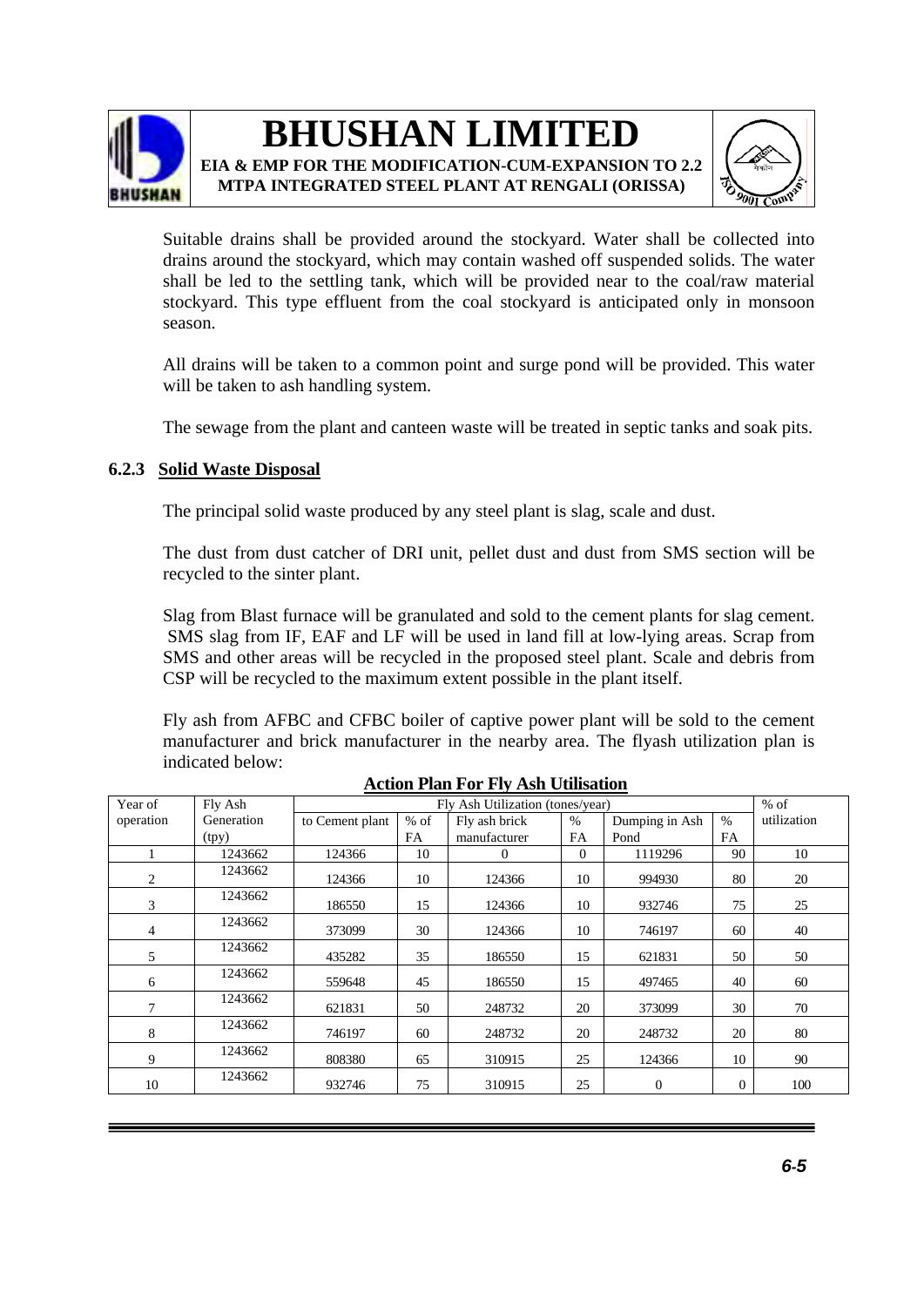





Note :

- 1. The fly ash generation figure is calculated based MCR. The actual fly ash generation could be less due to PLF and type of coal.
- 2. The actual utilization of fly ash is dependent upon the availability of users which is not entirely in control of Bhushan Limited.

Fly ash can also be used for filling the abandoned mines. BL will be looking after local entrepreneur for establishing fly ash brick manufacturing unit in near by area.

Other solid waste like bottom ash will be dump in a ash pond for which a suitable lowlying area will be acquired for 25 year storage the area requirement for ash pond will alone be 300 acres.

### **6.2.4 Noise Control**

.

In steel plant, crusher area, furnace area, the power generating sets, fans and pumps will be the major sources of noise.

Noise generation levels will be considered while selecting equipment. Equipment should not generate noise more than 85 dB (A) at 1m distance. Wherever required noisy equipment will be placed on vibration isolators or surrounded by baffles covered with noise absorbing material. Personnel working in high noise zones will be issued with personal noise protection equipment (e.g. ear muffs, ear plugs) and their duty hours will be regulated to control noise exposure levels.

### **6.3 GREEN BELT DEVELOPMENT**

Trees are important sinks for air pollutants. Trees absorb noise and by enhancing the green cover, improve the ecology and aesthetics and affect the local micrometeorology. Trees also have major long-term impacts on soil quality and the ground water table. By using suitable plant species, green belts can be developed in strategic zones to provide protection from emitted pollutants and noise.

Plant species suitable for green belts should not only be able to flourish in the area but must also have rapid growth rate, evergreen habit, large crown volume and small / pendulous leaves with smooth surfaces. All these traits are difficult to get in a single species. Therefore a combination of these is sought while selecting trees for green belt.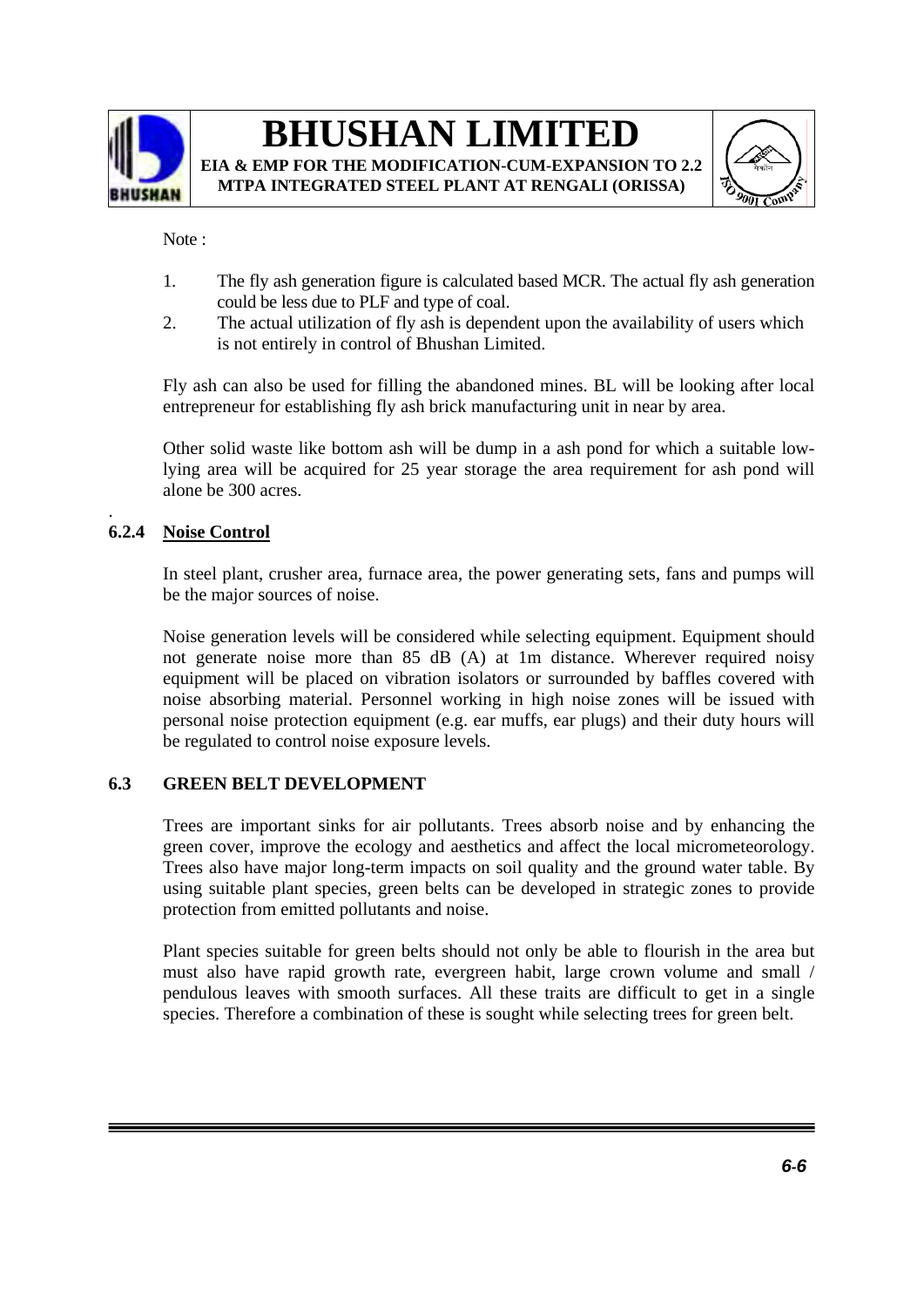

**EIA & EMP FOR THE MODIFICATION-CUM-EXPANSION TO 2.2 MTPA INTEGRATED STEEL PLANT AT RENGALI (ORISSA)**



The green belt should be planted close to the source or to the area to be protected to optimise the attenuation within physical limitations. A total of 300acres area will be developed as green belt or green areas in plant area, Ash pond and nearby areas.

In the steel plant, green belt will be developed in vacant areas, around office buildings, around switchyard and stores, along the side of roads, along the plant's boundaries, in the colony and in the ash pond area. The species, which will be planted, include:

Amaltas (Cassia fistula) Siris (Albizzia lebbeck) Neem (Azadirachta indica) Druping Ashok (Polyalthia longifoila) Gulmohar (Delonix regia) Mango (Mangifera indica) Peepal (Ficus religiosa) Arjun (Terminalia ariuna) Jackfruit (Artocarpus heterophylla) Palash (Butea spp) Bougainvillea spp. Ber (Zizyphus spp.)

It is to be noted that only indigenous species will be planted. The species will be selected in consultation with Soil Conservation Department. Mixed plantations will be done keeping optimum spacing between the saplings.

Kitchen waste from plant canteen can be used as manure either after composting or by directly burying the manure at the base of the plants.

### **6.4 HOUSE KEEPING**

Proper house keeping is an essential part of sound environmental management.

It will be rigorously seen that there is no accumulation of wastes, especially combustible wastes (e.g. Oily rags, oil sludge, wood from packing boxes, etc.) inside the plant area. In summer dry grasses & vegetation growing inside the plant area will be cut and removed. All fire fighting equipment and warning devices will be kept in perfect working conditions.

It will be seen that all personnel are aware of the implications of environmental pollution and simple practices to avoid pollution.

### **6.5 OCCUPATIONAL SAFETY AND HEALTH**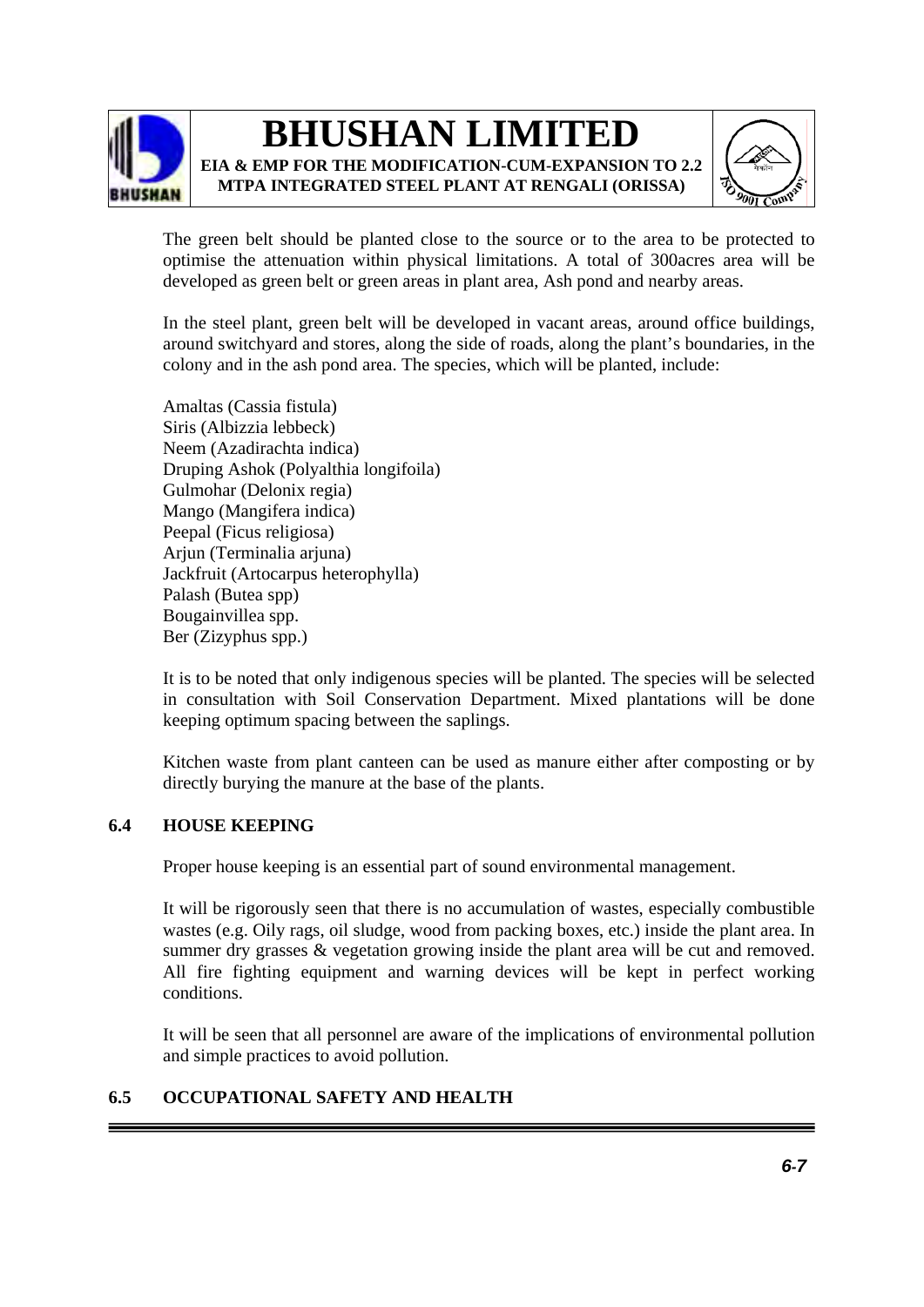

**MTPA INTEGRATED STEEL PLANT AT RENGALI (ORISSA)**



Maintenance of occupational safety and health is very closely related to productivity, good employer employee relationships and good relationships among all on board personnel.

The main factors of occupational health in steel plant are dust, heat and noise. Following measures will be undertaken in the installation for occupational safety and health of workers.

- Inspection and maintenance of pollution control systems will be undertaken only after checking that the equipment has been properly shut down or with permission of authorised officer.
- Immediate removal of waste accumulated in working areas.
- Insulation of hot surfaces.
- All safety measures will be strictly implemented. Fire fighting equipment will be tested regularly to ensure their full serviceability. Contingency plans drawn up to deal with accidents will be rehearsed by all personnel.
- Training of employees for use of safety appliances and first aid.
- Regular medical check up of personnel will be carried out.

### **6.6 POLLUTION MONITORING**

The plant's Environmental Management Division may be equipped to monitor meteorology, air quality, noise, water quality, emissions from stacks and solid wastes. External laboratories may be contracted to carry out the required monitoring work for third parties auditing. The frequency of sampling will be as per Central or Orissa State Pollution Control Board guidelines. On line monitoring facilities will be provided for major stack. An Environment Management Division will be constituted to operate and maintain all pollution control systems, organise necessary environmental monitoring and maintain records & details of monitoring.

### **6.7 TRAINING FACILITIES**

To achieve the objective of pollution control it is essential not only to provide latest pollution control and monitoring systems but also provide trained manpower to operate and maintain such systems. So the Environmental Management Division's personnel will be provided with additional specialized training to operate and maintain the equipment to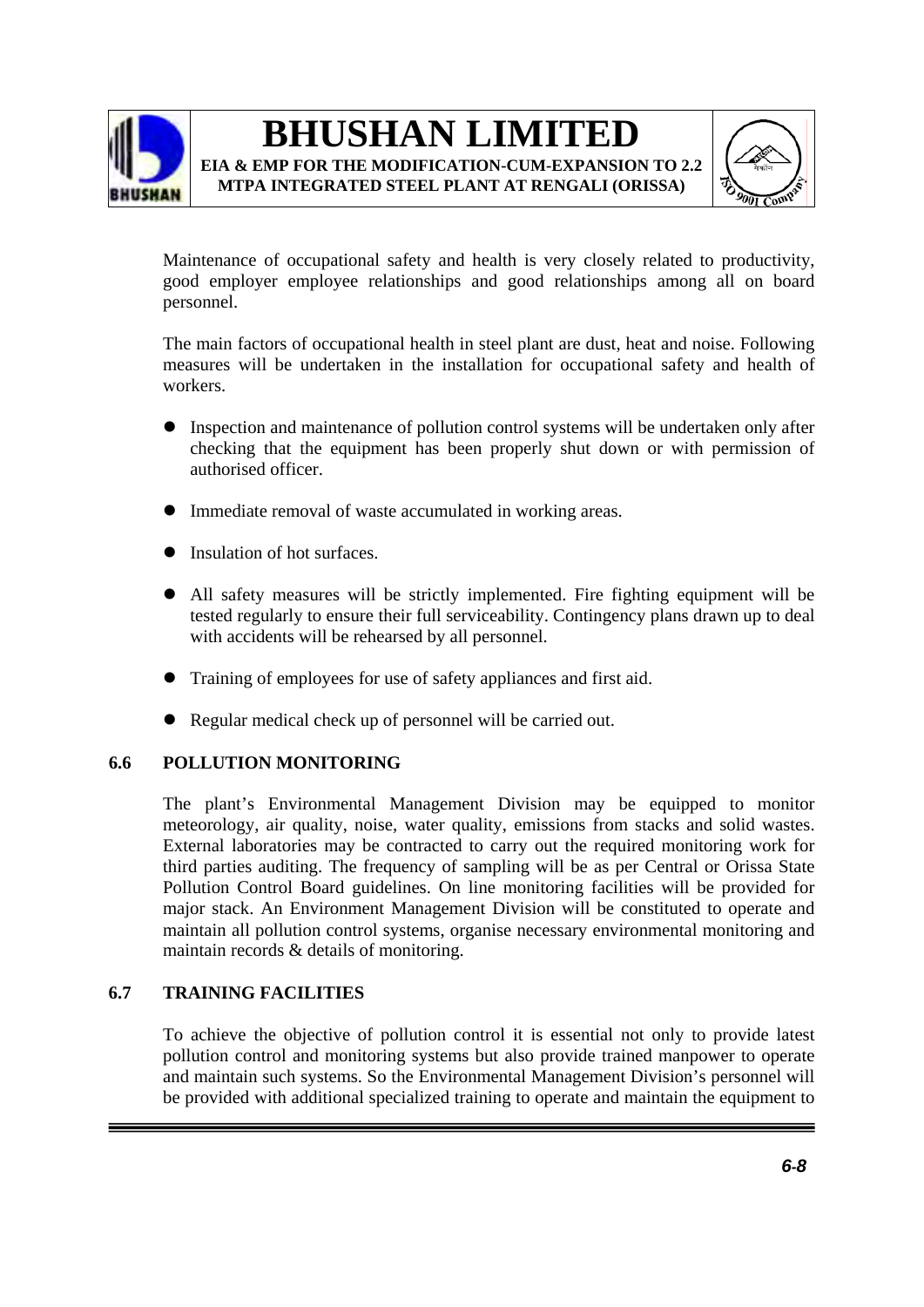

be deployed on the installation. All personnel will be trained to deal with pollution emergencies also.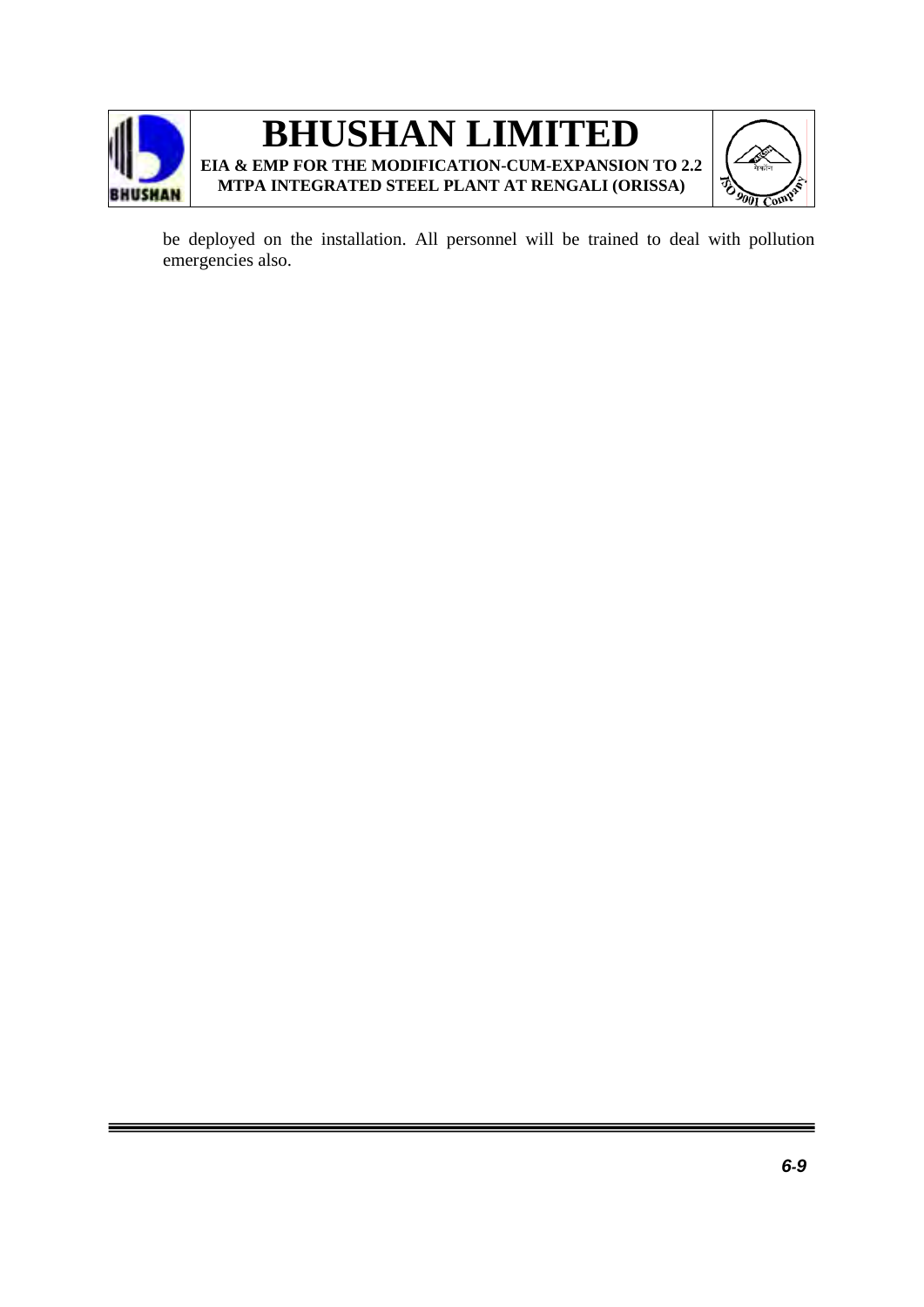



### **7.0 DISASTER MANAGEMENT PLAN:**

An Emergency Plan has been formulated to take care of any disaster in the existing integrated steel plant and surrounding areas and is detailed as under:

In order to prevent occurrence of any disaster, the plant will be provided with various safety and disaster control facilities. **Normally, in the steel plant, no major disaster affecting nearby population areas are foreseen.** However, accidents inside the plant affecting workplace in vicinity cannot be ruled out. Work-force inside the plant shall be exposed to various high pressure system pipelines and vessels, acids and chemicals, fuel such as coal and furnace oil and other process equipment which, if not properly operated and maintained, can cause serious accidents affecting life and property in the vicinity of accident site. In addition to these, numerous material handling systems, heavy road transport, high-tension electric lines, level crossings, overhead cranes and various other handling and transport systems always have a chances of accidents.

### Definition of Disaster

A situation will be called a `Disaster' if it entails any one or more of the following factors:

- i) Risks of loss of human lives ten or more in one single situation.
- ii) Loss of property as a consequence of the incident is over Rs.1 crore and/or bears a potential to the above.
- iii) A situation which goes beyond the control of the available resource of the plant.
- iv) A situation apparently may not have much loss but its long-term severity can affect loss of life, production and property.

The types of possible disaster are given below:

Type of disasters

- i) Disaster due to emergencies on account of:
	- Fire
	- **Explosion**
	- Oil spillage
	- Spillage of toxic chemicals
	- **Electrocution**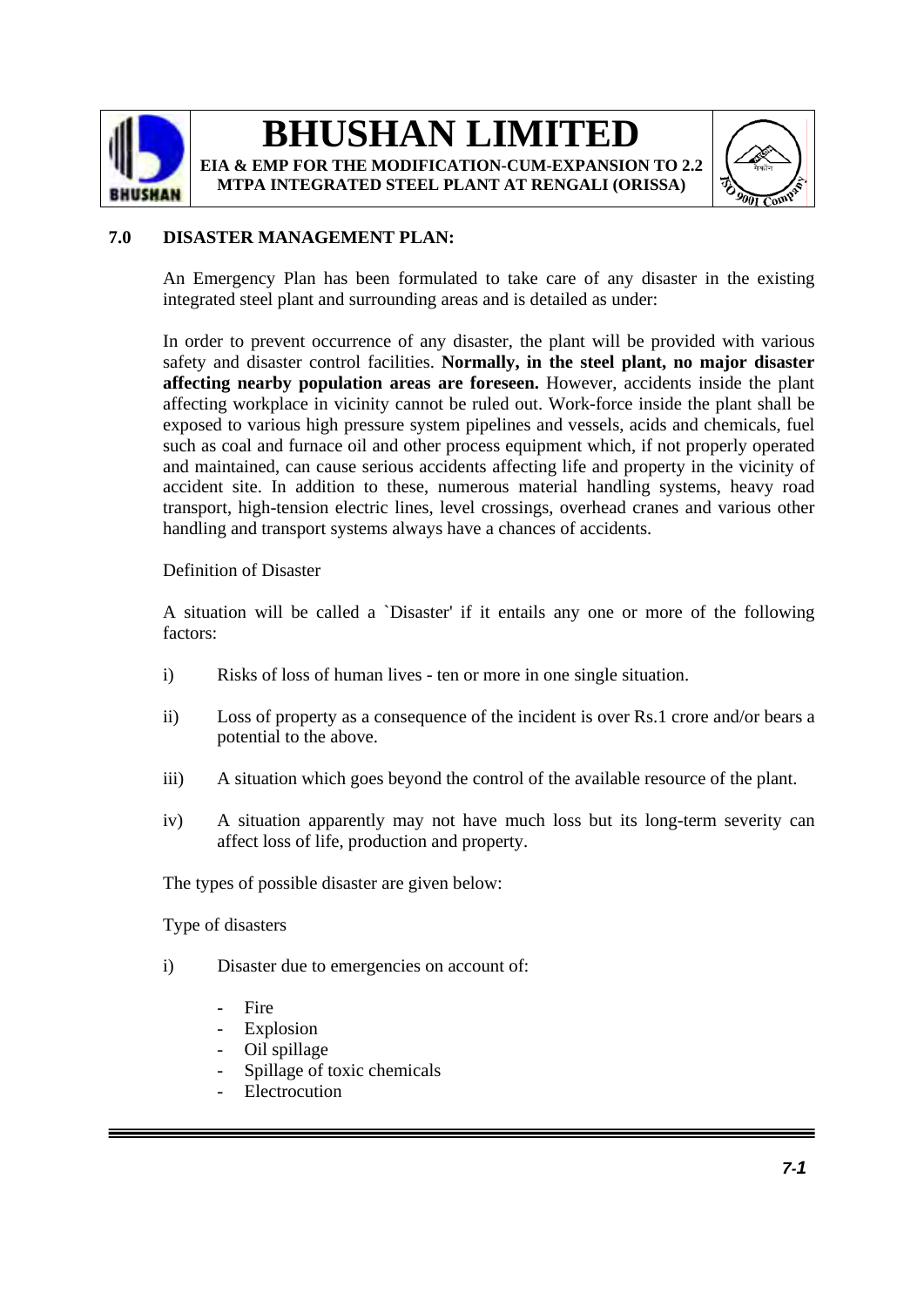

**EIA & EMP FOR THE MODIFICATION-CUM-EXPANSION TO 2.2 MTPA INTEGRATED STEEL PLANT AT RENGALI (ORISSA)** 



- ii) Disaster due to natural calamity on account of:
	- Flood
	- Earth quake / cyclone / Storm / Cloud burst / lightning
- iii) Disaster due to external factors on account of:
	- Food poisoning / water poisoning
	- **Sabotage**

### **Objectives**

Objectives of disaster control/management plan for existing Steel Plant are:

- i) To identify type of major disasters which may occur in the plant.
- ii) To collect data on type of disasters which has happened already in other steel plants.
- iii) An action plan to handle disaster.

### **IDENTIFICATION OF HAZARDOUS PROCESS/AREA**

- 1. Furnaces area Explosion
- 2. Fuel Oil tanks fire & spillage
- 3. Turbine Hall Explosion
- 4. Boiler Explosion

Electrical premises

- 1. Electrical Rooms Fire & Electrocution
- 2. Transformer area Fire & Electrocution
- 3. Cable Tunnel Fire & Electrocution

Other premises

Storage facilities for coal and fuel oil -Fire/spillage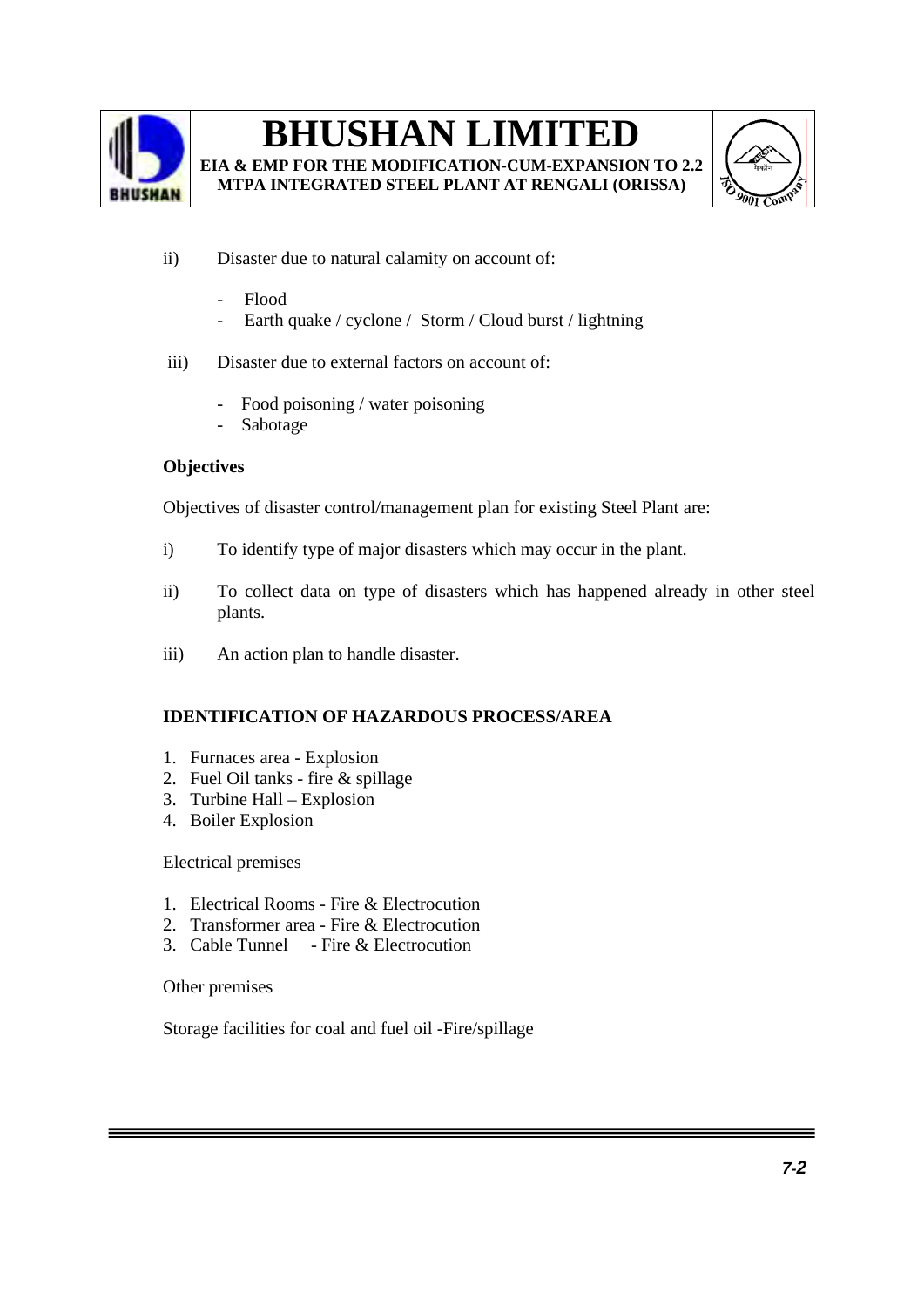

**EIA & EMP FOR THE MODIFICATION-CUM-EXPANSION TO 2.2 MTPA INTEGRATED STEEL PLANT AT RENGALI (ORISSA)** 



### **LEVEL OF ACCIDENT**

If there is any disaster in any part of the plant /work place due to any reason the area which may be affected can be classified in the following four classes.

- 1. Level I Operator level
- 2. Level II Local/community level
- 3. Level III Regional/ national level
- 4. Level IV International level

### *There is only level I and II class of accidents can be considered for the steel plant.*

### **Level I**

Under this level, disasters may happen due to fire, explosion, oil spillage and spontaneous ignition of inflammable materials.

This level has probability of occurrence affecting persons inside the plant. The various shops, which have been mentioned as potential hazard areas, will be affected during this level of accident.

### **Level II**

In case of sabotage/complete failure of all automatic control/warning systems for example in fuel oil storage area the oil kept in tanks and covered by tank bund may leak out. However, the probability of this is very low due to adequate security and training of persons of the plant operating such system.

### **DISASTER PREVENTIVE MEASURES**

If any disaster takes place it is not easy to control if contingency plans are not available. For effective control of disaster adequate manpower, technical know-how, alertness and internal help are necessary. It always betters to take preventive measures to avoid any disaster. In proposed plant following prevention measures will be taken to prevent disaster.

### **Plant layout**:

i) Design, manufacture and construction of all plant and machinery's and buildings will be as per national and international codes as applicable in specific cases and laid down by statutory authorities.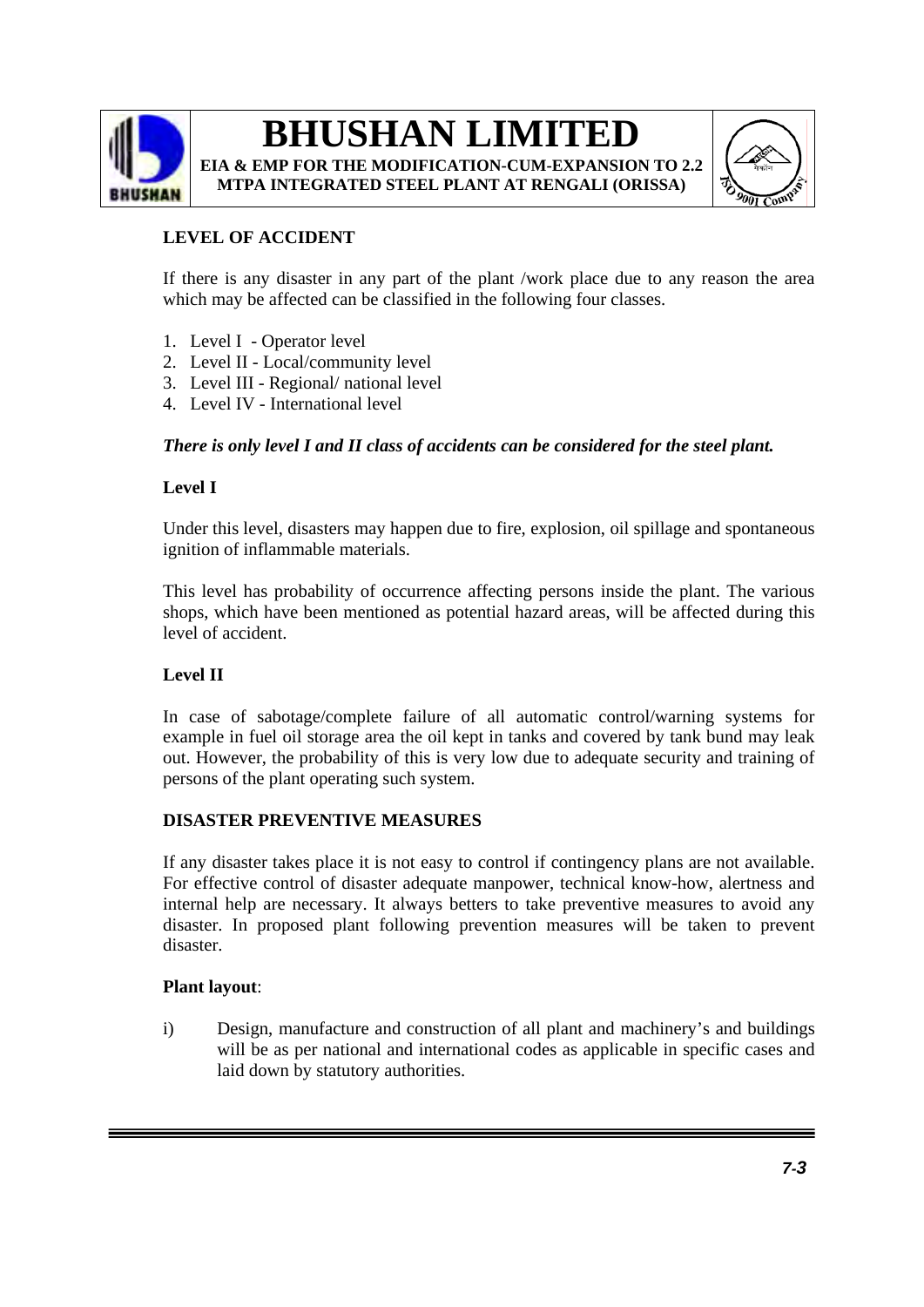

**EIA & EMP FOR THE MODIFICATION-CUM-EXPANSION TO 2.2 MTPA INTEGRATED STEEL PLANT AT RENGALI (ORISSA)** 



- ii) Provision of adequate access ways for the movement of equipment and personnel are kept.
- iii) Minimum two numbers of gates for escape during disaster shall be provided.
- iv) Siting of fuel oil storage shall be in protected fenced area inside tank bend.
- v) Water spraying in coal storage area.

### **Fire Fighting**

The existing plant is having a well-equipped fire-fighting group for the existing steel plant with 5 Officers, 25 Workers trained in this field. Following fire-fighting equipment shall be in place when the plant fully commissioned:

| - Fire Tender            | 2 No.           |
|--------------------------|-----------------|
| - Jeep                   | 4 Nos           |
| - Portable Extinguishers | Lot             |
| - Foam generator         | Lot             |
| - Static tanks           | Lo <sub>t</sub> |

### LIST OF FIRE EXTINGUISHERS REQUIRED AT DIFFERENT LOCATIONS

| Name of site          | Type              |  |  |
|-----------------------|-------------------|--|--|
| Kiln Area             | $CO2$ Foam type   |  |  |
|                       | Dry Chemical type |  |  |
| IF & EAF Area         | $CO2$ Foam type   |  |  |
|                       | Dry Chemical type |  |  |
| Caster Area           | $CO2$ Foam type   |  |  |
|                       | Dry Chemical type |  |  |
| Turbo generator Area  | $CO2$ Foam type   |  |  |
|                       | Dry Chemical type |  |  |
|                       |                   |  |  |
| Cable galleries       | $CO2$ Foam type   |  |  |
|                       | Dry Chemical type |  |  |
|                       |                   |  |  |
| High voltage pannel   | $CO2$ Foam type   |  |  |
|                       | Dry Chemical type |  |  |
|                       |                   |  |  |
| Various control rooms | $CO2$ Foam type   |  |  |
|                       | Dry Chemical type |  |  |
|                       |                   |  |  |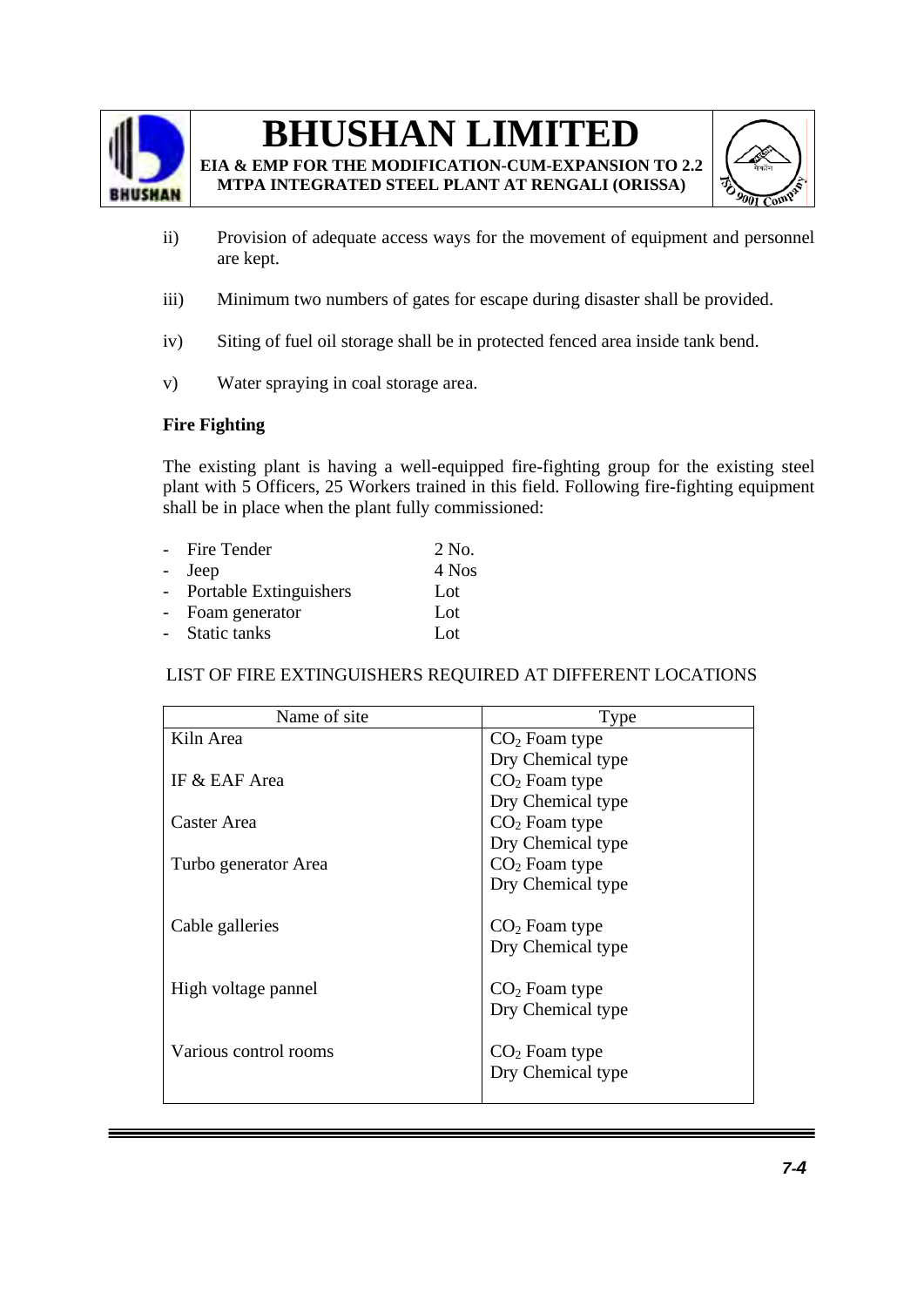





| Various MCC rooms      | $CO2$ Foam type          |
|------------------------|--------------------------|
|                        | Dry Chemical type        |
|                        |                          |
| Various pump houses    | $CO2$ Foam type          |
|                        | Dry Chemical type        |
|                        |                          |
| Fuel Tank Area         | $CO2$ Foam type          |
|                        | Dry Chemical type        |
|                        | <b>Sand Baskets</b>      |
|                        |                          |
| Guest Houses & offices | Dry Chemical powder type |
|                        |                          |
| Godowns                | Foam type                |
|                        |                          |
| <b>Crusher House</b>   | $CO2$ Foam type          |
|                        | Dry Chemical type        |
|                        |                          |

However before installing fire station & safety equipment, an experienced fire officer would be appointed who carry out an in-depth study and shall decide about the selection of equipment.

### **Safety**

The existing steel plant when fully commissioned will have a safety department manned by experienced engineers and staff whose main job will be to bring about safety consciousness amongst the work force in the plant. The safety department will conduct regular safety awareness courses by organizing seminars and training of the personnel among the various working levels.

Safety awareness will also be created by the various posters highlighting the safe working practices in different shops, hazards in working area, public places and roads etc. Safety engineers of the plant will conduct regular checks and mock exercises on the safe working of their department and report will be given to departmental head for corrective measures to improve the safety conditions.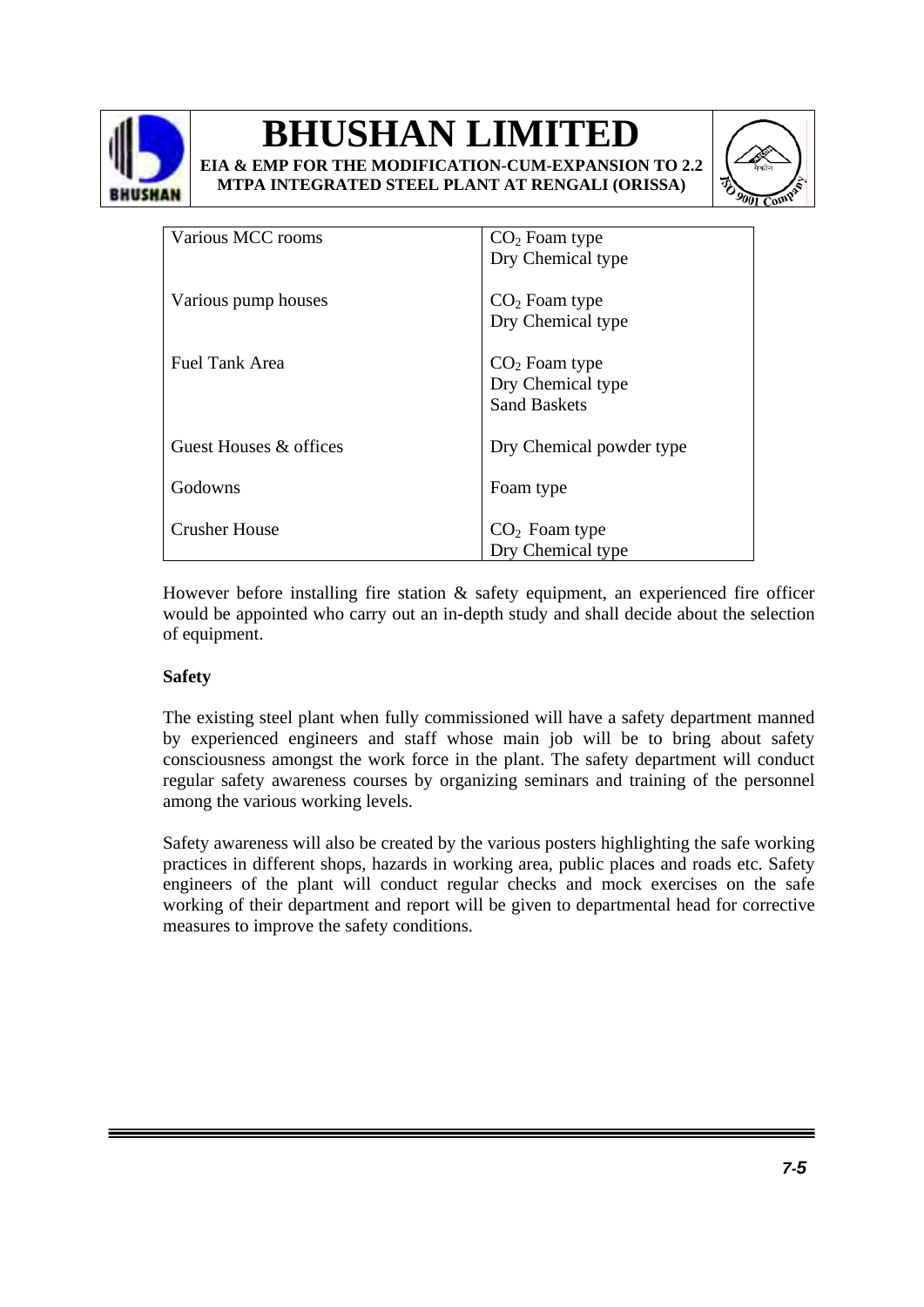



### **Training**

A department of training will also be set up to train officers. They will arrange training on safety accident prevention, first aid, hazard control, house keeping and environmental management. Special emphasis with mock drills in disaster control will also be planned.

### **Communication**

During the proposed modification-cum-expansion of steel plant there will be an up-to-date communication facilities with telecommunication and wireless, walkie-talkies, telecommunication and loud speakers in each shop, office and gate to warm workers in case of an accident.

### **Organization to combat contingency**

The contingency plan is prepared from the experiences of accidents that have occurred in various other Steel plants. The contingency plan being a dynamic plan will need periodical reviews and modifications with new experiences. Even with all precautionary measures taken to avoid disaster, disaster may occur. To tackle situations during and after disaster, a well-defined contingency plan is a must. A Disaster Control Room (DCR) will be set up having links with all plant control rooms. An officer will be manning the DCR. On getting information about any accident, the officer will verify from the affected plant control room and inform the Disaster Controller (DC) and/or other co-ordinators immediately.

The responsible officers of Disaster Control Group will assemble in the DCR and formulate control procedures as per the contingency plans. The functions of the various officers of the Disaster Control Group will be as follows:

### **Functions of Disaster controller**

- To declare "Disaster Emergency" after consulting the Sr. officer available and inform Fire Station Control Room to sound the sirens accordingly and arrange to convey the message in public address system
- To report to DCR immediately.
- To receive messages from the communication center.
- To take decisions in consultation with the Commanding Officers of different services and convey them to the disaster point.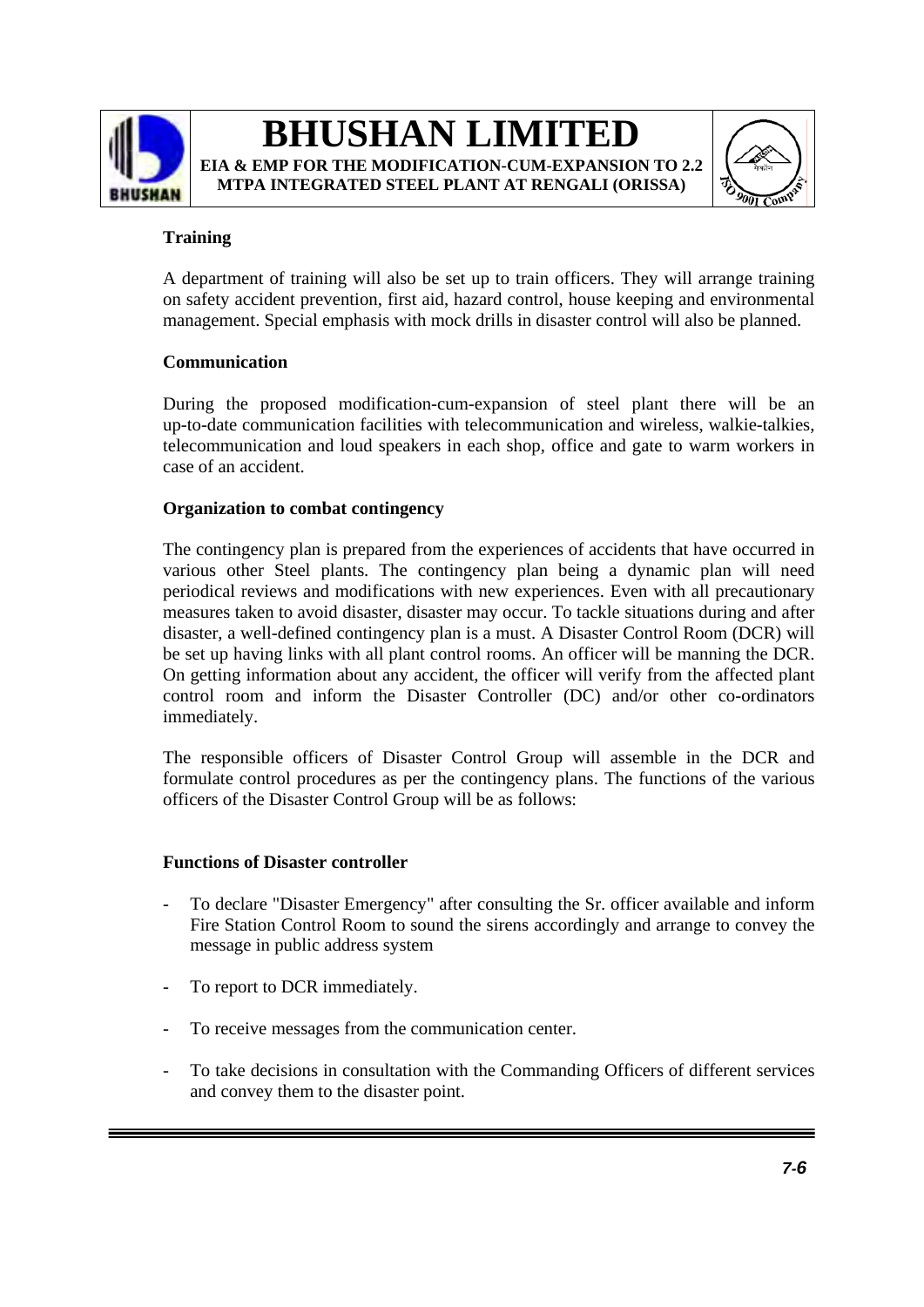

**MTPA INTEGRATED STEEL PLANT AT RENGALI (ORISSA)** 



- To be responsible for planning and provisions of assistance from township and from local authorities.
- To keep higher authorities informed about the situation.
- The decision of the Disaster Controller on any matter to meet the objective of disaster control plan will be final.

### **Functions of Officer In-charge:**

Disaster Controller will nominate an officer whose functions will be as follows:

- To be responsible for the operation of DCR and for the dispatch of messages.
- To decide on the priority of dispatch of messages.
- To keep liaison with all activities and give up to date and accurate appreciation of the situation.
- To be responsible for the efficient organization of the Disaster Control Room.

### **Functions of Commanding Officers of various services:**

The Commanding Officers of various services are designated Coordinator (services), Coordinator (Operation) and Coordinator (external services). The following are their functions:

- To report to the Control Post immediately on hearing "Disaster Siren".
- To keep Disaster Controller posted with the up-to-date information regarding manpower and material available concerning their respective services.
- To advise Disaster Controller on all matters arising out of disaster.
- To assist Disaster Controller for provision of material and man power concerning his service.
- To convey message to his service teams through communication centre after consulting Disaster Controller.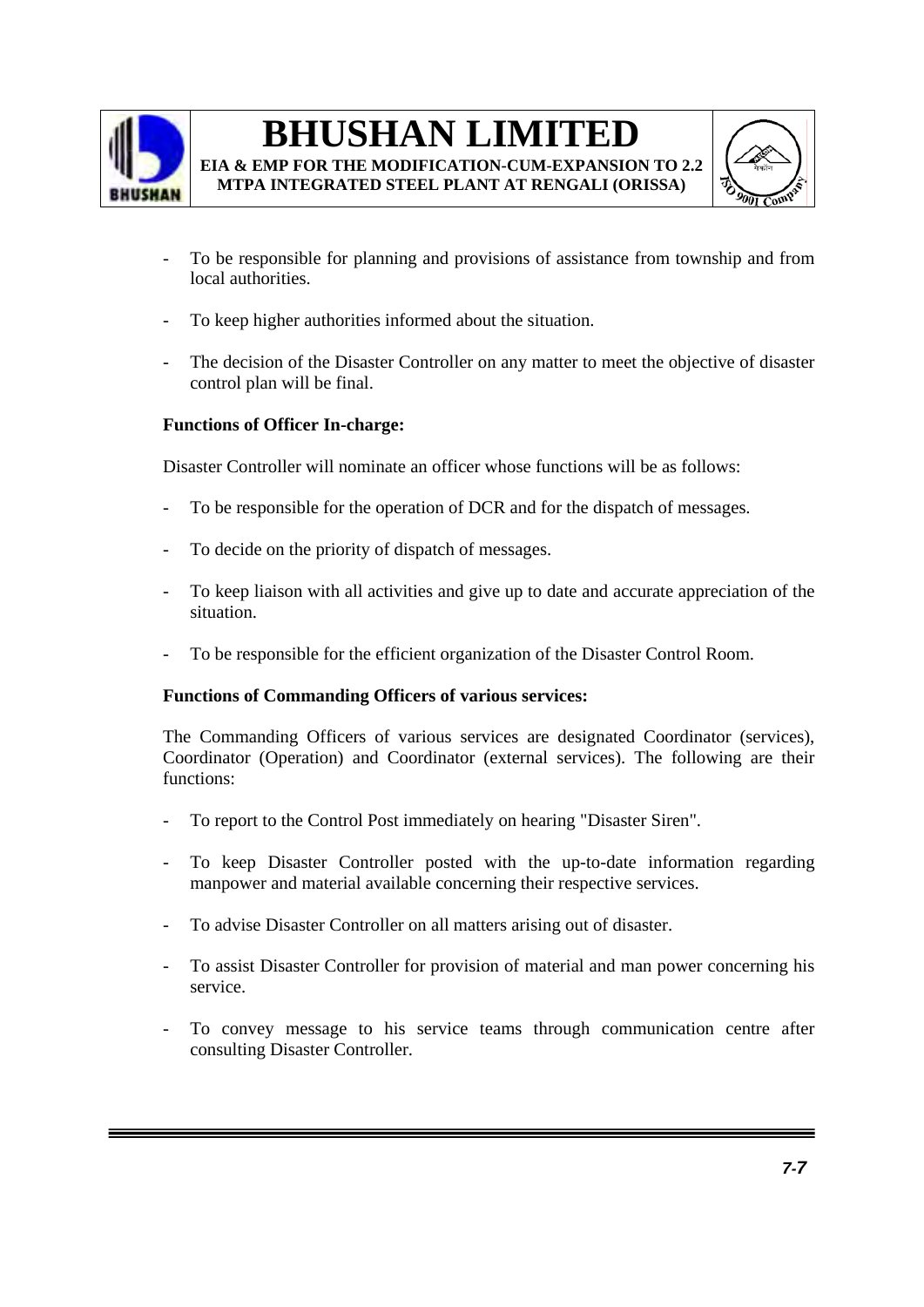

**MTPA INTEGRATED STEEL PLANT AT RENGALI (ORISSA)** 



To consult between themselves on matters related to more than one service and to decide on the action to be taken.

### **Casualty services**

The Commanding Officer of Casualty Services will be medical officer.

### Functions:

- First aid service by first aid parties on the spot.
- Ambulance service for transport of casualties from the spot to township hospital and from township hospital to outside, if required.

### Procedure for treatment

On getting a signal from the Disaster Control Room or information on telephone or hearing siren, the Sub-Commanding Officer of the Casualty service will report to hospital and doctor on call duty and first aid personnel will report to Disaster Control Room. The Ambulance with the driver will report to Disaster Control Room. First aid parties will render first aid to casualties at the place of occurrence and those requiring further treatment would be transported to the nearest hospital by ambulance.

In case of extra help from outside or within CMO would contact Co-ordinator (Planning) for help in areas such as:

- Extra medical helps from neighboring hospital or main hospital.
- Evacuating the casualties.
- Essential assistance in first aid.

### **First Aid**

It is necessary to give first aid to the persons injured in disaster. There will be two first aid posts to meet the workload, one post will be near the Disaster Control Room and the other post will be in the township hospital. At each post 3 first aid parties shall be kept in rotating shifts of 8 hours.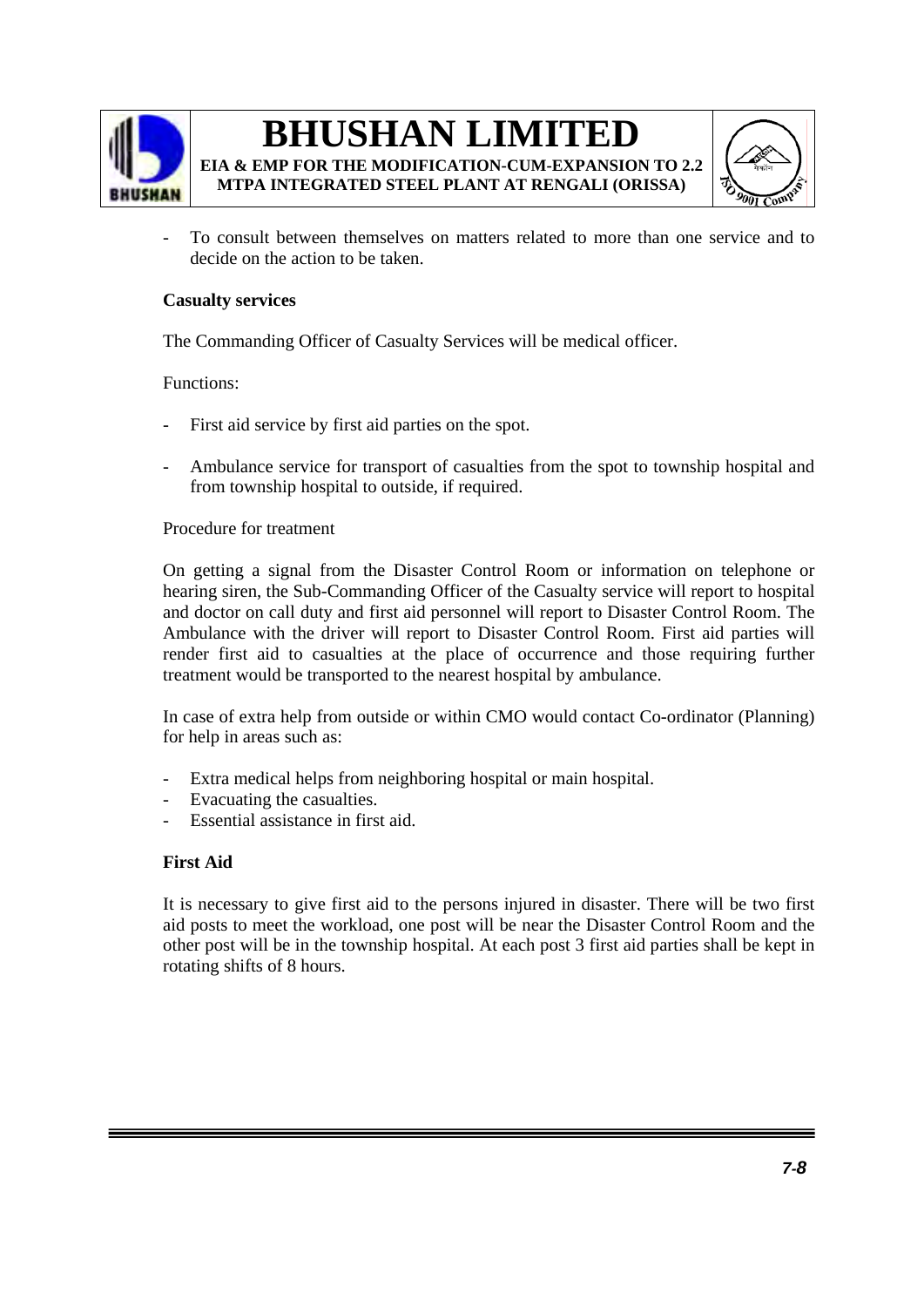

**EIA & EMP FOR THE MODIFICATION-CUM-EXPANSION TO 2.2 MTPA INTEGRATED STEEL PLANT AT RENGALI (ORISSA)** 



### **Equipment**

Each member of the first aid will be provided with the following personnel equipment.

| Helmet        | $1$ no. |
|---------------|---------|
| Water bottle  | $1$ no. |
| Torch         | $1$ no. |
| First aid box | $1$ no. |

### **Rescue and repair services**

The responsibility of effective working of Rescue and Repair Services are with Co-ordinator (Services) and Sub-Commanding Officers as follows:

### **Rescue services**

- To extricate persons from the debris of collapsed building and save human lives.
- To hand over the dead bodies and injured persons to first aid parties.
- To take immediate steps as may be necessary for the temporary support or demolition of buildings and structures, the collapse of which is likely to endanger life or obstruct traffic.
- To cut of supplies of water, steam & gas, electricity to damaged buildings / structures.

Each rescue party will be provided with the following equipment:

- 1. Gas mask respirator
- 2. Fire proximity suits
- 3. Resuscitators
- 4. Petromax lamp, Torches
- 5. Axes/hand saw
- 6. Fire entry suits
- 7. Fire blankets
- 8. Ropes
- 9. Ladders
- 10. Rubber glove (Tested up to 25,000 voltage)
- 11. Blankets
- 12. Rubber shoes or Industrial shoes.

### **Repair services**

- To take up quick repairs of the damaged machinery.
- To take up repair of damaged building roads and culverts.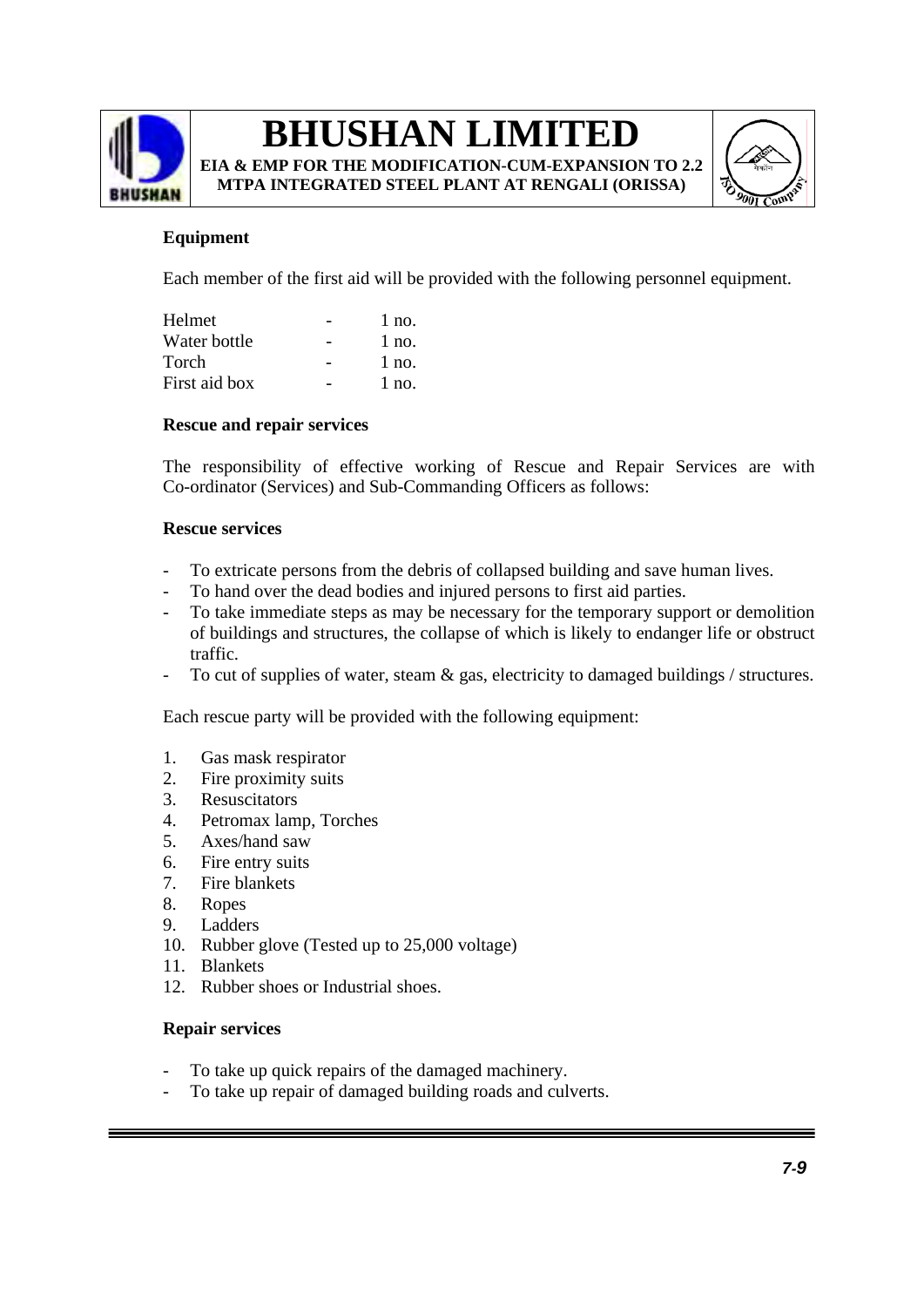



To maintain essential public utility services viz. water, electricity and sewage system.

### **Fire fighting services**

Fire officer will be the Commanding Officer of Fire Fighting Services. Additional strength for fire fighting which is beyond the control of fire station will come from security and maintenance personnel and if required form outside fire stations.

### Functions

- To co-ordinate fire fighting activities
- To enforce all regulations for prevention of fire.
- To request neighboring industries and District Authority for rendering services of their fire fighting crew under mutual aid schemes, if necessary.

### **Traffic control**

The free movement of the fire vehicles and ambulance at the scene of fire/emergency is very important and therefore, the security personnel on duty must ensure that all the roads at the scene of fire/emergency are kept clear and free from obstruction. Persons arriving by motor transport at the scene of fire/emergency must not park their vehicles within 100 meters of fire, near fire hydrants, at road junction and at access roads. The ignition key should be left in the vehicles.

### **Training services**

### **Functions:**

- To arrange training of volunteers/employees nominated by Commanding Officers of various services.
- To arrange refresher training courses once in a year.
- To arrange mock drills, twice in a year.
- To make a list of employees trained in various specialized disasters so that they can be easily contacted to handle a particular type of disaster. The person concerned will immediately report to Disaster Control Room.

### **Faculty**

Faculty will be consisted of commanding officers/sub-commanding officers and/or their nominated officers.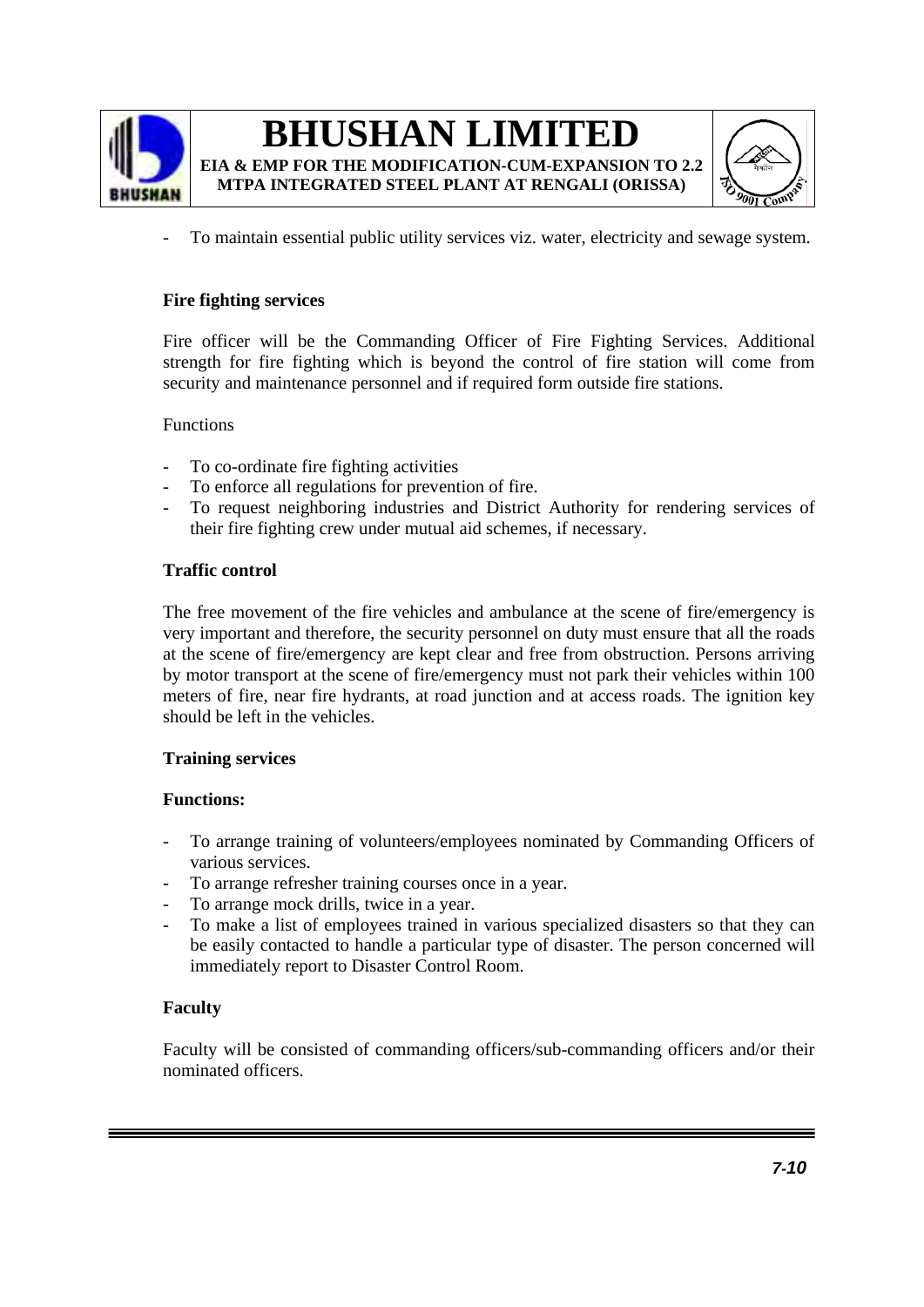

**EIA & EMP FOR THE MODIFICATION-CUM-EXPANSION TO 2.2 MTPA INTEGRATED STEEL PLANT AT RENGALI (ORISSA)** 



### **Depot and Transport services**

#### Functions:

- Dispatch of vehicle to the place of incident as per orders from the DCR.
- To get back the vehicle as soon as the work is completed.
- General administration of the depot including repair and maintenance of vehicle.
- Storage maintenance and inspection of equipment.
- Maintenance of discipline and moral.
- Ensuring adherence to the depot duties.
- Welfare of personnel in the depot.

### **Vehicle repair**

The Sub-Commanding Officer and his staff will promptly attend to all major repairs of the essential vehicles under his supervision.

For carrying out minor repairs, vehicle repair party will be detained at the depot. The party will be provided with a vehicle for quick movement.

Commanding Officer will evolve a system such that he is apprised of the conditions of the vehicles scheduled at 1500 hrs. daily during peace time. This is required so that the vehicles are available at a short notice.

### **Fuel**

The Commanding Officer will contact Co-ordinator external services for arrangement of fuel for vehicles during fuel crisis and stop supplying fuel to vehicles other than those, which are in use for disaster control.

### **Supply services**

A senior person will head supply service from stores department.

Functions:

- To be responsible for planning, organizing and procuring necessary equipment/materials.
- To be responsible for storage of equipment/materials at accessible location and for quick distribution on demand.
- To obtain the requirement of equipment / materials from Commanding Officers of various services for their respective services.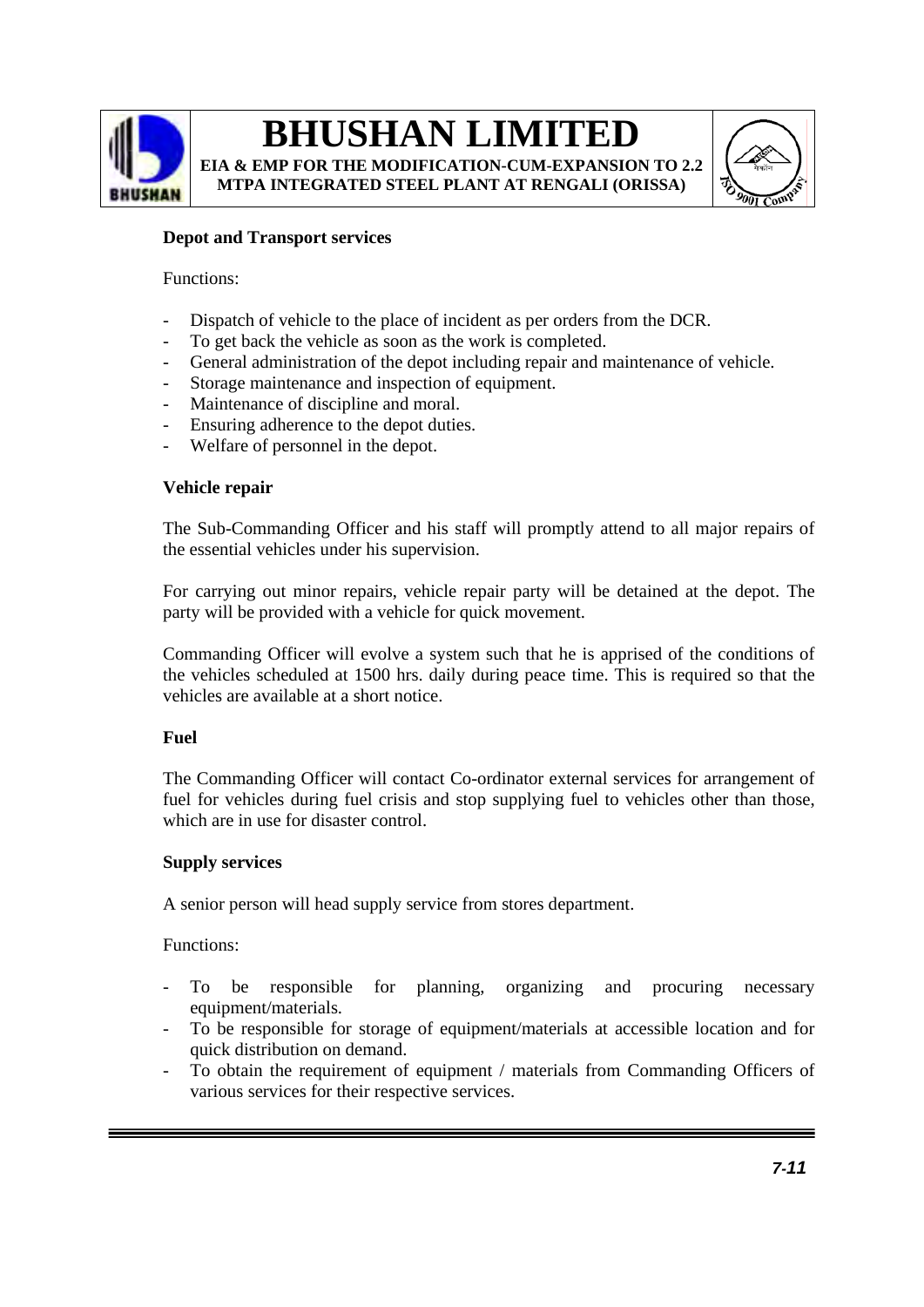

**EIA & EMP FOR THE MODIFICATION-CUM-EXPANSION TO 2.2 MTPA INTEGRATED STEEL PLANT AT RENGALI (ORISSA)** 



To co-ordinate with Commanding Officer of Depot and Transport Services for transports required for distribution of equipment / materials in consultation with DCR.

### **Salvage service**

The salvage services will be under the charge of Committee. This committee will be formed taking one person from stores and one from production.

Functions:

- To salvage properties from debris
- To take care of such properties
- To return the properties to respective shop in-charges.
- To co-ordinate patrolling with the help of, police and security personnel for the safeguard of valuable properties till the same are removed to a safe place.

### **Welfare services**

Management of proposed Steel plant will nominate one person from administration side and he will be the Commanding Officer of welfare services.

Vacant buildings, schools complex and club will be used for housing those rendered homeless. Emergency camps will be set up only in exceptional cases on playing ground. For this purpose necessary material will be brought from nearby market.

### **Functions**:

- To provide shelters to affected persons.
- To arrange enough stock of essential commodities through co-operative society.
- To arrange cooking of food in canteen supply to place where people are given shelters in township. For plant people, food will be supplied within battery area by mobile vans.
- If canteen is affected by disaster, the food will be cooked at school complex and will be served as indicated above.
- To arrange clothing and medicines to affected persons. Doctor(s) will assist for giving medicines.

To arrange drinking water, if supply is disrupted, with the help of District Authorities.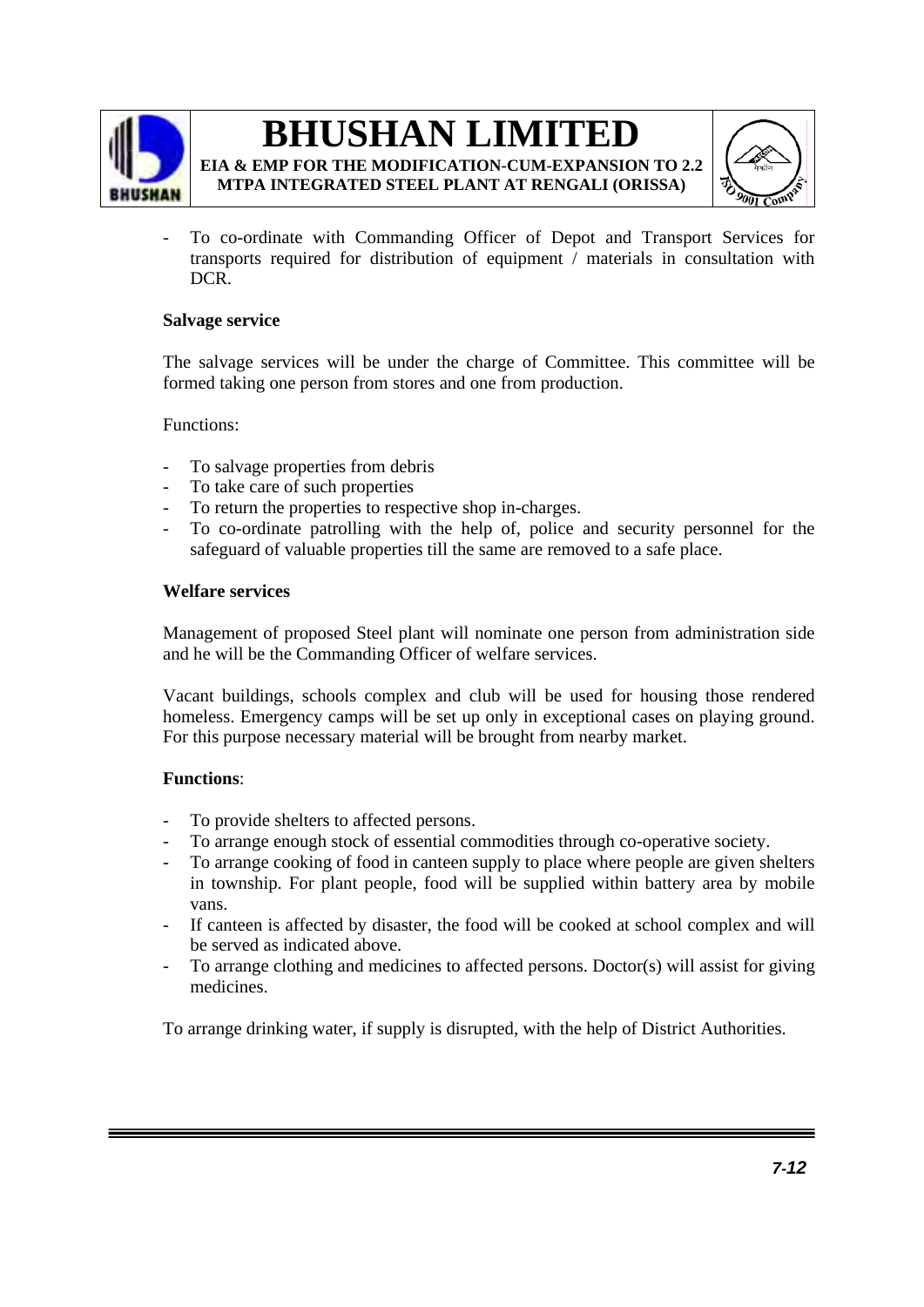

# **BHUSHAN LIMITED EIA & EMP FOR THE MODIFICATION-CUM-EXPANSION TO 2.2 MTPA INTEGRATED STEEL PLANT AT RENGALI (ORISSA)**



### **Mobile canteen**

One mobile canteen in a motor van/truck will be made available in the plant area. The mobile van will be stationed in Depot.

### **Co-operative Society**

There will be one cooperative society in township, which will be dealing in essential commodities. The District authorities during any emergency will further supplement the resources of this society.

### **Security services**

Chief Security officer will be Commanding Officer, Security Services.

### **Functions**:

- Security services will be primarily responsible for the security of the plant.
- Commandant in consultation with co-ordinator (external service) will keep a close liaison with local police and district authorities.
- To control the vehicular traffic inside the plant.
- To help local police in patrolling the area of plant and outside the battery area, necessary.
- To assist Fire fighting services in fighting fires.
- To assist in transporting injured persons.
- To assist local police in patrolling in township and work out adequate arrangement for protection of property.

One jeep and one motor cycle will always be kept as reserve to cope up with emergency demand and for immediate mobility of security personnel.

### **Crash shut down of Units**

Section head will be the Commanding Officer for Crash Shut down of the units, which are affected and may further aggravate disaster.

### **Function**:

To shut down the unit(s) affected and which may cause further disaster.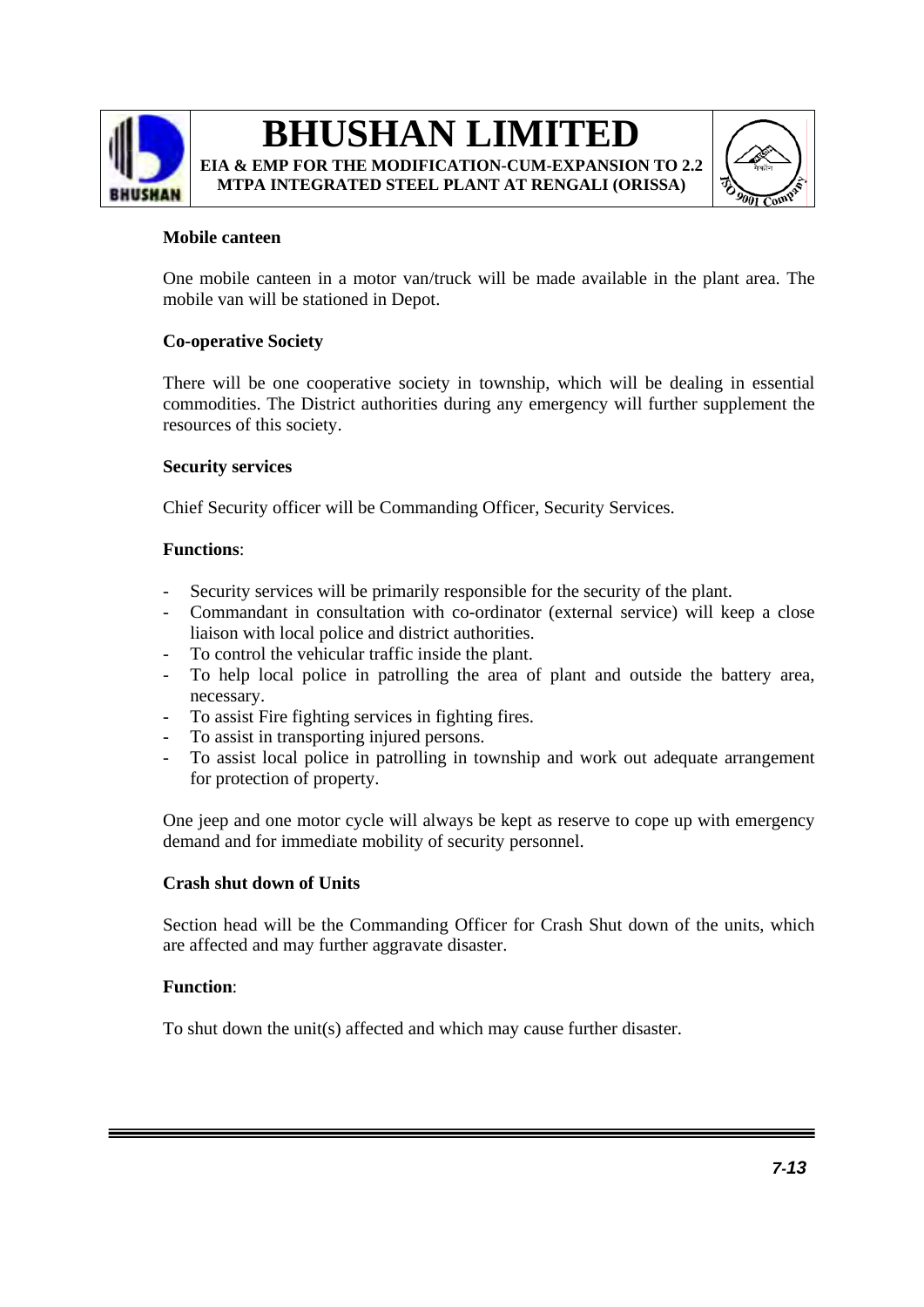

# **BHUSHAN LIMITED EIA & EMP FOR THE MODIFICATION-CUM-EXPANSION TO 2.2**

**MTPA INTEGRATED STEEL PLANT AT RENGALI (ORISSA)** 



### **Public Relation Service**

The Officer-in-Charge of Public Relation Services will look after this job.

### **Functions**

- To consult DC before communication, if required with outside agencies.
- PRO will be the official spokesman for the steel plant with outside agencies.
- PRO will arrange for photography and filming of the whole disaster as photography and filming of such incidents are of immense value for the purpose of investigation, training and education.

#### . **Contingency Plan**

The following contingency plan shall be followed:

### **Fire and Explosion**

- Plant fire fighting is activated.
- Disaster Controller along with Commanding Officers takes overall charge of the situation.
- DC will assess the situation for possible after effects of the fire in the plant and the surrounding areas likely to get affected.
- DC will inform local authorities to send fire tenders, if necessary.
- DC will inform the people of likely affected areas through communication system to leave the area and move to other areas earmarked, if necessary.
- DC will inform co-ordinator, external services to inform the District authorities of the disaster and request them for help.
- To evacuate people from the affected areas outside the plant.
- To control the traffic and law and order.
- To arrange medical aid for the affected people.
- DC will arrange inspection of affected areas to get first hand knowledge of damages occurred.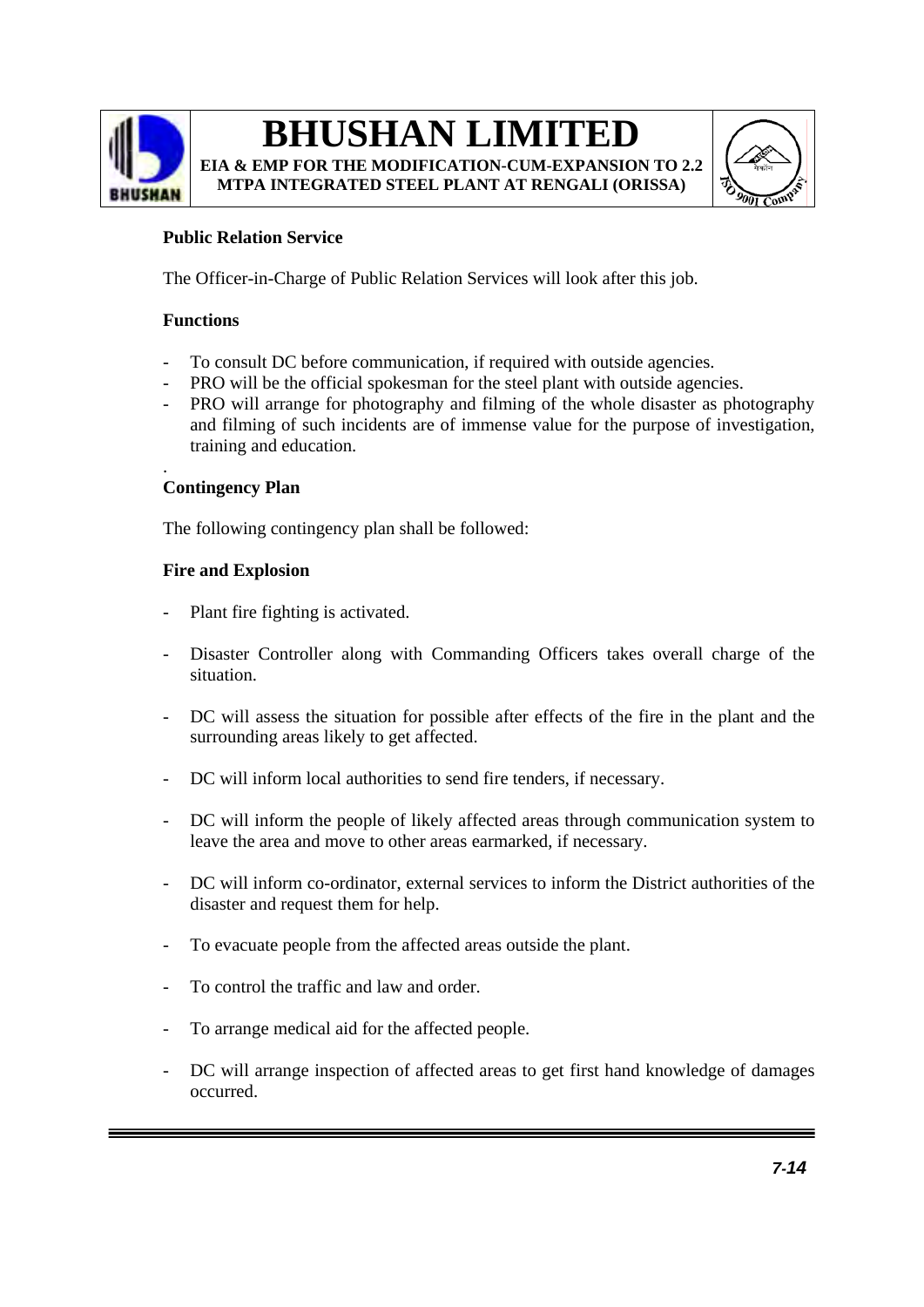

# **BHUSHAN LIMITED EIA & EMP FOR THE MODIFICATION-CUM-EXPANSION TO 2.2 MTPA INTEGRATED STEEL PLANT AT RENGALI (ORISSA)**



### **Alarm System**

On receiving the message of `Disaster' from Disaster Controller, fire station control room attendant will sound SIREN WAILING TYPE FOR 5 MINUTES. DC will arrange to broadcast disaster message through Public Address System.

On receiving the message of "Emergency Over" from DC the fire station control room attendant will give All Clear Signal by Sounding Siren straight for two minutes. The features of the alarm system will be explained to one and all to avoid panic or misunderstanding during disaster.

Actions to be taken on hearing the warning signal

On receiving the message of "Disaster" the following actions will be taken.

- All the co-ordinators will report to the Disaster Control Room even if not contacted by the Cell :
- The Commanding Officers and Sub-Commanding Officers will report to the place of accident.
- The Process Unit persons will remain ready in their respective units for crash shut down on the instruction from the co-ordinator.
- The persons from other sections will report to their respective officer.
- The concerned section (Civil, Engineering Services, Mechanical, Project etc.) will take immediate action to remove contractors personnel outside the plant gate.
- The residents of the township will remain alert.

Disaster due to natural calamity and external factors

Most of the measures & processes shall be same as given under in-house disaster except that the disaster controller will contact the state / district authorities for necessary instructions to co-ordinate with them.

### **Chemicals/Oil spillage**

The possibility of large chemical/oil spillage in the final effluent discharged in reservoir is remote. However, DC will arrange to inform the following: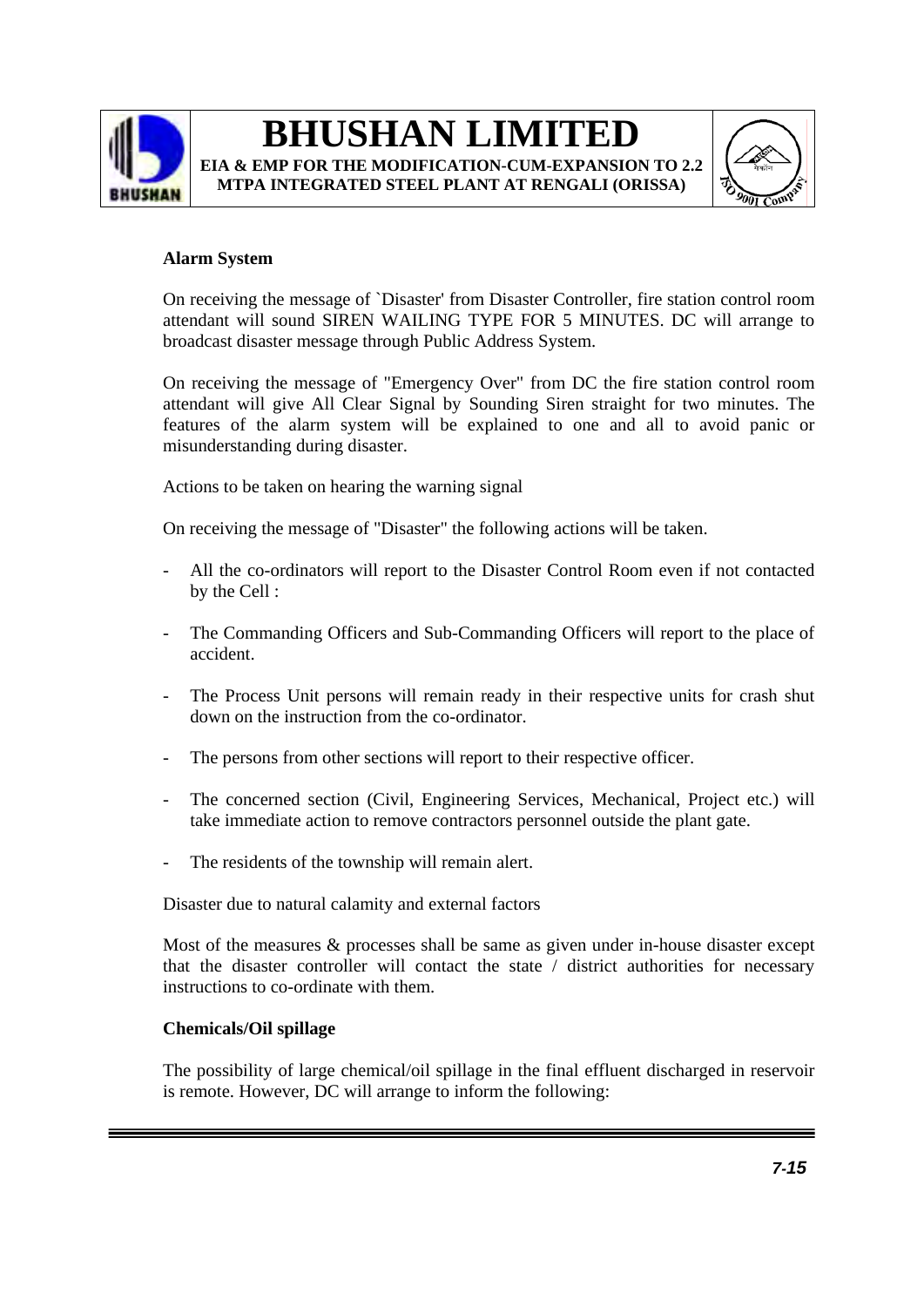

# **BHUSHAN LIMITED EIA & EMP FOR THE MODIFICATION-CUM-EXPANSION TO 2.2**

**MTPA INTEGRATED STEEL PLANT AT RENGALI (ORISSA)** 



- State Pollution Control Board
- District authorities and request them to arrange patrolling of the area along with security personnel.
- District authorities, to warn people in the affected area against fire/hazard that may occur and against the adverse effect of using water for any purpose.
- Disaster Controller along with Commanding Officers takes overall charge of the situation.
- DC will inform the people of likely affected areas through communication system to leave the area and move to other safe areas earmarked.
- DC will inform co-ordinator, external services to inform the District authorities of the disaster and request them for help.
- To evacuate people from the affected areas outside the plant. -To control the traffic and law and order.
- To arrange medical aid for the affected people.
- DC will arrange inspection of affected areas to get first hand knowledge of damages occurred.

### **Cloud burst/lightning**

Cloud burst/lightning may lead to a situation, which could be minor to major emergency. In such emergency, actions indicated under fire and explosion will be initiated.

### **Food poisoning**

In case of food poisoning in plant canteen the following actions will be taken:

- DC will inform the medical officer of steel plant health center for immediate first aid.
- DC will contact District Authorities and seek their help, if necessary.
- Security Personnel and employees will help in evacuating the affected people to various hospitals.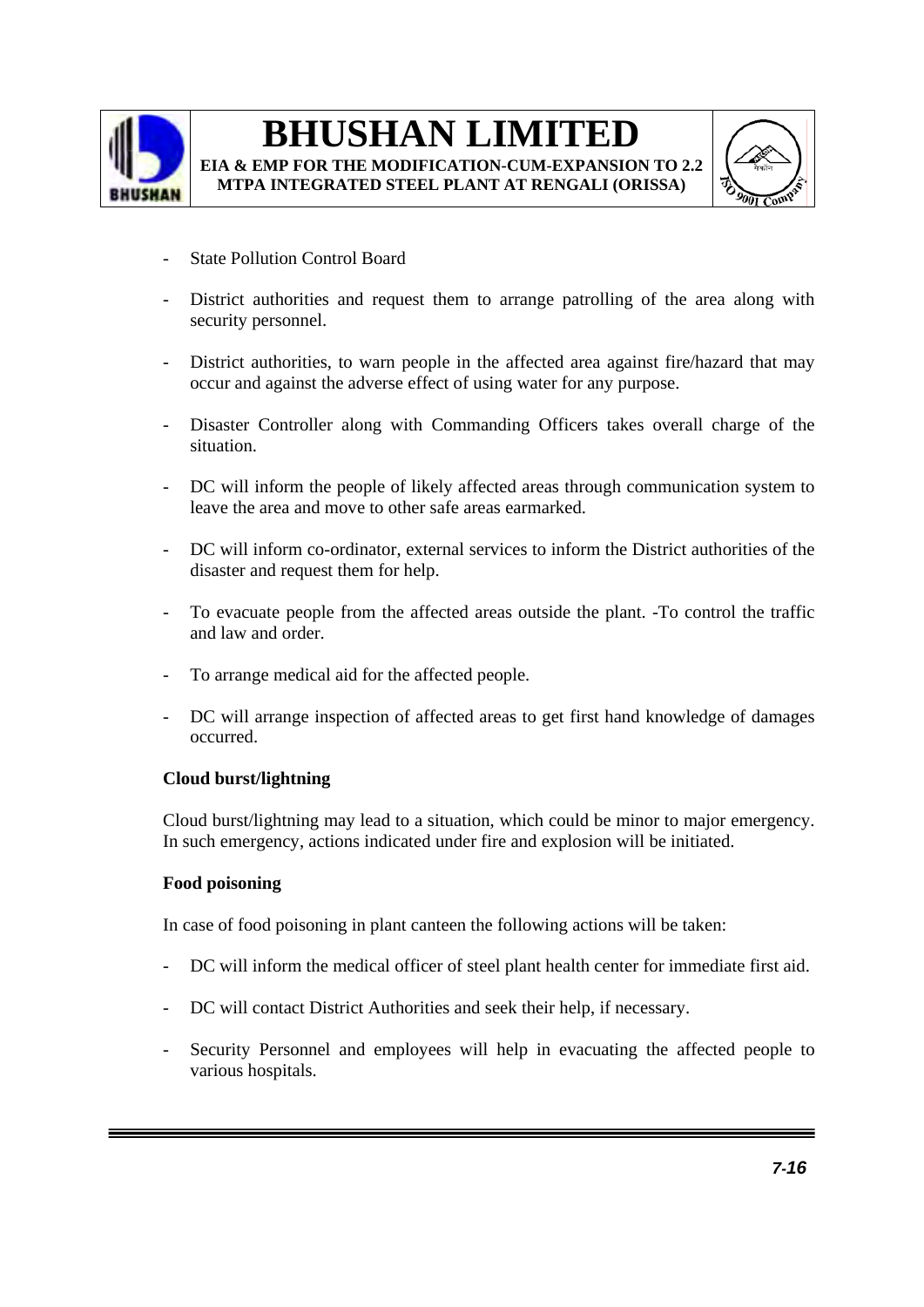

# **BHUSHAN LIMITED EIA & EMP FOR THE MODIFICATION-CUM-EXPANSION TO 2.2**

**MTPA INTEGRATED STEEL PLANT AT RENGALI (ORISSA)**



### **8.0 EMP IMPLEMENTATION AND MONITORING**

Various measures have been suggested in the EMP for mitigation of impacts. These have to be implemented according to the suggestions and monitored regularly to prevent any lapse.

A large part of the sampling and measurement activity will be concerned with long term monitoring aimed at providing an early warning of any undesirable changes or trends in the natural environment that could be associated with the steel plant facilities.

### **8.1 METEOROLOGY**

A meteorological station will be set up at a suitable location to monitor wind speed  $\&$ direction, air temperature and humidity on a continuous basis. This data will be used to identify the zones where air pollution levels due to release of pollutants will be more than the permissible limits levels.

### **8.2 EMISSIONS AND AIR QUALITY**

Work zone air quality shall be monitored once a month, to assess the levels of particulate matter inside the steel plant complex. To the extent possible, on line monitoring for PM,  $SO_2$ , NO<sub>x</sub>, CO, and CO<sub>2</sub> for each stack will be provided. 4 no permanent AAQ station will be stationed around the steel plant and monitoring will be conducted twice a week. Emissions from other de-dusting stack will also be monitored once a month. However the frequency of monitoring may be increased if the Orissa State Pollution Control Board desires so.

### **8.3 DRAINAGE SYSTEM**

The effectiveness of the drainage system depends on proper cleaning of all drainage pipes/channels. Regular checking will be done to see that none of the drains are clogged due to accumulation of sludge/sediments etc. The clogged drains will be cleaned as soon as possible, preferably the same day. The catch-pits linked to the storm water drainage system from the coal handling areas will be regularly checked and cleaned to ensure their effectiveness. This checking and cleaning will be rigorous during the monsoon season, especially if rains are forecast.

### **8.4 WATER QUALITY**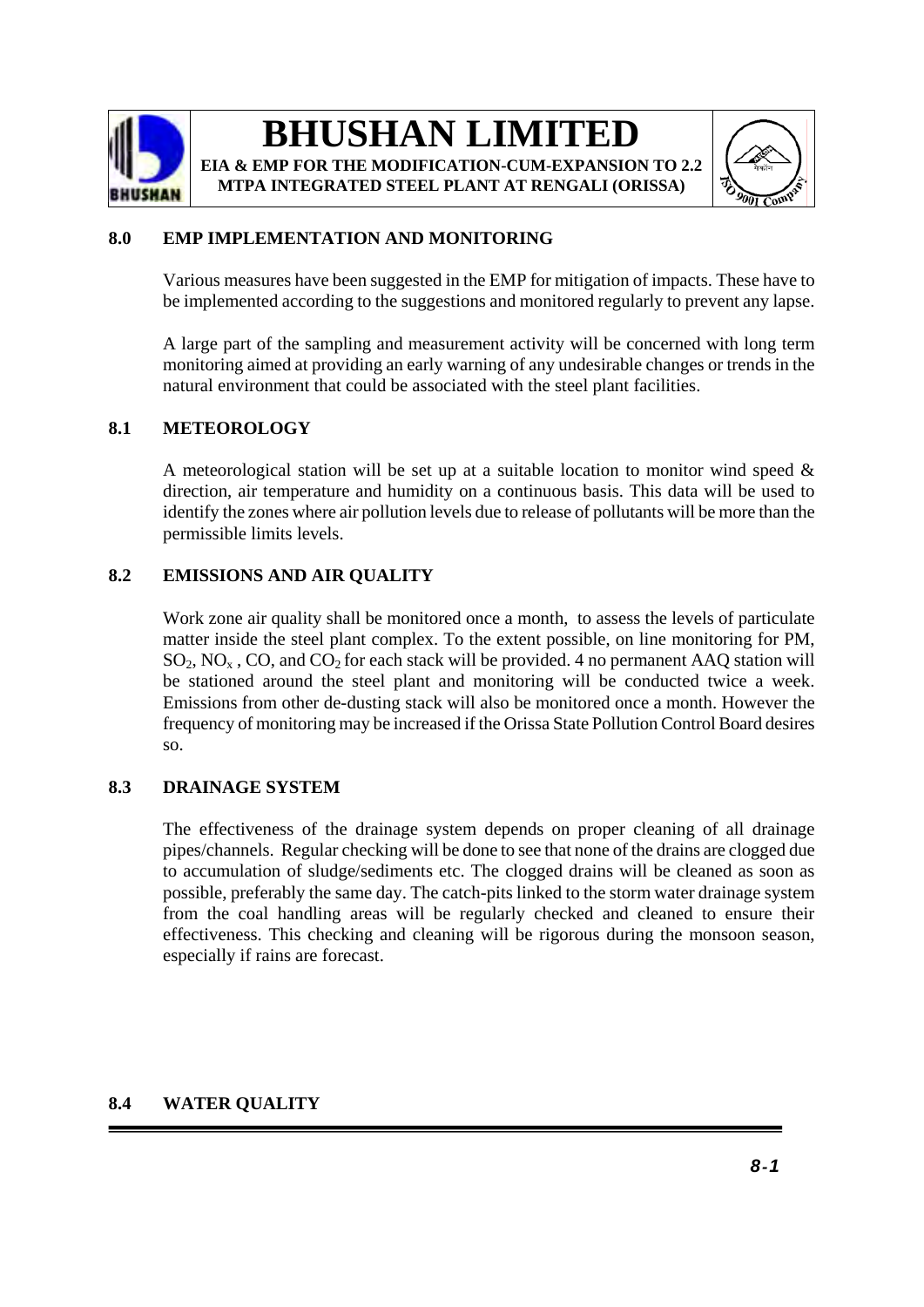

# **BHUSHAN LIMITED EIA & EMP FOR THE MODIFICATION-CUM-EXPANSION TO 2.2 MTPA INTEGRATED STEEL PLANT AT RENGALI (ORISSA)**



Raw water will be monitored daily. Drinking water being supplied inside the plant and the township will be monitored at least once a week. Although there are no effluent discharge outside the plant boundary, however bleed off from system either may be utilized for fire fighting or discharge after proper treatment.

### **8.5 OCCUPATIONAL HEALTH**

Routine medical examination of personnel shall be carried out as a systematic programme.

### **8.6 LABORATORY FACILITIES**

The plant's chemical laboratory may be equipped and manned to carry out the necessary environmental monitoring work. Alternately other reputed laboratories may be contracted for carrying out the necessary environmental monitoring. In case the plant decides to have its own environmental monitoring facilities, the following additional equipment will have to be installed in its chemical laboratory:

| Sl.            | Instrument / Equipment                       | Nos.    |
|----------------|----------------------------------------------|---------|
| No.            |                                              |         |
|                | <b>Respirable Dust Samplers</b>              | 4       |
| 2              | Stack Monitoring Kit for stack monitoring    |         |
| 3              | <b>Orsat Apparatus</b>                       |         |
| $\overline{4}$ | Noise Monitor                                |         |
| 5              | Spectrophotometer                            |         |
| 6              | <b>BOD</b> Incubator                         |         |
| $\mathcal{I}$  | Glass-ware for Microbiological Test of Water | Lot     |
| 8              | Electronic balance                           |         |
| $\mathbf Q$    | Chemicals                                    | $1$ lot |

### **8.7 UPDATING OF EMP**

The periodicity of monitoring will be governed by the directives from statutory authorities and prevailing regulations. The action plan of EMP will be updated every year with respect to the results achieved and to plan activities for the next year.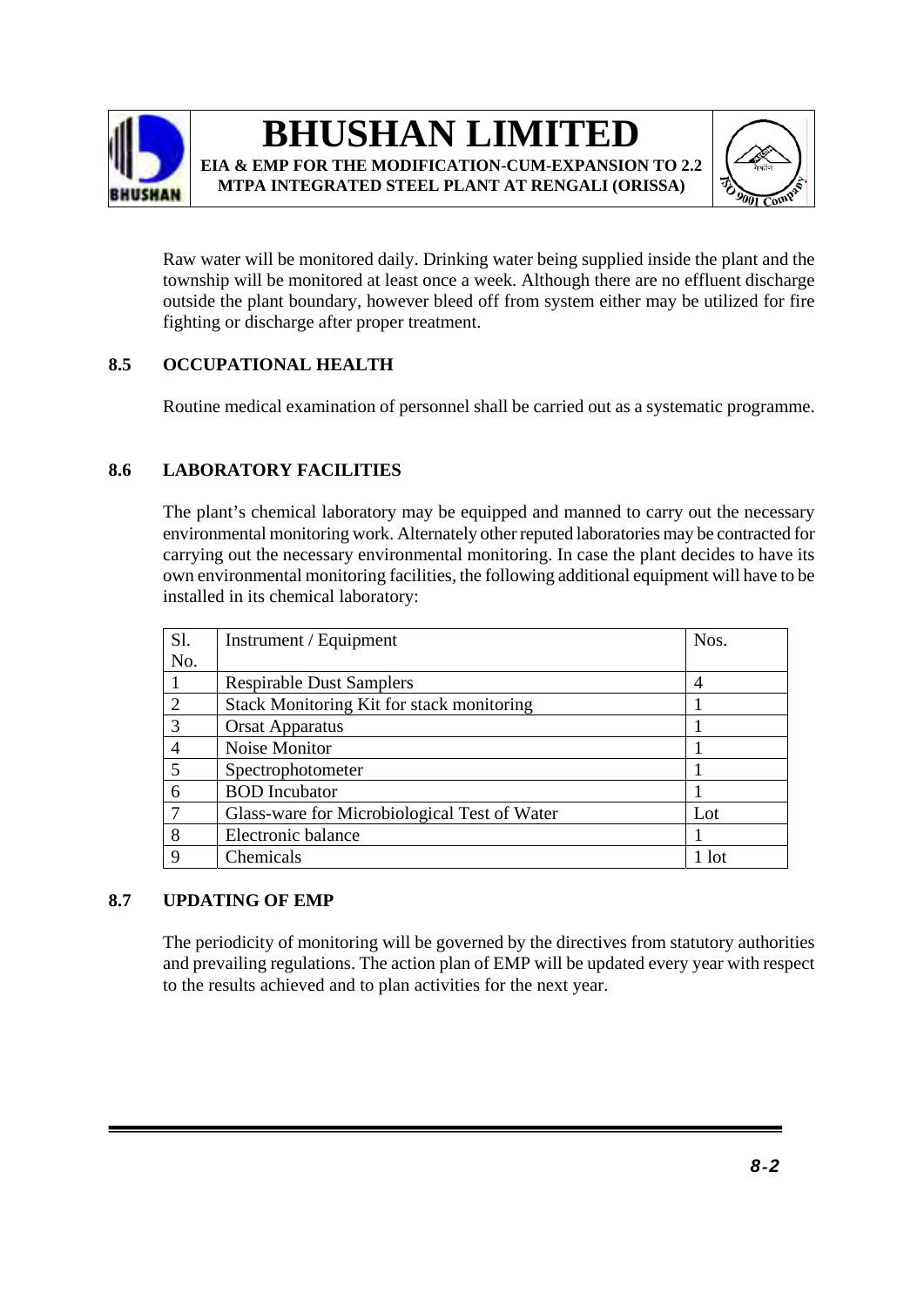

# **BHUSHAN LIMITE EIA & EMP FOR THE MODIFICATION-CUM-EXPANSION TO 2.2 MTPA INTEGRATED STEEL PLANT AT RENGALI (ORISSA)**



### **9.0 ORGANISATION AND MANPOWER**

Bhushan Limited (BL) is having Environmental Management Division at plant level as well as at Corporate level for interaction with statutory bodies and managing environmental issues at plant level. Executive Director (works) of Plant operation is the head of the plant level pollution control cell with Environmental Engineer, Chemist, etc. The plant level EMD will be provided with well-equipped laboratory for carrying out analysis of the samples of the water, air etc. Plant EMD will carry out the monitoring of the stack emission, noise level, analysis of the water etc. and keep the regional / local statutory body informed about the status of pollution control with intimation to the Corporate office EMD. Bhushan Limited will arrange professional training for personnel of EMD at plant level. The proper training shall be provided in area of monitoring and continuous analysis of the pollutants, legal requirement and environmental management system.

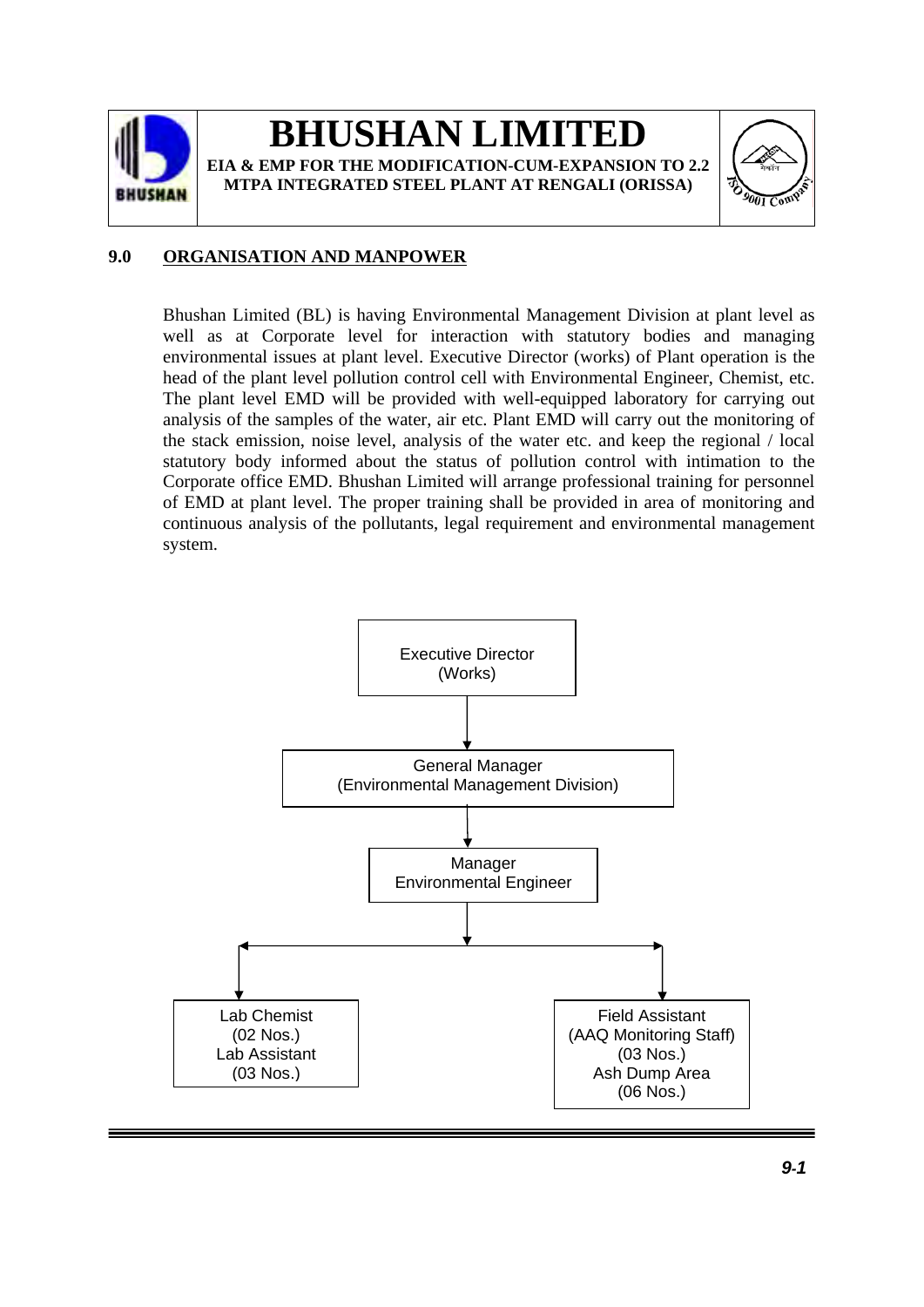

# **BHUSHAN LIMITED**

**EIA & EMP FOR THE MODIFICATION-CUM-EXPANSION TO 2.2 MTPA INTEGRATED STEEL PLANT AT RENGALI (ORISSA)** 



### **10.0 COST CONSIDERATIONS**

The total project cost including expansion has been estimated to be Rs. 55000.00 Million (Rupees Fifty-five thousands million). The capital cost of environmental control measures is Rs. **4400.00** Million, which includes:

| Cost Of Air Pollution Control Systems                          |  | Rs. 2200.00 million |  |  |
|----------------------------------------------------------------|--|---------------------|--|--|
| <b>Cost of Water Pollution Control</b>                         |  | Rs. 0660.00 million |  |  |
| Cost of Solid Waste Management System                          |  | Rs. 1520.00 million |  |  |
| (Including cost of dust $\&$ ash pond/dump storage with bunds) |  |                     |  |  |
| Green belt development                                         |  | Rs. 0020.00 million |  |  |

Since Bhushan Limited will be getting necessary environmental monitoring carried out by an external agency, capital cost towards environmental monitoring facilities and occupational health of personnel is not required.

The annual cost of environmental control for the proposed units has been estimated to be Rs. **550.00** Million. The annual environmental control costs include:

| <b>TOTAL</b>                            | $\mathbf{L}$ | <b>Rs.</b> 550.00 million |
|-----------------------------------------|--------------|---------------------------|
| <b>Cost of Environmental Monitoring</b> |              | Rs. 080.00 million        |
| <b>Cost of Green Belt Maintenance</b>   |              | $Rs. 025.00$ million      |
| Cost of Solid Waste Management          |              | $Rs. 165.00$ million      |
| <b>Cost of Water Pollution Control</b>  |              | $Rs. 055.00$ million      |
| Cost of Air Pollution Control           |              | $Rs. 225.00$ million      |
|                                         |              |                           |